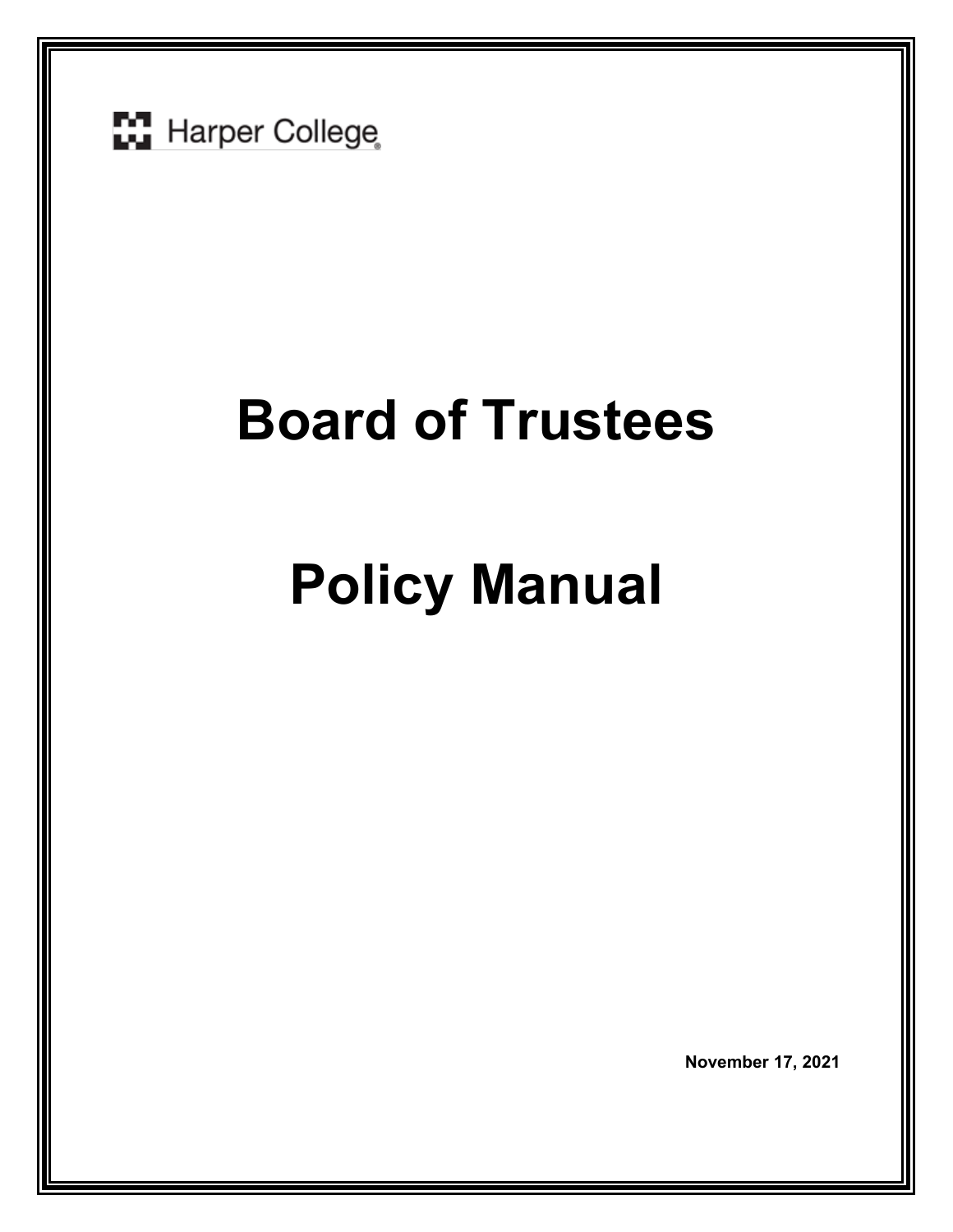# POLICY MANUAL

Board of Trustees William Rainey Harper College

Illinois Community College District No. 512 Counties of Cook, Kane, Lake and McHenry

Amended November 17, 2021 [01.25.27] Complete revision approved by the Board of Trustees June 2021 Complete revision approved by the Board of Trustees October 2010 Adopted by the Board of Trustees on January 1983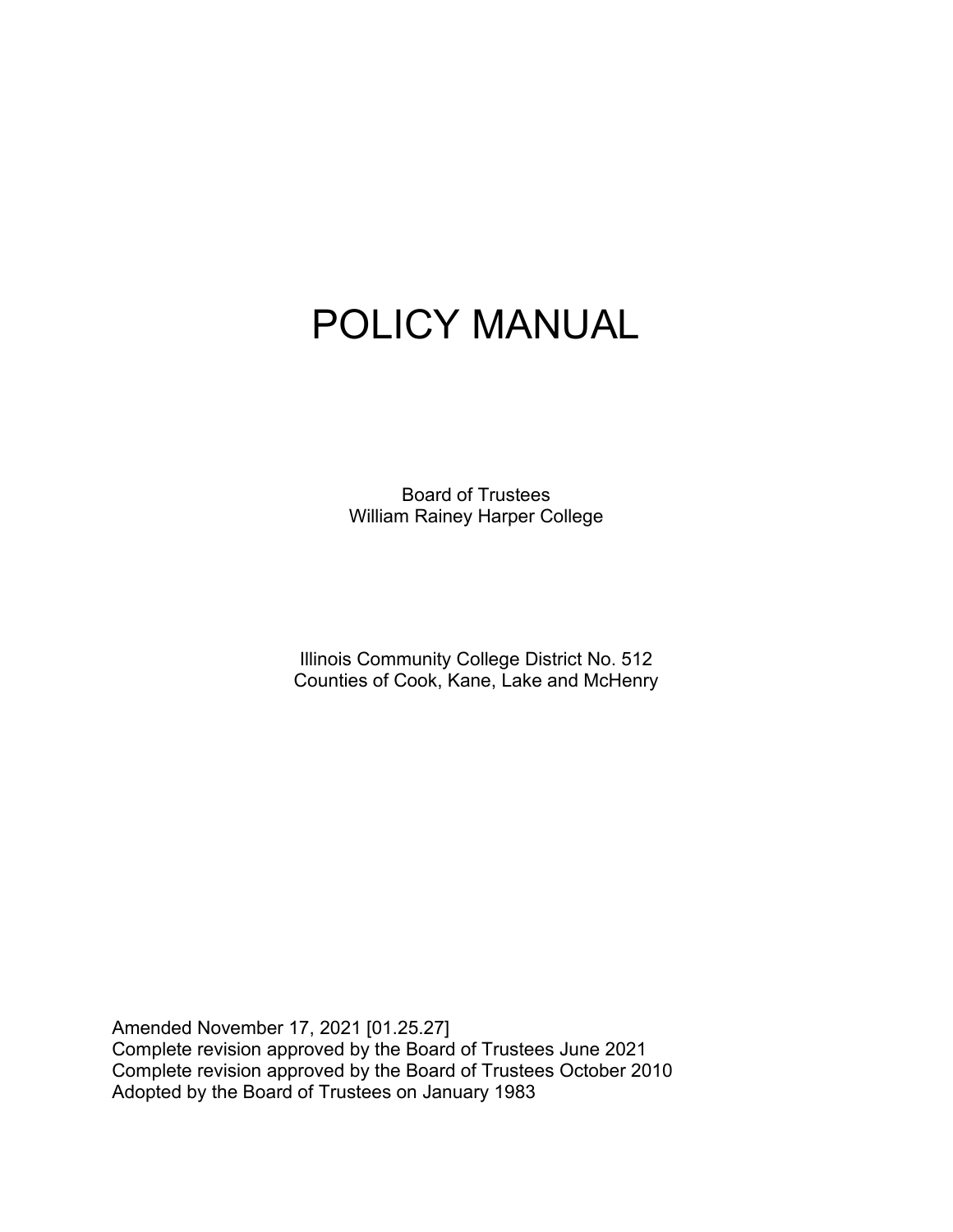## **TABLE OF CONTENTS**

[Foreword](#page-8-0) [Mission Statement](#page-9-0) [Vision Statement](#page-9-1) **[Philosophy Statement](#page-9-2) [Diversity Statement](#page-9-3)** Equity [Statement](#page-10-0) Institutional [Core Values](#page-10-1)

| <b>BOARD OF TRUSTEES</b>                               | 01.00.00 |
|--------------------------------------------------------|----------|
| Legal Bases for Establishment and Operation of College | 01.01.00 |
| Referendum                                             | 01.01.01 |
| <b>Applicable Statutes</b>                             | 01.01.03 |
| Membership of Board                                    | 01.03.00 |
| <b>Elected Members</b>                                 | 01.03.01 |
| <b>Trustee Emeritus</b>                                | 01.03.03 |
| Qualifications                                         | 01.05.00 |
| Duties of the Board                                    | 01.07.00 |
| Powers of the Board                                    | 01.09.00 |
| Authority of Members of the Board                      | 01.11.00 |
| <b>Authority to Conduct Business</b>                   | 01.13.00 |
| <b>Student Trustee</b>                                 | 01.15.00 |
| <b>Board of Trustee Elections</b>                      | 01.17.00 |
| Nominations                                            | 01.17.01 |
| <b>Petition Requirements</b>                           | 01.17.03 |
| Canvassing                                             | 01.17.05 |
| <b>Organizational Meeting</b>                          | 01.17.07 |
| <b>Term of Office</b>                                  | 01.19.00 |
| <b>Officers of the Board</b>                           | 01.21.00 |
| Term                                                   | 01.21.01 |
| <b>Duties</b>                                          | 01.21.03 |
| Vacancies                                              | 01.23.00 |
| Meetings                                               | 01.25.00 |
| Regular meetings                                       | 01.25.01 |
| Special, Rescheduled and Reconvened Meetings           | 01.25.03 |
| <b>Emergency Meetings</b>                              | 01.25.05 |
| <b>Electronic Attendance at Meetings</b>               | 01.25.07 |
| <b>E-mail Communications Among Board Members</b>       | 01.25.09 |
| <b>Closed Meetings</b>                                 | 01.25.11 |
| Minutes of Meetings                                    | 01.25.13 |
| <b>Recording of Closed Meetings</b>                    | 01.25.15 |
| Quorum                                                 | 01.25.17 |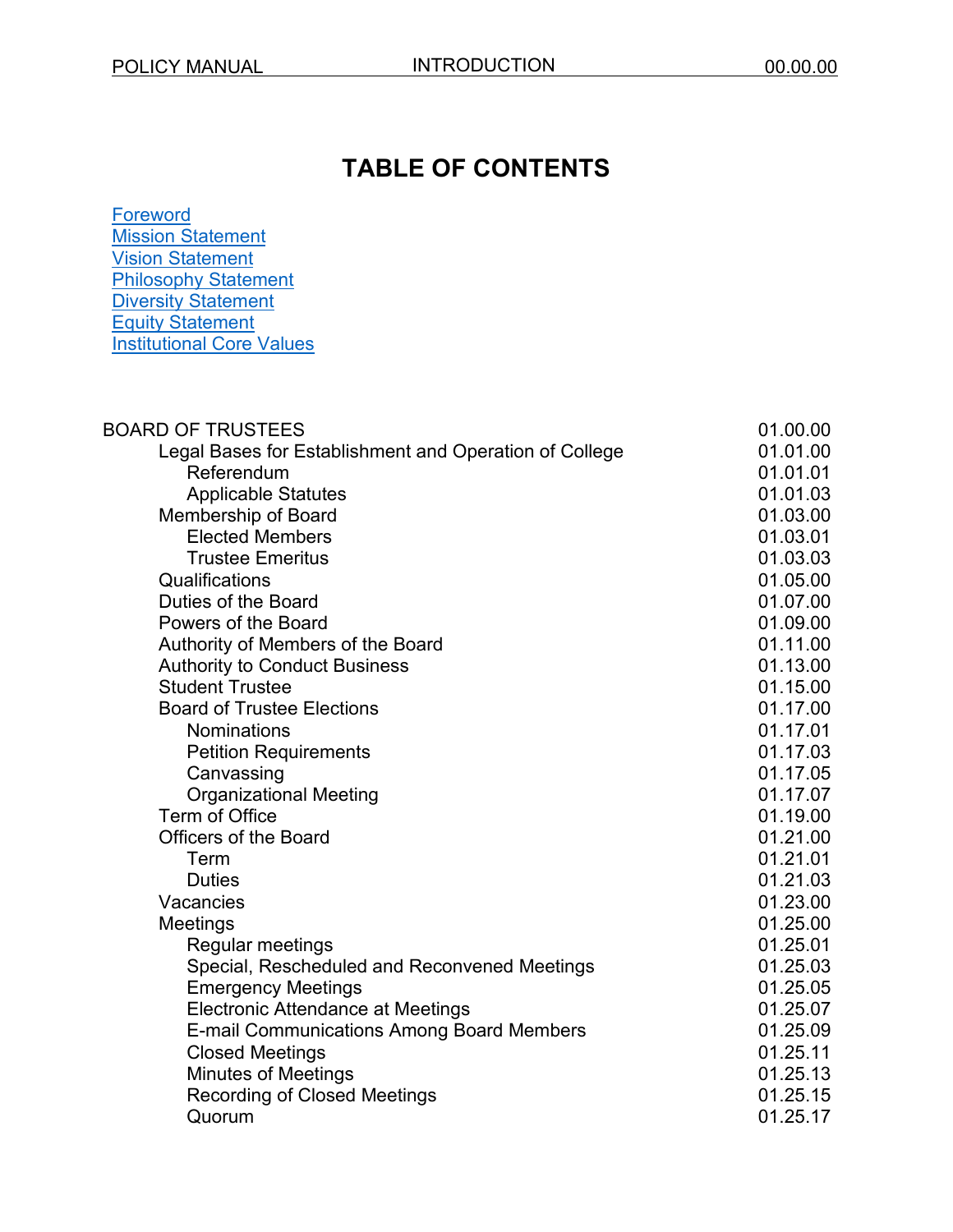| <b>Recording of Proceedings</b>                                                                                                                                                                                                                                                                          | 01.25.19                                                 |
|----------------------------------------------------------------------------------------------------------------------------------------------------------------------------------------------------------------------------------------------------------------------------------------------------------|----------------------------------------------------------|
| Agenda Format - Order to be Determined by Chair                                                                                                                                                                                                                                                          | 01.25.21                                                 |
| <b>Parliamentary Authority</b>                                                                                                                                                                                                                                                                           | 01.25.23                                                 |
| <b>Faculty Representation</b>                                                                                                                                                                                                                                                                            | 01.25.25                                                 |
| <b>Public Comment</b>                                                                                                                                                                                                                                                                                    | 01.25.27                                                 |
| <b>Preparation for Meetings</b>                                                                                                                                                                                                                                                                          | 01.25.29                                                 |
| Committees                                                                                                                                                                                                                                                                                               | 01.27.00                                                 |
| <b>Specific Requests by Board Members</b>                                                                                                                                                                                                                                                                | 01.29.00                                                 |
| <b>Core Values</b>                                                                                                                                                                                                                                                                                       | 01.31.00                                                 |
| <b>Board Self-Evaluation</b>                                                                                                                                                                                                                                                                             | 01.32.00                                                 |
| Resource Specialists to the Board                                                                                                                                                                                                                                                                        | 01.33.00                                                 |
| <b>Suspension of Policy or Procedure</b>                                                                                                                                                                                                                                                                 | 01.35.00                                                 |
| <b>Amendment or Repeal</b>                                                                                                                                                                                                                                                                               | 01.37.00                                                 |
| <b>Policy Dissemination</b>                                                                                                                                                                                                                                                                              | 01.39.00                                                 |
| CODE OF ETHICS AND CONFIDENTIAL REPORTING<br>Code of Ethics<br><b>Statement of Economic Interest</b><br><b>Ethics/Gift Ban Ordinance</b><br>Article 1 - Definitions<br>Article 5 - Prohibited Political Activities Article<br>$10 -$ Gift Ban<br>Article 25 - Penalties<br><b>Confidential Reporting</b> | 02.00.00<br>02.01.00<br>02.03.00<br>02.05.00<br>02.07.00 |
| <b>ACADEMICS</b>                                                                                                                                                                                                                                                                                         | 03.00.00                                                 |
| <b>Educational Philosophy</b>                                                                                                                                                                                                                                                                            | 03.01.00                                                 |
| Accreditation                                                                                                                                                                                                                                                                                            | 03.01.01                                                 |
| Curriculum                                                                                                                                                                                                                                                                                               | 03.03.00                                                 |
| College Catalog/Student Handbook                                                                                                                                                                                                                                                                         | 03.05.00                                                 |
| <b>Associate Degree and Certificate Requirements</b>                                                                                                                                                                                                                                                     | 03.07.00                                                 |
| <b>General Education</b>                                                                                                                                                                                                                                                                                 | 03.09.00                                                 |
| <b>Graduation Requirement</b>                                                                                                                                                                                                                                                                            | 03.11.00                                                 |
| <b>Academic Calendar</b>                                                                                                                                                                                                                                                                                 | 03.13.00                                                 |
| Library                                                                                                                                                                                                                                                                                                  | 03.15.00                                                 |
| <b>Educational Programs for In-District Organizations</b>                                                                                                                                                                                                                                                | 03.17.00                                                 |
| <b>Advisory Committees</b>                                                                                                                                                                                                                                                                               | 03.19.00                                                 |
| <b>Additional Resources</b>                                                                                                                                                                                                                                                                              | 03.21.00                                                 |
| <b>Program Review</b>                                                                                                                                                                                                                                                                                    | 03.23.00                                                 |
| Purpose                                                                                                                                                                                                                                                                                                  | 03.23.01                                                 |
| <b>Definitions</b>                                                                                                                                                                                                                                                                                       | 03.23.03                                                 |
| <b>Frequency of Review</b>                                                                                                                                                                                                                                                                               | 03.23.05                                                 |
| <b>Intellectual Property</b>                                                                                                                                                                                                                                                                             | 03.25.00                                                 |
| <b>Copyright Act Compliance</b>                                                                                                                                                                                                                                                                          | 03.27.00                                                 |
| <b>Equal Educational Opportunity</b>                                                                                                                                                                                                                                                                     | 03.29.00                                                 |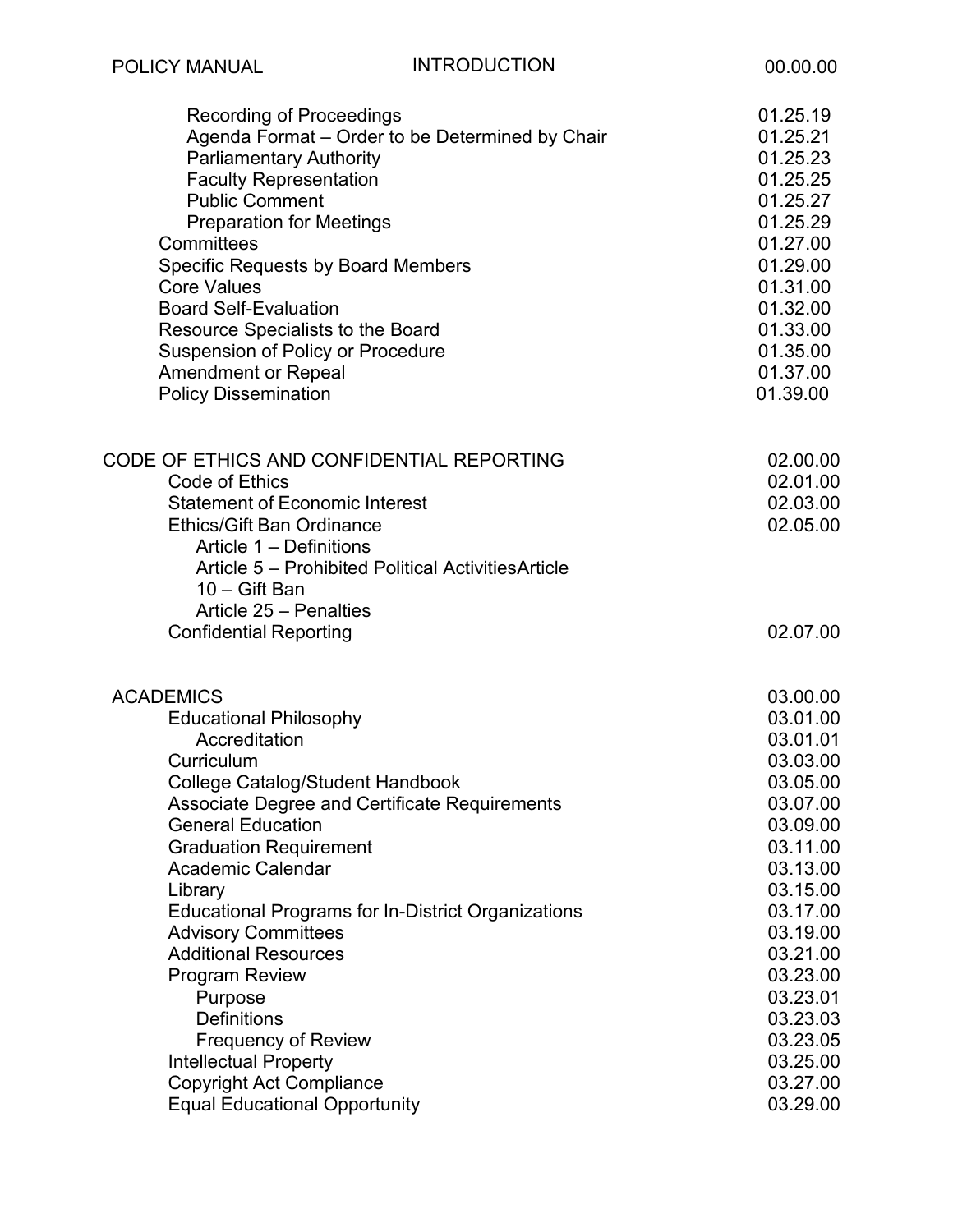| STUDENTS                                                         | 05.00.00 |
|------------------------------------------------------------------|----------|
| Admission                                                        | 05.01.00 |
| <b>Residency Status</b>                                          | 05.03.00 |
| <b>Credit Tuition and Fees</b>                                   | 05.05.00 |
| <b>Senior Citizen Tuition</b>                                    | 05.05.01 |
| <b>Tuition for Employer-Based Programs</b>                       | 05.05.03 |
| Tuition for Attendance at Other Illinois Public Community        |          |
| Colleges: Joint Agreements and Chargebacks                       | 05.05.05 |
| Variable Tuition Rates and Fees                                  | 05.05.07 |
| <b>Non-Credit Tuition and Fees</b>                               | 05.07.00 |
| <b>Tuition Refunds</b>                                           | 05.09.00 |
| Tuition Adjustments and Re-enrollment Preferences for            |          |
| <b>Students Called to Active Military Service</b>                | 05.09.01 |
| <b>Academic Standards</b>                                        | 05.11.00 |
| <b>Academic Honesty</b>                                          | 05.13.00 |
| <b>College Credit</b>                                            | 05.15.00 |
| <b>Proficiency Credit</b>                                        | 05.15.01 |
| <b>Transfer Credit</b>                                           | 05.15.03 |
| <b>Evaluation of Student Academic Performance</b>                | 05.17.00 |
| <b>Student Records Policy</b>                                    | 05.19.00 |
| <b>Student Service Awards</b>                                    | 05.21.00 |
| <b>Honors Student Merit Awards</b>                               | 05.23.00 |
| <b>Student Code of Conduct</b>                                   | 05.25.00 |
| Academic and Non-academic Complaints                             | 05.27.00 |
| <b>Student Development Program</b>                               | 05.29.00 |
| Assessment                                                       | 05.29.01 |
| <b>Student Activities Program</b>                                | 05.31.00 |
| <b>Health Services</b>                                           | 05.33.00 |
| <b>Financial Assistance Program</b>                              | 05.35.00 |
| <b>Other Services</b>                                            | 05.37.00 |
| <b>College Colors and Mascot</b>                                 | 05.39.00 |
| Accommodations for Religious Observances                         | 05.41.00 |
| Student Optional Disclosure of Private Mental Health Information | 05.43.00 |
| FINANCE AND COLLEGE OPERATIONS                                   | 07.00.00 |
| Finance                                                          | 07.01.00 |
| <b>Financial Plan of Operation</b>                               | 07.01.01 |
| <b>Fiscal Year</b>                                               | 07.01.03 |
| <b>Financial Policies</b>                                        | 07.01.04 |
| <b>Financial Reports</b>                                         | 07.01.05 |
| <b>Annual Budget</b>                                             | 07.01.07 |
| <b>Basis of Accounting</b>                                       | 07.01.09 |
| Intra-fund Budget Transfers                                      | 07.01.11 |
| <b>Inter-fund Transfers</b>                                      | 07.01.13 |
| <b>Vendor Payment</b>                                            | 07.01.15 |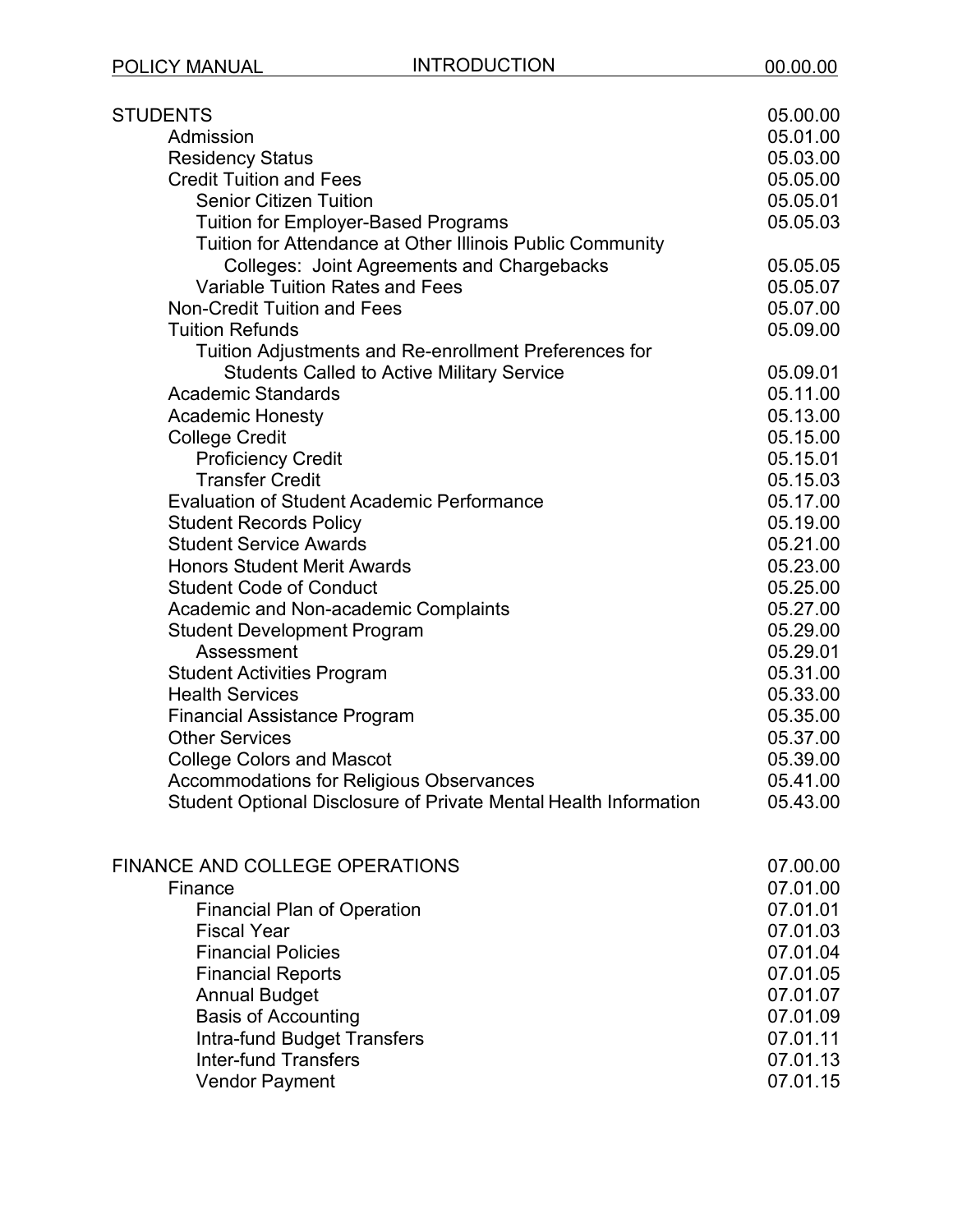| <b>Investment of College Funds</b>                               | 07.01.17             |
|------------------------------------------------------------------|----------------------|
| Insurance                                                        | 07.01.19             |
| <b>Travel and Meeting Expense Reimbursement</b>                  | 07.01.21             |
| Audit                                                            | 07.01.23             |
| Purchasing                                                       | 07.03.00             |
| <b>Purchasing Policy</b>                                         | 07.03.01             |
| <b>Cooperating College Contracts</b>                             | 07.03.03             |
| <b>Disadvantaged Business Enterprises</b>                        | 07.03.05             |
| <b>Physical Plant and Facilities</b>                             | 07.05.00             |
| Use of College Facilities                                        | 07.05.01             |
| <b>Security and Maintenance</b>                                  | 07.05.03             |
| Inventories                                                      | 07.05.05             |
| <b>Disposition of Personal Property</b>                          | 07.05.07             |
| <b>Facility Planning</b>                                         | 07.05.09             |
| <b>Waste Reduction</b>                                           | 07.07.00             |
| Information Technology                                           | 07.09.00             |
| Purposes of and Access to Information Technology                 |                      |
| <b>Resources</b>                                                 | 07.09.01             |
| Acceptable Use                                                   | 07.09.03             |
| <b>Enforcement of Acceptable Use Rules</b>                       | 07.09.05             |
| <b>Planning Policy</b><br>Freedom of Information                 | 07.11.00             |
|                                                                  | 07.13.00             |
| <b>News Media Access</b>                                         | 07.15.00<br>07.17.00 |
| <b>Free Speech and Expressive Activities</b>                     |                      |
| <b>CAMPUS HEALTH AND SAFETY</b>                                  | 09.00.00             |
| <b>Policy Prohibiting Sex-Based Misconduct</b>                   | 09.01.00             |
| Use of Drugs and Alcohol                                         | 09.03.00             |
| Drug and Alcohol Abuse Policy                                    | 09.03.01             |
| Delivery of Alcoholic Beverages                                  | 09.03.03             |
| <b>Alcohol and Drug Testing</b>                                  | 09.03.05             |
| Chronic or Otherwise Substantially Harmful Communicable Diseases | 09.05.00             |
| <b>Students</b>                                                  | 09.05.01             |
| <b>Employees</b>                                                 | 09.05.03             |
| Protection of Public and of Harper College Property              | 09.07.00             |
| Policy on Use of Tobacco and Cannabis Products                   | 09.09.00             |
| <b>Environmental Health</b>                                      | 09.11.00             |
| <b>Campus and Workplace Violence Prevention</b>                  | 09.13.00             |
| <b>Campus Security Enhancement Act Policy</b>                    | 09.15.00             |
| Abused and Neglected Child Reporting Act                         | 09.17.00             |
| <b>Unattended Minors on Campus</b>                               | 09.18.00             |
| <b>Americans with Disabilities Act</b>                           | 09.19.00             |
| Health Insurance Portability and Accountability Act (HIPAA)      |                      |
| and Privacy Rule                                                 | 09.21.00             |
| <b>Workers Compensation Settlements</b>                          | 09.23.00             |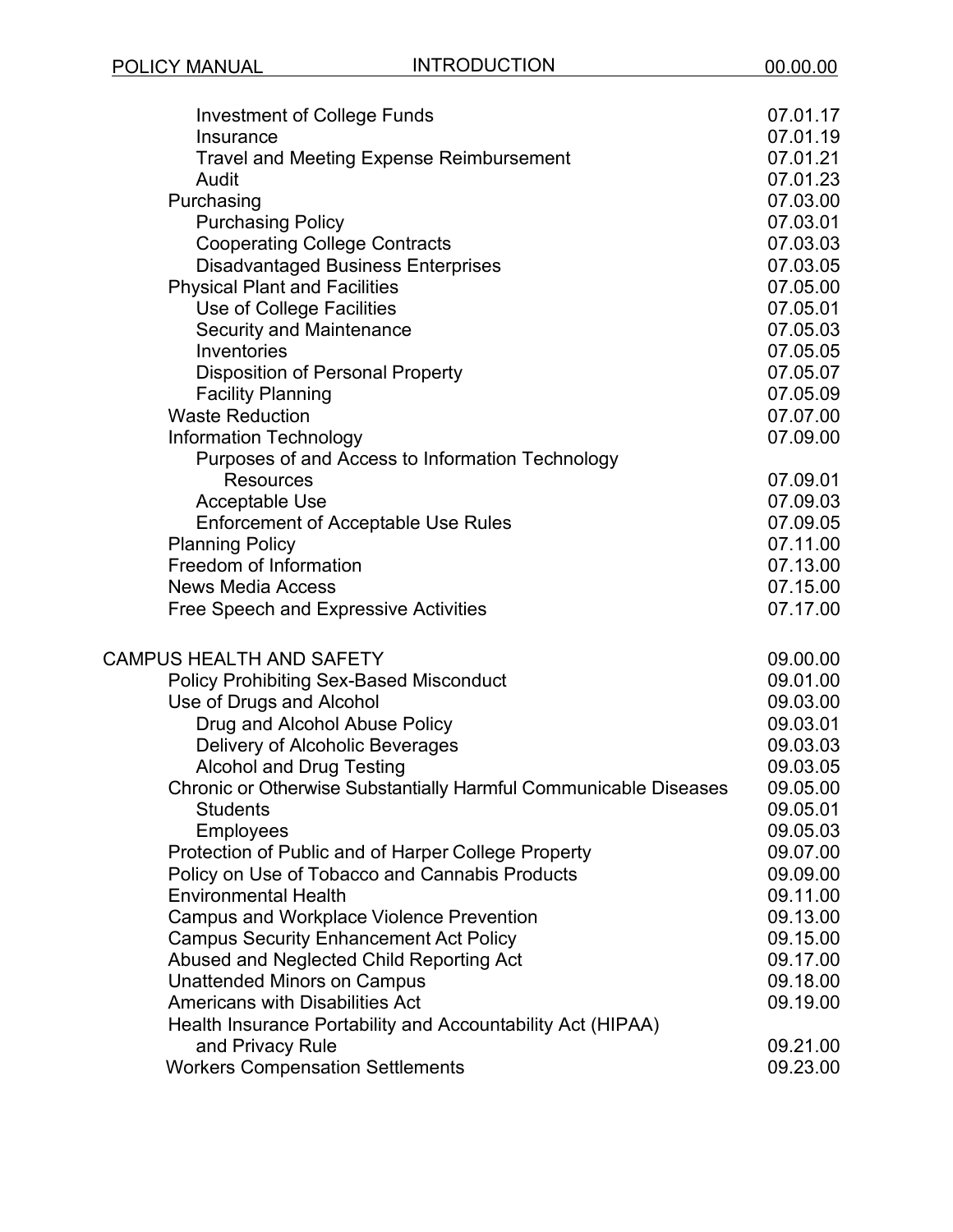| <b>HUMAN RESOURCES</b>                                  | 11.00.00 |
|---------------------------------------------------------|----------|
| Administrative                                          | 11.01.00 |
| President                                               | 11.01.01 |
| <b>President's Evaluation</b>                           | 11.01.03 |
| <b>Executive Council</b>                                | 11.01.05 |
| <b>Administrative Personnel</b>                         | 11.01.07 |
| <b>Terms of Employment</b>                              | 11.01.09 |
| <b>Duties and Responsibilities</b>                      | 11.01.11 |
| Academic/Administrative Rank                            | 11.01.13 |
| <b>Administrative Classification</b>                    | 11.01.15 |
| <b>Employment Outside of the College</b>                | 11.01.17 |
| <b>Developmental Leave</b>                              | 11.01.19 |
| Administrative Salary and Benefits Program              | 11.01.21 |
| <b>Early Retirement Program</b>                         | 11.01.23 |
| Termination                                             | 11.01.25 |
| Faculty                                                 | 11.03.00 |
| <b>Full-Time Faculty</b>                                | 11.03.01 |
| <b>Terms of Employment and Qualifications</b>           | 11.03.03 |
| <b>English Proficiency Requirement</b>                  | 11.03.05 |
| <b>Duties and Responsibilities</b>                      | 11.03.07 |
| <b>Faculty Evaluation</b>                               | 11.03.19 |
| Promotion                                               | 11.03.11 |
| <b>Employment Outside of the College</b>                | 11.03.13 |
| <b>Collective Bargaining Agreement</b>                  | 11.03.15 |
| <b>Faculty Handbook</b>                                 | 11.03.17 |
| <b>Adjunct Faculty</b>                                  | 11.03.19 |
| <b>Professor Emeritus</b>                               | 11.03.21 |
| <b>Professional-Technical Employees</b>                 | 11.05.00 |
| <b>Definition</b>                                       | 11.05.01 |
| Qualifications                                          | 11.05.03 |
| <b>Duties and Responsibilities</b>                      | 11.05.05 |
| <b>Collective Bargaining Agreement</b>                  | 11.05.07 |
| <b>Supervisory/Management Employees</b>                 | 11.07.00 |
| Definition                                              | 11.07.01 |
| <b>Duties and Responsibilities</b>                      | 11.07.03 |
| <b>Terms of Employment and Qualifications</b>           | 11.07.05 |
| Supervisory/Management Employee Classification and      |          |
| Promotion                                               | 11.07.07 |
| Reclassification                                        | 11.07.09 |
| <b>Appeal Procedure</b>                                 | 11.07.11 |
| <b>Salary Program</b>                                   | 11.07.13 |
| <b>Reduction in Force</b>                               | 11.07.15 |
| Termination                                             | 11.07.17 |
| Supervisory/Management Employee Handbook                | 11.07.19 |
| <b>Classified Employees</b>                             | 11.09.00 |
| <b>Definition</b>                                       | 11.09.01 |
| <b>Duties and Responsibilities</b>                      | 11.09.03 |
| <b>Terms of Employment and Qualifications</b>           | 11.09.05 |
| <b>Classified Employee Classification and Promotion</b> | 11.09.07 |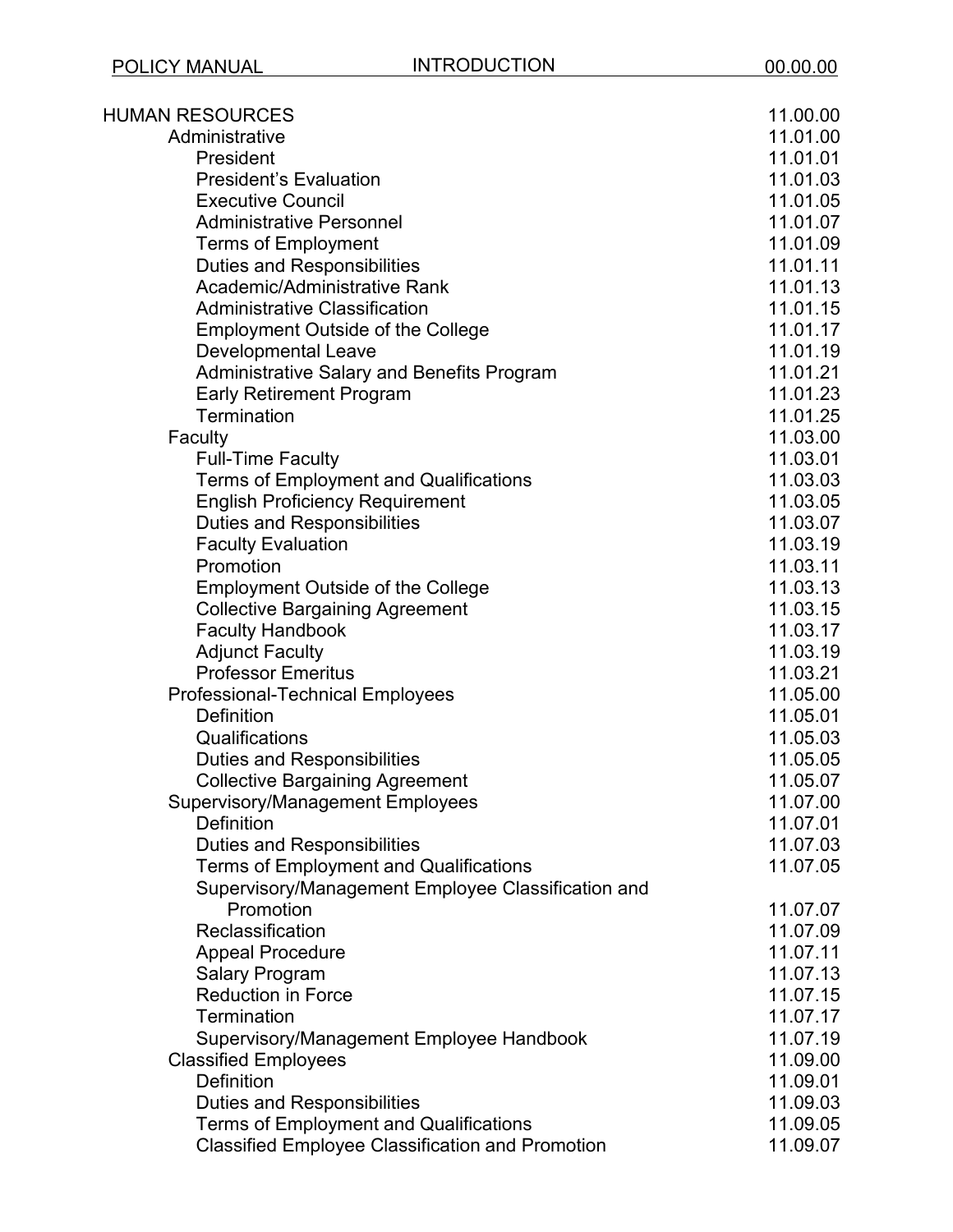| Reclassification<br><b>Appeal Procedure</b><br><b>Salary Program</b><br><b>Reduction in Force</b> | 11.09.09<br>11.09.11<br>11.09.13<br>11.09.15 |
|---------------------------------------------------------------------------------------------------|----------------------------------------------|
| Termination                                                                                       | 11.09.17                                     |
| <b>Classified Employee Handbook</b>                                                               | 11.09.19                                     |
| <b>Custodial/Maintenance Employees</b>                                                            | 11.11.00                                     |
| <b>Definition</b>                                                                                 | 11.11.01                                     |
| <b>Duties and Responsibilities</b>                                                                | 11.11.03                                     |
| Qualifications                                                                                    | 11.11.05                                     |
| <b>Collective Bargaining Agreement</b>                                                            | 11.11.07                                     |
| Police Officers and Community Services Officers                                                   | 11.13.00                                     |
| <b>Definition</b>                                                                                 | 11.13.01                                     |
| <b>Duties and Responsibilities</b>                                                                | 11.13.03                                     |
| Qualifications                                                                                    | 11.13.05                                     |
| <b>Collective Bargaining Agreement</b>                                                            | 11.13.07                                     |
| <b>General Human Resources Policies</b>                                                           | 11.15.00                                     |
| Non-Discrimination                                                                                | 11.15.01                                     |
| <b>Insurance Benefits</b>                                                                         | 11.15.03                                     |
| Vacation                                                                                          | 11.15.05                                     |
| <b>Leaves of Absence</b>                                                                          | 11.15.07                                     |
| <b>Fringe Benefits</b>                                                                            | 11.15.09                                     |
| <b>Tuition Waiver</b>                                                                             | 11.15.11                                     |
| Tax-Sheltered Annuities and Deferred Compensation Plan                                            | 11.15.13                                     |
| Retirement                                                                                        | 11.15.15                                     |
| <b>Access to Personnel Records</b>                                                                | 11.15.17                                     |
| <b>Employee Background Checks</b>                                                                 | 11.15.19                                     |
| <b>Family and Medical Leave Policy</b>                                                            | 11.15.21                                     |
| <b>School Visitation Rights Policy</b>                                                            | 11.15.23                                     |
| Appointment of Administrators and Faculty                                                         | 11.15.25                                     |
| <b>Incentive Compensation</b>                                                                     | 11.15.27                                     |
| Evaluation                                                                                        | 11.15.29                                     |
| <b>Remote Telework Policy</b>                                                                     | 11.15.31                                     |
|                                                                                                   |                                              |

| <b>FOUNDATION</b>                     | 13.00.00 |
|---------------------------------------|----------|
| Harper College Educational Foundation | 13.01.00 |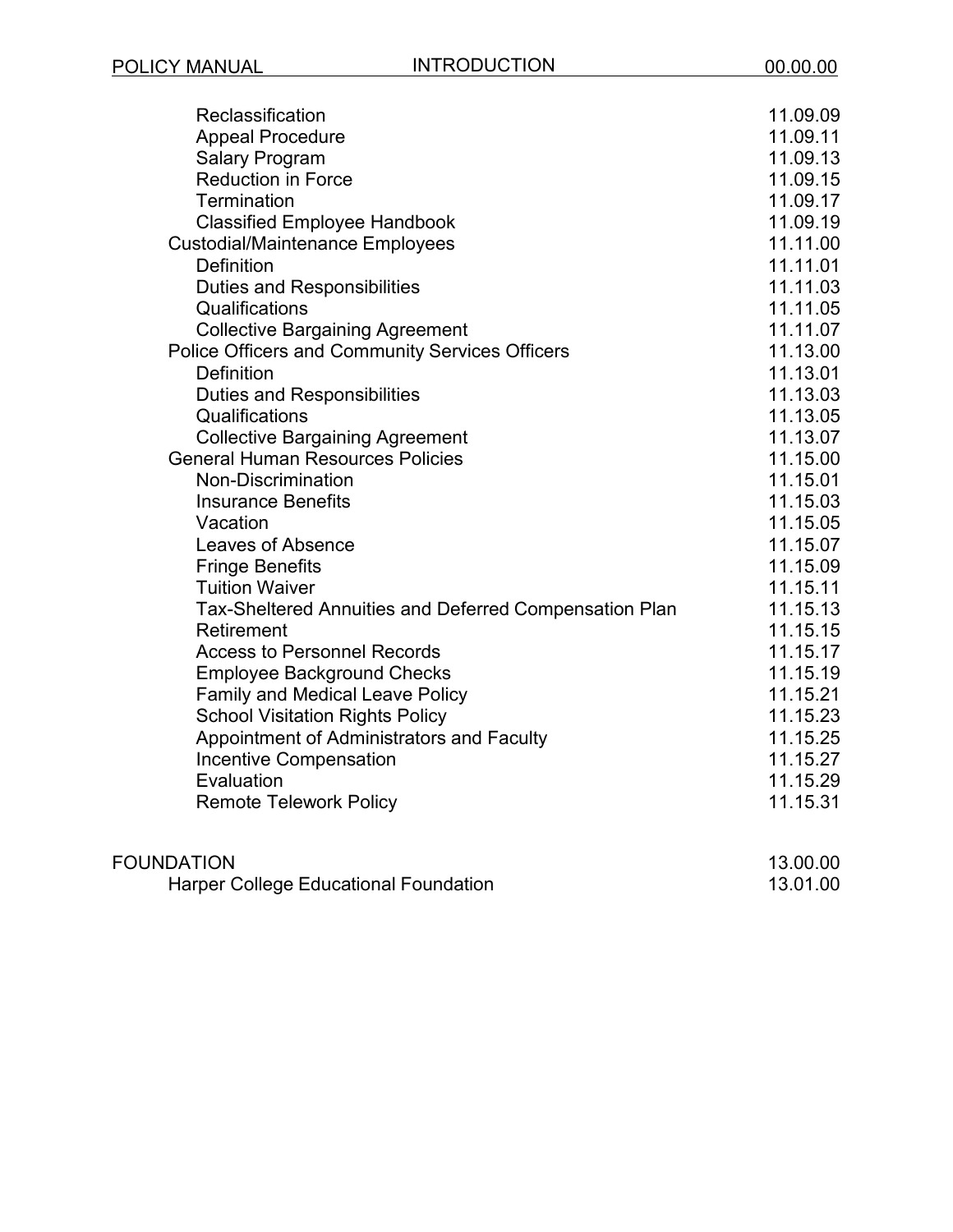## <span id="page-8-0"></span>Foreword

This Board Policy Manual sets forth the policies adopted by the Board of Trustees of Community College District No. 512. The Manual is to be used by trustees, College personnel, students, and community members for the conduct of relationships and responsibilities relative to the operation of the College.

Board policies shall become effective immediately upon adoption. The Official Minutes of meetings of the Board are considered an extension of this Manual, and subsequent actions of record shall, in case of conflict, take precedence over the policies contained herein. Any laws now existing, or hereafter enacted, amended, or supplemented, where applicable, will take precedence over Board policy.

In interpreting the language within this Manual, the pronouns and relative words used shall be read as if written in the plural, feminine, or neuter, respectively.

Suggestions for changes should be submitted in writing to the office of the President for consideration. Recommendations which require the adoption of a new policy or the revision of existing policy will be brought to the Board by the President.

Various College documents support the Board Policy Manual by providing information and delineating specific procedures, rules and regulations required for the operation of the institution. The College community should be guided by procedural documents, handbooks, and contractual agreements in matters concerning the different areas of operation of Harper College.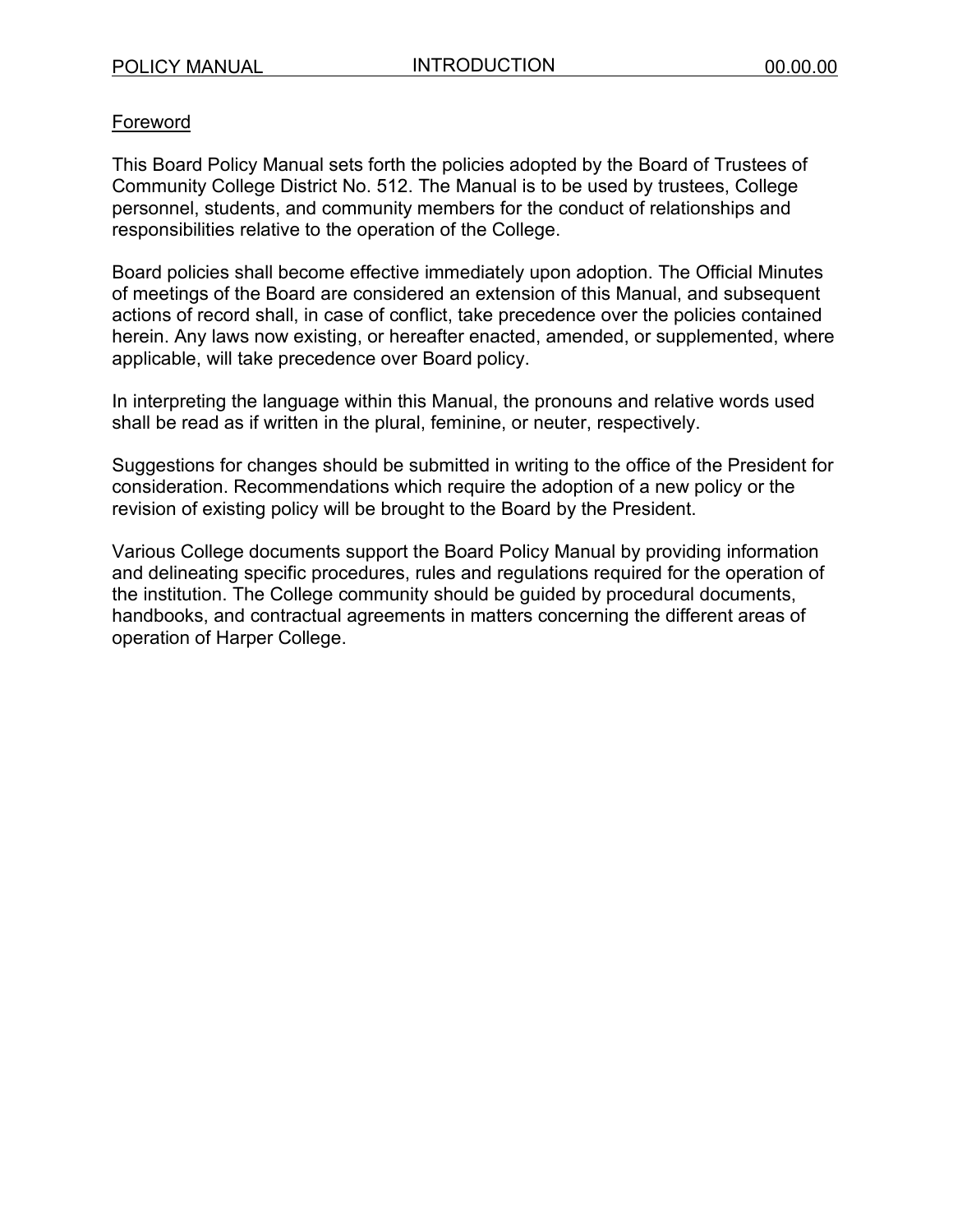## <span id="page-9-0"></span>**Mission Statement**

Harper College enriches its diverse communities by providing quality, affordable, and accessible education. Harper College, in collaboration with its partners, inspires the transformation of individual lives, the workforce, and society.

## <span id="page-9-1"></span>**Vision Statement**

We will be an innovative and inclusive institution, the community's first choice, and a national leader for student success.

#### <span id="page-9-2"></span>**Philosophy Statement**

We, at Harper College, believe that our charge is to facilitate active learning and foster the knowledge, critical thinking and life/work skills required for participation in our global society. We work with our community partners to enrich the intellectual, cultural and economic fabric of our district. We believe that excellence in education must occur in an ethical climate of integrity and respect. We hold that the strength of our society is rooted in our diversity and that it is through synergy that we achieve excellence.

#### <span id="page-9-3"></span>**Diversity Statement**

Harper College aspires to build, strengthen, and maintain a respectful and safe community where inclusivity and the open exchange of ideas are encouraged and supported. Only when our learning and working environments intentionally embrace and embody diverse perspectives can our educational practices move us toward a just society.

It is our personal and shared responsibility to:

- Operate from an individual and collective awareness of the dynamics of social identity and inequality.
- Respect, value, and learn from a wide range of ideas and perspectives.
- Advocate for equity, recognizing that equal treatment may not be sufficient to achieve success for all people.
- Identify and remove unjust barriers that limit our realization of an inclusive community.

We are fully committed to sustaining an environment where individual differences and identities are recognized as strengths. Harper College is dedicated to supporting our diverse campus and fostering student success as a means of achieving equity in our society and the world.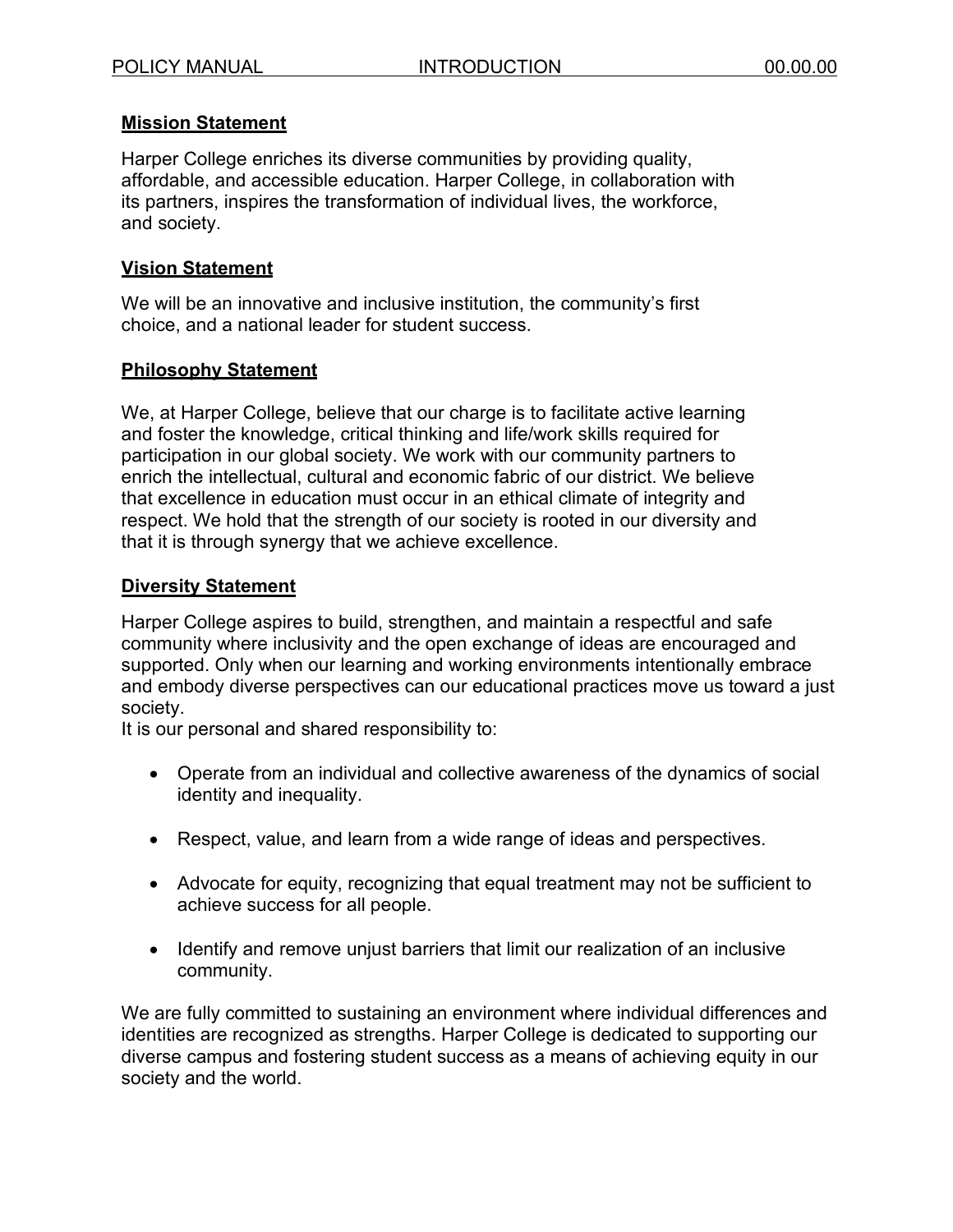The creation of a fully inclusive community is an ongoing process. This statement and its implementation at Harper College will continue to evolve alongside our diverse and changing community.

## <span id="page-10-0"></span>**Equity Statement**

The core values at Harper College include providing equity in learning, teaching, and working environments for all students, faculty, and staff. While equality involves treating everyone the same way regardless of their starting points and needs, equity is based upon the principles of fairness. Equity acknowledges that everyone has a different starting point and individual needs. It means meeting people where they are and providing them with support and opportunities essential to accomplishing their goals.

Our commitment to equity at Harper involves providing support and access to resources for all members of the college community and finding solutions to remedy academic equity gaps for students. Our institution will identify inequities and remove structural barriers faced by underserved populations. We will adopt practices and support services that promote equitable participation in educational programs and the equal opportunity for everyone to achieve their full potential. We will promote a culture of inclusion, work to bring about social justice, and advance sustainable change to support the success of all members of the Harper College community.

## <span id="page-10-1"></span>**Institutional Core Values**

## *We value Respect, Integrity, Collaboration and Excellence.*

*We guide our work and support our philosophy, mission and vision by these core values.*

## **RESPECT**

We demonstrate Respect by interacting with and caring for others in a way that adds dignity to ourselves, our relationships and our organization by:

- valuing and celebrating the uniqueness of individuals and their strengths;
- expressing appreciation for our colleagues' time, efforts and contributions;
- encouraging multiple perspectives.

## **INTEGRITY**

We demonstrate Integrity by supporting an honest and ethical environment by:

- respecting confidentiality and acting in a trustworthy manner;
- being accountable for our actions and adhering to policies and procedures;
- making decisions that are fiscally and socially responsible.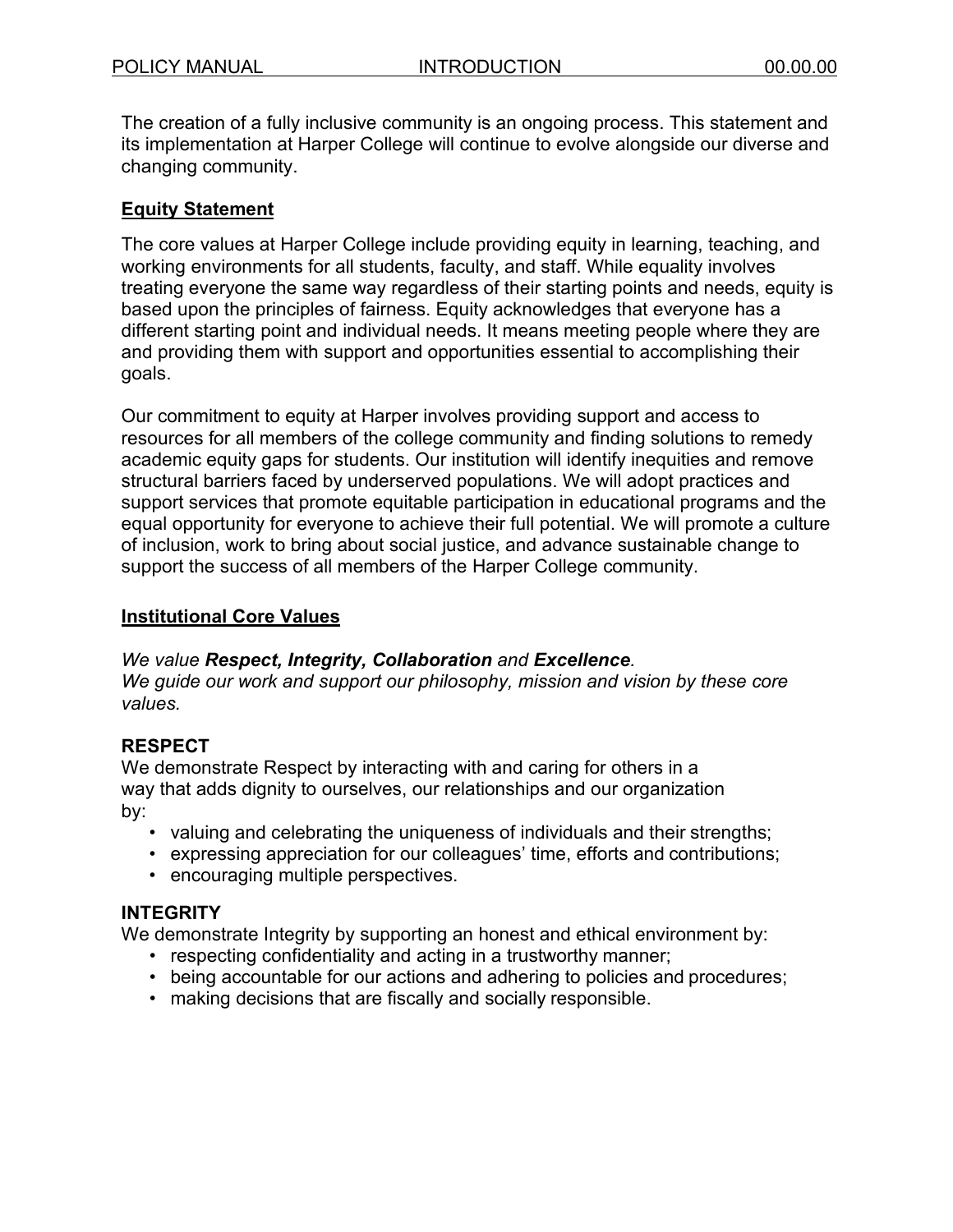## **COLLABORATION**

We demonstrate Collaboration by working internally and externally toward shared goals to create a more positive outcome by:

- actively listening, responding to others with empathy;
- practicing open and honest communication and sharing information that is essential for success;
- using positive humor to foster a healthy and enjoyable environment.

## **EXCELLENCE**

We demonstrate Excellence by setting and pursuing high standards of professionalism and competency by:

- providing exceptional service to all while demonstrating pride in our work;
- welcoming new challenges and seeking opportunities for growth and development;
- encouraging and empowering each of us to achieve our best.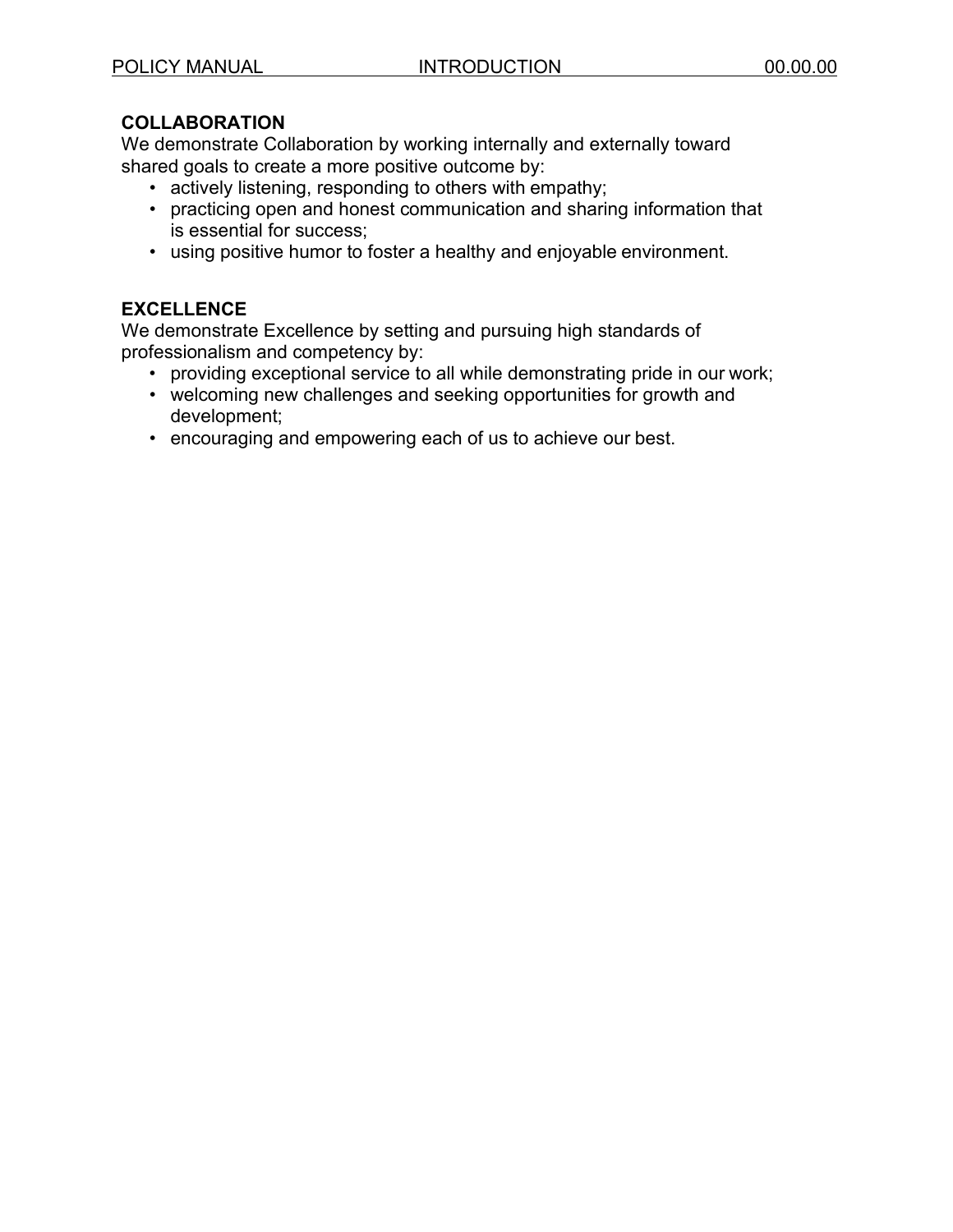## TABLE OF CONTENTS

| <b>Board of Trustees</b>                               | 01.00.00 |
|--------------------------------------------------------|----------|
| Legal Bases for Establishment and Operation of College | 01.01.00 |
| Referendum                                             | 01.01.01 |
| <b>Applicable Statutes</b>                             | 01.01.03 |
| Membership of Board                                    | 01.03.00 |
| <b>Elected Members</b>                                 | 01.03.01 |
| <b>Trustee Emeritus</b>                                | 01.03.03 |
| Qualifications                                         | 01.05.00 |
| Duties of the Board                                    | 01.07.00 |
| Powers of the Board                                    | 01.09.00 |
| Authority of Members of the Board                      | 01.11.00 |
| <b>Authority to Conduct Business</b>                   | 01.13.00 |
| <b>Student Trustee</b>                                 | 01.15.00 |
| <b>Board of Trustee Elections</b>                      | 01.17.00 |
| <b>Nominations</b>                                     | 01.17.01 |
| <b>Petition Requirements</b>                           | 01.17.03 |
| Canvassing                                             | 01.17.05 |
| <b>Organizational Meeting</b>                          | 01.17.07 |
| Term of Office                                         | 01.19.00 |
| <b>Officers of the Board</b>                           | 01.21.00 |
| Term                                                   | 01.21.01 |
| <b>Duties</b>                                          | 01.21.03 |
| Vacancies                                              | 01.23.00 |
| Meetings                                               | 01.25.00 |
| Regular meetings                                       | 01.25.01 |
| Special, Rescheduled and Reconvened Meetings           | 01.25.03 |
| <b>Emergency Meetings</b>                              | 01.25.05 |
| Electronic Attendance at Meetings                      | 01.25.07 |
| <b>E-mail Communications Among Board Members</b>       | 01.25.09 |
| <b>Closed Meetings</b>                                 | 01.25.11 |
| <b>Minutes of Meetings</b>                             | 01.25.13 |
| <b>Recording of Closed Meetings</b>                    | 01.25.15 |
| Quorum                                                 | 01.25.17 |
| <b>Recording of Proceedings</b>                        | 01.25.19 |
| Agenda Format - Order to be Determined by Chair        | 01.25.21 |
| <b>Parliamentary Authority</b>                         | 01.25.23 |
| <b>Faculty Representation</b>                          | 01.25.25 |
| <b>Public Comment</b>                                  | 01.25.27 |
| <b>Preparation for Meetings</b>                        | 01.25.29 |
| Committees                                             | 01.27.00 |
| <b>Specific Requests by Board Members</b>              | 01.29.00 |
| <b>Core Values</b>                                     | 01.31.00 |
| <b>Board Self-Evaluation</b>                           | 01.32.00 |
| Resource Specialists to the Board                      | 01.33.00 |
| <b>Suspension of Policy or Procedure</b>               | 01.35.00 |
| <b>Amendment or Repeal</b>                             | 01.37.00 |
| <b>Policy Dissemination</b>                            | 01.39.00 |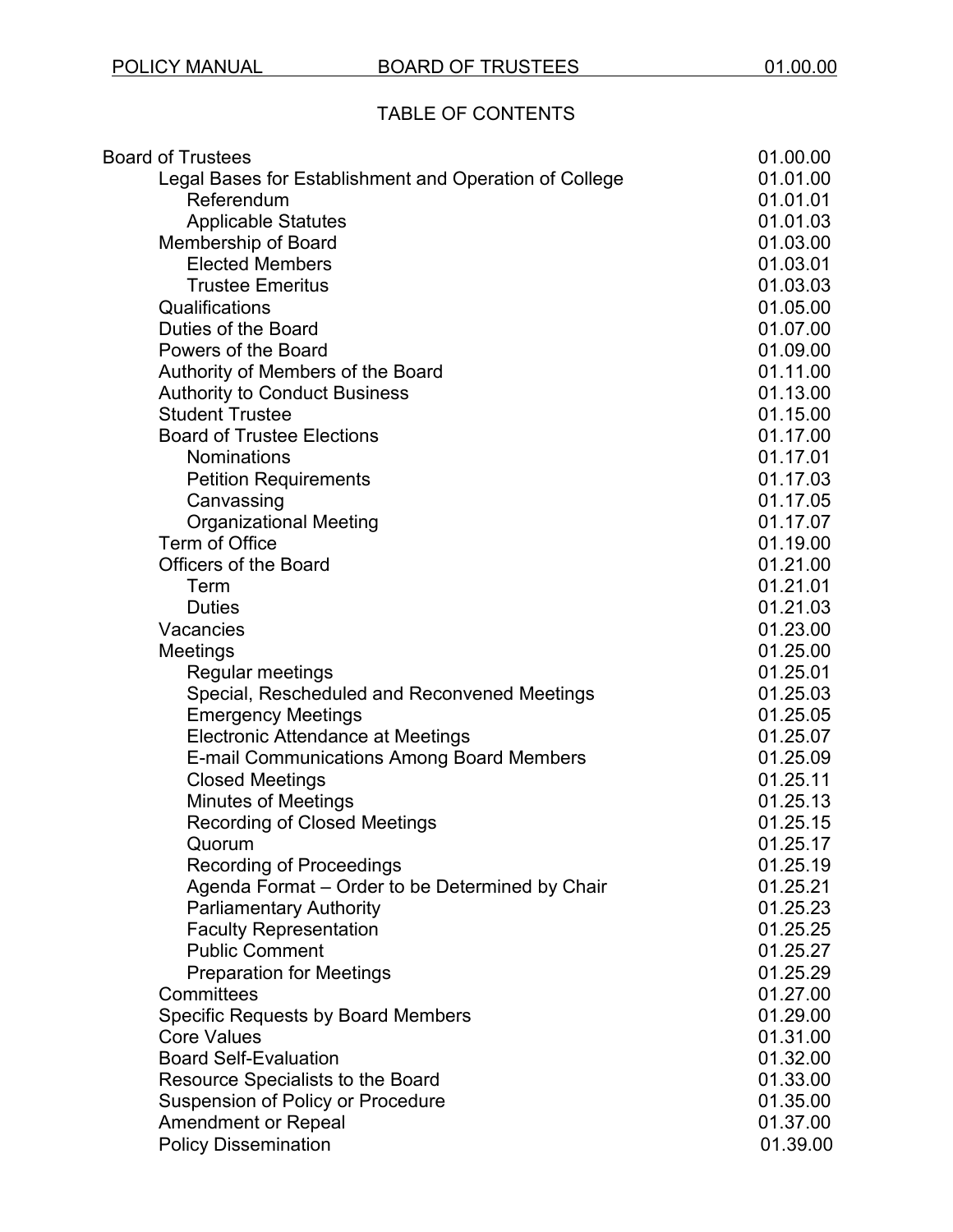## 01.00.00 [BOARD OF TRUSTEES](https://www.harpercollege.edu/leadership/board/index.php)

01.01.00 LEGAL BASES FOR ESTABLISHMENT AND OPERATION OF COLLEGE

> The 1964 Illinois Master Plan for Higher Education enabled the establishment of a Class I junior college under Illinois Community College District No. 512 (William Rainey Harper College), serving the counties of Cook, Kane, Lake, and McHenry, and State of Illinois.

The Board of Trustees derives its authority from the Illinois Public Community College Act approved by the 74th Illinois General Assembly on July 15, 1965, and is subsequently amended.

01.01 Referendum

Community College District No. 512 was created by a referendum held on March 27, 1965. Its first Board members were elected on May 1, 1965, as provided by law.

The College is governed by a seven-member Board elected by the voters of Community College District No. 512.

01.01.03 Applicable Statutes

Statutory provisions applicable to Community College District No. 512 and all Illinois community college districts are contained primarily in the Public Community College Act, found in Chapter 110, Act 805 of the Illinois Compiled Statutes, 110 ILCS 805/1-1 *et seq.*. Various aspects of College governance and operation are also subject to provisions of other state and federal laws.

#### 01.03.00 MEMBERSHIP OF BOARD

01.03.01 Elected Members

The College Board of Trustees shall consist of seven members elected by the voters of District No. 512 and of one non-voting member, elected by the student body, who is enrolled at the College.

01.03.03 Trustee Emeritus

A trustee who leaves the Board of Trustees after serving in that capacity for six or more years may be considered for Trustee Emeritus status upon the request of any member of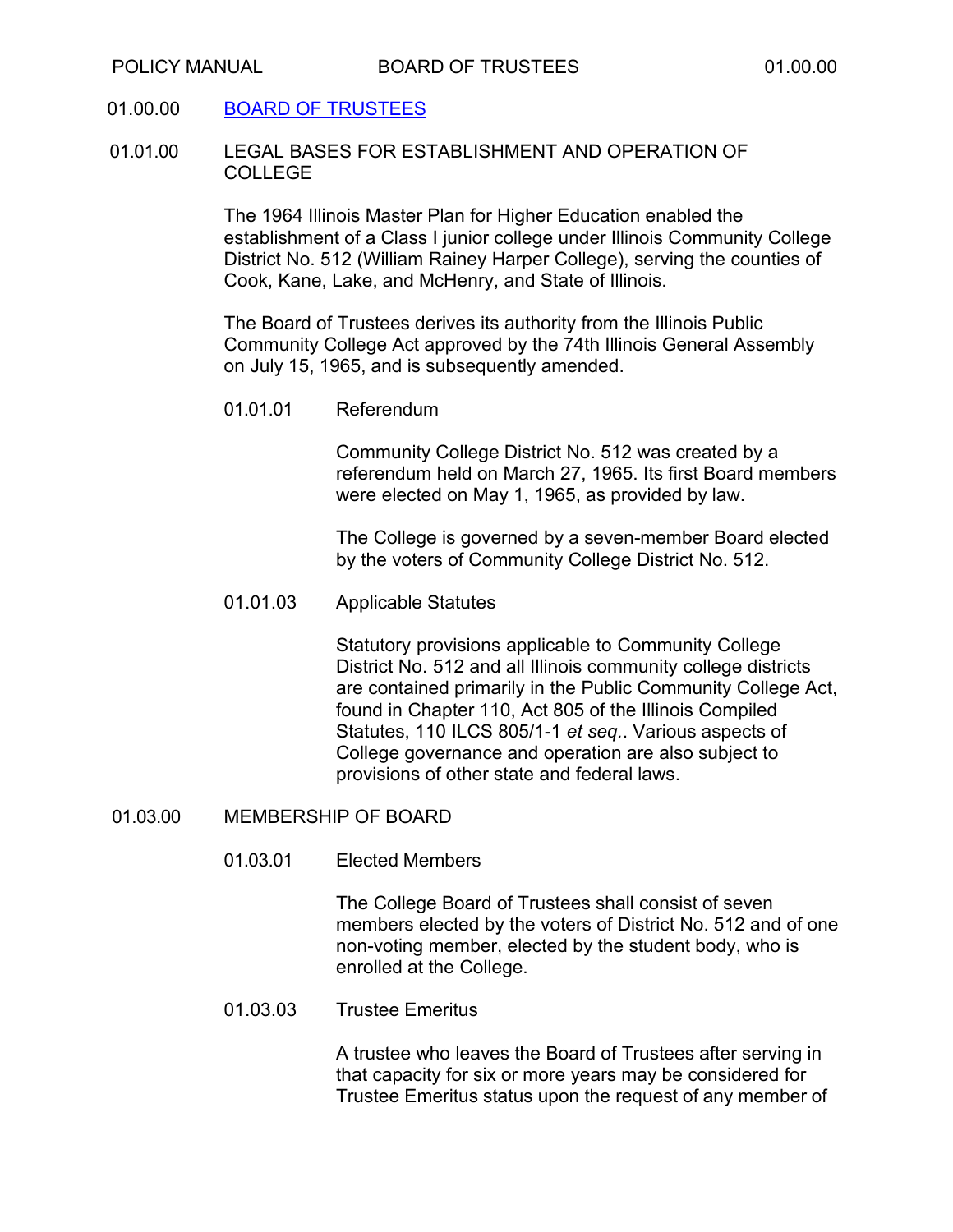the Board. Non-voting Trustee Emeritus status will be granted upon a majority approving vote of the Board.

#### 01.05.00 QUALIFICATIONS

Each voting Board member shall, on the date of election, be a citizen of the United States of the age of 18 years or over, and a resident of the State and of Community College District No. 512 for at least one year preceding his or her election.

The qualifications for the non-voting student representative to the Board shall be as stated in Public Community College Act 3-7.24 (110 ILCS 805/3-7.24).

#### 01.07.00 DUTIES OF THE BOARD

The Board shall serve as the policy-making body for the College, and shall have the duties described in Public Community College Act Sections 3-20 and 3-21 (110 ILCS 850/3-20 and 3-21), and ensuing pertinent sections of the Act, including

- A. To maintain records to substantiate all claims for state apportionment in accordance with regulations prescribed by the Illinois Community College Board and to retain such records for a period of three years.
- B. To cause an audit to be made as of the end of each fiscal year by an accountant licensed to practice public accounting in Illinois and appointed by the Board.
- C. To publish annually, in a newspaper of general circulation in the district, a financial statement developed in accordance with rules and regulations issued by the Illinois Community College Board.
- D. To provide for the revenue necessary to maintain the College.
- E. To designate the treasurer who is to receive the taxes of the district and to notify the collectors in writing accordingly. The Board shall fix the compensation of the treasurer.
- F. To pay orders and bills in accordance with 110 ILCS 805/3-27, and the regulations of the Illinois Community College Board.
- G. To let all contracts for equipment supplies, materials or work involving an expenditure in excess of \$25,000 to the lowest responsible bidder after due advertisement in accordance with 110 ILCS 805/3-27.1,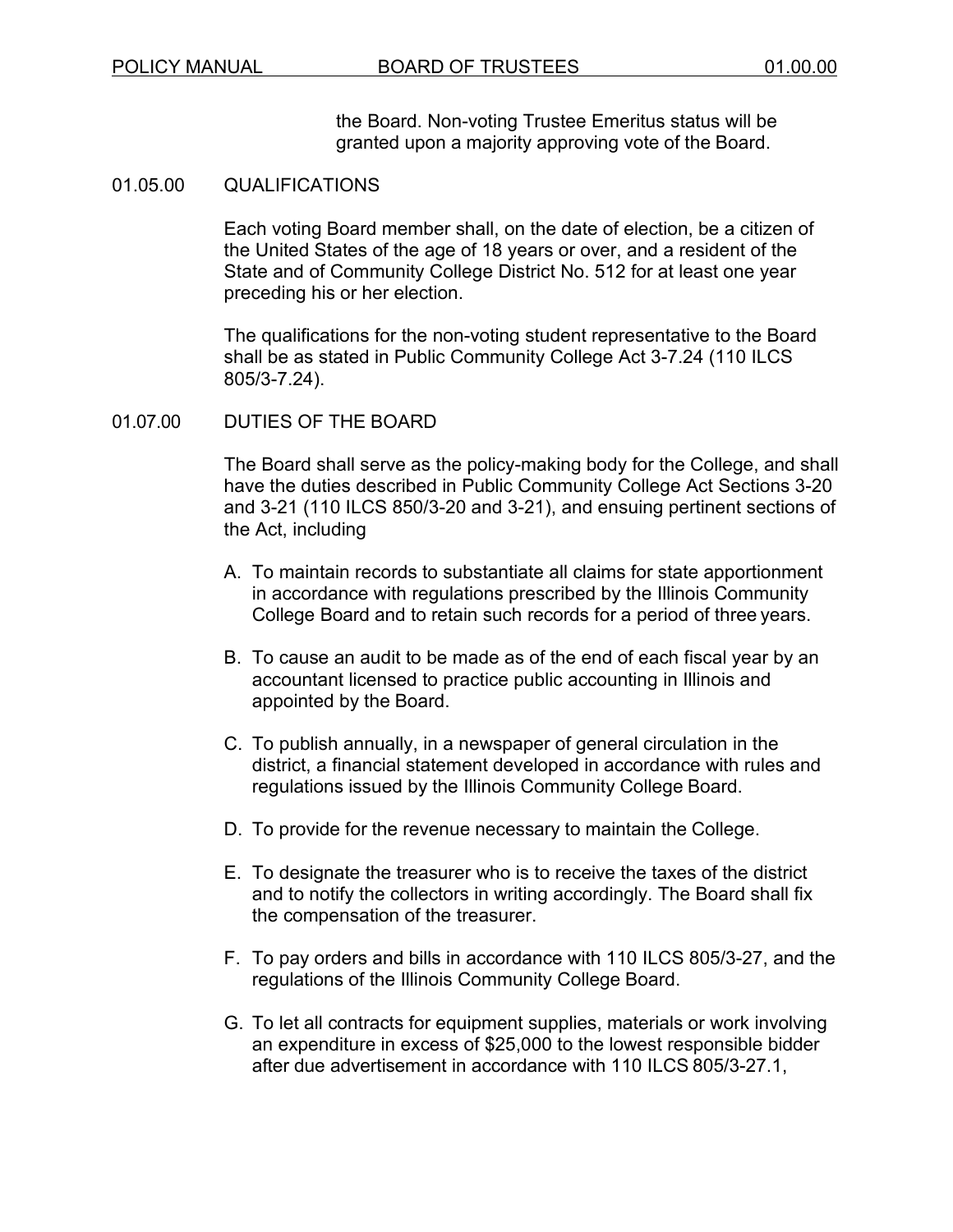except contracts specifically exempt by statute from said bidding requirements.

- H. To adopt an annual budget within the first quarter of the fiscal year, to certify the amount of the tax levy on or before the last Tuesday in December each year, and to comply with all other requirements of law respecting the financial management of the District.
- I. To make appointments and approve the salaries all regular employees without discrimination on the basis of race, color, religion, sex, national origin, ancestry, age, marital status, sexual orientation, physical or mental disability, or unfavorable discharge from military service.
- J. To authorize application to the Illinois Community College Board for the approval of new units of instruction, research or public service and to establish such new units following approval in accordance with the provisions of the Public Community College Act and the rules of the Illinois Community College Board.
- K. To adopt and enforce all necessary rules for the management and governance of the College.
- L. To indemnify and protect Board members and employees against death, bodily injury and property damage claims and suits, including defense thereof, when damages are sought for alleged negligent or wrongful acts while such Board member or employee is acting within the scope of employment or under the direction of the College Board of Trustees.
- M. To provide, on an equal basis, access to the campus by the official representatives of the armed forces of Illinois and the United States if such access is provided to other persons or groups for the purpose of apprising students of educational or occupational opportunities.
- N. To take such action as is currently, or in the future may be, required by the laws of Illinois or of the United States and to refrain from taking such action as is currently, or in the future may be, proscribed by the laws of Illinois or the United States.

## 01.09.00 POWERS OF THE BOARD

The Board may exercise the powers set forth in 110 ILCS 805/3-31 to 3- 43, and all other powers that are not inconsistent with the Public Community College Act and may be requisite or proper for the maintenance, operation and development of William Rainey Harper College.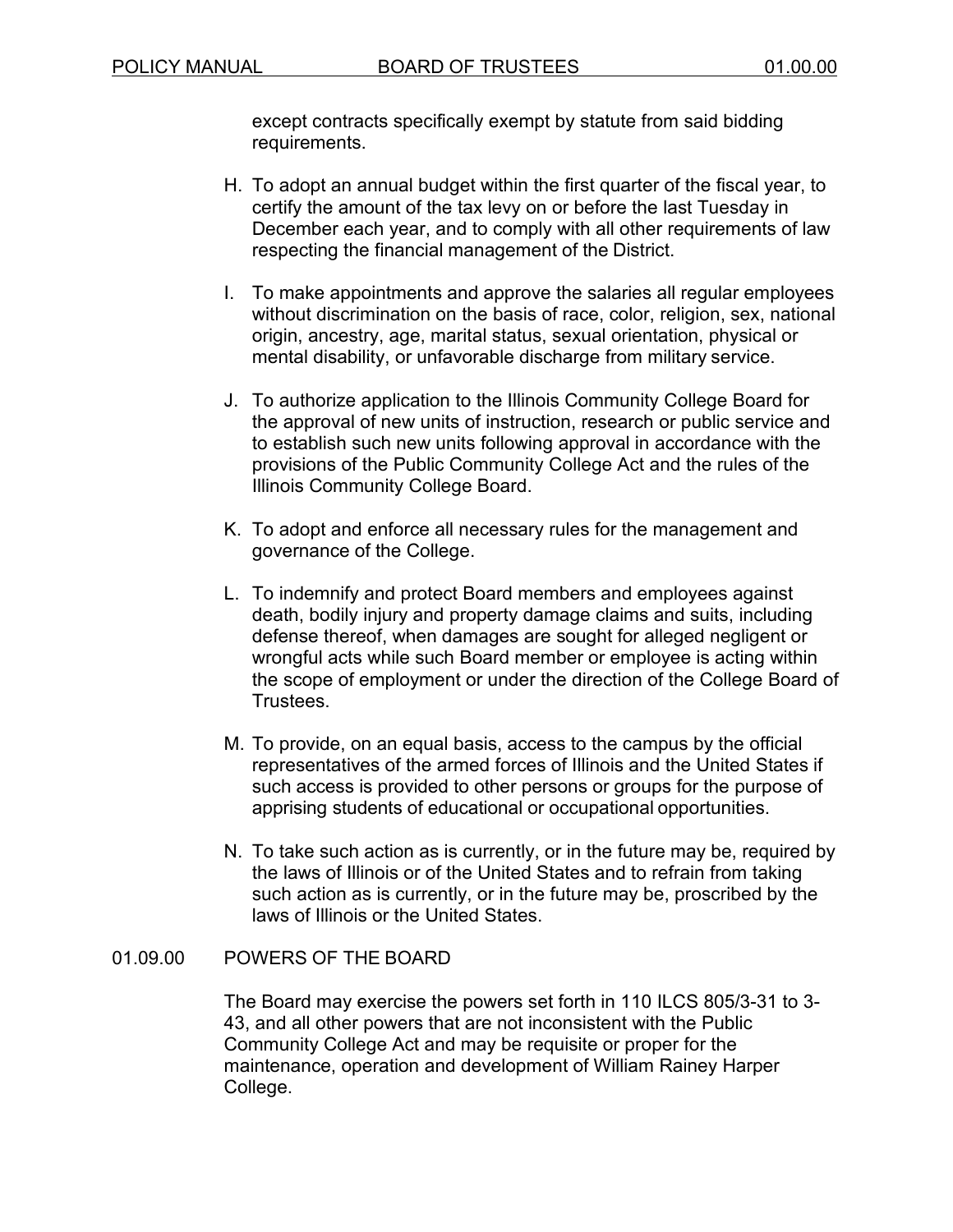The Board shall exercise the power to manage and control the College, its properties, facilities, educational program and College-related activities of students and employees. The Board shall exercise the power to assign, transfer and promote administrators, faculty members and all other employees.

The Board shall facilitate compliance with 110 ILCS 805/3B-1 to 3B-6, by specifying the requirements for employment and qualifications of "full-time" faculty members and academic support service personnel.

#### 01.11.00 AUTHORITY OF MEMBERS OF THE BOARD

Trustees have authority as such only when acting as the Board of Trustees legally in session.

#### 01.13.00 AUTHORITY TO CONDUCT BUSINESS

No business shall be conducted by the Board except at a regular meeting or adjourned thereof, or at a duly called special meeting.

#### 01.15.00 STUDENT TRUSTEE

A student trustee serves as a member of the Board of Trustees for a oneyear term beginning April/May of each year, as provided by law. The student assumes all the rights and responsibilities of a District-elected Board member with the exception of their non-voting status. The student trustee:

- A. is allowed to make or second motions;
- B. is admitted to all sessions of the Board;
- C. receives all materials which voting Board members receive; and
- D. has an advisory vote.

#### 01.17.00 BOARD OF TRUSTEES ELECTIONS

Election for members of the Board of Trustees shall be held at the consolidated election held on the Tuesday in April of odd-numbered years as set by State law.

Election of Board members shall conform with pertinent provisions of the Election code,10 ILCS 5/1-1 *et seq*., and related provisions of the Public Community College Act at 110 ILCS 805/3-7 and 3-7.1.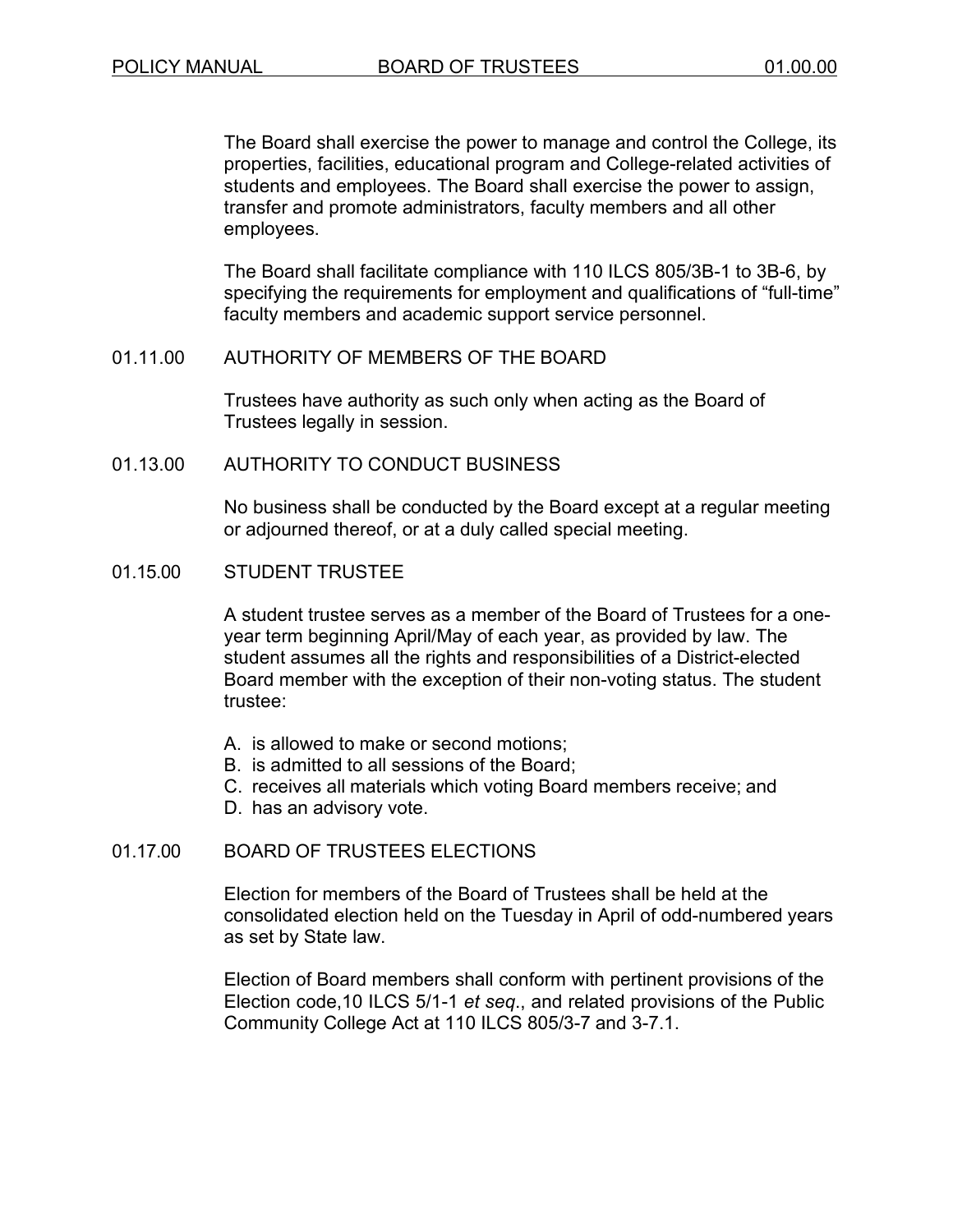01.17.01 Nominations

Nominations for members of the Board shall be made by a petition signed by at least 50 voters, or 10 percent of the voters, whichever is less, residing within the District. Petitions shall be filed with the Secretary of the Board not more than 78 days nor less than 71 days prior to the election.

01.17.03 Petition Requirements

The nomination papers of each candidate shall include petition signature sheets and a Statement of Candidacy and shall be prepared in the manner required by law. During the filing period, the candidate must also file with the Secretary of the Board the receipt for his/her filing of a Statement of Economic Interests with the appropriate County Clerk. The Statement of Economic Interests must be filed during the same calendar year as the nomination papers are filed.

01.17.05 Canvassing

Within 21 days after the election, the county clerks as the election authorities shall canvass the results of the election, proclaim the winners, and transmit the abstract of votes to the State Board of Elections.

01.17.07 Organizational Meeting

On or before the 28th day after the election, the chair of the Board shall convene the new Board and conduct the election for chair, vice-chair, and secretary.

01.19.00 TERM OF OFFICE

Members of the Board are elected to six-year terms on the basis set forth in the 110 ILCS 805/3-7.

01.21.00 OFFICERS OF THE BOARD

Officers of the Board shall be a chair and a vice-chair who shall be members of the Board, and a secretary who may be a member of the Board.

01.21.01 Term

Each officer of the Board shall be elected for a term of two years. Election of officers will be conducted during the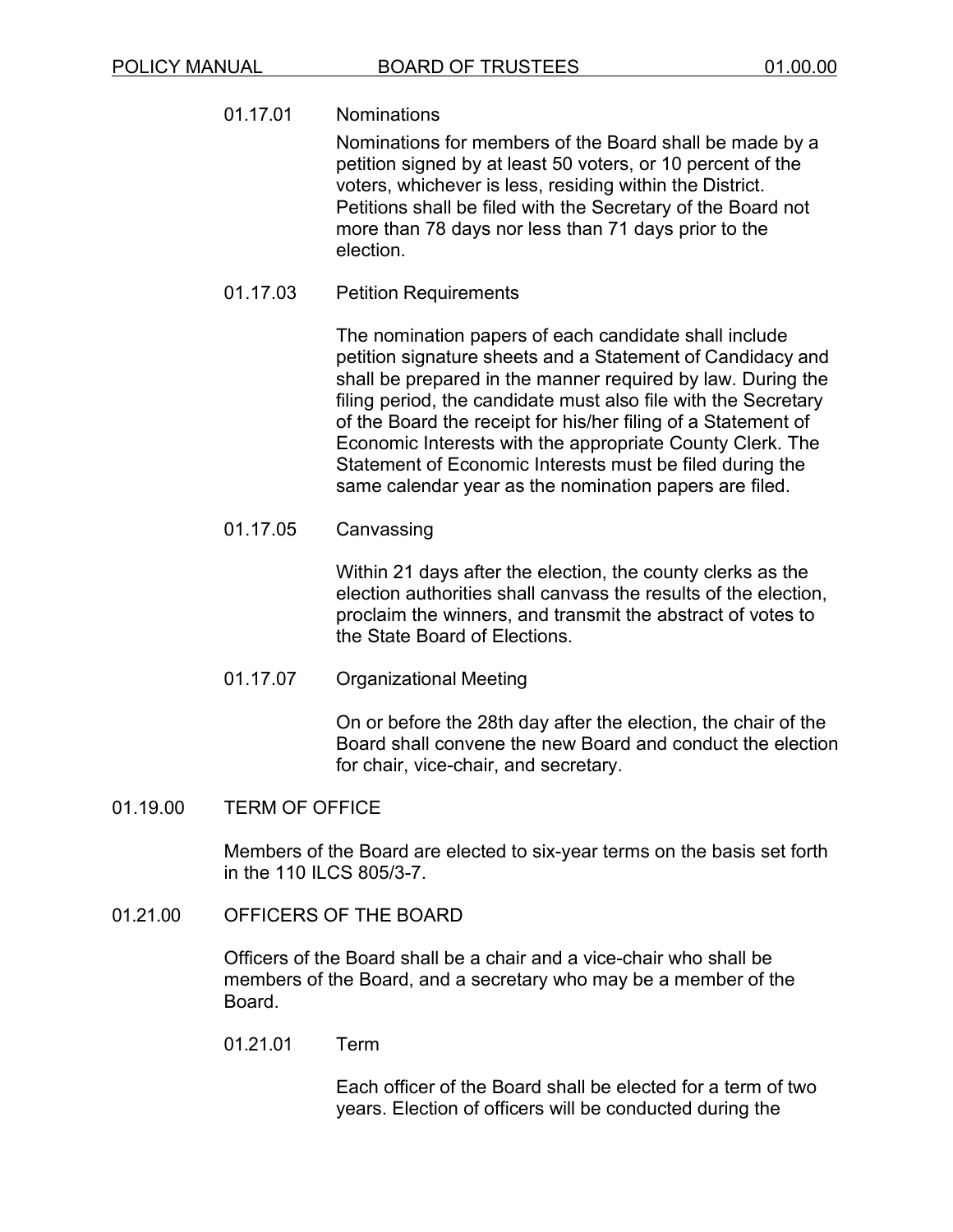organizational meeting held in election years. Terms of office shall commence following election of officers and end upon the next succeeding election of officers.

## 01.21.03 Duties

**Chair** 

It shall be the duty of the chair of the Board to preside at all meetings and to perform such other duties as are imposed by law or by action of the Board.

Vice-chair

It is the duty of the vice-chair to serve in the absence of the chair of the Board. In the absence of the chair and vice chair, the Board shall appoint a chair pro tempore.

#### Secretary

The secretary of the Board shall perform the duties usually pertaining to the office and such other duties as are imposed by law or by action of the Board. In the absence of the secretary, the Board chair shall appoint a secretary pro tempore who shall be a member of the Board.

#### 01.23.00 VACANCIES

Whenever a vacancy occurs, the remaining members shall fill the vacancy until the next regular election of Board members. The appointee shall have the same legal qualifications as the predecessor. Should the Board fail so to act within 60 days after the vacancy occurs, the Chair of the Illinois Community College Board shall appoint a trustee to fill such vacancy until the next regular election for Board trustees.

#### 01.25.00 MEETINGS

The provisions of this Section 01.25.00 and its included subsections shall apply to meetings of the Board of Trustees and to any subsidiary committee or subcommittee of the Board which constitutes a "public body" as defined in the Illinois Open Meeting Act.

All meetings shall be open to the public except as provided by law. Public notice of all meetings held by the Board of Trustees shall be provided in accordance with the requirements of the Open Meetings Act, 5 ILCS 120/1 *et seq.*.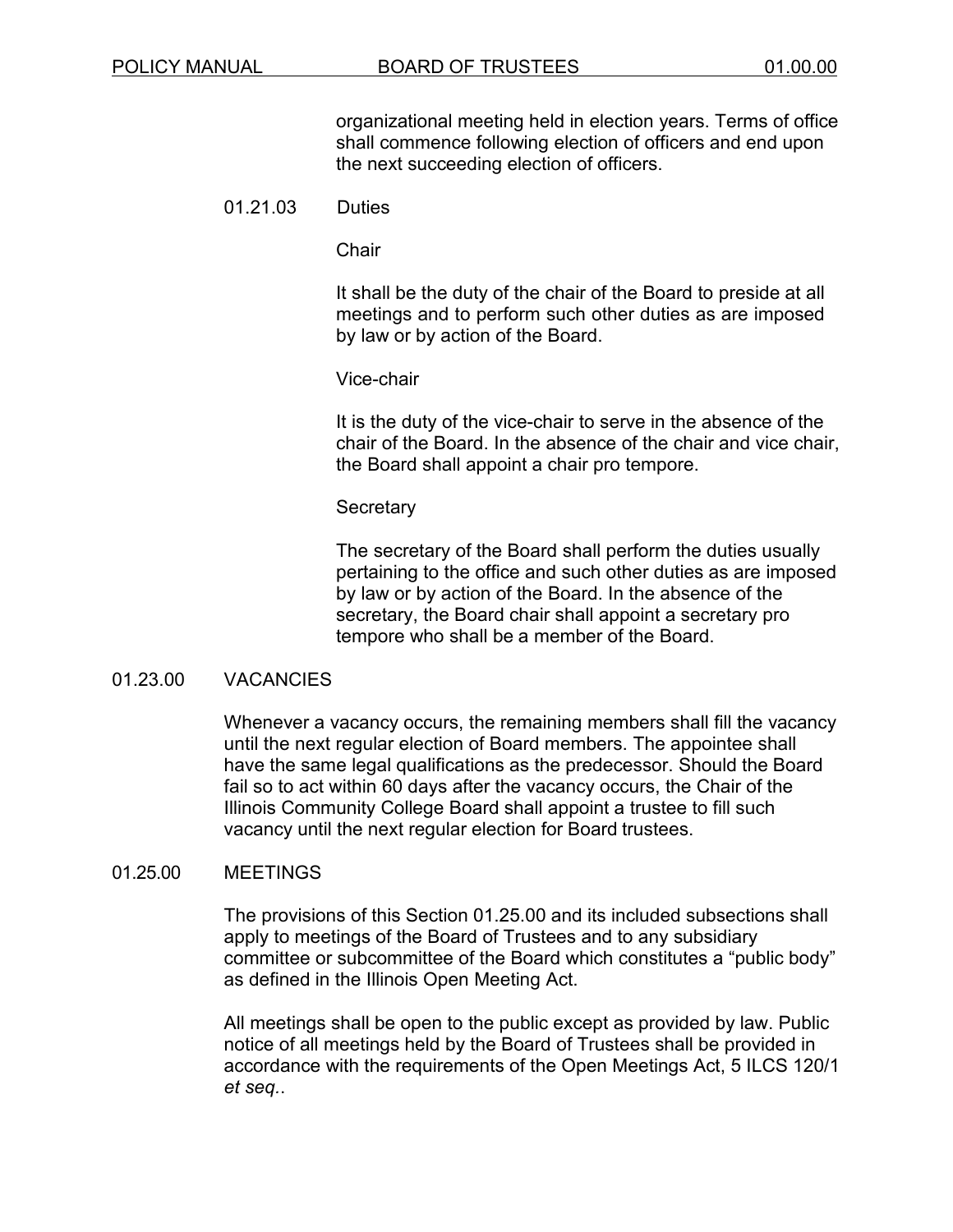## 01.25.01 Regular [Meetings](https://www.harpercollege.edu/leadership/board/meetings.php)

The regular meetings of the Board shall be held one or more times a month at such times, dates and places as are fixed by the Board for the next calendar year at its organizational meeting in election years, and at the regular May meeting of the Board in non-election years. Public notice of such schedule of regular meetings shall be given by posting same in the principal office of the College and by sending a copy of same to any news medium that has filed a request for such notice. If a change is made in regular meeting dates, at least 10 days' notice of the change must be given by publication in a newspaper of general circulation in the College District.

The agenda for regular meetings must be posted and provided to the media at least 48 hours before the meetings.

01.25.03 Special, Rescheduled and Reconvened Meetings

Public notice must be given at least 48 hours prior to a special meeting, a rescheduled regular meeting, or a reconvened meeting, which notice must include the agenda of the meeting. Public notice of a reconvened meeting need not be given if the original meeting was public and (a) it is to be reconvened within 24 hours, (b) or an announcement of the time and place of the reconvened meeting was made at the original meeting and there is no change in the agenda.

A. Special meetings of the Board may be called by the chair or by any three members of the Board by giving notice thereof in writing stating the time, place and purpose of the meeting.

## 01.25.05 Emergency Meetings

In the event of a bona fide emergency, a meeting may be called without formal notice so long as notice is given as soon as practicable but at least prior to the holding of the meeting, by posting in the principal office of the College and contacting any news medium which has filed requests for notice.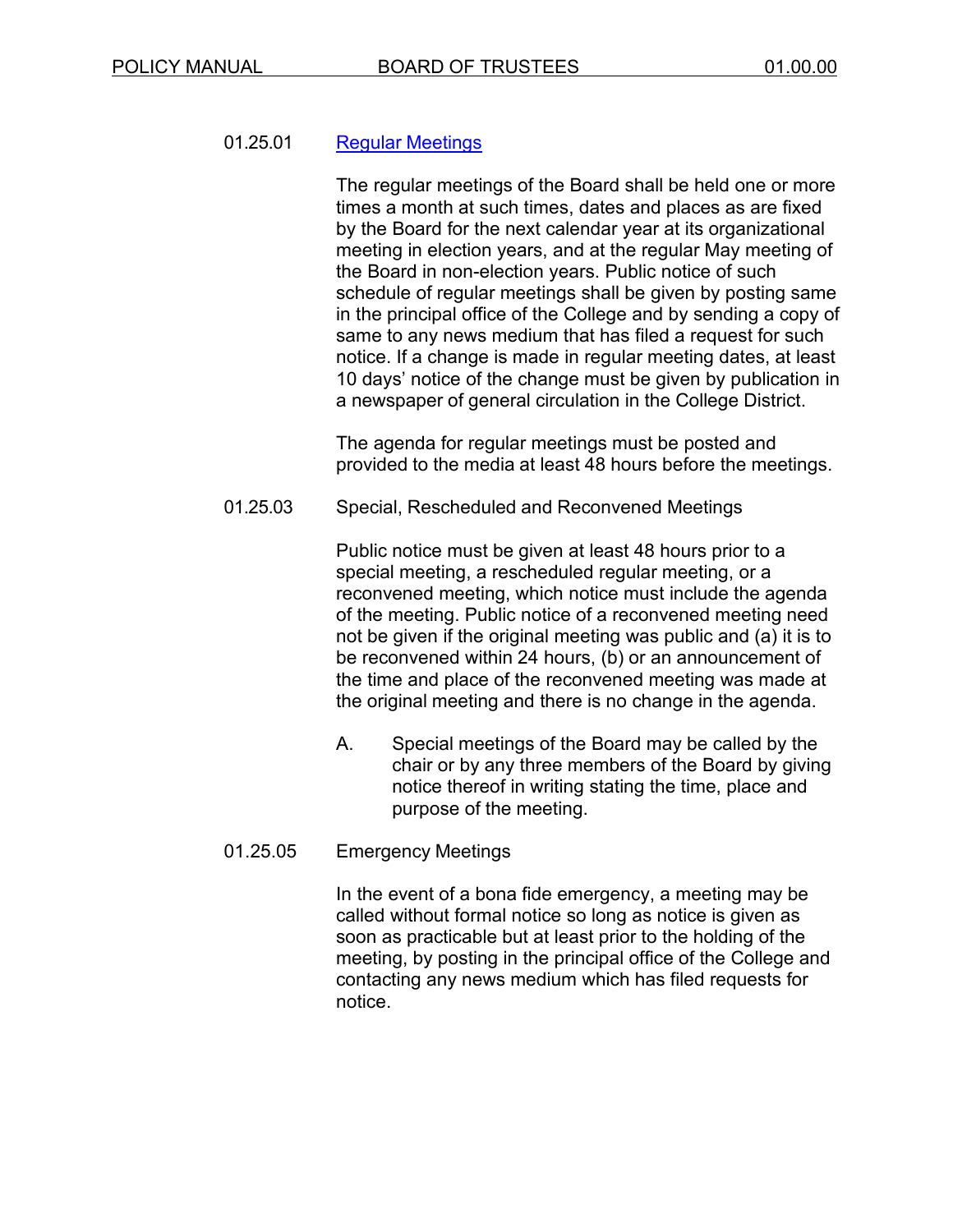- 01.25.07 Electronic Attendance at Meetings
	- A. A quorum of members must be physically present at the location of an open or closed meeting of the Board of **Trustees**
	- B. Minutes of all meetings shall specify if a member was physically present or present by means of a video or audio conference. Lack of such a specification shall be deemed to indicate that the member in question was physically present.
	- C. Subject to the requirement of a quorum of members being physically present in the meeting location, members who are not physically present may participate in open or closed meetings by means of a video or audio conference as provided in this policy. Such electronic participation may be allowed only if the member is prevented from physically attending by (1) personal illness or disability, (2) employment purposes, (3) business of the public body, (4) a family emergency, or (5) another emergency.
	- D. If a member wishes to attend a meeting electronically, the member must notify the Board Secretary before the meeting, unless advance notice is impractical. The Board Liaison is hereby designated as the agent of the Board Secretary for purposes of receiving such notice. The notice may be given in person or in writing, or by phone, facsimile transmission, or e-mail, and shall explain why the member cannot attend, with reference to one of the five categories specified in paragraph C above. The Board allows electronic attendance for qualifying reasons, as a matter of standing policy.
	- E. Upon receiving notice of a member's intent to participate electronically, the Board Liaison shall make appropriate arrangements for the Board member to participate electronically, by obtaining contact information and arranging a speaker phone or other suitable device for the meeting room. The equipment shall be such as to enable persons attending the meeting (including those in the audience) to hear the member speak, and shall also allow the member who is attending electronically to hear other Board members and any person who addresses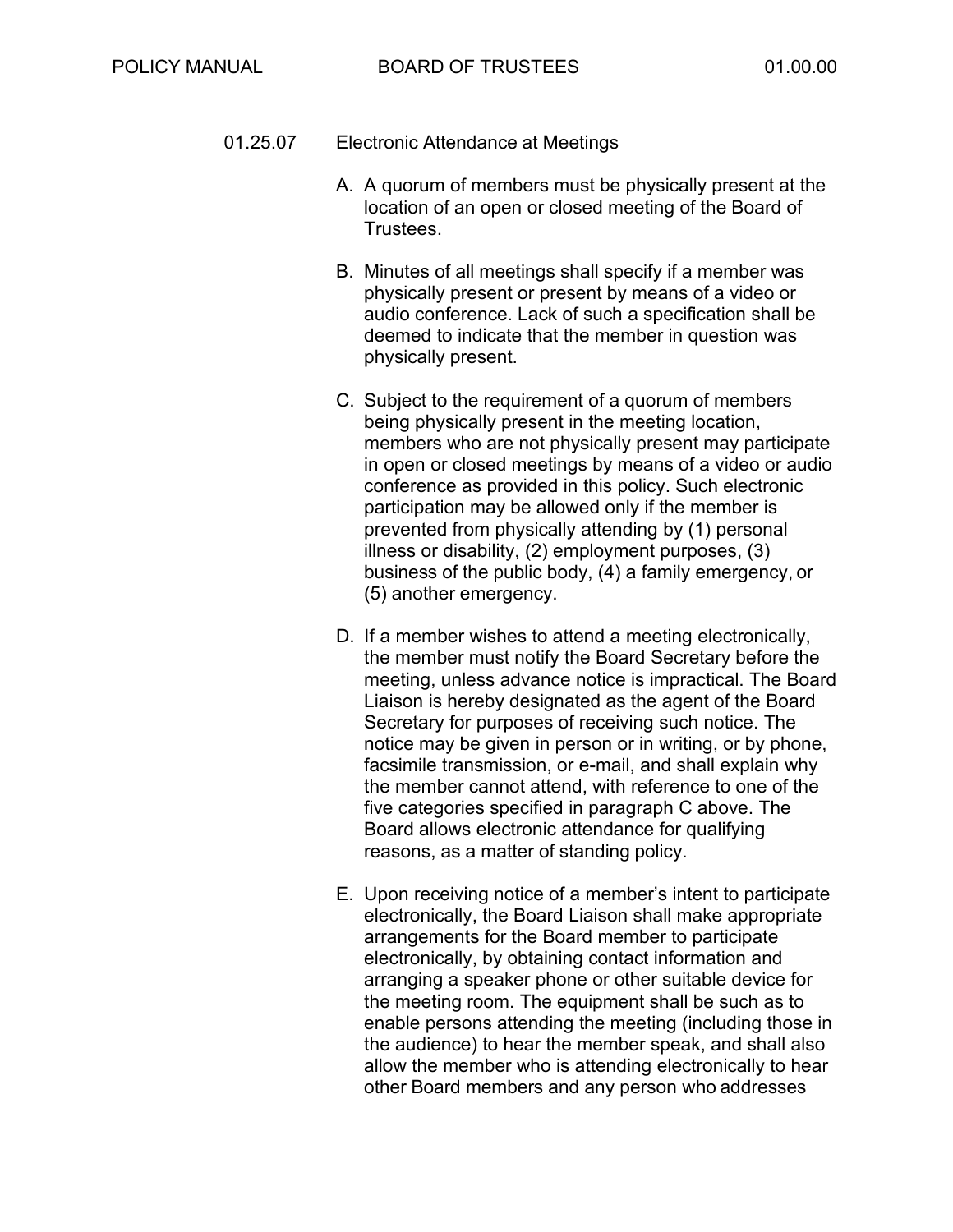the Board. The audio or video equipment shall be activated at the beginning of the meeting, or at the time requested by the member, so that the member can participate. If there is no quorum physically present at the meeting, the Board shall designate a person to contact the member and notify him/her of that fact.

- F. If the member who is attending electronically would normally chair the meeting, a president pro tempore who is physically present may be appointed.
- G. When a member attends a meeting electronically, all votes shall be by roll call vote. A member who is attending electronically must identify him/herself by name and be recognized by the chair before speaking.
- H. An open or closed meeting may be conducted by audio or video conference, without the physical presence of a quorum of the members, so long as the following conditions are met:
	- The Governor or the Director of the Illinois Department of Public Health has issued a disaster declaration related to public health concerns because of a disaster as defined in Section 4 of the Illinois Emergency Management Agency Act, and the College is covered by the disaster area;
	- The Board chair determines that an in-person meeting is not practical or prudent because of the disaster;
	- All members of the Board participating in the meeting shall be verified and can hear one another and can hear all discussion and testimony;
	- For open meetings, members of the public physically present at the College can hear all discussion and testimony and all votes of the members of the body, unless attendance at the College is not feasible due to the disaster, including the issued disaster declaration, in which case the College must make alternative arrangements and provide notice of such alternative arrangements in a manner to allow any interested member of the public access to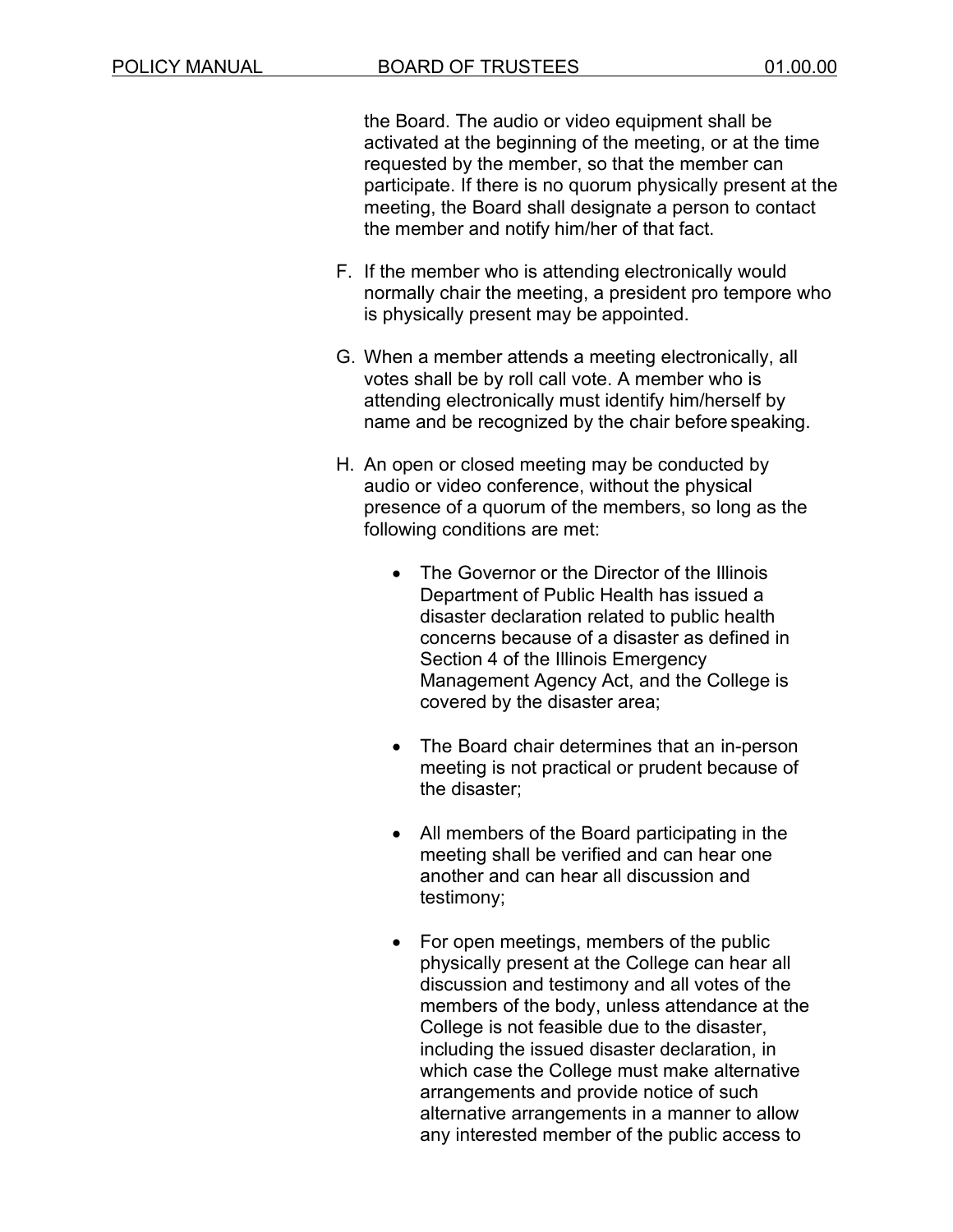contemporaneously hear all discussion, testimony, and roll call votes, such as by offering a telephone number or a web-based link;

- At least one member of the Board, legal counsel, or the College President is physically present at the regular meeting location, unless unfeasible due to the disaster, including the issued disaster declaration;
- All votes are conducted by roll call, so each member's vote on each issue can be identified and recorded; and
- Notice of the meeting is provided as required by 5 ILCS 120/7(e)(7).
- I. This policy shall apply to any subsidiary committee, subcommittee or other agency of the Board which is a "public body" under the Illinois Open Meetings Act, and shall constitute the Board's "rules" regarding electronic attendance as permitted by 5 ILCS 120/7(c).
- 01.25.09 E-mail Communications Among Board Members

The Illinois Open Meetings Act defines "meeting" to include any gathering "by...electronic means (such as, without limitation, electronic mail, electronic chat, and instant messaging), or other means of contemporaneous interactive communication, of a majority of a quorum of the members of a public body held for the purpose of discussing public business". 5 ILCS 120/1.02. Moreover, the use of electronic communications to transmit confidential information is a matter of concern, due to the potential for receipt or interception of the confidential communications by unintended parties.

Accordingly, in the interest of complying with Open Meetings Act requirements and lawfully protecting confidential information pertaining to the College, it shall be the policy of the Board of Trustees to limit e-mail communications to, from and among Board members concerning the business of Harper College and District 512 as set forth below.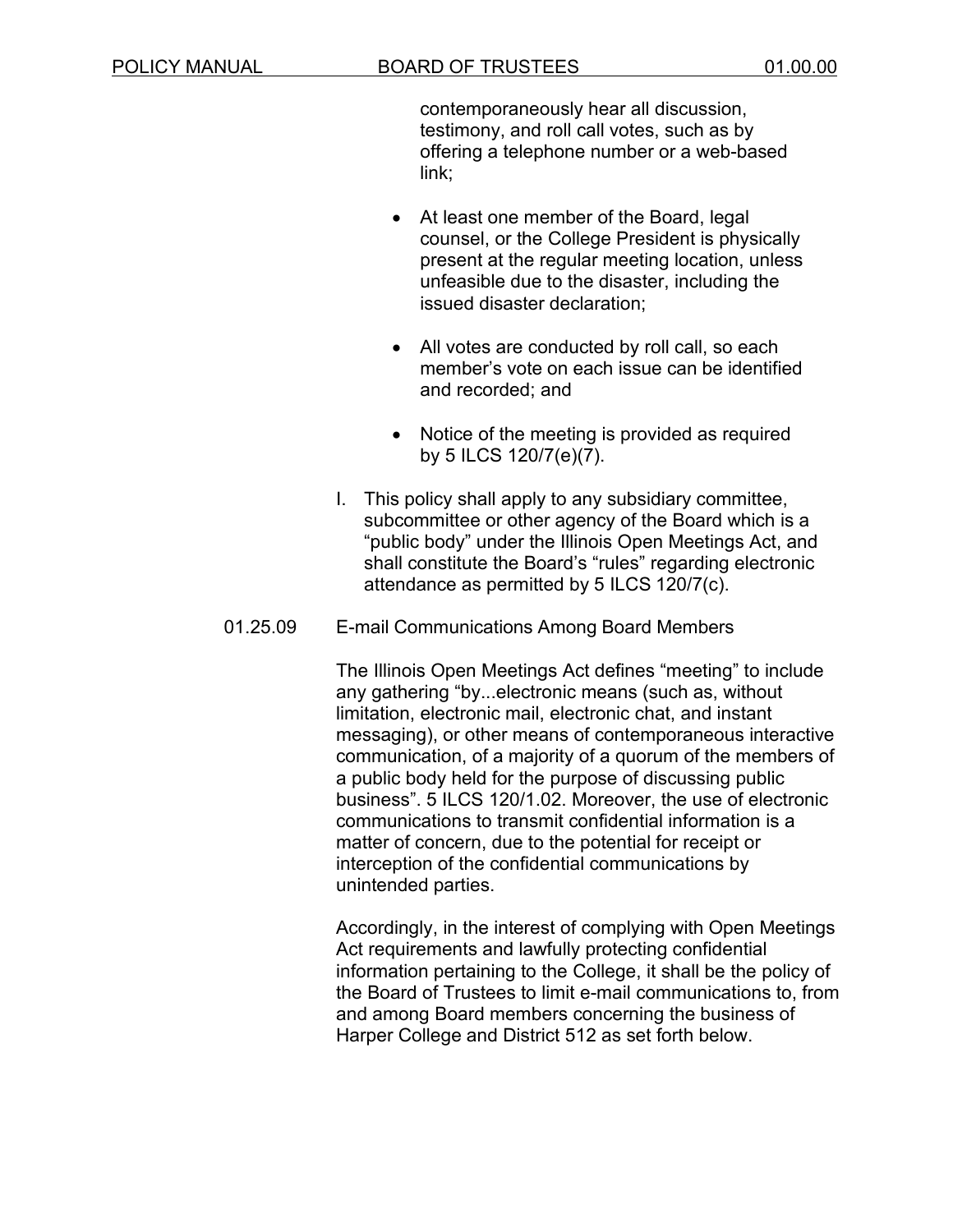#### POLICY MANUAL BOARD OF TRUSTEES 01.00.00

- A. Permitted Electronic Communications
	- An electronic message between only two Board members who do not discuss any confidential information;
	- A message sent to all Board members with the designation "No response required";
	- A message soliciting a response but directing that the response be made only to the original sender, and not copied to other Board members; and
	- Communications for purposes other than discussing public business (such as to confirm the location of a Board retreat, or to consult on the feasibility of a date for a special meeting).
- B. Prohibited Electronic Communications
	- Three or more Board members discussing public business via e-mail or in an online chat room;
	- Messages sent to all Board members to discuss public business and which solicit responses; and
	- Discussion of any confidential information.
- 01.25.11 Closed Meetings

At any meeting for which proper notice has been given, the Board may close all or part of the meeting by a majority vote of a quorum present, for any of the reasons listed below or otherwise permitted by the Open Meetings Act, 5 ILCS 120/1 *et seq.*. The specific authorized reason must be stated in the motion, recorded in the minutes, and approved by a roll call vote.

A single vote may be taken to close a series of meetings provided they are scheduled to be held within three months of the vote and all involve the same matter. The following subjects may be discussed in closed meetings:

- A. Collective negotiations matters;
- B. Information regarding the appointment, employment, compensation, discipline, performance or dismissal of specific employees of the College, or of legal counsel,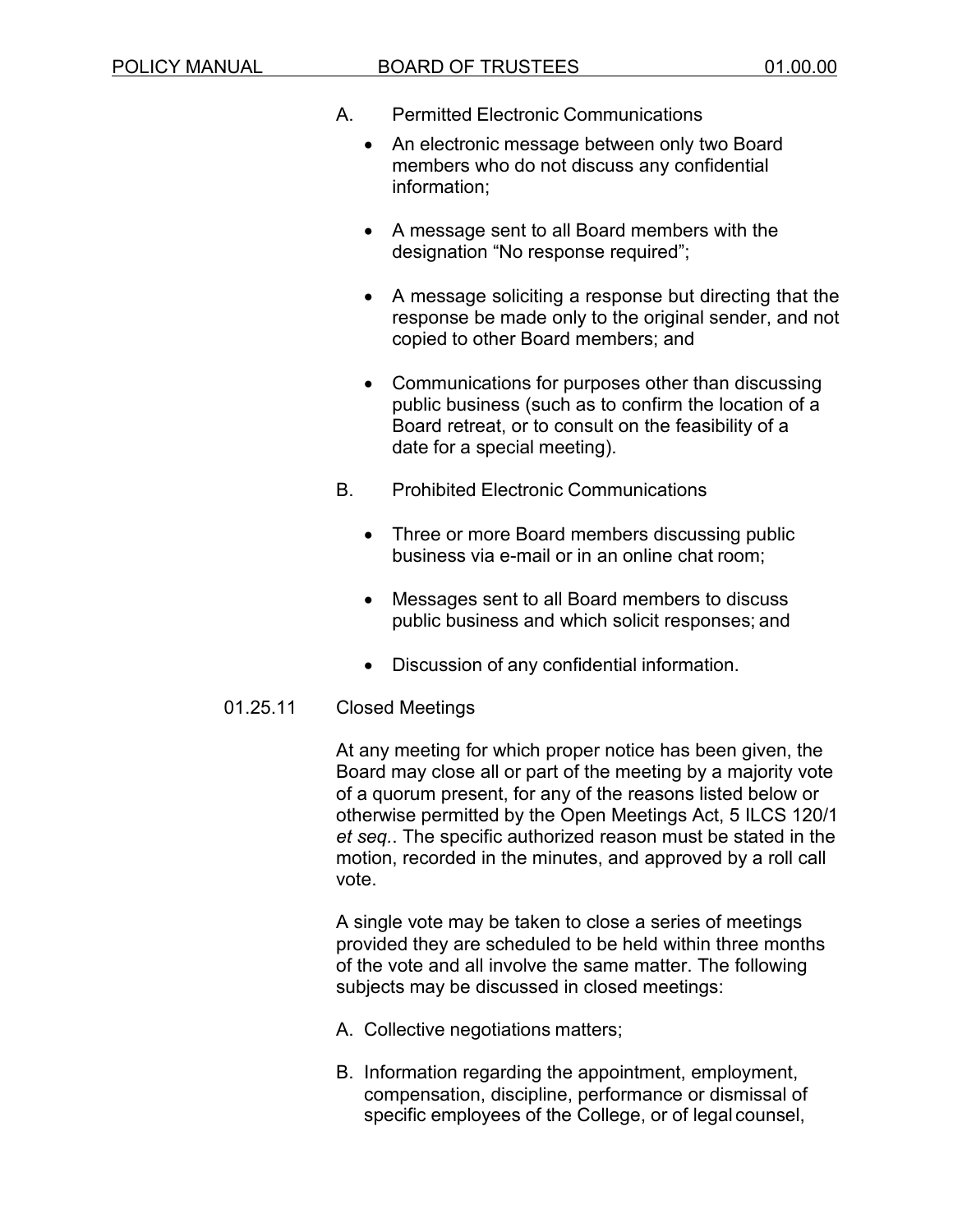including testimony on a complaint lodged against an employee;

- C. Appointment of a member to fill a vacancy on the Board;
- D. The purchase or lease of real property for the use of the College, including discussion of whether a particular parcel should be acquired;
- E. The setting of a price for sale or lease of property owned by the College;
- F. The sale or purchase of securities, investments, or investment contracts;
- G. Security procedures and the use of personnel and equipment to respond to an actual, a threatened, or a reasonably potential danger to the safety of employees, students, staff, the public, or public property;
- H. Student disciplinary cases;
- I. Other matters involving individual students;
- J. Litigation, when an action against or on behalf of the College has been filed and is pending in court or an administrative tribunal or when the Board finds that an action is probable or imminent, in which case the basis for the finding shall be recorded in the minutes of the closed meeting; and
- K. Other matters permitted by law.

No final action may be taken in a closed meeting.

All persons entitled to or invited to attend closed meetings, and all persons consulted or directed to prepare materials or render services for such meetings, shall consider all topics, discussions, instructions, and materials pertinent thereto to be confidential, and shall not release to any party information concerning such meetings; provided however, that the information may be released upon authorization of the Board following discussion and a majority vote by a quorum of the voting Board members.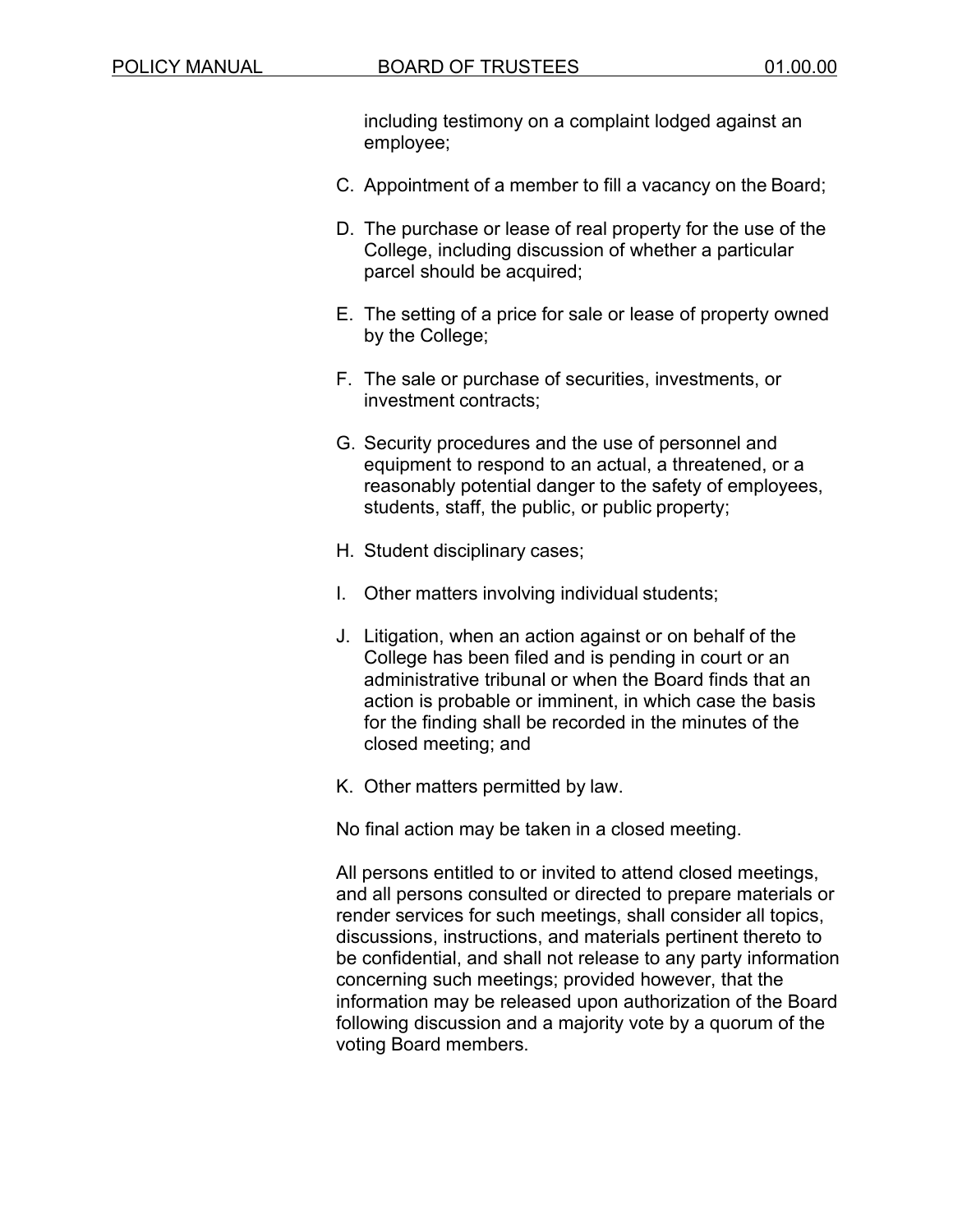## 01.25.13 Minutes of [Meetings](https://www.harpercollege.edu/leadership/board/meetings.php)

Minutes must be kept for all Board meetings whether open or closed, and for all committee meetings. Minutes must record: (a) date, time and place of meeting; (b) members present and absent and how the member appeared (physically or by video or audio conference); (c) a summary of discussion on all matters proposed, deliberated, or decided; and (d) any votes taken.

Minutes of open meetings shall be made available for public inspection within seven days after approval by the Board. Minutes of closed meetings held within the previous six months shall be reviewed in May and November of each year to determine whether the minutes may be, in whole or in part, made available for public inspection. All meeting minutes shall be maintained as permanent records.

#### 01.25.15 Recording of Closed Meetings

- A. A verbatim record shall be kept of all meetings of the Board of Trustees or any subsidiary "public body" (as defined by the Illinois Open Meetings Act) of the College which are closed to the public. The verbatim record shall be in the form of an audio or video recording. In addition, minutes shall be kept of all closed meetings in the manner required by the Illinois Open Meetings Act. Minutes of closed meetings shall be placed before the Board of Trustees or the subsidiary body, as the case may be, for approval as to form and content as soon as practicable following the closed meeting. The secretary of the Board of Trustees, or his/her designee, shall maintain the verbatim recordings and minutes of all closed sessions of the Board and all subsidiary public bodies of the College.
- B. At the beginning of each closed meeting, those present shall identify themselves by voice for the audio recording. If the meeting is videotaped, at the beginning of the meeting, those present shall individually appear on camera and identify themselves by voice. The chair of the meeting shall also announce the times the meeting commences and ends at the appropriate points on the recording.
- C. At the first regular Board meeting in May and November, the agenda shall include the following item: "Review of the minutes of all closed meetings that have not yet been released for public review, and determination of which, if any, may then be released." Minutes or recordings shall not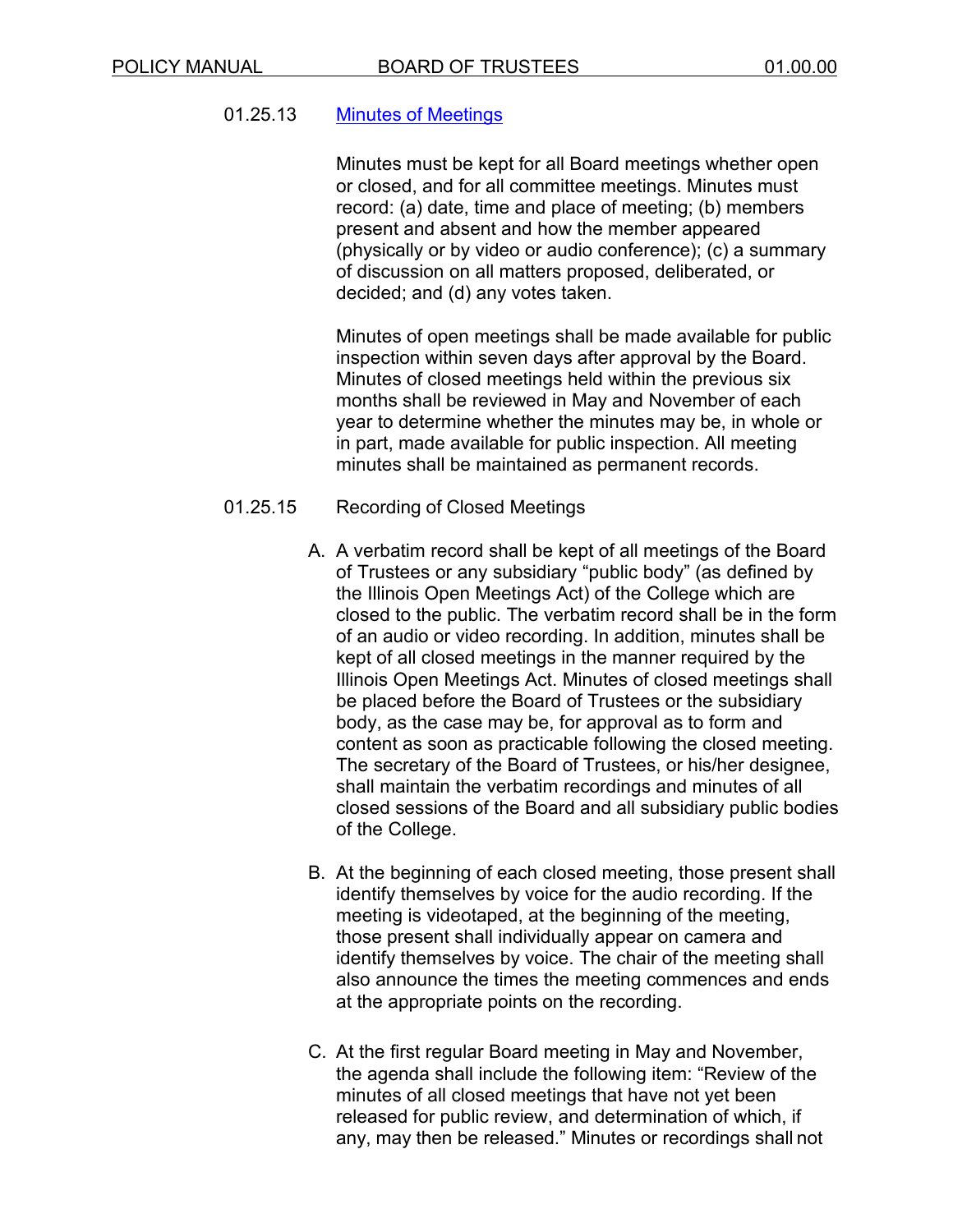be released unless the Board finds that it is no longer necessary to protect the public interest or the privacy of an individual by keeping them confidential. As to any minutes or recordings not released, the Board shall find that the "need for confidentiality still exists" as to those minutes or recordings. The administration shall prepare a recommendation for the Board regarding the release and non-release of the respective recordings and minutes.

- D. At the first regular Board meeting in May and November, the agenda shall include the following item: "Authorization for destruction of verbatim recordings of closed sessions." The administration shall present a list to the Board of Trustees of the dates of closed meetings as to which:
	- A verbatim recording exists;
	- The Board of Trustees has approved the minutes of the closed meeting as to form, regardless of whether the minutes have been released for public review; and
	- More than 18 months have passed since the date of the closed meeting. The Board of Trustees shall consider whether to authorize destruction of the verbatim recordings of those meetings. When ordered by the Board of Trustees, the secretary of the Board shall destroy the recording of that closed meeting in a suitable manner.
	- Minutes of closed meetings shall be made available to the public only after the Board determines that it is no longer necessary to keep them confidential in order to protect the public interest or the privacy of an individual, or upon court order.

#### 01.25.17 Quorum

A majority of the full voting membership of the Board shall constitute a quorum for the transaction of business. When a vote is taken on any measure before the Board, a quorum being present, a majority of those voting on the measure shall determine the outcome thereof. If a quorum of members is not physically present at the location of the meeting, the Board must adjourn and reschedule the meeting to a future date.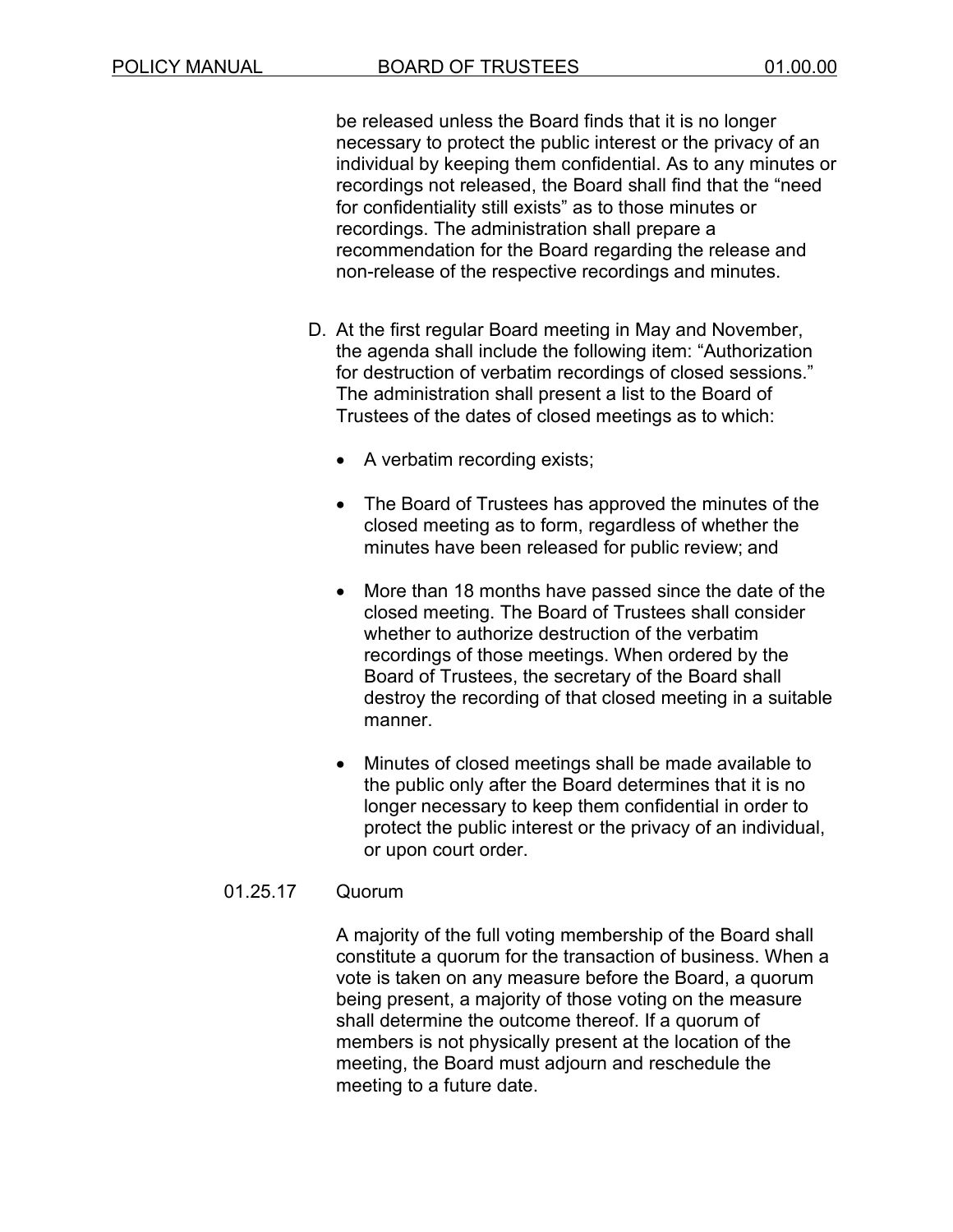## 01.25.19 Recording the Proceedings

Any person may record the proceedings of a public meeting by tape, film or other means if (a) such recording does not disrupt the meeting, (b) a witness required to testify does not object, and (c) the person recording the proceedings complies with the media access procedures of the Board.

01.25.21 Agenda Format – Order to be Determined by Board Chair

The Board Chair in consultation with the President or designee shall determine the agenda for Board meetings, which may follow the format set out below:

- I. Call to Order
- II. Roll Call
- III. Approval of Agenda
- IV. Presentations
- V. Student Trustee Report
- VI. Faculty Senate President's Report
- VII. President's Report
- VIII. Harper College Employee Comments
- IX. Public Comments
- X. Consent Agenda
- XI. New Business
- XII. Announcements by Chair
- XIII. Other Business
- XIV. Adjournment

Items may be added to the published agenda for a meeting only with approval of a majority vote of the Board members attending, and no new items requiring Board action may be added to the agenda for that meeting.

01.25.23 Parliamentary Authority

Unless in conflict with these rules of procedure, the laws of the State of Illinois or the rules and regulations of the Illinois Community College Board, Robert's Rules of Order, Newly Revised (12<sup>th</sup> Edition) shall govern the procedure of all Board meetings.

01.25.25 Faculty Representation

The Board of Trustees recognizes the President of the Faculty Senate or his/her designee as the official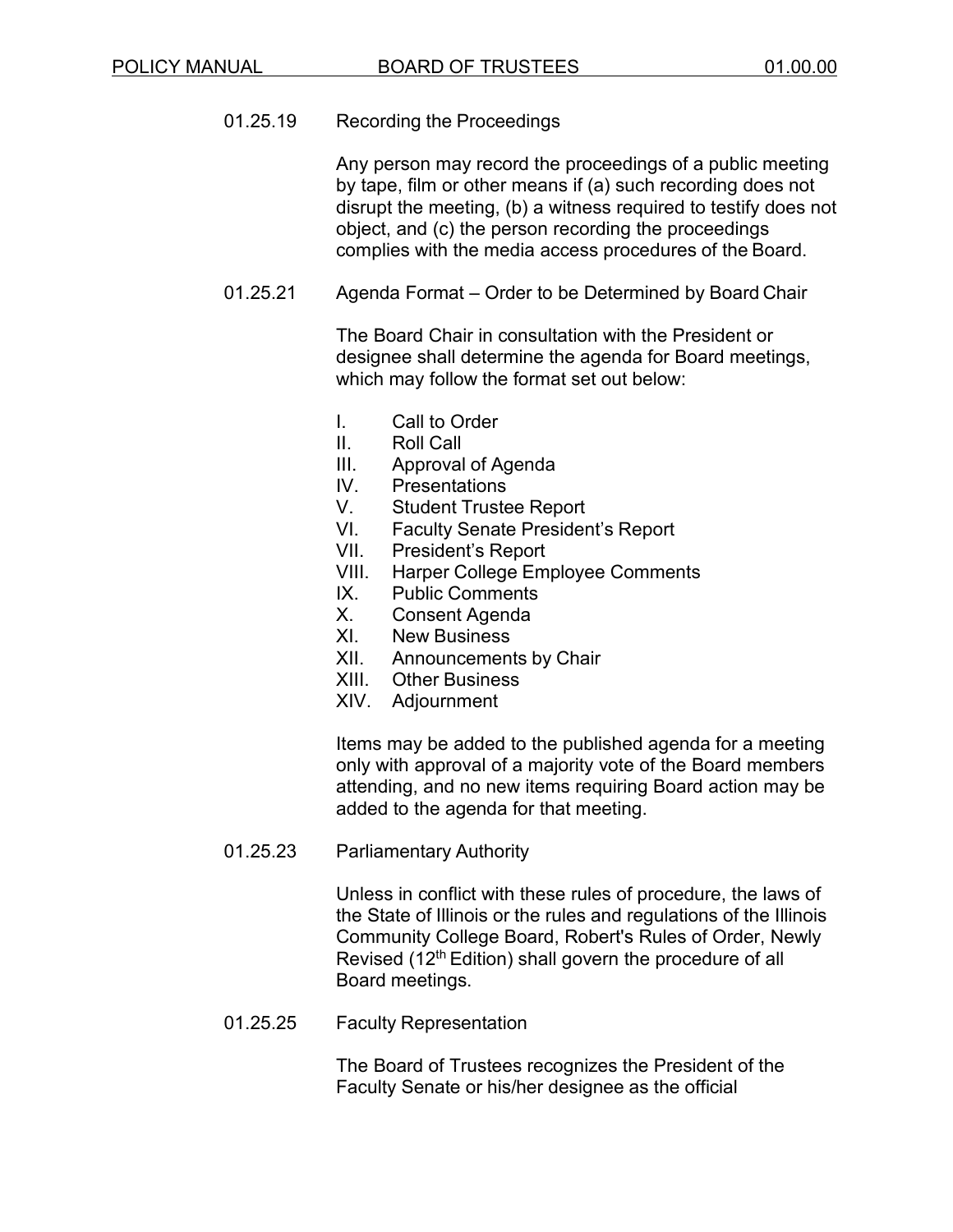representative of the faculty to attend meetings of the Board. The purpose of the representation is to provide the Board with regular faculty perspective regarding discussion of matters coming before the Board which might have an impact upon the welfare of the faculty.

Recognition of this representation does not supersede the responsibility of the College President to act as chief spokesperson to the Board on behalf of faculty, all other employees and students. Therefore, concerns expressed by the Faculty Senate President or designated representative to the Board should previously have been presented to the College President.

The Faculty Senate President or designee is expected to attend all regular meetings of the Board and will be recognized for comments by the Board Chair at the appropriate time on the Board agenda.

#### 01.25.27 Public Comment

Members of the public and College employees who wish to address the Board during the Public Comment portion of the meeting will be asked to sign in and to identify the subject matter of their comments before the meeting. Individuals or groups that do not sign in will not be allowed to address the Board.

Upon being recognized, each speaker will state their name and the topic on which they wish to speak. Each speaker's public comments will be limited to a maximum of three (3) minutes in length. The Board Chair reserves the right to establish reasonable time constraints for public comments and to direct the individual to immediately discontinue any public comments which could violate the personal privacy rights of Harper students, employees, or community members or is otherwise inappropriate or disruptive.

In order to move productively through matters on its agenda, the Board does not engage in discussion or dialogue with speakers during the Public Comment period. Individuals or groups who desire discussion or study of a subject may file such a request in writing to the Board Chair or the President of the College prior to the meeting. The Board will take questions and concerns under advisement and respond as appropriate or direct the administration to follow up as necessary.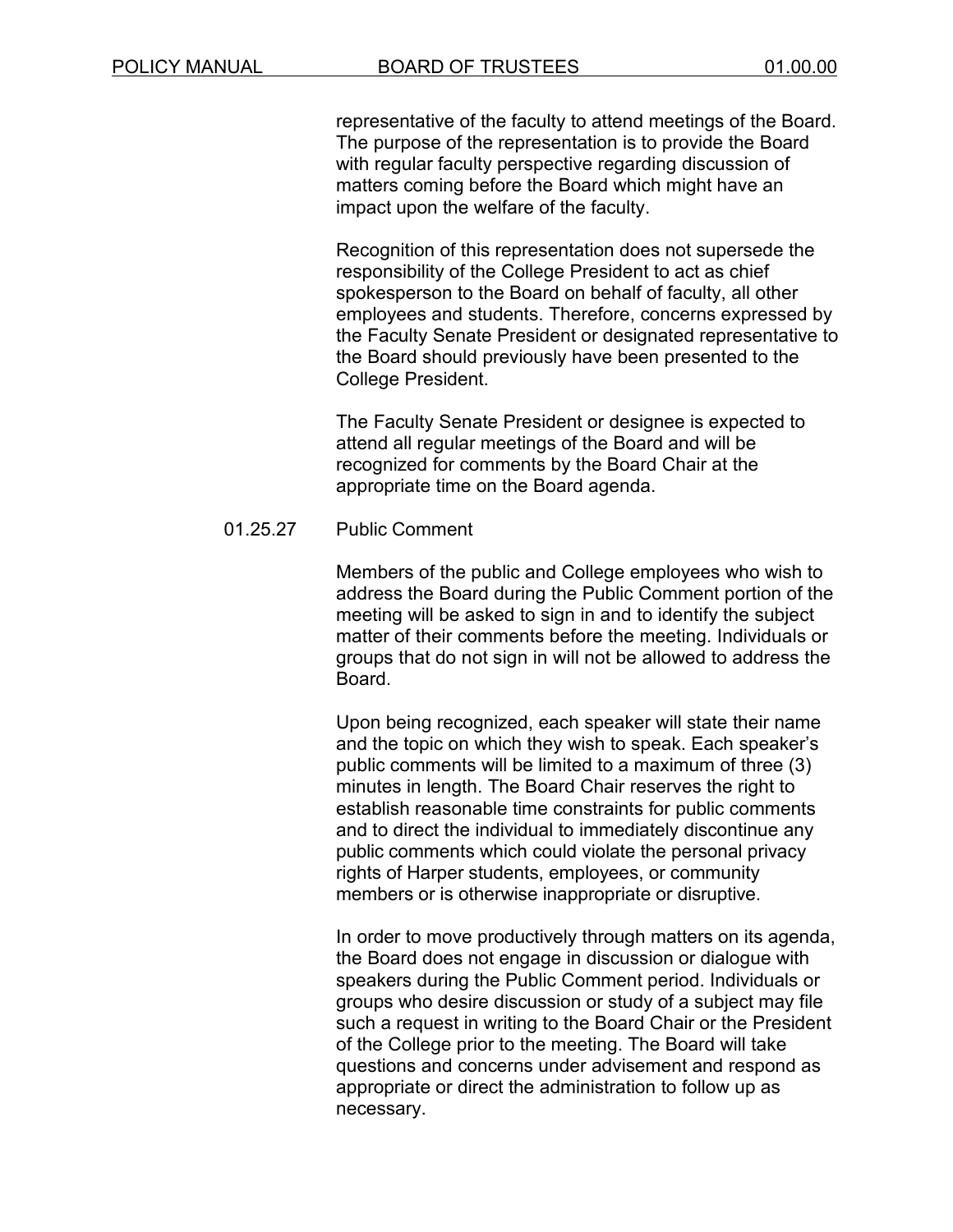## 01.25.29 Preparation for Meetings

In consultation with the President, the Board may establish procedures for the preparation of documents for Board meetings to ensure that there is adequate time for Board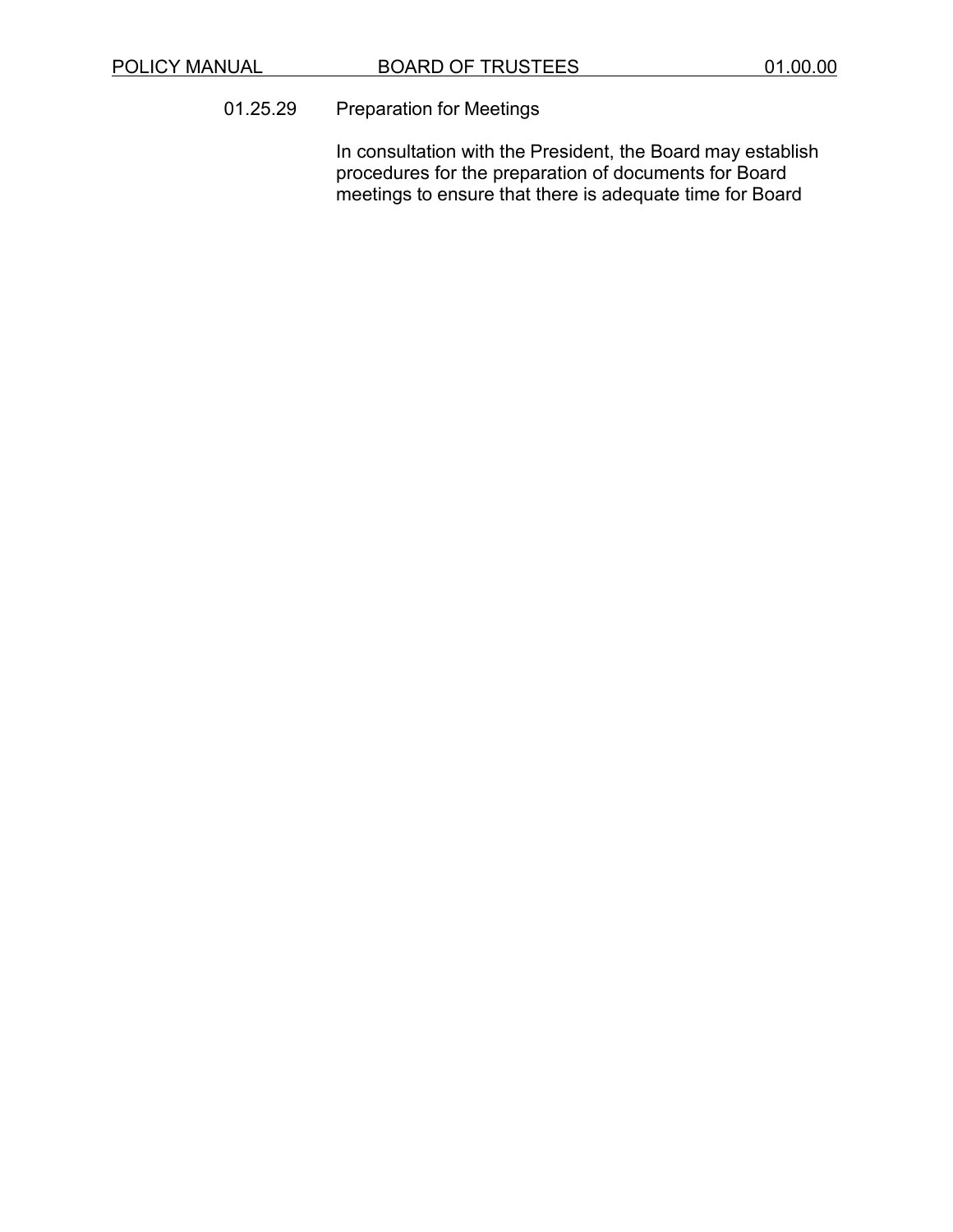members to review and prepare for the business to be conducted.

#### 01.27.00 COMMITTEES

The chair of the Board shall appoint committees as are deemed necessary by the Board. A committee shall report recommendations to the Board for appropriate action and may be dissolved when its report is complete and accepted by the Board. Any committee of three or more members or any committee supported by the Board may be deemed a public body and shall comply with the notice and other requirements of the Illinois Open Meetings Act.

#### 01.29.00 SPECIFIC REQUESTS BY BOARD MEMBERS

Any request by a Board member for information which requires extensive staff research or possible future Board action requires approval of the majority of the Board to initiate administrative action on the request.

## 01.31.00 CORE [VALUES](https://www.harpercollege.edu/catalog/handbook/a_handbook/mission.php)

All Board Members will strive to adhere to Core Values of the College as set out in the Foreword to this Policy Manual and to structure their behavior to be consistent with these Core Values.

#### 01.32.00 BOARD SELF-EVALUATION

The Board is committed to assessing its own performance as a board in order to identify its strengths and areas where it may improve its functioning.

The goals of self-evaluation are to clarify roles, enhance harmony and understanding among Board members, and to improve the efficiency and effectiveness of Board meetings. The ultimate goal is to improve College District operations and policies for the benefit of the students and employees of William Rainey Harper College and the citizens of the William Rainey Harper College District.

#### 01.33.00 RESOURCE SPECIALISTS TO THE BOARD

#### **Attorney**

The Board shall engage the services of an attorney(s) to act as its counsel on legal matters by direction of the Board.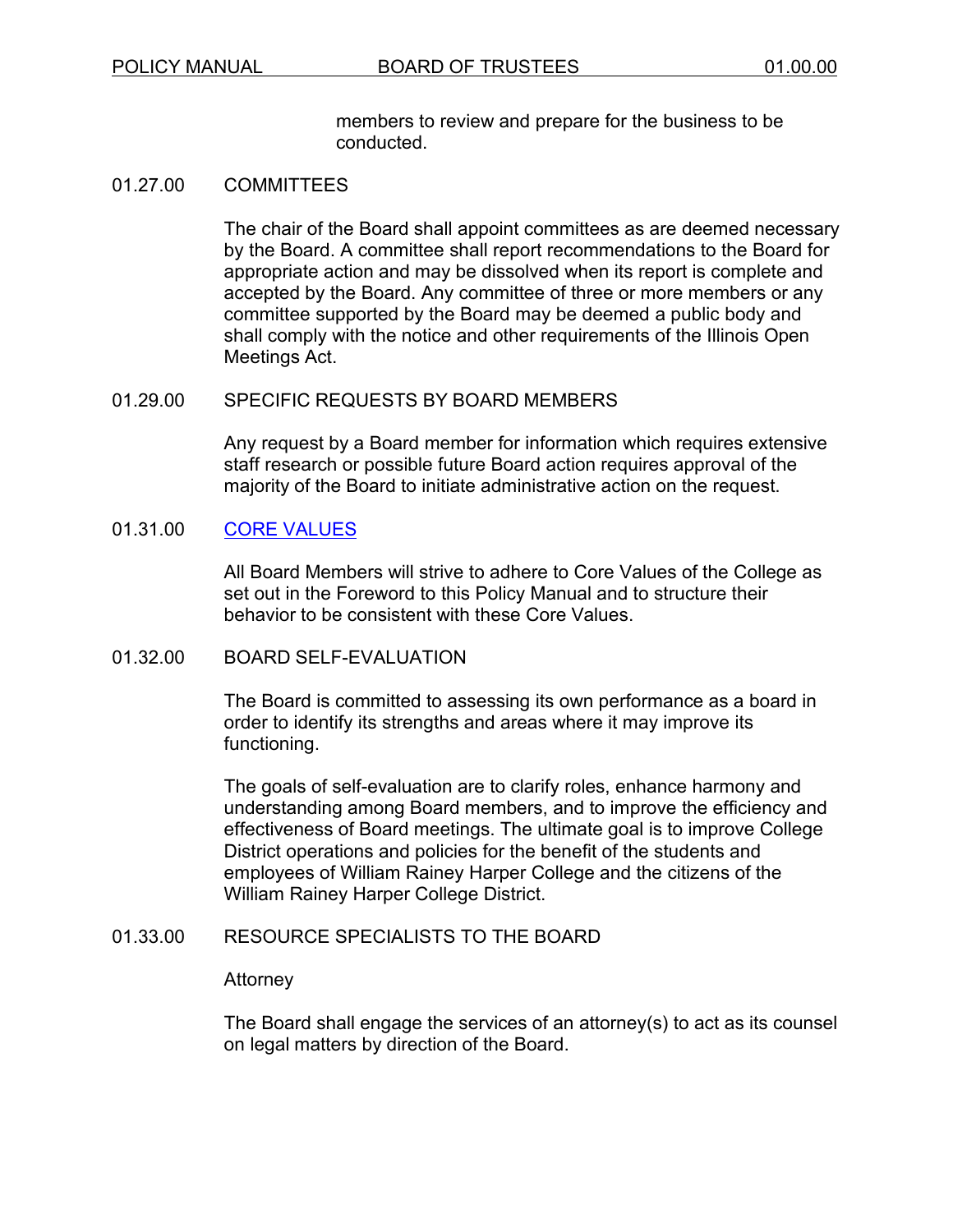Auditors

The Board will employ a public accounting firm to audit the financial records and status of the District as required by law.

#### 01.35.00 SUSPENSION OF POLICY OR PROCEDURE

Any policy or procedure not required by law may be suspended by majority vote of a quorum of the Board, but such suspension shall be in effect only during the meeting at which it was approved.

01.37.00 AMENDMENT OR REPEAL

The Policy Manual of the Board may be amended, repealed or added to upon motion made in writing for that purpose by any member of the Board. Any such motion shall not be voted upon until the next regularly scheduled meeting after it has been formally presented to the Board in writing. The approving vote of a majority of a quorum of the Board shall be required for the adoption of any amendment, alteration, repeal or addition to these policies.

01.39.00 POLICY DISSEMINATION

The President shall establish and maintain an orderly plan for preserving and making the policies adopted by the Board of Trustees available to members of the public.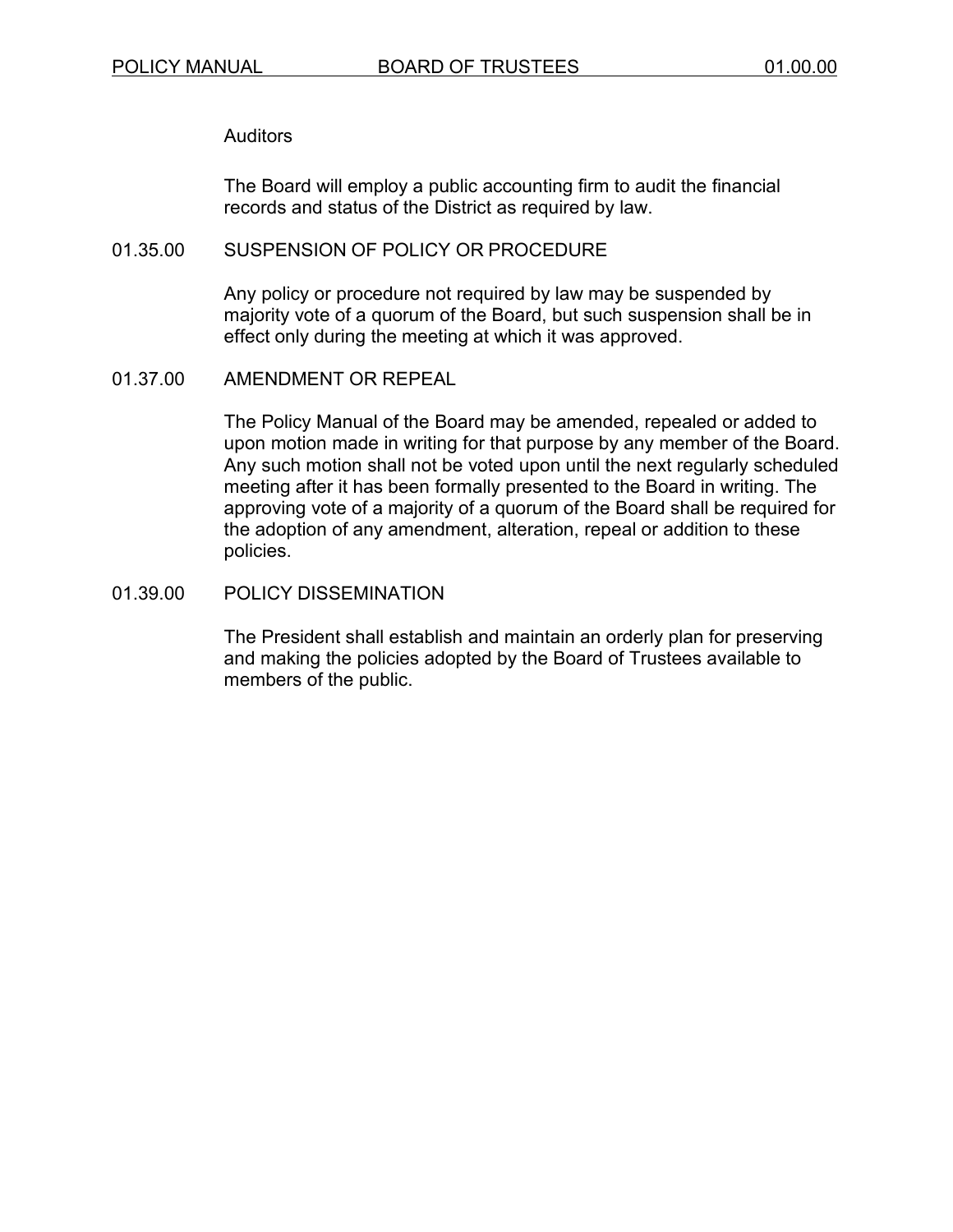## TABLE OF CONTENTS

| 02.00.00 |
|----------|
| 02.01.00 |
| 02.03.00 |
| 02.05.00 |
|          |
|          |
|          |
|          |
| 02 07 00 |
|          |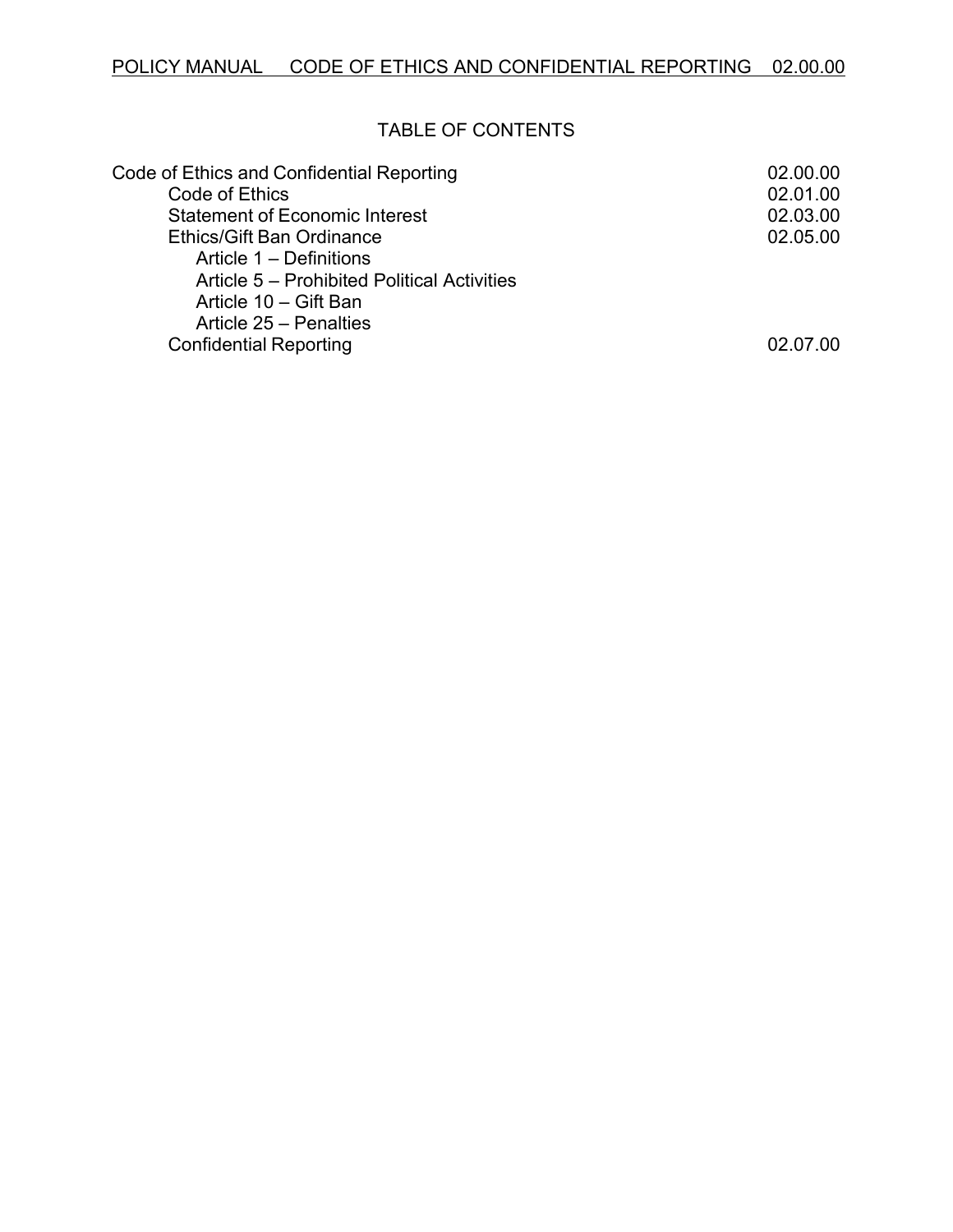## 02.01.00 CODE OF ETHICS

Honesty, integrity and caring are essential qualities of an educational institution, and the concern for values and ethics is important to the whole educational experience. Individual students, faculty and staff members, and College boards, committees and affiliated organizations must assume responsibility for these qualities. The Board of Trustees and its employees should exercise their judgment and perform their duties in the best interests of the College at all times, and in a manner that presents an ethical image to the community and avoids even the appearance of impropriety. To this end and to assure that College officers and employees will not use their positions for personal or private gain, the Board of Trustees requires that its actions and the actions of its employees be consistent with College policy and procedures.

Nothing in this policy shall in any way restrict the application of or take precedence over any state statute or common law provision with respect to conflict of interest, malfeasance, misfeasance, or nonfeasance in office.

Board members and employees shall adhere to ethical standards, including the following principles:

- A. Board Members and Employees
	- 1. No member of the Board of Trustees or employee shall use or permit to be used College equipment, materials, services, or other property for personal convenience, benefit, or profit.
	- 2. No member of the Board of Trustees or employee shall influence or seek to influence or participate in the purchase of products, services, letting of contracts or other transactions of the College when such influence or participation may result in personal gain.
	- 3. No member of the Board of Trustees or employee shall engage in dishonest or demeaning behavior.
	- 4. No member of the Board of Trustees or employee shall, for the purpose of rendering or attempting to render the College's financial statements materially misleading, influence, coerce, manipulate or mislead an auditor retained by the College in the performance of the auditor's work.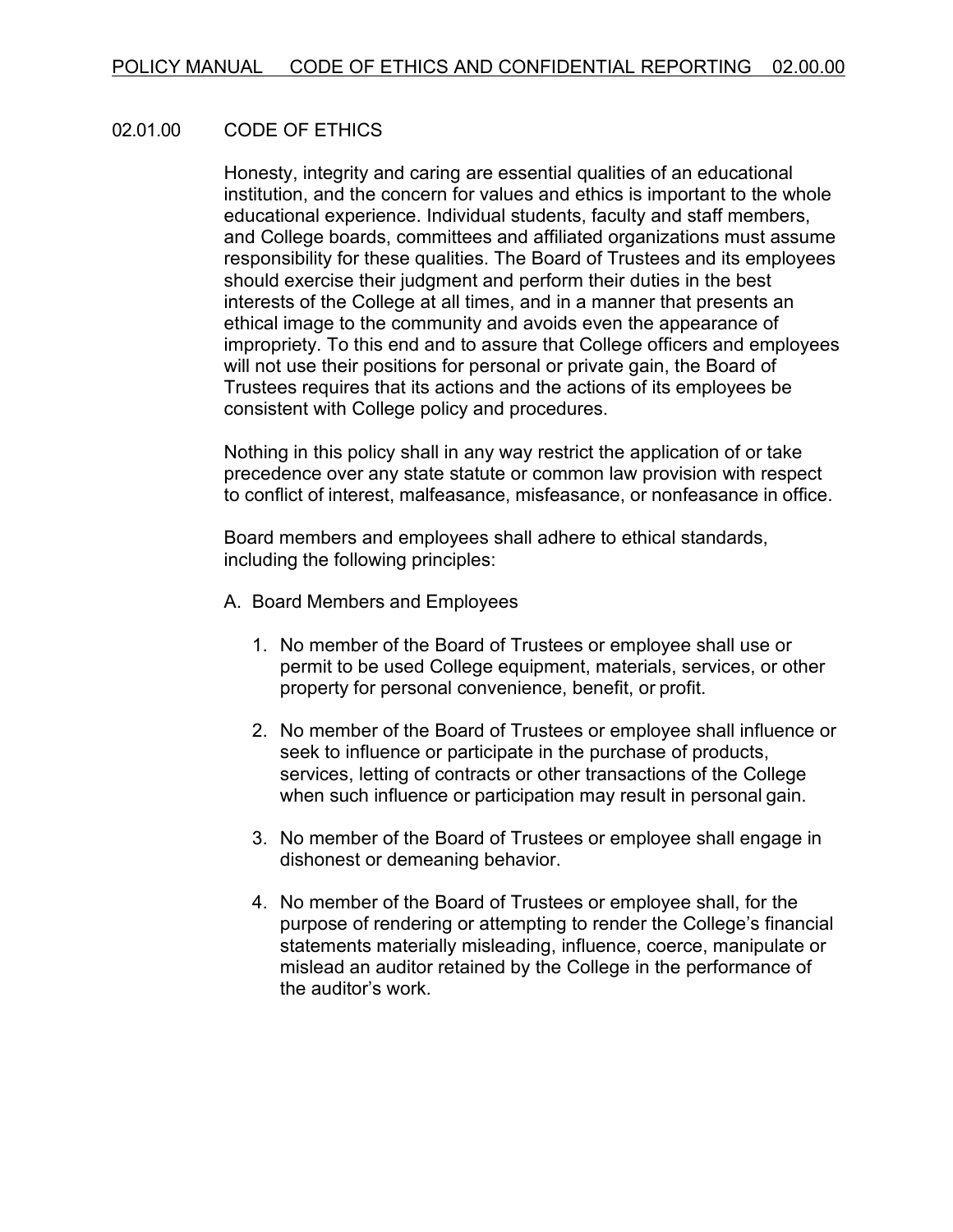#### B. Board Members

No member of the Board of Trustees shall be interested directly or indirectly in any contract, work or business of the College except as permitted by law.

#### 02.03.00 STATEMENT OF ECONOMIC INTEREST

Unless exempted by law, members of the Board of Trustees and College employees who are subject to the filing requirements of the Illinois Governmental Ethics Act shall file a Statement of Economic Interests with the Cook County Clerk by May 1 of each year.

Any fines or penalties assessed against a member of the Board of Trustees or employee who fails to timely file a required Statement of Economic Interests shall be paid by the non-complying Trustee or employee, and not by the College.

02.05.00 ETHICS/GIFT BAN ORDINANCE

#### ETHICS ORDINANCE

#### PREAMBLE

**WHEREAS**, the Illinois General Assembly has enacted the State Officials and Employees Ethics Act (Public Act 93-615, effective November 19, 2003, as amended by Public Act 93-617, effective December 9, 2003), which is a comprehensive revision of State statutes regulating ethical conduct, political activities and the solicitation and acceptance of gifts by State officials and employees; and

**WHEREAS**, the Act requires all units of local government including community colleges, within six months after the effective date of Public Act 93-615, to adopt ordinances or resolutions regulating the political activities of, and the solicitation and acceptance of gifts by, the officers and employees of such units "in a manner no less restrictive" than the provisions of the Act; and

**WHEREAS**, it is the clear intention of the Act to require units of local government to implement regulations that are at least as restrictive as those contained in the Act, and to impose penalties for violations of those regulations that are equivalent to those imposed by the Act, notwithstanding that such penalties may exceed the general authority granted to units of local government to penalize ordinance violations; and

**WHEREAS**, it is the clear intention of the Act to provide units of local government with all authority necessary to implement its requirements on the local level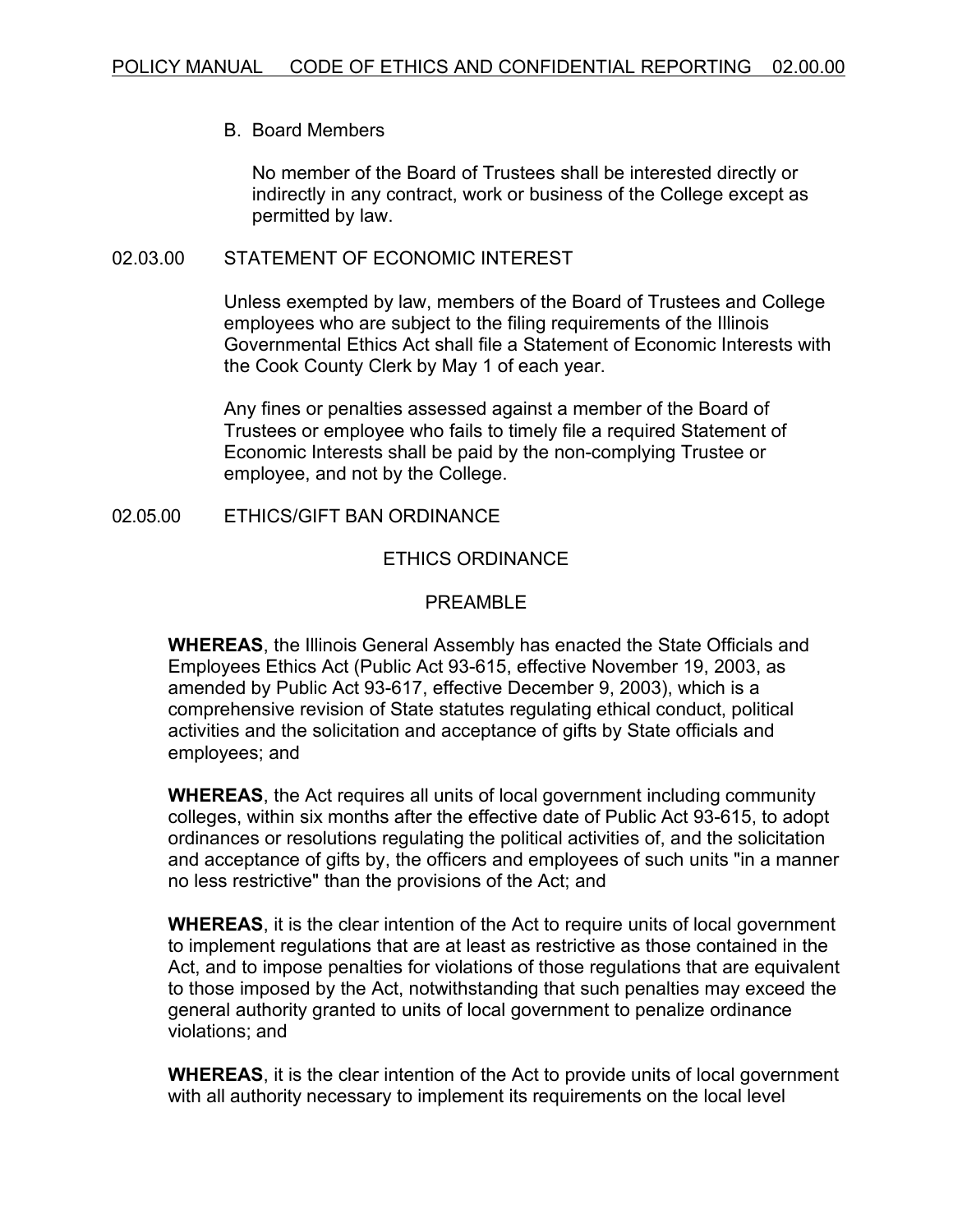regardless of any general limitations on the power to define and punish ordinance violations that might otherwise be applicable; and

**WHEREAS**, because the Act provides for the imposition of significant penalties for violations of said local regulations, it is necessary to adopt the required regulations by Ordinance rather than by Resolution;

## **NOW, THEREFORE, BE IT ORDAINED BY THE BOARD OF TRUSTEES OF THE COMMUNITY COLLEGE DISTRICT NO. 512, COUNTIES OF COOK, KANE, LAKE AND McHENRY AND STATE OF ILLINOIS (William Rainey Harper College) AS FOLLOWS:**

**SECTION 1:** The Code of Ordinances of COMMUNITY COLLEGE DISTRICT NO. 512, COUNTIES OF COOK, KANE, LAKE AND McHENRY AND STATE OF ILLINOIS (William Rainey Harper College) is hereby amended by the addition of the following provisions:

## **ARTICLE 1**

## **DEFINITIONS**

Section 1-1. For purposes of this ordinance, the following terms shall be given these definitions:

"Campaign for elective office" means any activity in furtherance of an effort to influence the selection, nomination, election, or appointment of any individual to any federal, State, or local public office or office in a political organization, or the selection, nomination, or election of Presidential or Vice-Presidential electors, but does not include activities (i) relating to the support or opposition of any executive, legislative, or administrative action, (ii) relating to collective bargaining, or (iii) that are otherwise in furtherance of the person's official duties.

"Candidate" means a person who has filed nominating papers or petitions for nomination or election to an elected office, or who has been appointed to fill a vacancy in nomination, and who remains eligible for placement on the ballot at a regular election, as defined in section 1-3 of the Election Code (10 ILCS 5/1-3).

"Collective bargaining" has the same meaning as that term is defined in Section 3 of the Illinois Public Labor Relations Act (5 ILCS 315/3).

"Compensated time" means, with respect to an employee, any time worked by or credited to the employee that counts toward any minimum work time requirement imposed as a condition of his or her employment, but for purposes of this Ordinance, does not include any designated holidays, vacation periods, personal time, compensatory time off or any period when the employee is on a leave of absence. With respect to officers or employees whose hours are not fixed,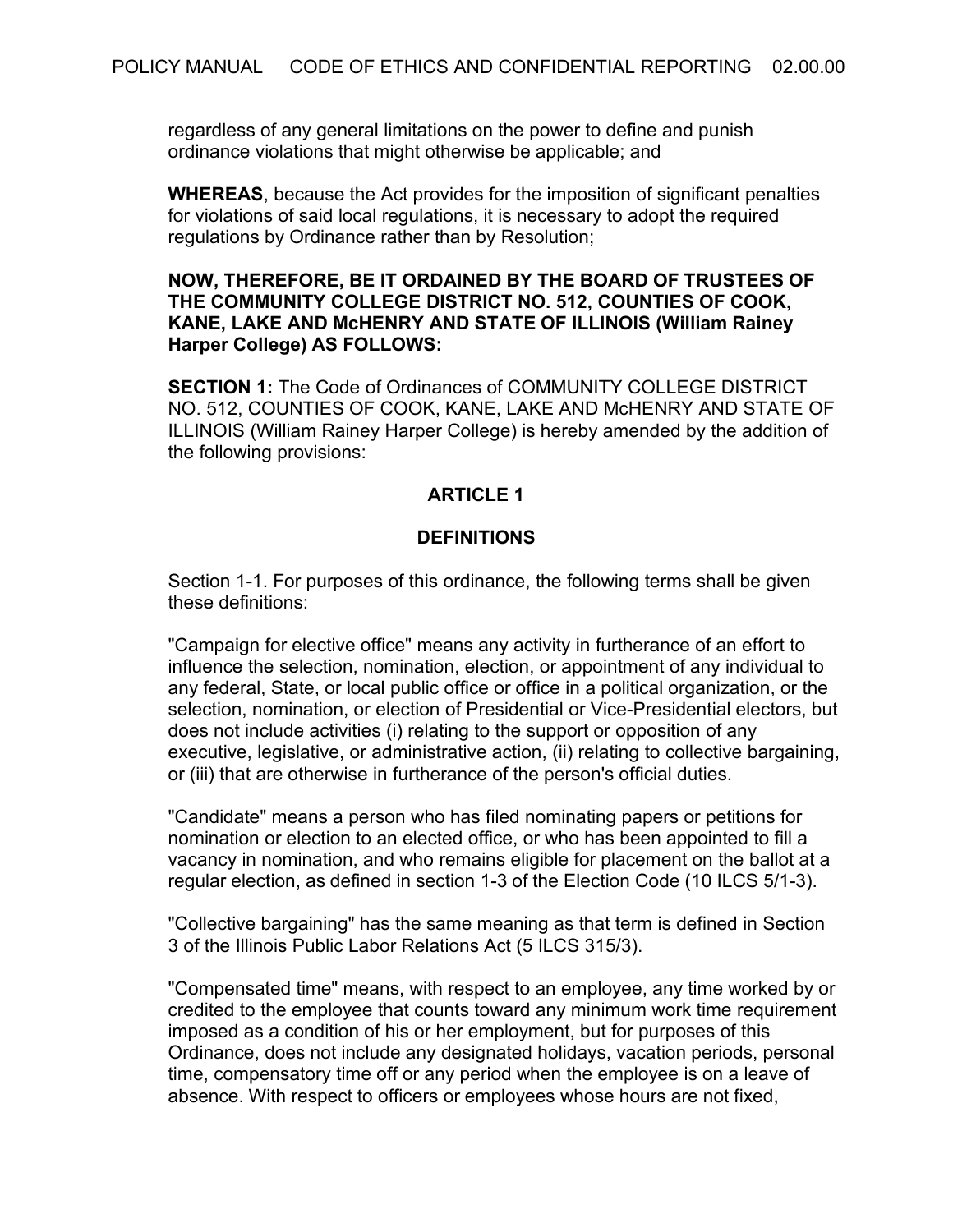"compensated time" includes any period of time when the officer is on premises under the control of the employer and any other time when the officer or employee is executing his or her official duties, regardless of location.

"Compensatory time off" means authorized time off earned by or awarded to an employee to compensate in whole or in part for time worked in excess of the minimum work time required of that employee as a condition of his or her employment.

"Contribution" has the same meaning as that term is defined in section 9-1.4 of the Election Code (10 ILCS 5/9-1.4).

"Employee" means a person employed by the COMMUNITY COLLEGE DISTRICT NO. 512, COUNTIES OF COOK, KANE, LAKE AND McHENRY AND STATE OF ILLINOIS (William Rainey Harper College), whether on a full-time or part-time basis or pursuant to a contract, whose duties are subject to the direction and control of an employer with regard to the material details of how the work is to be performed, but does not include an independent contractor.

"Employer" means the COMMUNITY COLLEGE DISTRICT NO. 512, COUNTIES OF COOK, KANE, LAKE AND McHENRY AND STATE OF ILLINOIS (William Rainey Harper College).

"Gift" means any gratuity, discount, entertainment, hospitality, loan, forbearance, or other tangible or intangible item having monetary value including, but not limited to, cash, food and drink, and honoraria for speaking engagements related to or attributable to government employment or the official position of an officer or employee.

"Leave of absence" means any period during which an employee does not receive (i) compensation for employment, (ii) service credit towards pension benefits, and (iii) health insurance benefits paid for by the employer.

"Officer" means a person who holds, by election or appointment, an office created by statute or ordinance, regardless of whether the officer is compensatedfor service in his or her official capacity.

"Political activity" means any activity in support of or in connection with any campaign for elective office or any political organization, but does not include activities (i) relating to the support or opposition of any executive, legislative, or administrative action, (ii) relating to collective bargaining, or (iii) that are otherwise in furtherance of the person's official duties.

"Political organization" means a party, committee, association, fund, or other organization (whether or not incorporated) that is required to file a statement of organization with the State Board of Elections or a county clerk under Section 9-3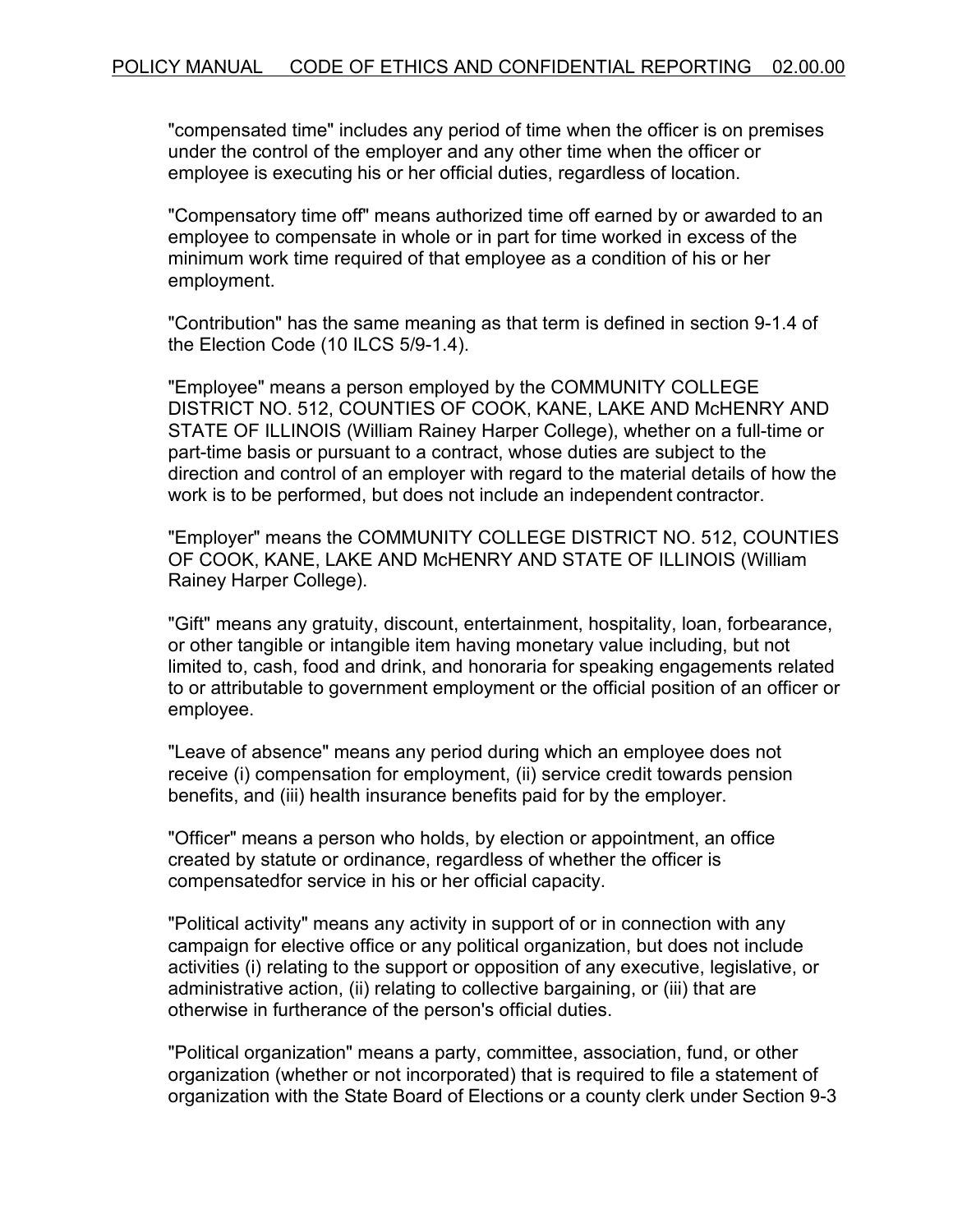of the Election Code (10 ILCS 5/9-3), but only with regard to those activities that require filing with the State Board of Elections or a county clerk.

"Prohibited political activity" means:

- 1) Preparing for, organizing, or participating in any political meeting, political rally, political demonstration, or other political event.
- 2) Soliciting contributions, including but not limited to the purchase of, selling, distributing, or receiving payment for tickets for any political fundraiser, political meeting, or other political event.
- 3) Soliciting, planning the solicitation of, or preparing any document or report regarding anything of value intended as a campaign contribution.
- 4) Planning, conducting, or participating in a public opinion poll in connection with a campaign for elective office or on behalf of a political organization for political purposes or for or against any referendum question.
- 5) Surveying or gathering information from potential or actual voters in an election to determine probable vote outcome in connection with a campaign for elective office or on behalf of a political organization for political purposes or for or against any referendum question.
- 6) Assisting at the polls on election day on behalf of any political organization or candidate for elective office or for or against any referendum question.
- 7) Soliciting votes on behalf of a candidate for elective office or a political organization or for or against any referendum question or helping in an effort to get voters to the polls.
- 8) Initiating for circulation, preparing, circulating, reviewing, or filing any petition on behalf of a candidate for elective office or for or against any referendum question.
- 9) Making contributions on behalf of any candidate for elective office in that capacity or in connection with a campaign for elective office.
- 10)Preparing or reviewing responses to candidate questionnaires.
- 11) Distributing, preparing for distribution, or mailing campaign literature, campaign signs, or other campaign material on behalf of any candidate for elective office or for or against any referendum question.
- 12) Campaigning for any elective office or for or against any referendum question.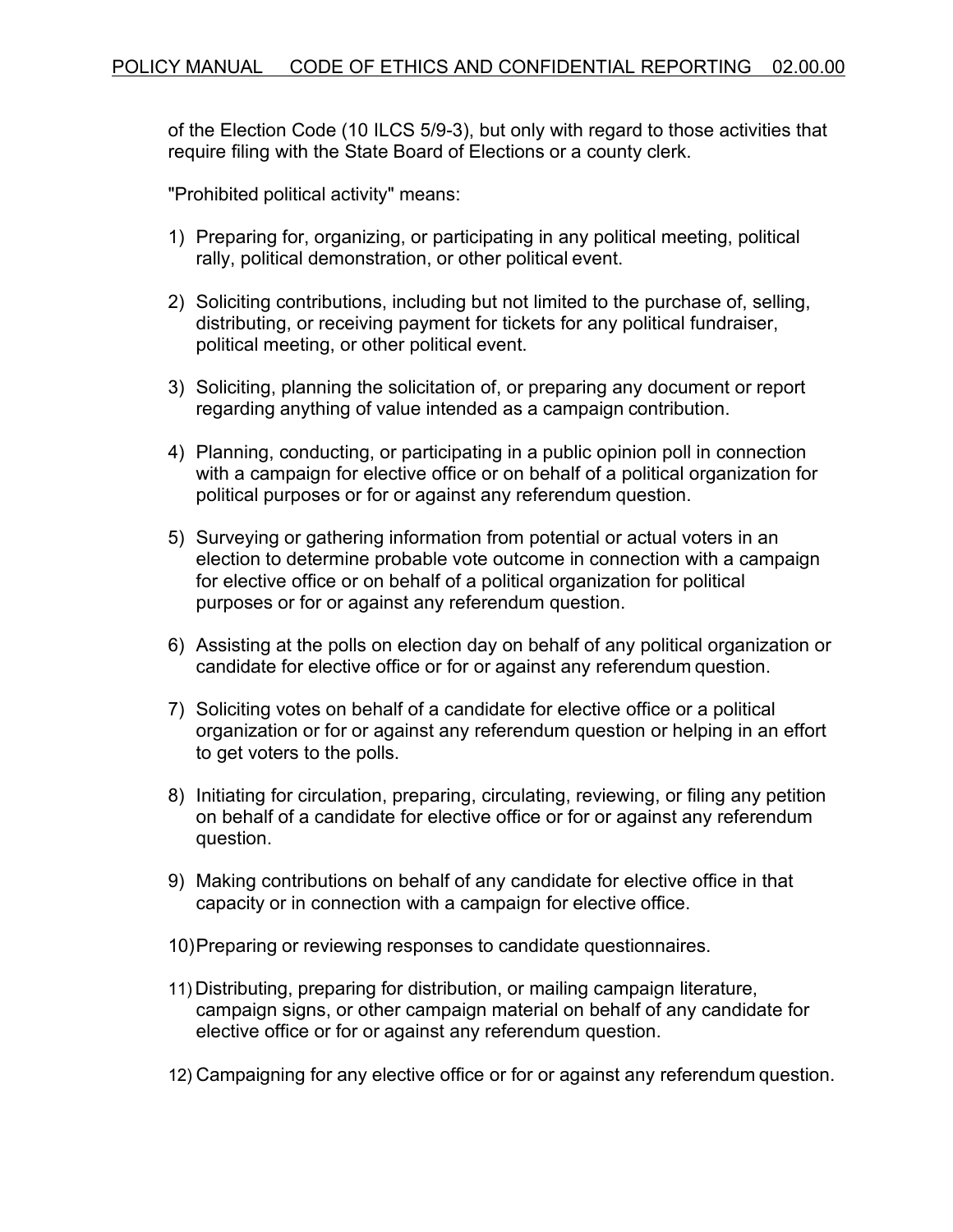- 13) Managing or working on a campaign for elective office or for or against any referendum question.
- 14) Serving as a delegate, alternate, or proxy to a political party convention.
- 15) Participating in any recount or challenge to the outcome of any election.

"Prohibited source" means any person or entity who:

- 1) is seeking official action (i) by an officer or (ii) by an employee, or by the officer or another employee directing that employee;
- 2) does business or seeks to do business (i) with the officer or (ii) with an employee, or with the officer or another employee directing thatemployee;
- 3) conducts activities regulated (i) by the officer or (ii) by an employee, or by the officer or another employee directing that employee; or
- 4) has interests that may be substantially affected by the performance or nonperformance of the official duties of the officer or employee.

# **ARTICLE 5**

# **PROHIBITED POLITICAL ACTIVITIES**

Section 5-1. Prohibited political activities.

- a) No officer or employee shall intentionally perform any prohibited political activity during any compensated time, as defined herein. No officer or employee shall intentionally use any property or resources of the COMMUNITY COLLEGE DISTRICT NO. 512, COUNTIES OF COOK, KANE, LAKE AND McHENRY AND STATE OF ILLINOIS (William Rainey Harper College) in connection with any prohibited political activity.
- b) At no time shall any officer or employee intentionally require any other officer or employee to perform any prohibited political activity (i) as part of that officer or employee's duties, (ii) as a condition of employment, or (iii) during any compensated time off (such as holidays, vacation or personal time off).
- c) No officer or employee shall be required at any time to participate in any prohibited political activity in consideration for that officer or employee being awarded additional compensation or any benefit, whether in the form of a salary adjustment, bonus, compensatory time off, continued employment or otherwise, nor shall any officer or employee be awarded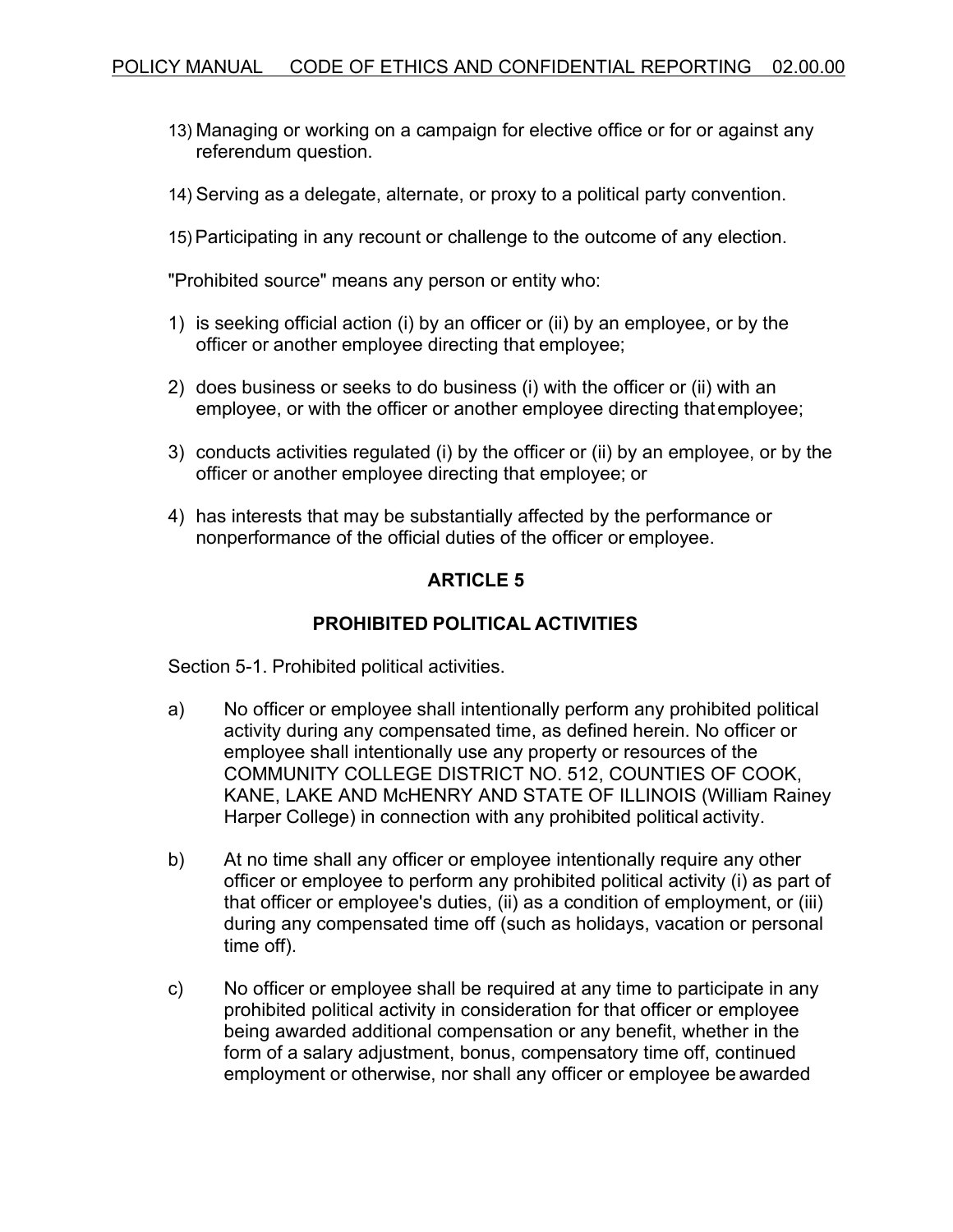additional compensation or any benefit in consideration for his or her participation in any prohibited political activity.

- d) Nothing in this Section prohibits activities that are permissible for an officer or employee to engage in as part of his or her official duties, or activities that are undertaken by an officer or employee on a voluntary basis which are not prohibited by this Ordinance.
- e) No person either (i) in a position that is subject to recognized merit principles of public employment or (ii) in a position the salary for which is paid in whole or in part by federal funds and that is subject to the Federal Standards for a Merit System of Personnel Administration applicable to grant-in-aid programs, shall be denied or deprived of employment or tenure solely because he or she is a member or an officer of a political committee, of a political party, or of a political organization or club.

# **ARTICLE 10**

# **GIFT BAN**

Section 10-1. Gift ban. Except as permitted by this Article, no officer or employee, and no spouse of or immediate family member living with any officer or employee (collectively referred to herein as "recipients"), shall intentionally solicit or accept any gift from any prohibited source, as defined herein, or which is otherwise prohibited by law or ordinance. No prohibited source shall intentionally offer or make a gift that violates this Section.

Section 10-2. Exceptions. Section 10-1 is not applicable to the following:

1) Opportunities, benefits, and services that are available on the same conditions as for the general public.

2) Anything for which the officer or employee, or his or her spouse or immediate family member, pays the fair market value.

3) Any (i) contribution that is lawfully made under the Election Code or (ii) activities associated with a fundraising event in support of a political organization or candidate.

4) Educational materials and missions.

5) Travel expenses for a meeting to discuss business.

6) A gift from a relative, meaning those people related to the individual as father, mother, son, daughter, brother, sister, uncle, aunt, great aunt, great uncle, first cousin, nephew, niece, husband, wife, grandfather, grandmother, grandson,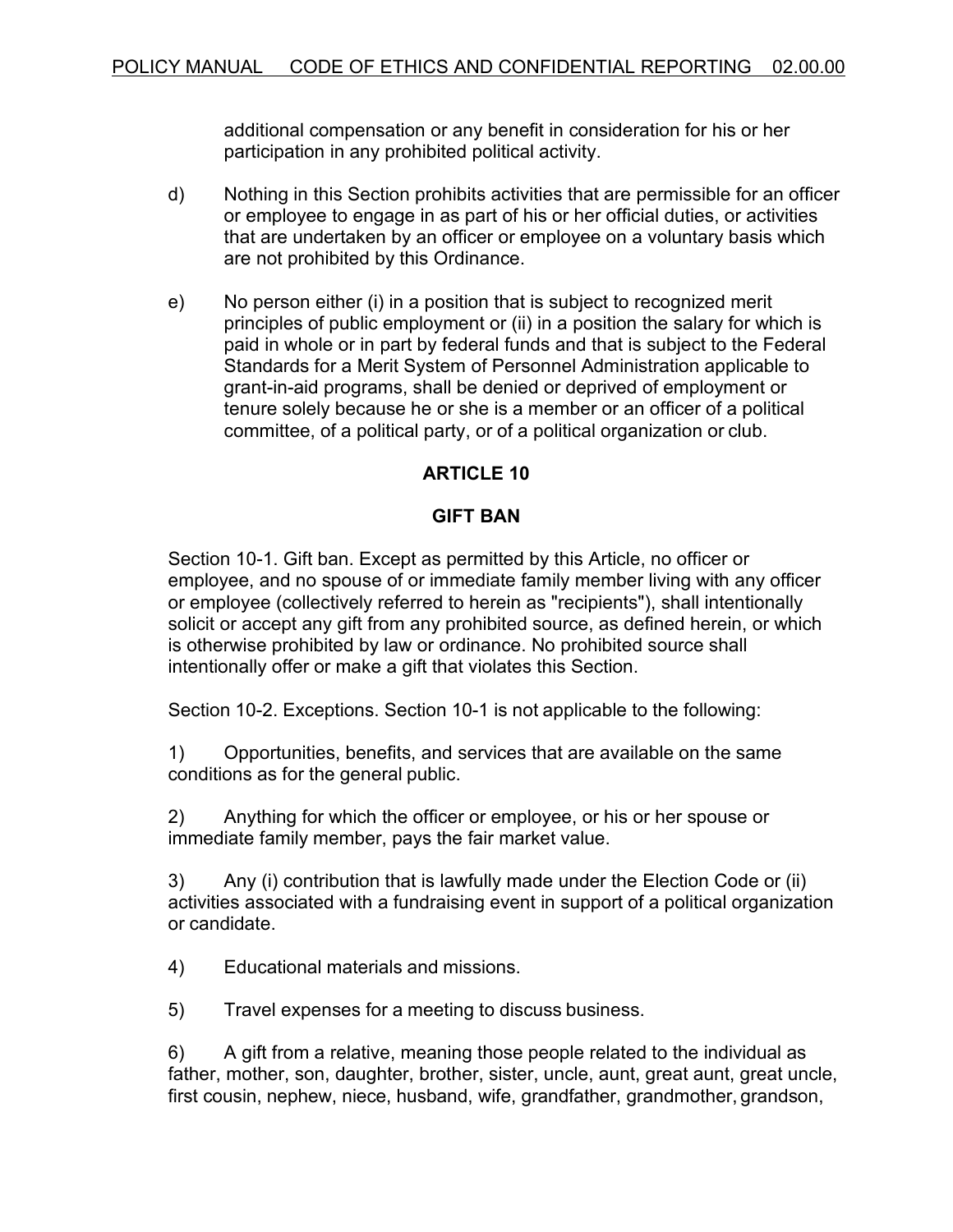granddaughter, father in-law, mother-in-law, son-in-law, daughter-in-law, brotherin-law, sister-in-law, stepfather, stepmother, stepson, stepdaughter, stepbrother, stepsister, half-brother, half-sister, and including the father, mother, grandfather, or grandmother of the individual's spouse and the individual's fiancé or fiancée.

7) Anything provided by an individual on the basis of a personal friendship unless the recipient has reason to believe that, under the circumstances, the gift was provided because of the official position or employment of the recipient or his or her spouse or immediate family member and not because of the personal friendship. In determining whether a gift is provided on the basis of personal friendship, the recipient shall consider the circumstances under which the gift was offered, such as: (i) the history of the relationship between the individual giving the gift and the recipient of the gift, including any previous exchange of gifts between those individuals; (ii) whether to the actual knowledge of the recipient the individual who gave the gift personally paid for the gift or sought a tax deduction or business reimbursement for the gift; and (iii) whether to the actual knowledge of the recipient the individual who gave the gift also at the same time gave the same or similar gifts to other officers or employees, or their spouses or immediate family members.

8) Food or refreshments not exceeding \$75 per person in value on a single calendar day; provided that the food or refreshments are (i) consumed on the premises from which they were purchased or prepared or (ii) catered. For the purposes of this Section, "catered" means food or refreshments that are purchased ready to consume which are delivered by any means.

9) Food, refreshments, lodging, transportation, and other benefits resulting from outside business or employment activities (or outside activities that are not connected to the official duties of an officer or employee), if the benefits have not been offered or enhanced because of the official position or employment of the officer or employee, and are customarily provided to others in similar circumstances.

10) Intra-governmental and inter-governmental gifts. For the purpose of this Act, "intragovernmental gift" means any gift given to an officer or employee from another officer or employee, and "inter-governmental gift" means any gift given to an officer or employee by an officer or employee of another governmental entity.

11) Bequests, inheritances, and other transfers at death.

12) Any item or items from any one prohibited source during any calendar year having a cumulative total value of less than \$100.

Each of the exceptions listed in this Section is mutually exclusive and independent of every other.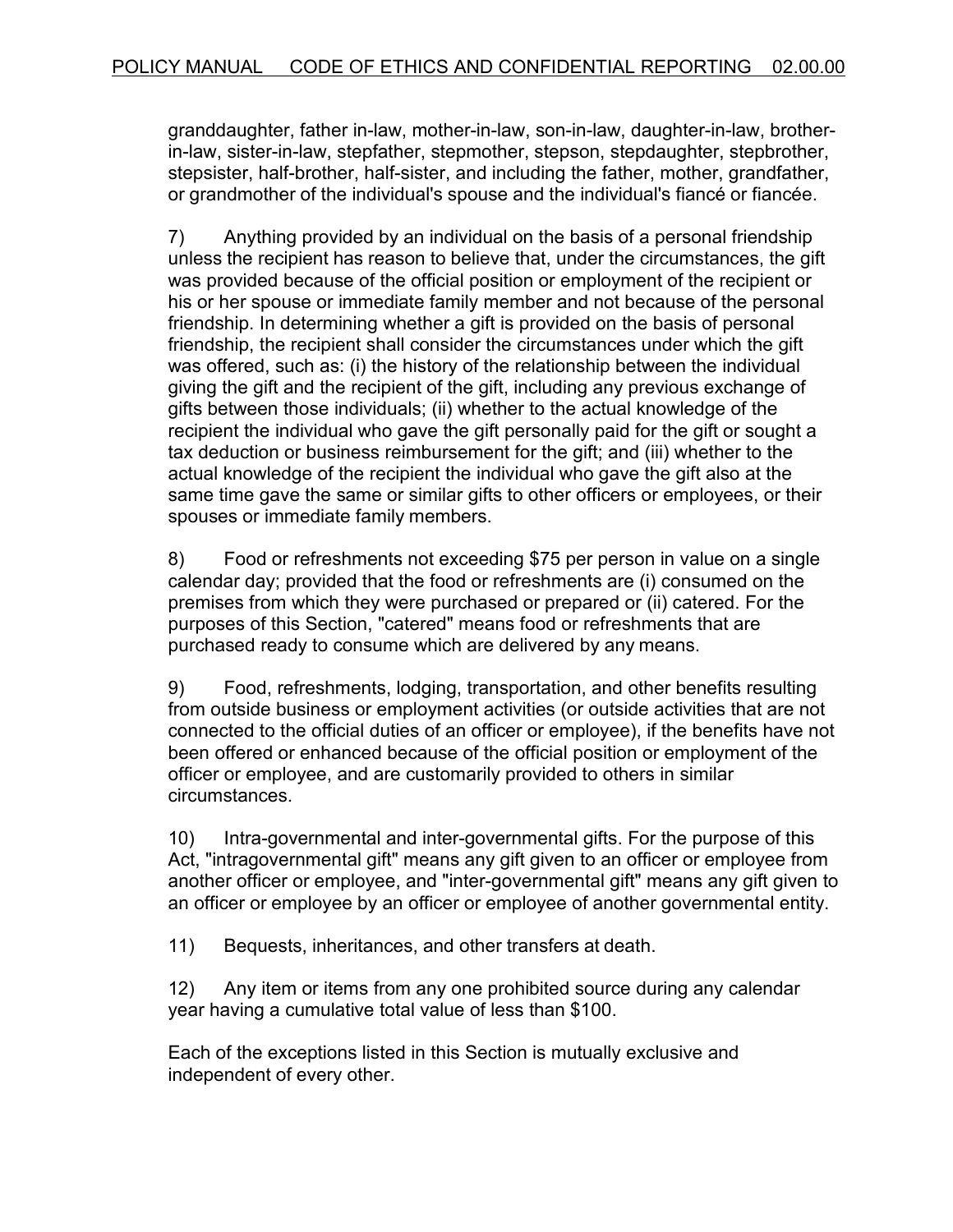Section 10-3. Disposition of gifts. An officer or employee, his or her spouse or an immediate family member living with the officer or employee, does not violate this Ordinance if the recipient promptly takes reasonable action to return a gift from a prohibited source to its source or gives the gift or an amount equal to its value to an appropriate charity that is exempt from income taxation under Section 501 (c) (3) of the Internal Revenue Code of 1986, as now or hereafter amended, renumbered, or succeeded.

# **ARTICLE 25**

## **PENALTIES**

Section 25-1. Penalties.

- (a) A person who intentionally violates any provision of Article 5 of this Ordinance may be punished by a term of incarceration in a penal institution other than a penitentiary for a period of not more than 364 days, and may be fined in an amount not to exceed \$2,500.
- (b) A person who intentionally violates any provision of Article 10 of this Ordinance is subject to a fine in an amount of not less than \$1,001 and not more than \$5,000.
- (c) Any person who intentionally makes a false report alleging a violation of any provision of this Ordinance to the local enforcement authorities, the State's Attorney or any other law enforcement official may be punished by a term of incarceration in a penal institution other than a penitentiary for a period of not more than 364 days, and may be fined in an amount not to exceed \$2,500.
- (d) A violation of Article 5 of this Ordinance shall be prosecuted as a criminal offense by an attorney for the COMMUNITY COLLEGE DISTRICT NO. 512, COUNTIES OF COOK, KANE, LAKE AND McHENRY AND STATE OF ILLINOIS (William Rainey Harper College) by filing in the circuit court an information, or sworn complaint, charging such offense. The prosecution shall be under and conform to the rules of criminal procedure. Conviction shall require the establishment of the guilt of the defendant beyond a reasonable doubt.

A violation of Article 10 of this Ordinance may be prosecuted as a quasicriminal offense by an attorney for the COMMUNITY COLLEGE DISTRICT NO. 512, COUNTIES OF COOK, KANE, LAKE AND McHENRY AND STATE OF ILLINOIS (William Rainey Harper College) or, if an Ethics Commission has been created, by the Commission through the designated administrative procedure.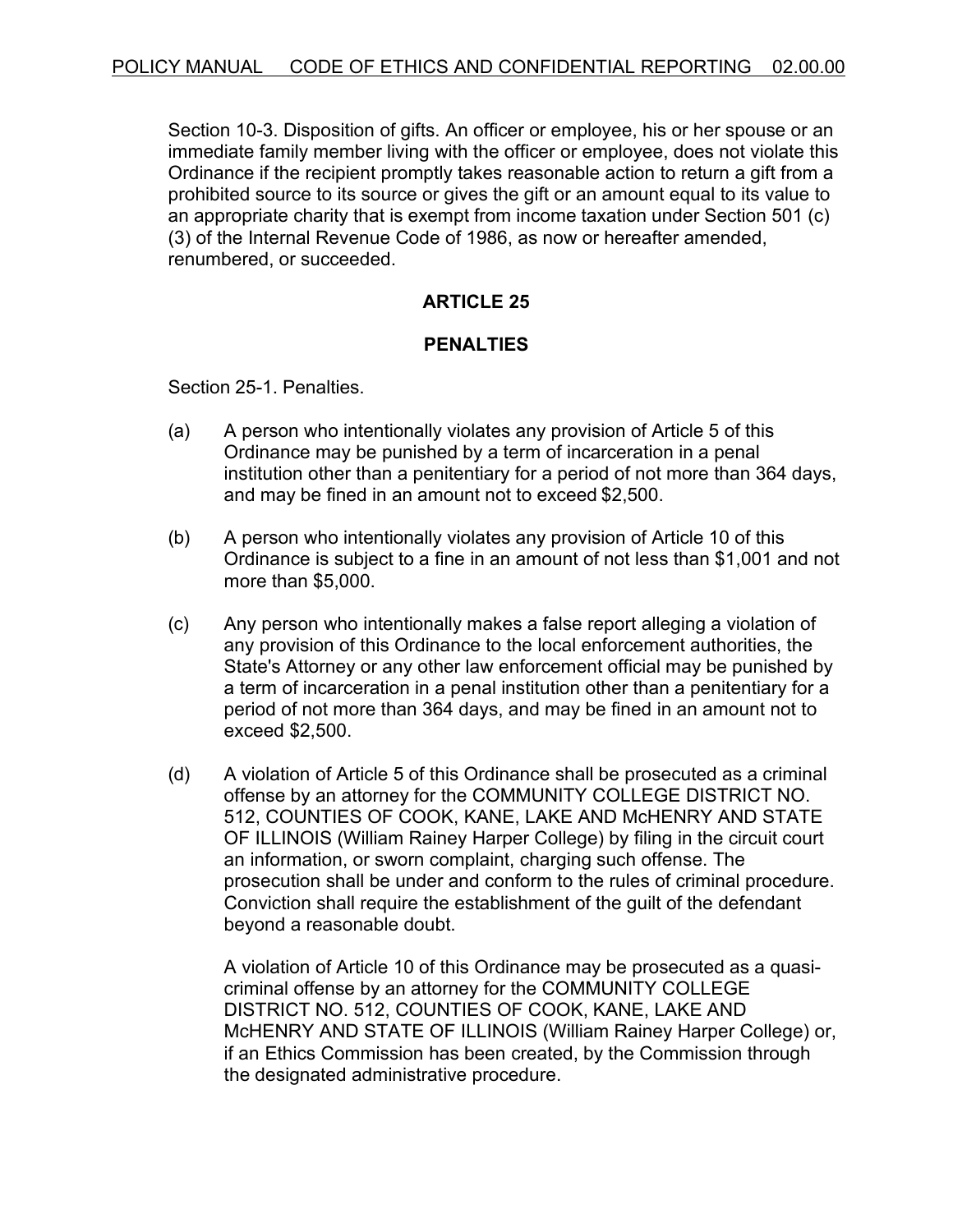(e) In addition to any other penalty that may be applicable, whether criminal or civil, an officer or employee who intentionally violates any provision of Article 5 or Article 10 of this Ordinance is subject to discipline or discharge.

**SECTION 2**: This Ordinance shall be in effect upon its passage, approval and publication [if required] as provided by law.

## 02.07.00 CONFIDENTIAL REPORTING

Harper College is committed to the highest ethical standards and conducting itsoperations in compliance with federal laws and regulations. To ensure that this standard of performance is achieved and maintained, a mechanism for confidential anonymous reporting of perceived wrongdoing, using an external, independent party, is provided either via telephone or the internet. This Policy encourages persons to disclose allegations of internal wrongdoing.

Wrongdoing may include, but is not limited to:

- Crimes, or violations of the law or governmental regulations
- Fraud or financial irregularity
- Improper use of College funds, property or assets
- Corruption, bribery or blackmail
- Endangering the health or safety of an individual
- Harming College property
- Abuse of students, staff, patrons, College guests, or visitors
- Other unethical conduct

The College will not tolerate any harassment or victimization of reporters and will take appropriate action to protect reporters, including their anonymity (if name is known), who raise concerns in good faith.

An alleged wrongdoer's name may be disclosed only upon completion of the investigation and if found guilty. If the wrongdoer is found guilty, appropriate legaland/or personnel action will be taken.

The President will designate a senior administrator who will have overall responsibility for the maintenance and operation of this policy. Where the complaint involves the senior administrator with this oversight responsibility or his/her immediate staff, the reporter may instead submit a report to the President.

The senior administrator will maintain a record of raised concerns and related outcomes. At a minimum, the President will provide the Board with a quarterly update of any complaint received and action taken,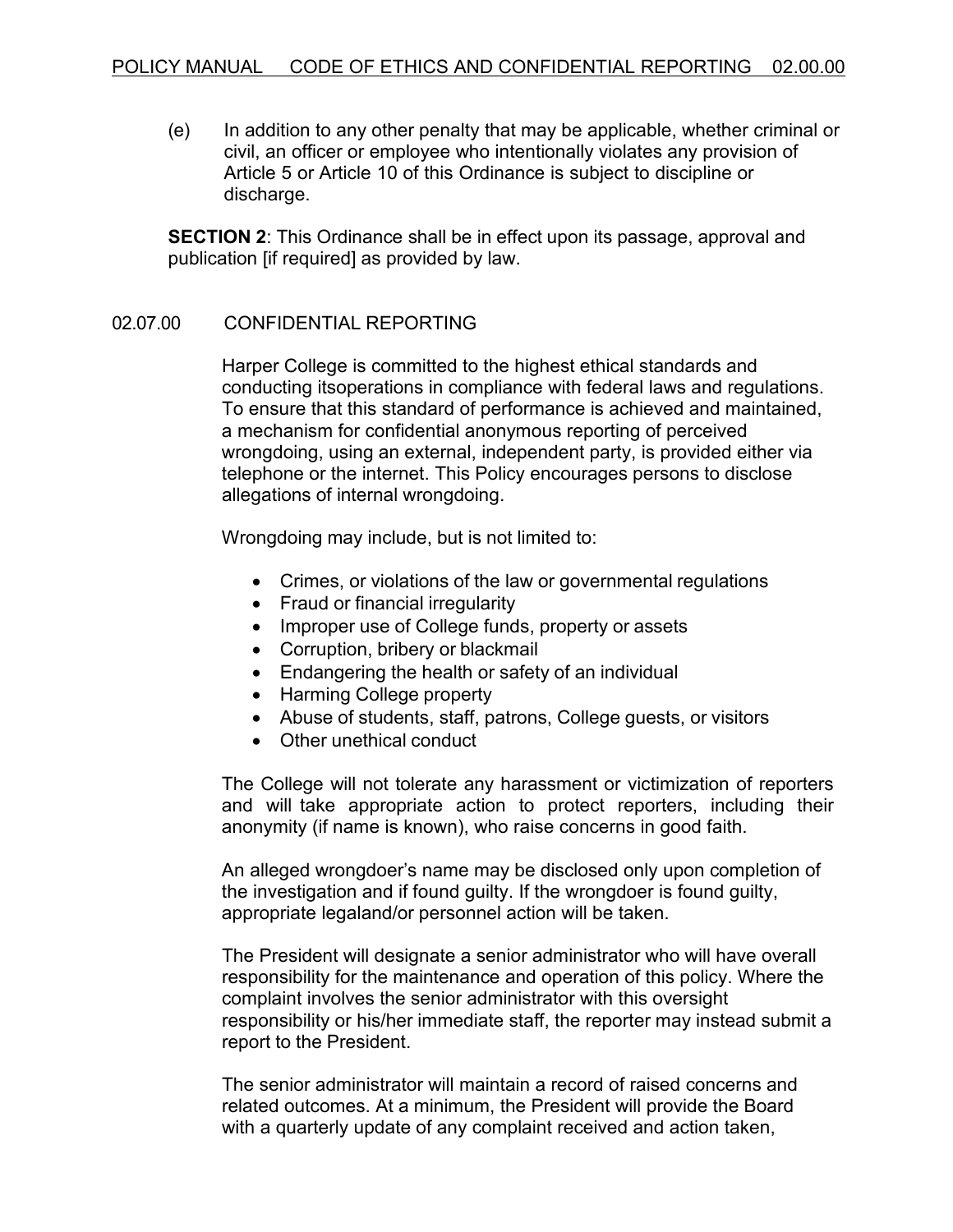although the Board may ask for reports at any time. Should a complaint involve the President, the senior administrator will notify the Chair of the Board immediately upon receipt of thesame. Complaints involving a Board member will be brought to the Board's attention by the President upon receipt of the same.

If any substantial changes are made to implementing procedures related to thispolicy, the Board will be notified.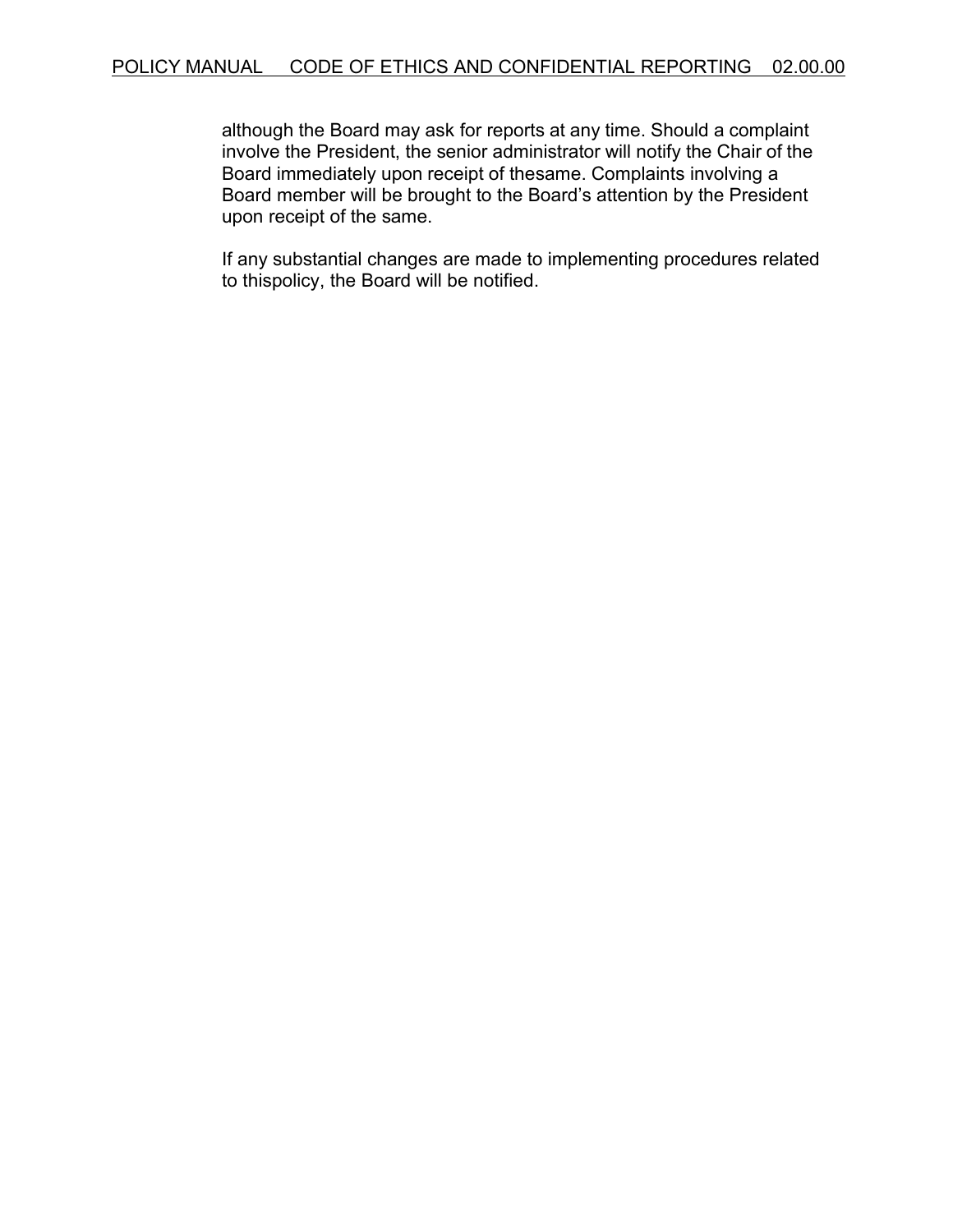# TABLE OF CONTENTS

| Academics                                                 | 03.00.00 |
|-----------------------------------------------------------|----------|
| <b>Educational Philosophy</b>                             | 03.01.00 |
| Accreditation                                             | 03.01.01 |
| Curriculum                                                | 03.03.00 |
| College Catalog/Student Handbook                          | 03.05.00 |
| <b>Associate Degree and Certificate Requirements</b>      | 03.07.00 |
| <b>General Education</b>                                  | 03.09.00 |
| <b>Graduation Requirement</b>                             | 03.11.00 |
| <b>Academic Calendar</b>                                  | 03.13.00 |
| Library                                                   | 03.15.00 |
| <b>Educational Programs for In-District Organizations</b> | 03.17.00 |
| <b>Advisory Committees</b>                                | 03.19.00 |
| <b>Additional Resources</b>                               | 03.21.00 |
| <b>Program Review</b>                                     | 03.23.00 |
| Purpose                                                   | 03.23.01 |
| <b>Definitions</b>                                        | 03.23.03 |
| <b>Frequency of Review</b>                                | 03.23.05 |
| <b>Intellectual Property</b>                              | 03.25.00 |
| <b>Copyright Act Compliance</b>                           | 03.27.00 |
| <b>Equal Educational Opportunity</b>                      | 03.29.00 |
|                                                           |          |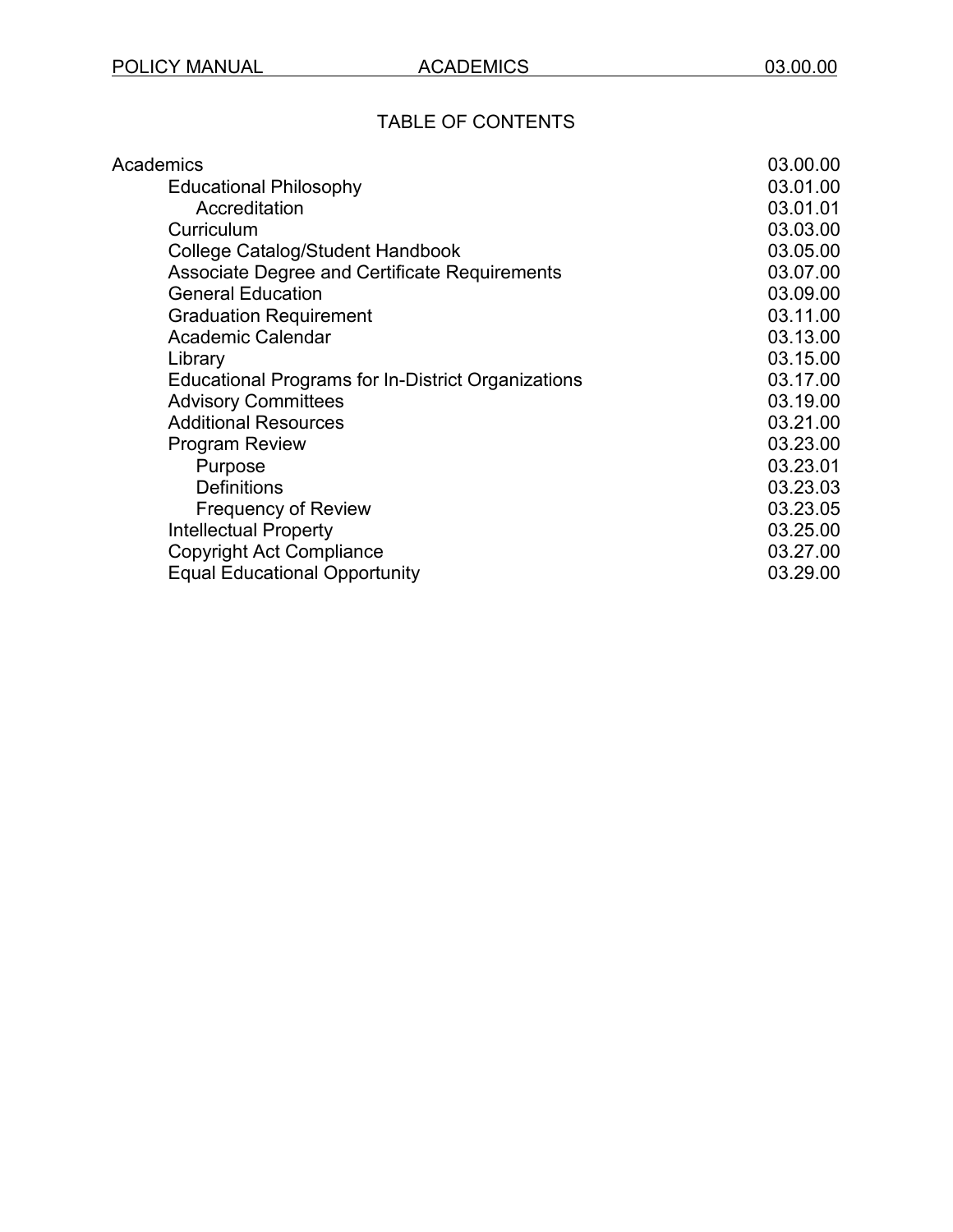## 03.01.00 EDUCATIONAL PHILOSOPHY

A commitment to excellence in higher education for the community it serves is the guiding philosophy of William Rainey Harper College.

The College recognizes the importance of high-quality education and training opportunities, which will result in a meaningful role for the student in a free society. Basic to responsible citizenship is the student's ability to be productive through the acquisition of appropriate skills and to be more readily adaptable in a changing, complex society.

The College recognizes the dignity, importance, and uniqueness of each student as well, and therefore endeavors to provide the necessary opportunities for students to achieve social and personal goals. To this end, the College strives to create an environment conducive to intellectual growth and to offer cultural and social experiences that contribute to the development of an educated individual.

## 03.01.01 Accreditation

The College will seek and maintain regional accreditation from the [Higher Learning Commission](https://www.hlcommission.org/component/directory/?Itemid=&Action=ShowBasic&instid=1173) of the North Central Association.

## 03.03.00 CURRICULUM

The faculty and administration have the responsibility for developing curriculum subject to approval by the Harper Board of Trustees and the Illinois Community College Board (where required). Upon approval, the faculty and administration carry the responsibility for implementation, and for the regular review and evaluation of courses offered.

# 03.05.00 COLLEGE CATALOG / STUDENT HANDBOOK

A [College Catalog / Student Handbook](https://www.harpercollege.edu/catalog/current/index.php) is published annually which contains the policies, procedures, rules, regulations, student rights and responsibilities, and general information pertaining to the educational program of Harper College.

Any changes in the following policies shall be approved by the Board of Trustees prior to publication of the College Catalog/Student Handbook for the academic year in which the changes are to be effective:

Admission Requirements; Tuition; Refund; Grades; Academic Honors; Standards of Academic Performance; Degree Requirements; Graduation Requirements.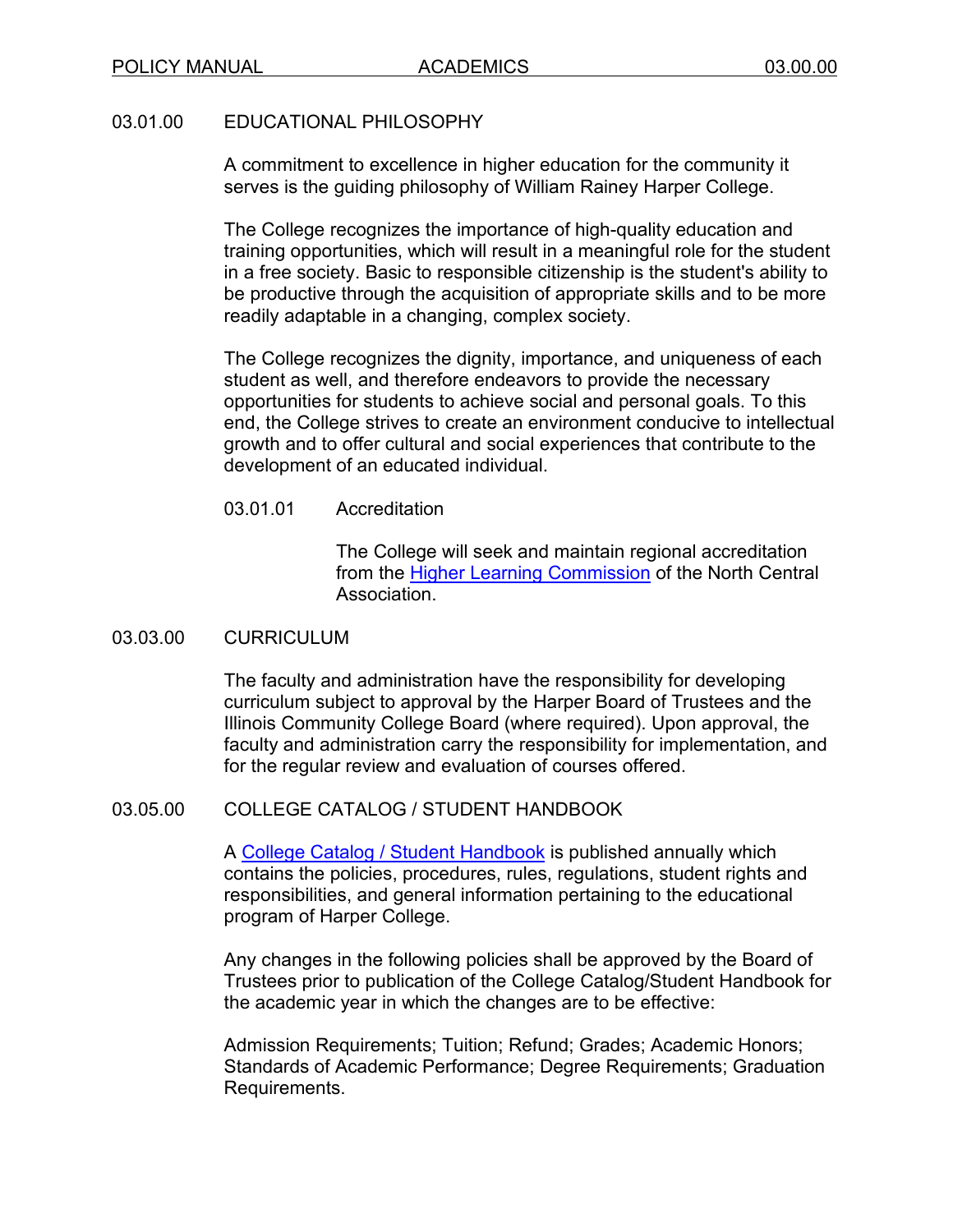## 03.07.00 ASSOCIATE DEGREE AND CERTIFICATE REQUIREMENTS

## A. [Associate](https://www.harpercollege.edu/academics/degrees.php) Degrees

Associate degrees shall be awarded in recognition of successful completion of any degree program offered by the College. These degrees shall include the following:

> Associate in Arts (A.A.) Associate in Science (A.S.) Associate in General Studies (A.G.S.) Associate in Applied Science (A.A.S.) Associate in Fine Arts (A.F.A.) Associate in Engineering Science (A.E.S.)

## B. [Certificate](https://www.harpercollege.edu/academics/degrees.php) Programs

Certificate programs shall be offered in appropriate areas. These programs will vary in length, and upon completion of the prescribed courses, the student will receive a certificate of completion.

## 03.09.00 GENERAL EDUCATION

Harper College is committed to a program of general education, which acquaints the student with a broad area of knowledge.

The general education philosophy of Harper College is intended to encompass the entire College program, enabling all members of the College community to develop and strengthen constructive attitudes through knowledge and understanding. The goal is to equip students with important insight and knowledge, so that efforts to assume their roles as citizens and productive members of society are set in a perspective of values that will provide a sense of order and stability in their lives.

## 03.11.00 GRADUATION REQUIREMENTS

The College requirements for graduation shall conform with units of instruction approved by the Illinois Community College Board and Illinois Board of Higher Education. These requirements shall be published in the [College Catalog/Student Handbook.](https://www.harpercollege.edu/catalog/current/index.php)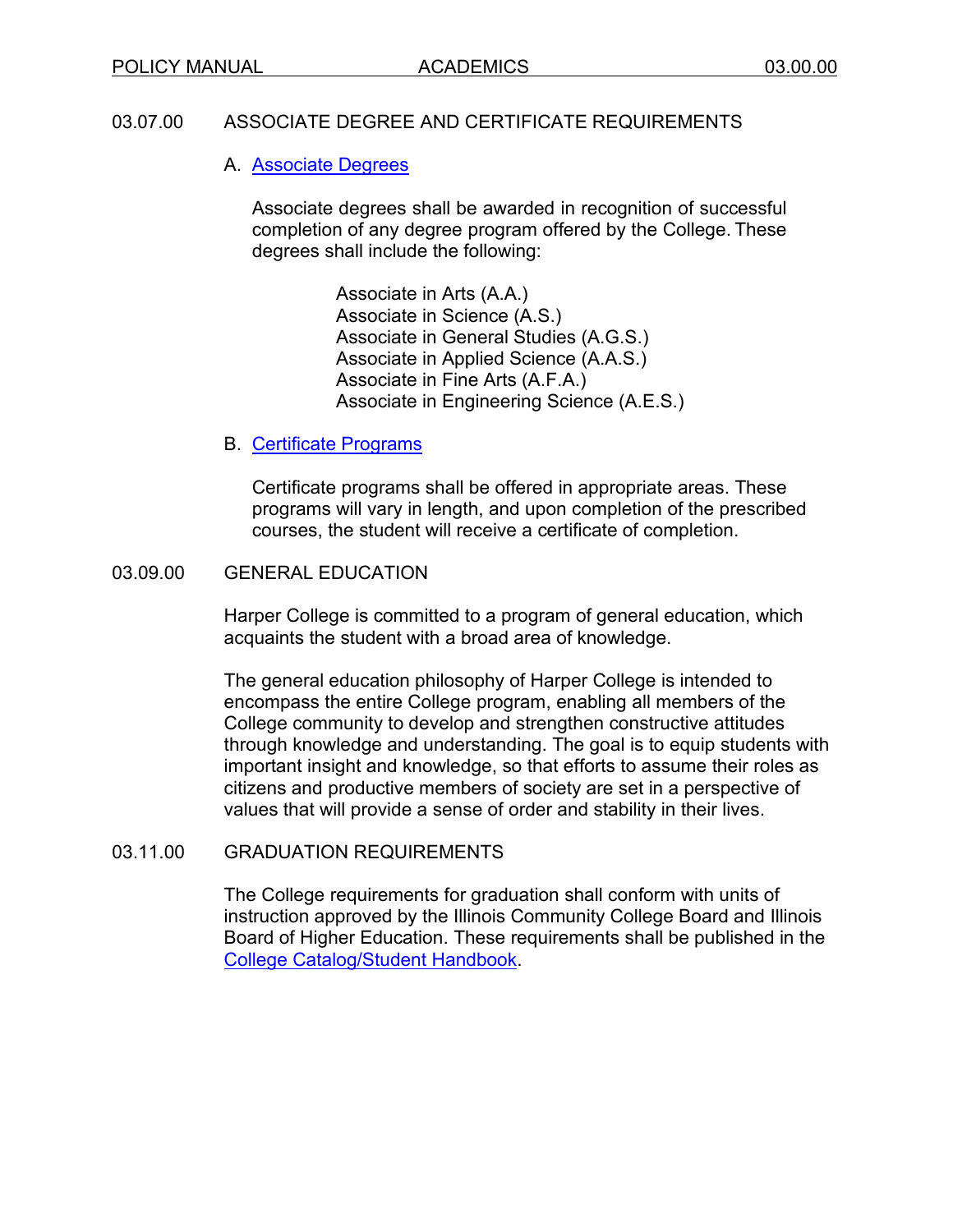## 03.13.00 ACADEMIC CALENDAR

The College shall operate on an academic calendar consisting of a minimum of 150 days of instruction each year, excluding summer session and days allowed for registration, testing, or orientation.

## 03.15.00 [LIBRARY](https://www.harpercollege.edu/library/index.php)

The College shall maintain a library with a carefully selected collection of reference works and other learning resources to meet the specific needs of its curriculum, the students, and faculty. The collection shall be kept up to date through a planned program of acquisition and deletion.

## 03.17.00 EDUCATIONAL PROGRAMS FOR IN-DISTRICT ORGANIZATIONS

The College may enter into written agreements with in-district businesses, industries or agencies to provide employer-based instruction as part of their training and development programs.

## 03.19.00 ADVISORY COMMITTEES

Advisory committees shall be established to provide communication between the College and leaders in various professional and career fields. Through this communication, the faculty of Harper College will maintain a constant awareness of the changing career and professional needs of business, industry, and government and thus respond to these needs by providing a relevant educational program.

Advisory committees will be appointed annually by the Board of Trustees and will serve as committees subject to the policies and regulations of the Board.

The term of office of committee members shall be for two years; and, members may be reappointed twice for a total of six consecutive years.

The committee for each career program will consist of no less than five and no more than 15 members.

The number of Harper College employees serving on the committee shall not constitute a majority.

The organization, structure, and rules for the conduct of advisory committees are established by each committee with approval of the President or designee.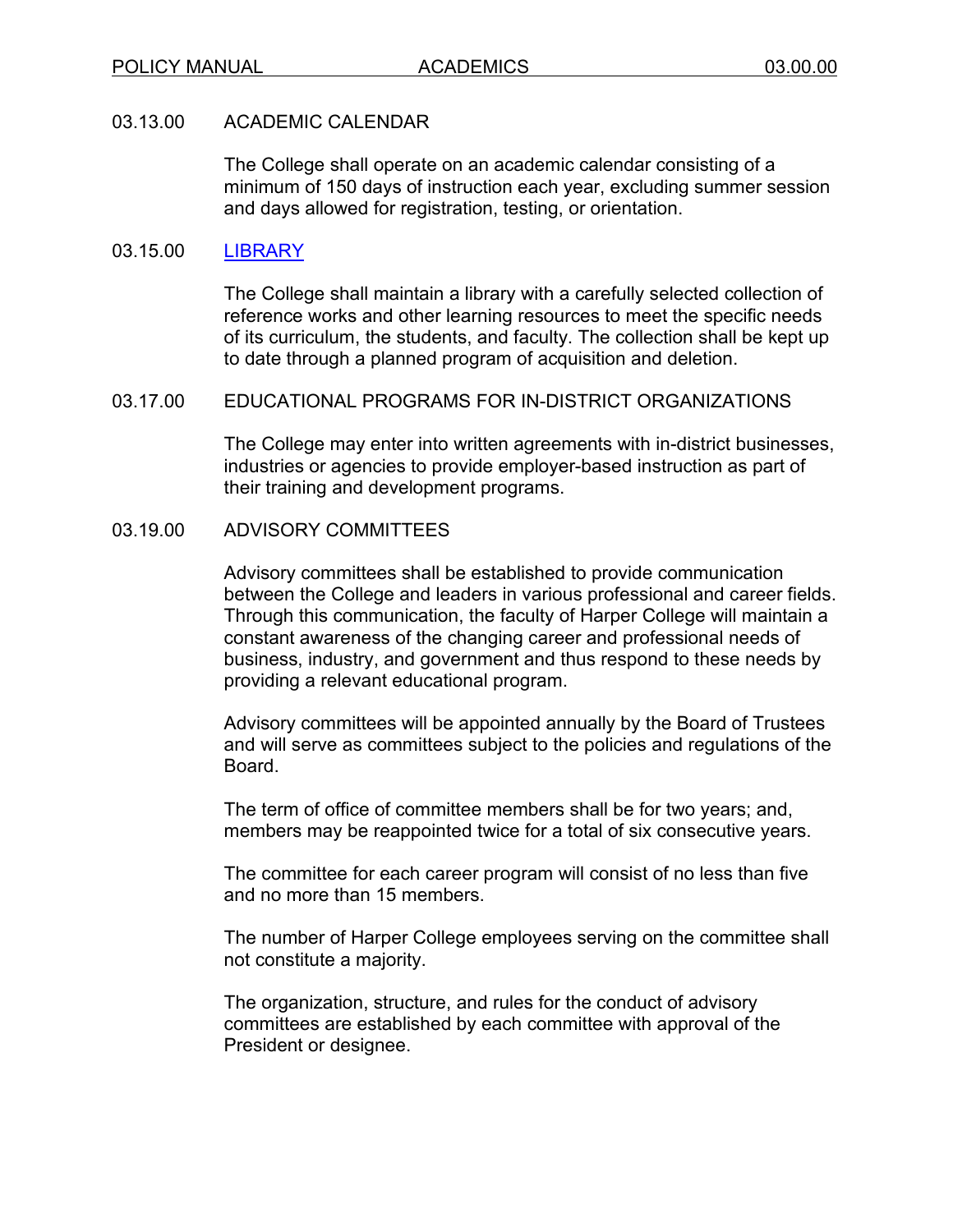# 03.21.00 ADDITIONAL RESOURCES

In furtherance of the educational program of the College, the Board may: a) accept federal and state funds for all types of instructional programs; b) accept gifts made through the [William Rainey Harper College Educational](https://www.harpercollege.edu/foundation/index.php)  [Foundation;](https://www.harpercollege.edu/foundation/index.php) c) enter into contracts with other entities for educational services; and d) enter into such joint agreements to further the educational program as authorized by Sections 3-40 and 3-40.1 of the Public Community College Act, 110 ILCS 805/3-40 and 3-40.1, by the Intergovernmental Cooperation Act, 5 ILCS 220/1 *et seq*., or by other applicable law.

# 03.23.00 PROGRAM REVIEW

# 03.23.01 Purpose

William Rainey Harper College has established a systematic, College-wide process for evaluating and reviewing all instructional programs, student services and support services. The evaluation of these programs is undertaken to provide faculty, administration, and the Board of Trustees with information about how well the program functions in relation to its objectives and the needs of those in the Harper district. This evaluation process reflects the institution's value placed on quality and may provide justification for actions of the following kinds:

- A. Confirmation of the validity of the program and continuation of support for it.
- B. Reconsideration and possible redefinition of the goals, purposes and objectives of the program.
- C. Review and alteration of the content and structure of the program.
- D. Reconsideration of programmatic priorities and allocation of resources.
- E. Redefinition of roles and reassignment of individuals.
- F. Phase-out and/or discontinuation of appropriate programs.

A summary of such review will be submitted to the Board of Trustees annually.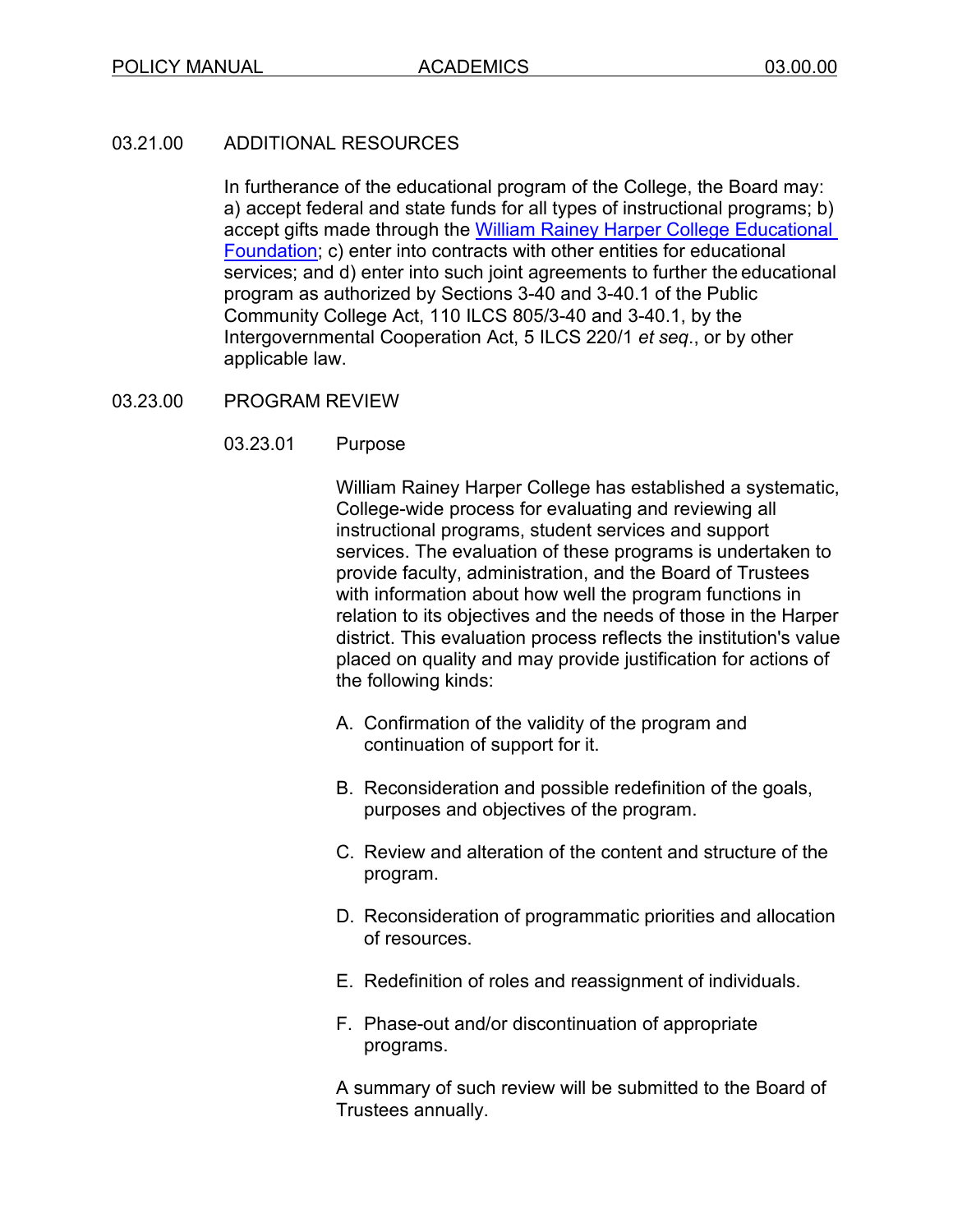## 03.23.03 Definitions

An instructional program is defined as a course of study leading to a certificate of completion, an associate degree, or a designed set of learning experiences intended to enhance students' knowledge, skills, and/or values. Student services and academic support services are defined as a grouping of educational experiences and/or functions under a common set of objectives that can be identified as meeting a student need, community need, or an administrative need.

## 03.23.05 Frequency of Review

Each program will be evaluated at least once every five years using procedures prescribed by the President or designee. Programs with more frequent review mandated by appropriate agencies will be evaluated more often. In addition, the President or designee may require review of any program when deemed necessary. Although formal evaluation may occur once every five years, data will be collected on an ongoing basis to provide a continuous means for monitoring and evaluating the effectiveness of programs.

## 03.25.00 INTELLECTUAL PROPERTY

In recognition of its role as a learning institution whose mission includes the promotion of creativity, innovation, and teaching excellence, Harper College strongly encourages all members of the Harper College Community to develop intellectual property--works of authorship, inventions and discoveries--that may be subject to protection by law.

The Intellectual Property Policy is intended to balance Harper College's commitment to its values and principles as a teaching/learning institution and its obligations to the state and the community that provide the resources necessary to support the College and its mission.

Harper College employees who create such works on their own time, and without the use of substantial College resources or financial support, own those works. The College shall not claim ownership of intellectual property created by its employees, unless the work involved was created in the course of employment; commissioned by the College; or created, developed, or produced with substantial College resources or financial support. In such instances, the rights of the Harper employee creators and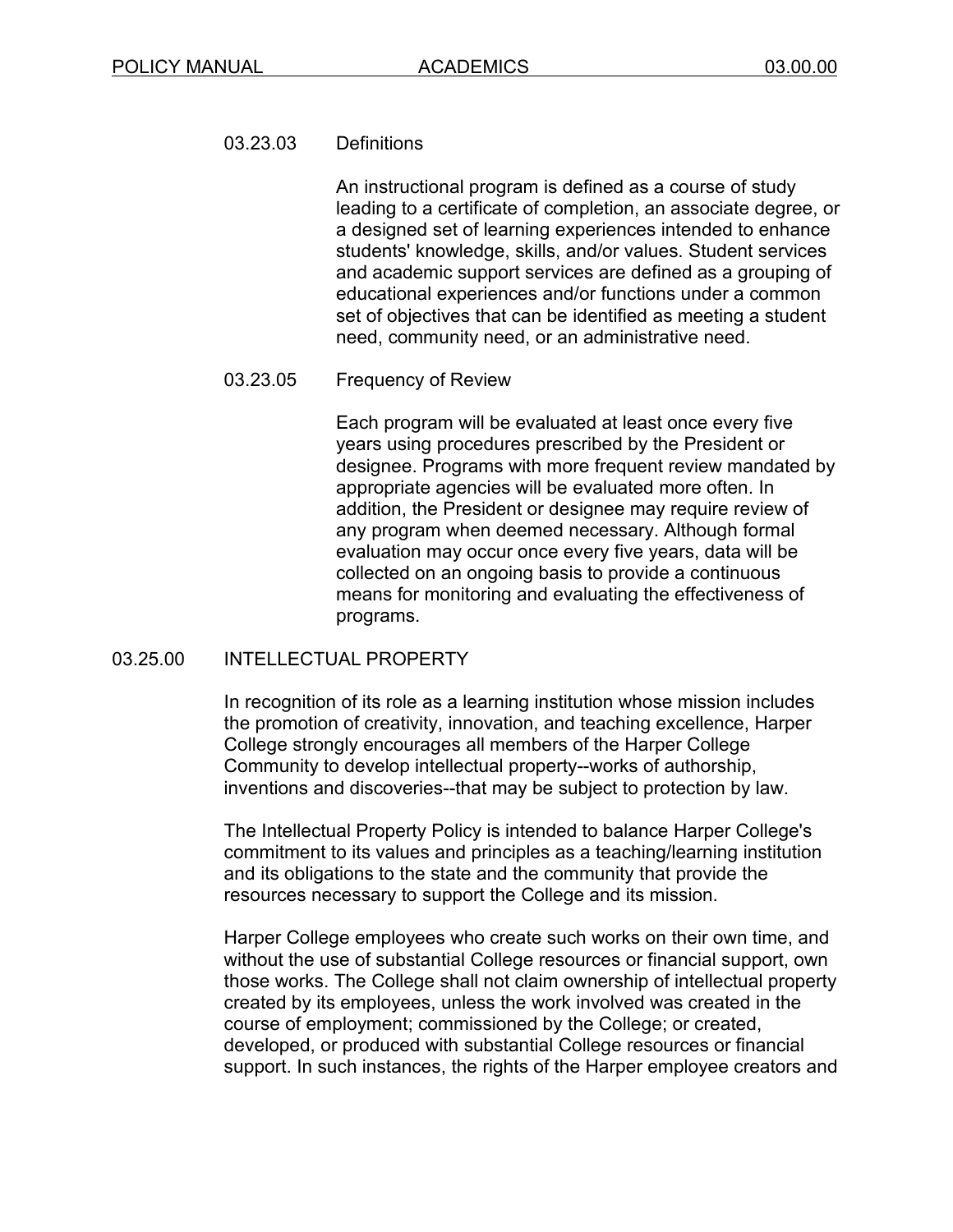of the College shall be defined by Agreement prior to the commencement of the project.

03.27.00 COPYRIGHT ACT COMPLIANCE

College employees and students are required to comply with the provisions of the federal Copyright Act of 1976, as amended ("Copyright Law"), 17 U.S.C. §101 *et seq*., in all of their activities related to study and teaching at the College including, without limitation, the reproduction of copyrighted materials for instructional purposes.

The College shall provide guidelines to assist employees and students in complying with the Copyright Law.

Harper College employees who violate the Copyright Law are in violation of College Policy and assume all responsibility and liability for such violations. Harper College employees who engage in copyright infringement may also be subject to disciplinary action through the College's discipline policy.

## 03.29.00 EQUAL EDUCATIONAL OPPORTUNITY

In providing educational programs and opportunities, the College will not discriminate against any individual on the basis of race, color, religion, sex, national origin, ancestry, age, marital status, sexual orientation, gender-related identity, disability, unfavorable discharge from military service, or any other legally protected category. It is the intent of the Board of Trustees to comply with all applicable local, state, and federal statutes, regulations and ordinances prohibiting such discrimination.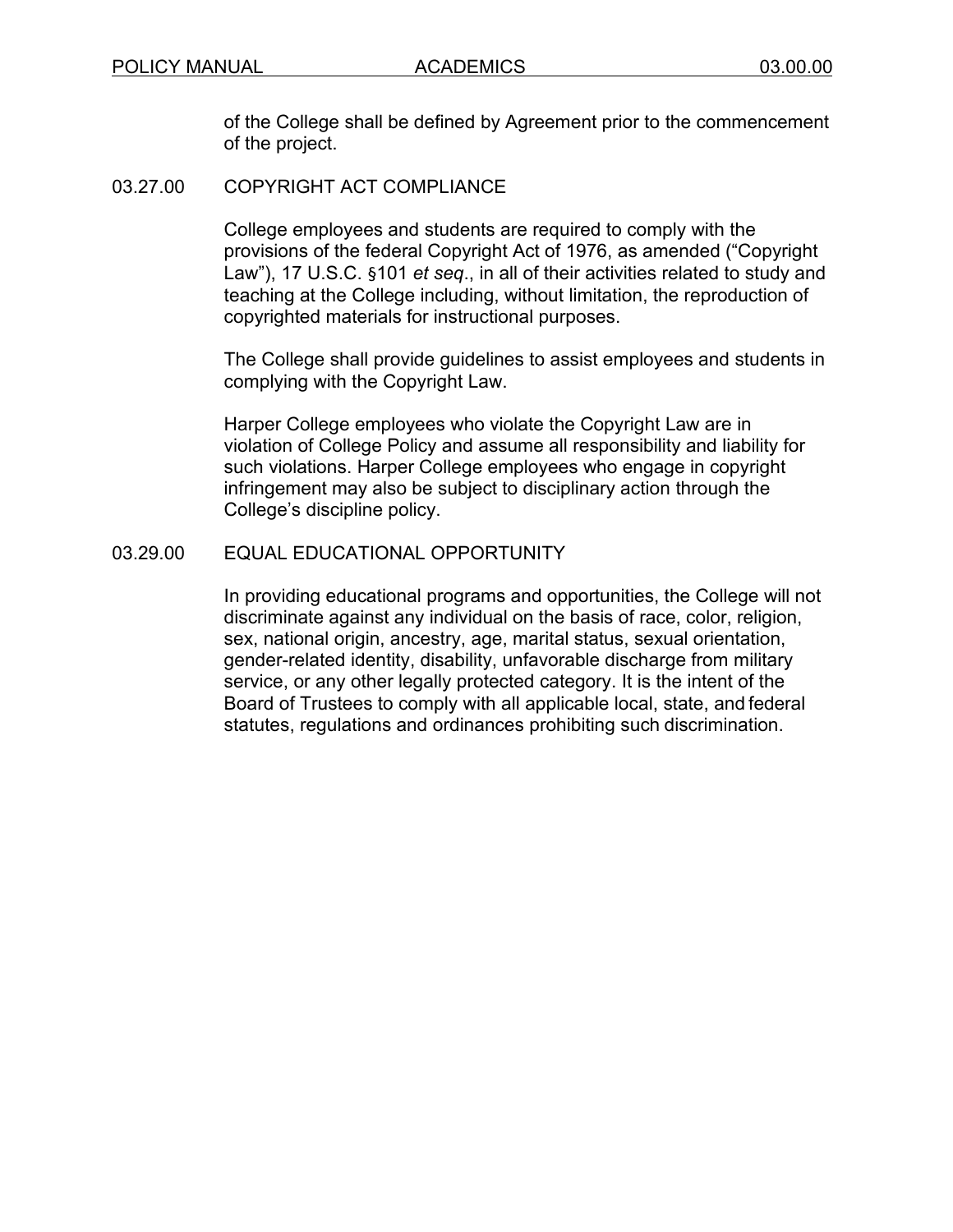# TABLE OF CONTENTS

| <b>Students</b>                                                  | 05.00.00 |
|------------------------------------------------------------------|----------|
| Admission                                                        | 05.01.00 |
| <b>Residency Status</b>                                          | 05.03.00 |
| <b>Credit Tuition and Fees</b>                                   | 05.05.00 |
| <b>Senior Citizen Tuition</b>                                    | 05.05.01 |
| <b>Tuition for Employer-Based Programs</b>                       | 05.05.03 |
| Tuition for Attendance at Other Illinois Public Community        |          |
| Colleges: Joint Agreements and Chargebacks                       | 05.05.05 |
| <b>Variable Tuition Rates and Fees</b>                           | 05.05.07 |
| <b>Non-Credit Tuition and Fees</b>                               | 05.07.00 |
| <b>Tuition Refunds</b>                                           | 05.09.00 |
| Tuition Adjustments and Re-enrollment Preferences for            |          |
| <b>Students Called to Active Military Service</b>                | 05.09.01 |
| <b>Academic Standards</b>                                        | 05.11.00 |
| <b>Academic Honesty</b>                                          | 05.13.00 |
| <b>College Credit</b>                                            | 05.15.00 |
| <b>Proficiency Credit</b>                                        | 05.15.01 |
| <b>Transfer Credit</b>                                           | 05.15.03 |
| <b>Evaluation of Student Academic Performance</b>                | 05.17.00 |
| <b>Student Records Policy</b>                                    | 05.19.00 |
| <b>Student Service Awards</b>                                    | 05.21.00 |
| <b>Honors Student Merit Awards</b>                               | 05.23.00 |
| <b>Student Code of Conduct</b>                                   | 05.25.00 |
| Academic and Non-academic Complaints                             | 05.27.00 |
| <b>Student Development Program</b>                               | 05.29.00 |
| Assessment                                                       | 05.29.01 |
| <b>Student Activities Program</b>                                | 05.31.00 |
| <b>Health Services</b>                                           | 05.33.00 |
| <b>Financial Assistance Program</b>                              | 05.35.00 |
| <b>Other Services</b>                                            | 05.37.00 |
| <b>College Colors and Mascot</b>                                 | 05.39.00 |
| <b>Accommodations for Religious Observances</b>                  | 05.41.00 |
| Student Optional Disclosure of Private Mental Health Information | 05.43.00 |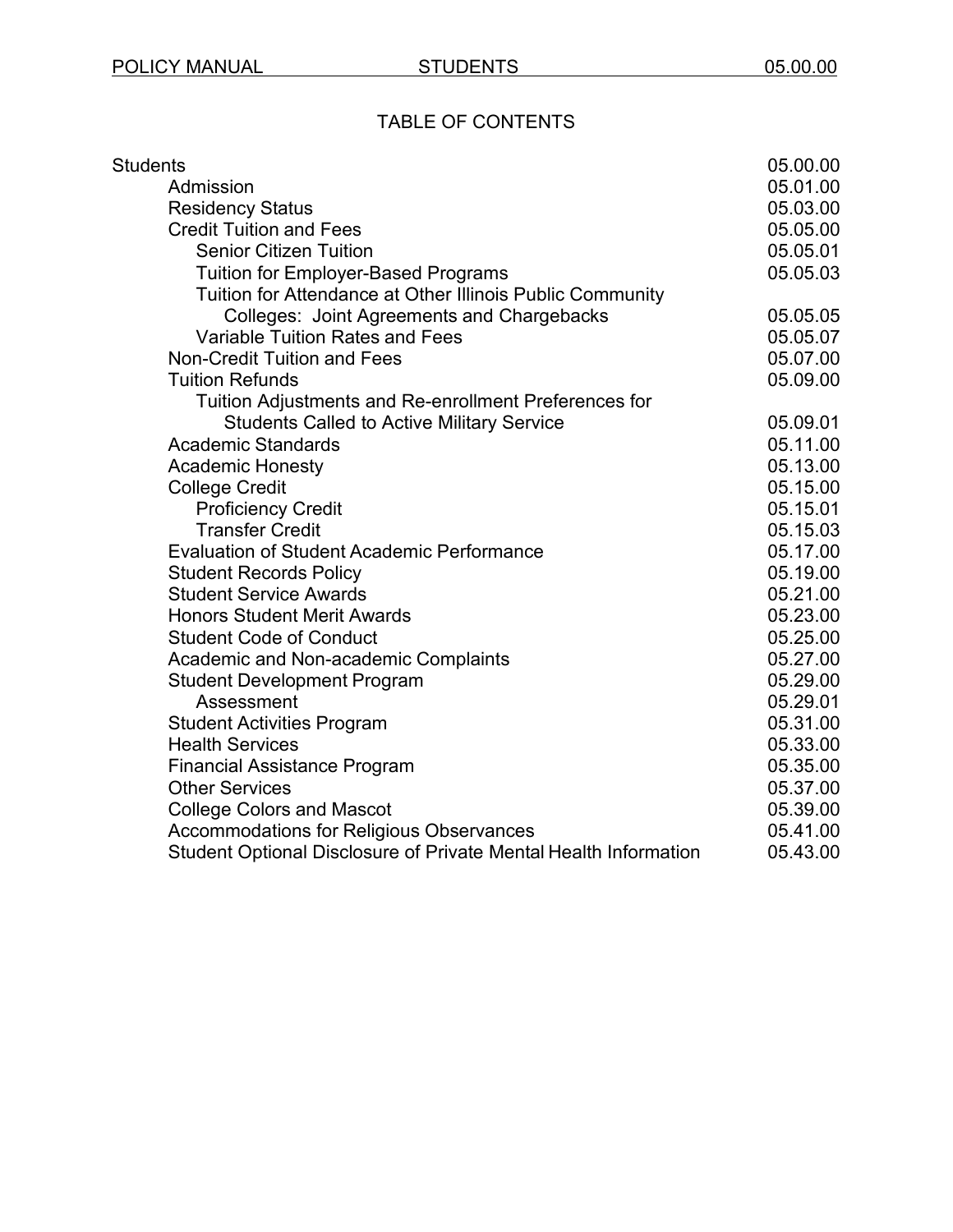#### 05.01.00 ADMISSION

Harper College shall admit students in accordance with all requirements respecting qualifications and preferences set forth in Sections 3-17 and 3- 28 of the Public Community College Act, 110 ILCS 805/3-17 and 805/3- 28, and Administrative Rules of the Illinois Community College Board.

Information about eligibility for admission, and requirements, procedures, and options available to students enrolled in Limited Enrollment and other programs are published in the [College Catalog/Student Handbook.](https://www.harpercollege.edu/catalog/current/index.php)

## 05.03.00 RESIDENCY STATUS

Students enrolling at Harper College shall be classified as in-district resident, out-of-district resident, out-of-state resident, or out-of-country resident for tuition and fee purposes.

The Registrar's Office and the Admissions Processing Office shall maintain documentation verifying State or district residency of students and are authorized to require such written documents, affidavits, verifications or other evidence as are deemed necessary to determine the classification of the student.

## 05.05.00 CREDIT TUITION AND FEES

Credit tuition and fees for students may be charged as permitted by Article VI of the Public Community College Act and its implementing ICCB Rules, and as established by action of the Board of Trustees. Other fees may be required depending on the status of the student, the program in which the student is enrolled, and the requirements of the College.

05.05.01 Senior Citizen Tuition

In-district residents who are age 65 or older, are eligible to enroll in credit courses on a tuition-free basis during the three-day period prior to the first day of the class section in which enrollment is desired, provided that the class section has sufficient minimum enrollments at the regular tuition rate to meet the cost to the College of delivering the course.

05.05.03 Tuition for Employer-Based Programs

Students in courses offered as Employer-Based Programs or pursuant to [Business EdVantage](https://www.harpercollege.edu/registration/tuition/edvantage.php) (Educational Service Agreements), who are not in-district residents, are eligible to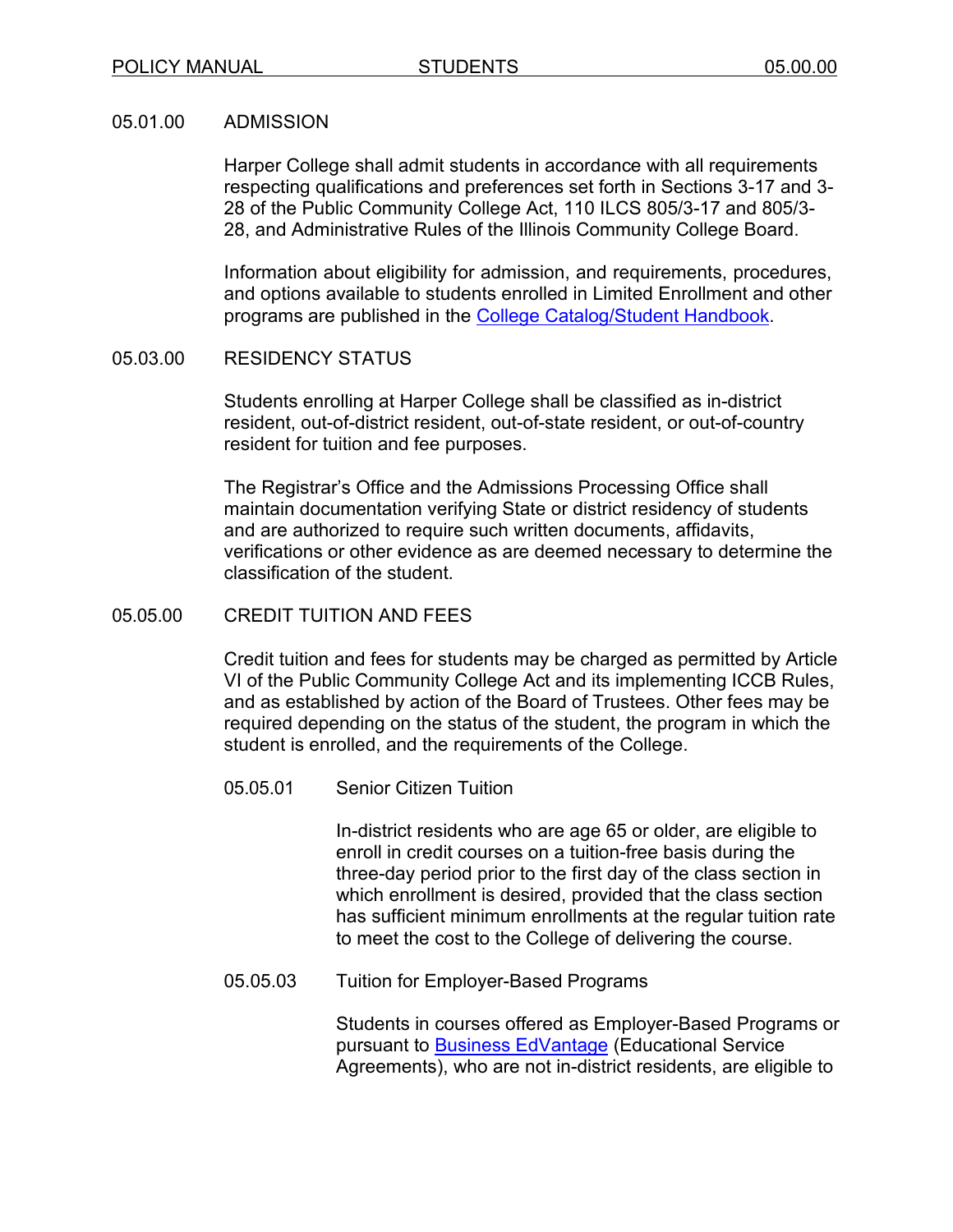enroll in these courses at in-district tuition rates, provided they meet all other eligibility requirements for enrollment.

05.05.05 Tuition for Attendance at Other Illinois Public Community Colleges: Joint Agreements and Chargebacks

> Eligibility of in-district students to attend another Illinois public community college under a joint agreement referred to as the statewide CAREER Agreement as described below will be determined by the Registrar's Office, which is authorized by the Board to promulgate rules and procedures governing applications and arrangements for such attendance.

> Joint Agreements: Students who reside in the Harper College district and who wish to pursue a certificate or degree program offered by another Illinois public community college which is not offered by Harper College, may be eligible to enroll in and attend that program at the in-district resident tuition rates charged by the community college district of attendance, if that college district and the Harper College Board of Trustees have approved the CAREER joint agreement or another such agreement with one another for the provision of such educational services as authorized by Section 3-40 of the Public Community College Act.

> Chargebacks: A student who resides in the Harper College district, and who wishes to pursue a certificate or degree program not offered by Harper College but which is offered by another Illinois public community college with which Harper College does not have a joint agreement, may attend such other community college and request that Harper College pay "chargeback" tuition for his or her attendance. Students approved for chargeback will pay the in-district tuition rate of the receiving institution, and Harper College will reimburse the receiving institution for the balance of its tuition charge for out-of-district residents while the student is enrolled at the receiving institution in a program not offered by Harper.

Out-of-district residents who wish to pursue a certificate or degree program at Harper College which is not available at the community college serving the college district in which they reside should consult with their community college district of residence to determine whether the desired certificate or degree program is part of the CAREER agreement.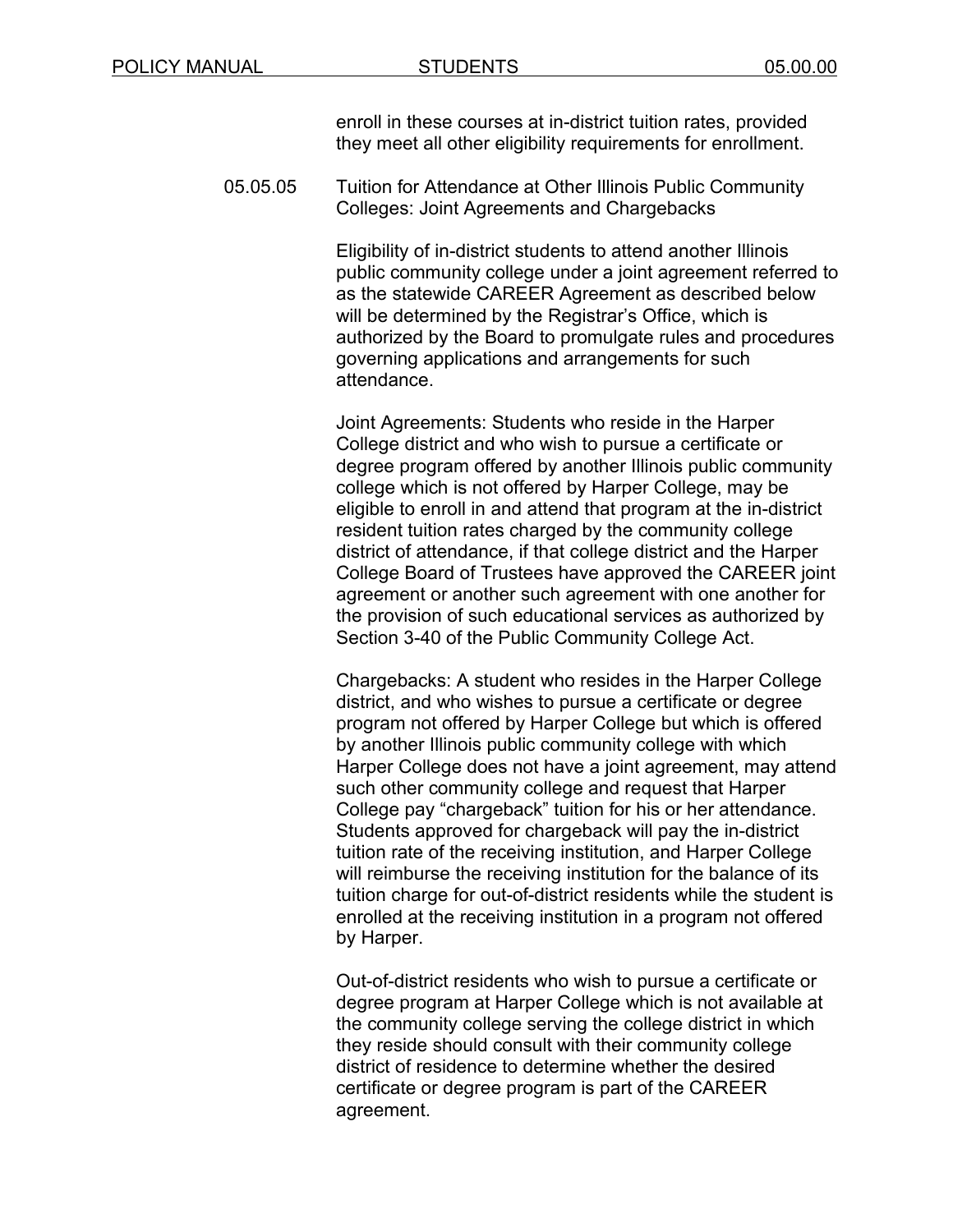## 05.05.07 Variable Tuition Rates and Fees

The [tuition and fees](https://www.harpercollege.edu/registration/tuition/fees.php) charged for courses and programs may vary as approved by the Board of Trustees in accordance with Section 6-4 of the Public Community College Act and applicable regulations of the Illinois Community College Board. Programs approved for variable tuition can be found in the [College Catalog/Student Handbook.](https://www.harpercollege.edu/catalog/current/index.php)

## 05.07.00 NON-CREDIT TUITION AND FEES

Tuition and fees for non-credit courses are set on a course-by-course basis and are generally intended to generate income in excess of the direct costs of course delivery.

## 05.09.00 TUITION REFUNDS

The schedule for [tuition refunds](https://www.harpercollege.edu/catalog/handbook/enrollment/tuition/refund.php) and the procedures by which a student may request a tuition refund shall be published in the [College Catalog/](https://www.harpercollege.edu/catalog/current/index.php)  **[Student Handbook.](https://www.harpercollege.edu/catalog/current/index.php)** Student tuition appeals are reviewed by the Appeals Committee which is made up of representatives from Records and Registration, Office of Financial Assistance, Business Office, One Stop, and Advising and Counseling. If a student wishes to have their appeal reviewed by someone other than the Appeals Committee, they may consult with the Registrar.

The Provost shall make the final decision on tuition refund requests involving extraordinary circumstances that cannot be resolved via the tuition refund process.

05.09.01 Tuition Adjustments and Re-enrollment Preferences for Students Called to Active Military Service

> In accordance with Section 3-26.5 of the Public Community College Act (110 ILCS 805/3-26.5), the College shall allow a currently enrolled student who is called to active military service to complete any unfinished courses at a later date at no additional charge, unless course credit has already been given or the student received a full refund upon withdrawing from the course, in which case the student's record shall reflect that the withdrawal is due to active military service. Such a student shall be given priority over other students in reenrolling in the course or courses. The President or designee is authorized to promulgate rules as may be needed to implement this policy, and any such rules shall be published in the [College Catalog/Student Handbook.](https://www.harpercollege.edu/catalog/current/index.php)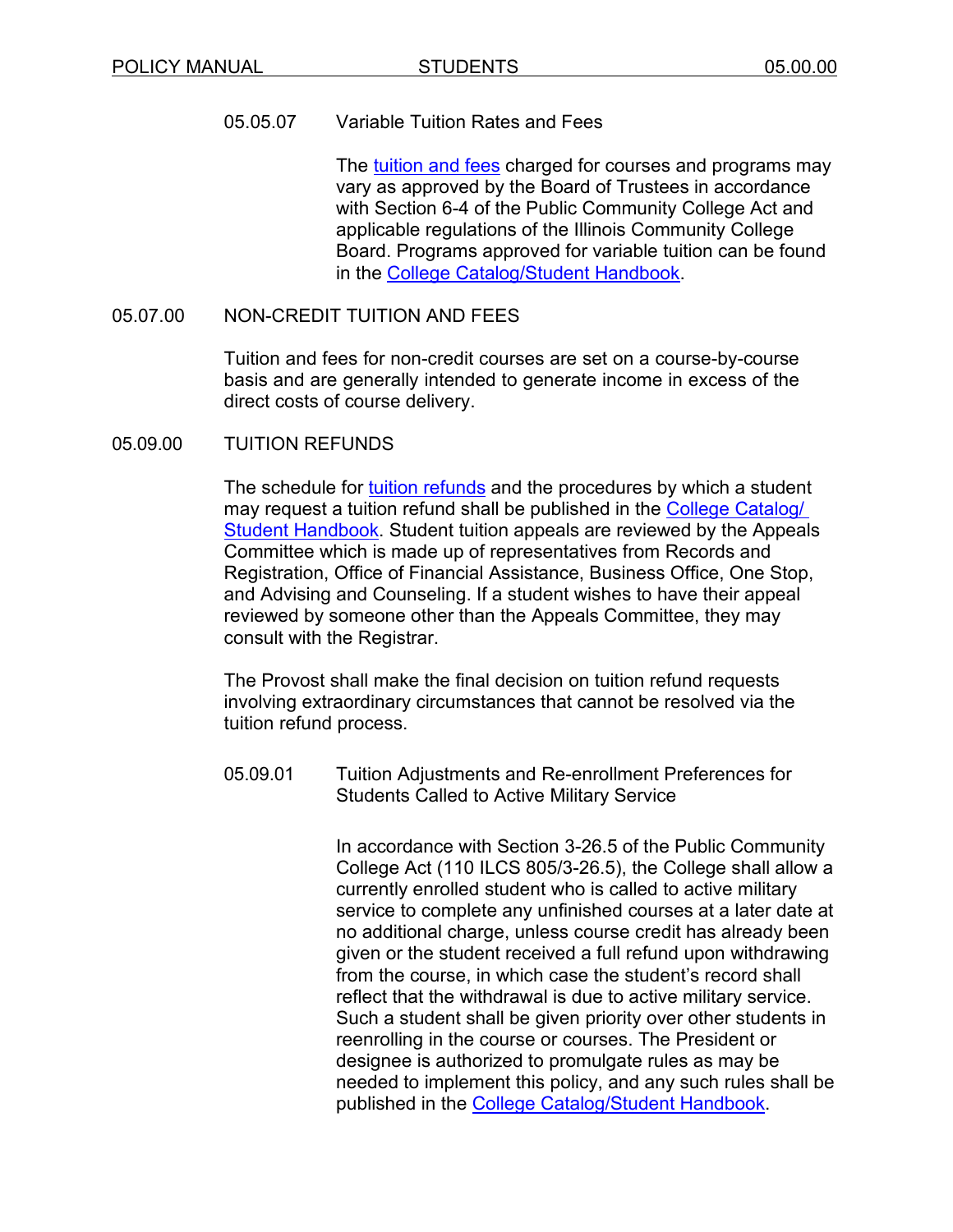# 05.11.00 ACADEMIC STANDARDS

Students enrolled in credit courses must maintain minimum academic achievement standards. A student who has a cumulative GPA of 2.0 or higher and a course completion of 67% or higher is considered in good standing. Standards of Academic Performance are also published in the [College Catalog/Student Handbook.](https://www.harpercollege.edu/catalog/current/index.php)

[Standards of Academic Performance](https://www.harpercollege.edu/catalog/handbook/b_resources/standards.php) at Harper College have been established to guide students in pursuing academic success; to maintain an academic environment that clearly defines expectations for progress; to clarify the roles and responsibilities of students, faculty and administrators; and to uphold academic integrity.

# 05.13.00 ACADEMIC HONESTY

Harper College is committed to the promotion of high ethical standards, which are best attained in an environment in which individuals practice honesty and integrity. As members of the College community, students are expected to refrain from academic dishonesty in all forms including cheating, plagiarism or other improper appropriation of another's work as one's own, and falsifying records to advance one's academic standing, all as further defined in the [College Catalog/Student Handbook](https://www.harpercollege.edu/catalog/current/index.php) which also sets out procedures which will be followed to address and impose consequences for academic dishonesty when it is determined to have occurred.

## 05.15.00 COLLEGE CREDIT

Students are granted college credit by meeting course objectives for courses offered and conducted by Harper College.

05.15.01 [Proficiency](https://www.harpercollege.edu/testing/hcpe.php?utm_medium=redirect&utm_campaign=redirects-secure&utm_source=/registration/testing/hcpe.php) Credit

Students may be permitted to convert proficiencies acquired through varied past educational experience into college credit on the basis of evaluations and standards set by the College in those areas and courses deemed appropriate.

05.15.03 [Transfer](https://www.harpercollege.edu/catalog/handbook/enrollment/registration_and_records/transfer.php) Credit

A student who has been officially accepted as a Harper student may apply for and receive college credit for courses taken at an accredited postsecondary institution, and which meet the Harper College course objectives, for up to threequarters of the credit hours required for completion of the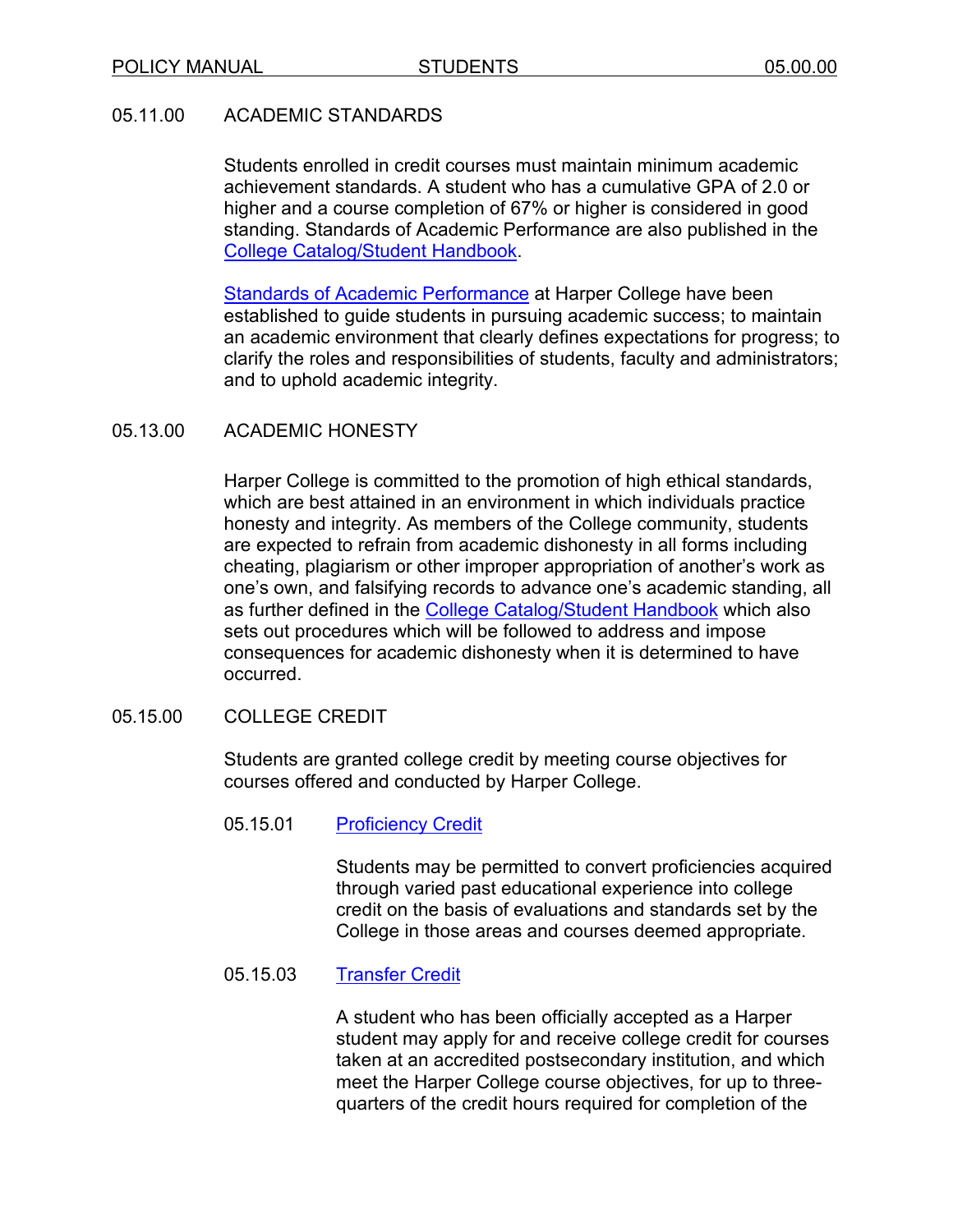student's degree, or up to one-half of the credit hours required to complete a certificate program. Guidelines for acceptance of transfer credit are published in the College [Catalog/Student Handbook.](https://www.harpercollege.edu/catalog/current/index.php) Exceptions to this policy shall be determined by the President or designee.

## 05.17.00 EVALUATION OF STUDENT ACADEMIC PERFORMANCE

The College shall maintain a system of evaluating and recording student performance in courses. [Grading and evaluation standards,](https://www.harpercollege.edu/catalog/handbook/enrollment/registration_and_records/grading.php) and procedures regarding the auditing or repeating of courses and attendance requirements are published in the [College Catalog/Student Handbook.](https://www.harpercollege.edu/catalog/current/index.php)

05.19.00 STUDENT RECORDS POLICY

The federal [Family Educational Rights and Privacy Act of 1974](https://www.harpercollege.edu/registration/tuition/ferpa-business.php) ("FERPA") governs the confidentiality of education records and affords certain rights to eligible students with regard to their education records. The policies, procedures, and notices required by FERPA are set forth in the [College Catalog/Student](https://www.harpercollege.edu/catalog/current/index.php) Handbook.

#### 05.21.00 STUDENT SERVICE AWARDS

Student Service Awards are provided for outstanding contributions in the area of student activities. Criteria and eligibility for these awards are published in the [College Catalog/Student Handbook.](https://www.harpercollege.edu/catalog/current/index.php) Students eligible for these awards are recommended by the President or designee and approved by the Board of Trustees.

## 05.23.00 HONORS STUDENT MERIT AWARDS

Honors Student Merit Awards are provided for outstanding contributions within the framework of the William Rainey Harper College Honors Program. Criteria and eligibility for these awards are available through the Honors Program. Students eligible for these awards are recommended by the Honors Program Coordinator(s) to the Provost and President and approved by the Board of Trustees.

## 05.25.00 STUDENT CODE OF CONDUCT

The College shall establish a **Student Code of Conduct** and disciplinary procedures for addressing violations of the Code. Details of the procedures shall be delineated in the [College Catalog/Student Handbook.](https://www.harpercollege.edu/catalog/current/index.php)

#### 05.27.00 ACADEMIC AND NON-ACADEMIC COMPLAINTS

The College shall establish procedures for addressing academic and nonacademic student complaints. The procedures shall be published in the [College Catalog/Student Handbook.](https://www.harpercollege.edu/catalog/current/index.php)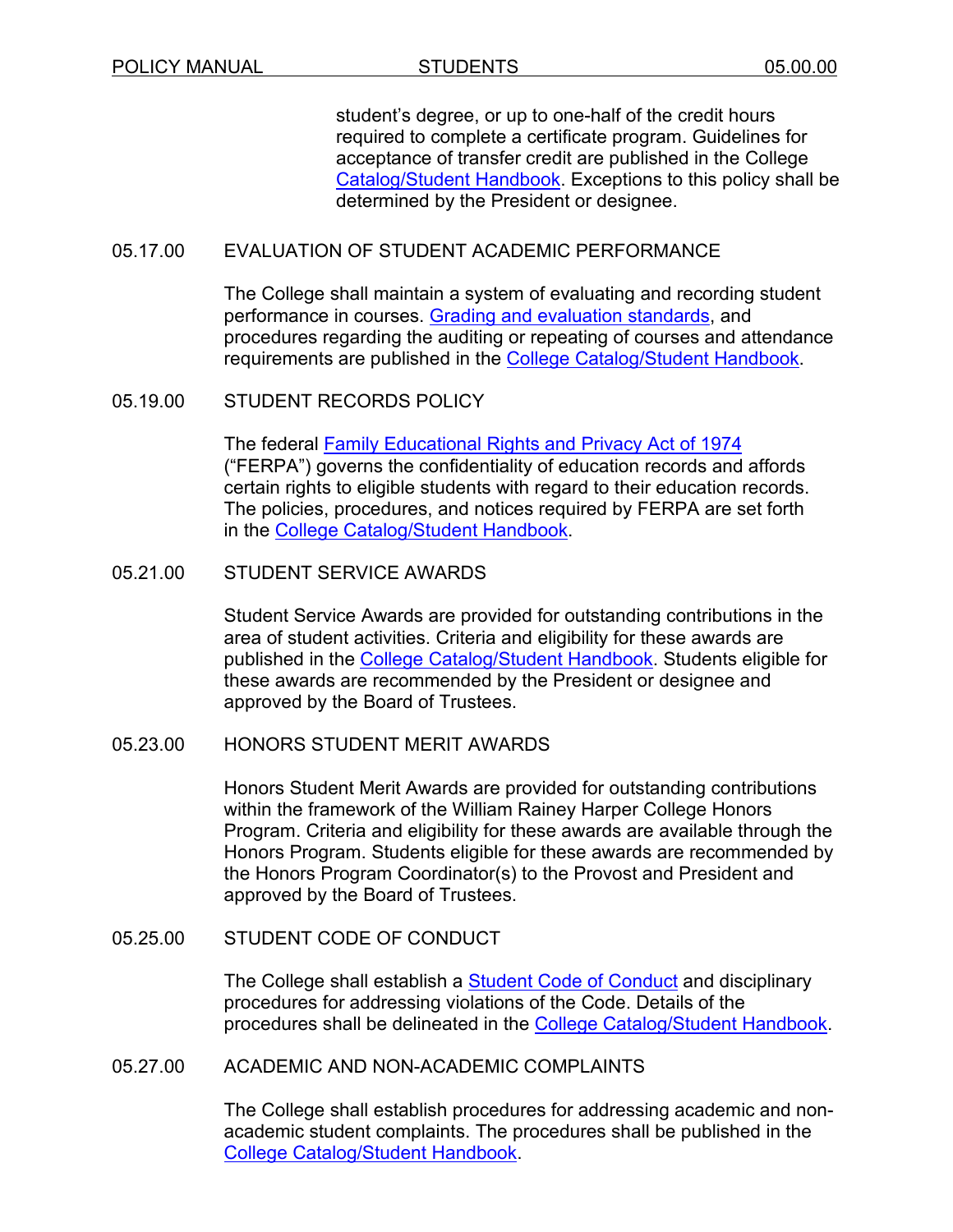## 05.29.00 STUDENT DEVELOPMENT PROGRAM

The College shall maintain a comprehensive [student development](https://www.harpercollege.edu/catalog/handbook/a_handbook/affiliations/studev.php) program, which may include orientation, assessment, educational planning, personal counseling, career counseling, testing, psychological referral, and special services for specific populations including reasonable accommodations and/or support services for students with disabilities in accord with Section 504 of the Rehabilitation Act of 1974 and Title II of the Americans with Disabilities Act.

## 05.29.01 Assessment

The College shall assess the abilities of students in reading, writing and mathematics to assist with course placement in an effort to provide competencies for student success. Details of the mandatory assessment and placement policy are available in the Assessment Center.

## 05.31.00 [STUDENT ACTIVITIES](https://www.harpercollege.edu/services/index.php) PROGRAM

The College shall establish a student government, student publications, social activities, athletics, clubs, cultural and fine arts programs, forensics, and other extracurricular activities. These programs are subject to financial policies and procedures of the College and to budget approvalby the Board of Trustees.

The student activities program is described in the [College Catalog/Student](https://www.harpercollege.edu/catalog/current/index.php)  [Handbook.](https://www.harpercollege.edu/catalog/current/index.php)

# 05.33.00 HEALTH SERVICES

The College shall provide the opportunity for on-campus health services for the students, staff and faculty. Services provided by the College through its [medical services provider](https://www.nch.org/locations/nch-outpatient-care-center-at-harper-college/) include on-campus medical care for emergencies and minor illnesses as well as support for academic programs and clinical activities. The College coordinates campus wellness activities, including on-going health related programs and a College-wide drug education program and ensures compliance with the Drug Free Schools and Communities Act of 1989, the Drug Free Workplace Act of 1988 and the Bloodborne Pathogens Standard.

## 05.35.00 FINANCIAL ASSISTANCE PROGRAM

The College shall provide a financial assistance program as further described in the [College Catalog/Student Handbook.](https://www.harpercollege.edu/catalog/current/index.php) This program may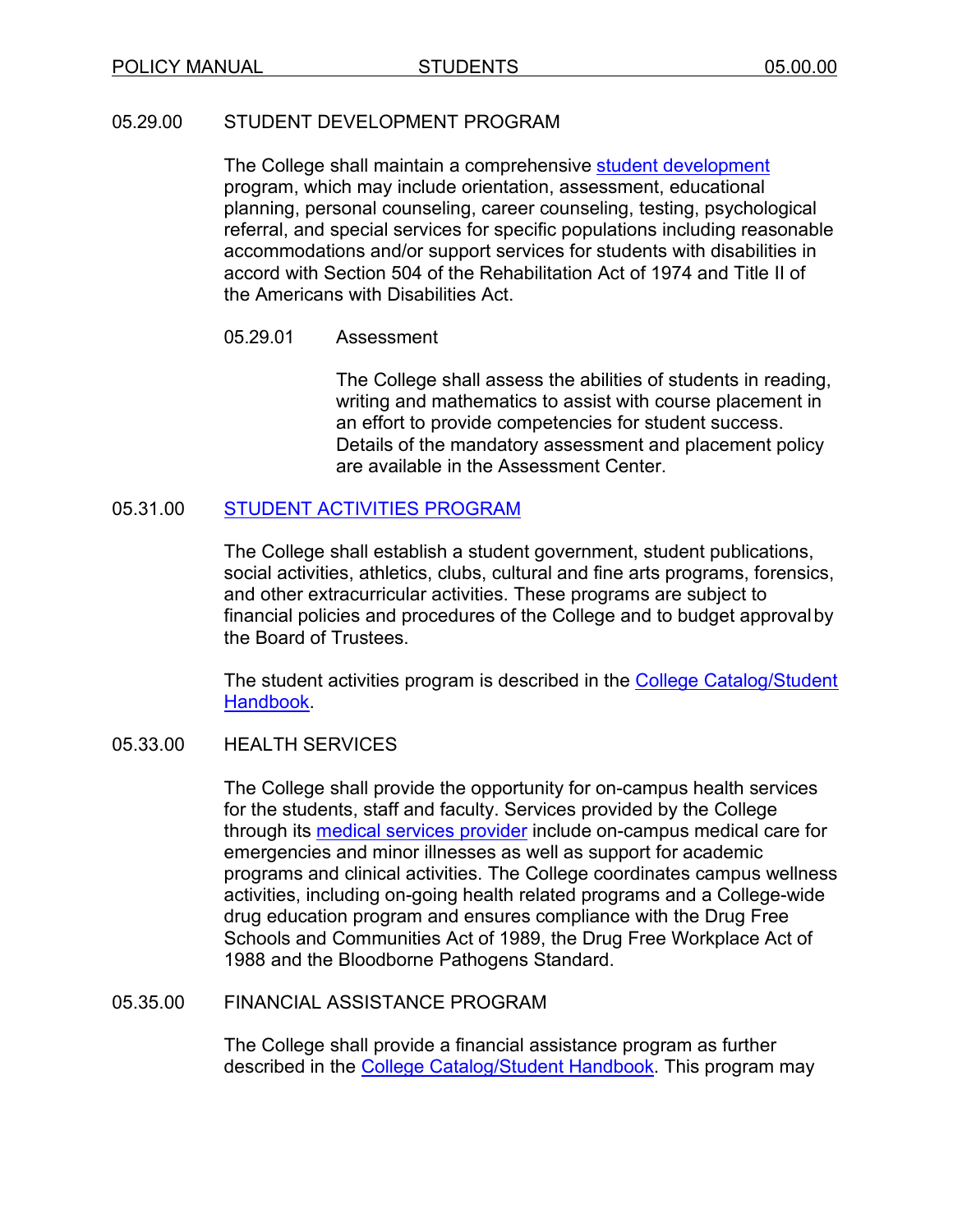include loans, grants-in-aid, scholarships, college work opportunities, and such other assistance as may be available.

05.37.00 OTHER SERVICES

The College may, with the approval of the Board of Trustees, offer other services to benefit or support students in their pursuit of educational advancement at Harper, as further described in the [College Catalog/](https://www.harpercollege.edu/catalog/current/index.php)  [Student Handbook.](https://www.harpercollege.edu/catalog/current/index.php)

05.39.00 COLLEGE COLORS AND MASCOT

The official College colors shall be blue and silver (shade of gray) and the official mascot shall be the [hawk.](https://www.harperhawks.net/)

## 05.41.00 ACCOMMODATIONS FOR RELIGIOUS OBSERVANCES

It is the policy of Harper College to reasonably accommodate individual students' religious observances in accordance with the University Religious Observances Act (110 ILCS 110/0.01 *et seq.*), in regard to admissions, class attendance, and the scheduling of examinations and work requirements. Students faced with schedule conflicts related to religious observance should make prior arrangements with the instructor five school days\* in advance of the examination or other activity involved. A student who believes that he or she has been unreasonably denied an educational benefit due to his or her religious beliefs or practices may appeal the decision in accordance with the College's Student Academic and Non-Academic Complaint Procedures.

\* School days are defined as those weekdays (Monday through Friday) when classes are in session.

05.43.00 STUDENT OPTIONAL DISCLOSURE OF PRIVATE MENTAL HEALTH INFORMATION

> In compliance with the Student Optional Disclosure of Private Mental Health Act ("Act"), 110 ILCS 74/1 *et seq*., the College shall establish procedures and an accompanying form providing students with the opportunity to authorize, in writing, the disclosure of certain private mental health information to a designated person, subject to conditions and under the circumstances provided for in the Act.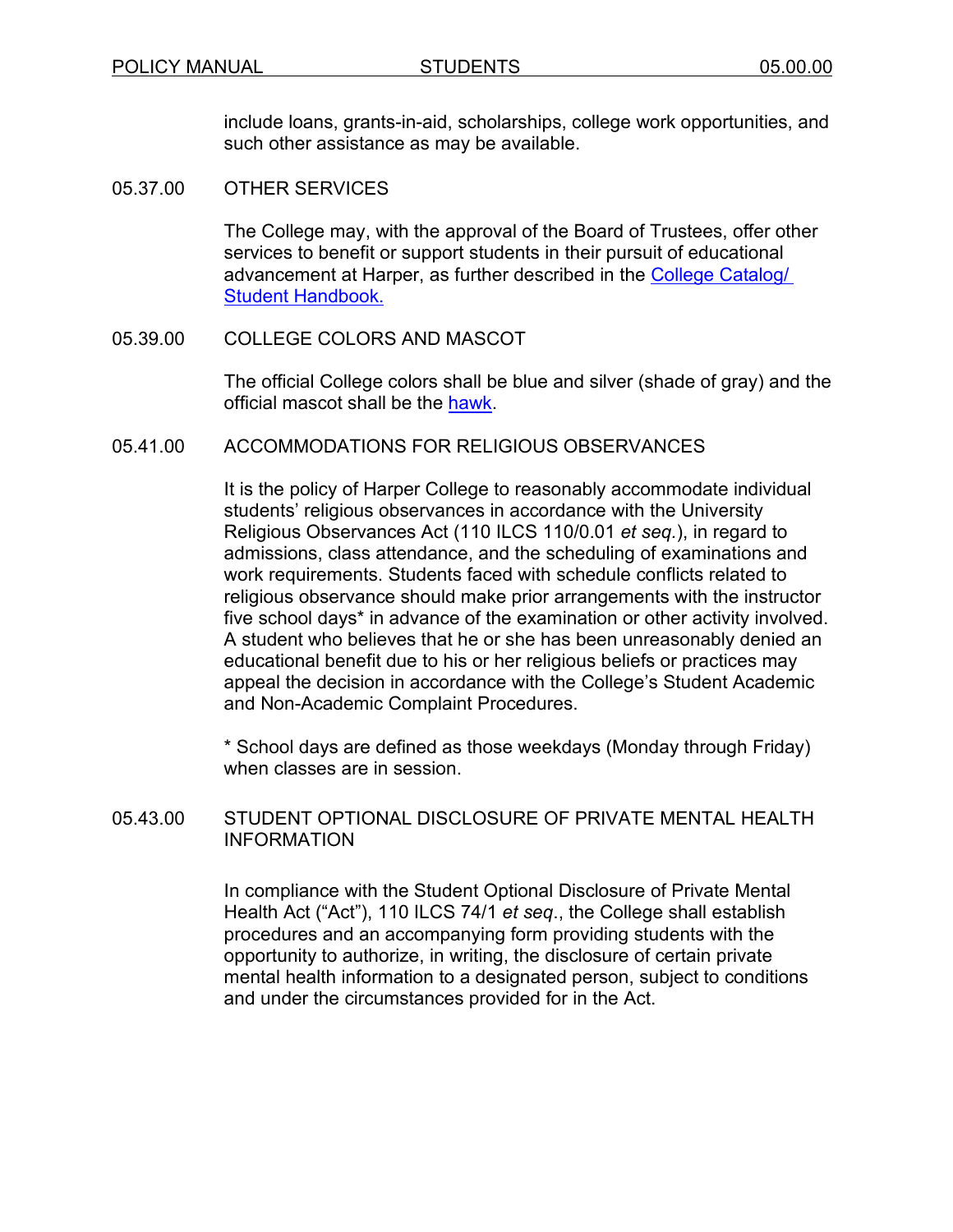# TABLE OF CONTENTS

| <b>Finance and College Operations</b>            | 07.00.00 |
|--------------------------------------------------|----------|
| Finance                                          | 07.01.00 |
| <b>Financial Plan of Operation</b>               | 07.01.01 |
| <b>Fiscal Year</b>                               | 07.01.03 |
| <b>Financial Policies</b>                        | 07.01.04 |
| <b>Financial Reports</b>                         | 07.01.05 |
| <b>Annual Budget</b>                             | 07.01.07 |
| <b>Basis of Accounting</b>                       | 07.01.09 |
| <b>Intra-fund Budget Transfers</b>               | 07.01.11 |
| <b>Inter-fund Transfers</b>                      | 07.01.13 |
| <b>Vendor Payment</b>                            | 07.01.15 |
| <b>Investment of College Funds</b>               | 07.01.17 |
| Insurance                                        | 07.01.19 |
| <b>Travel and Meeting Expense Reimbursement</b>  | 07.01.21 |
| Audit                                            | 07.01.23 |
| Purchasing                                       | 07.03.00 |
| <b>Purchasing Policy</b>                         | 07.03.01 |
| <b>Cooperating College Contracts</b>             | 07.03.03 |
| <b>Disadvantaged Business Enterprises</b>        | 07.03.05 |
| <b>Physical Plant and Facilities</b>             | 07.05.00 |
| Use of College Facilities                        | 07.05.01 |
| <b>Security and Maintenance</b>                  | 07.05.03 |
| Inventories                                      | 07.05.05 |
| <b>Disposition of Personal Property</b>          | 07.05.07 |
| <b>Facility Planning</b>                         | 07.05.09 |
| <b>Waste Reduction</b>                           | 07.07.00 |
| <b>Information Technology</b>                    | 07.09.00 |
| Purposes of and Access to Information Technology |          |
| <b>Resources</b>                                 | 07.09.01 |
| <b>Acceptable Use</b>                            | 07.09.03 |
| <b>Enforcement of Acceptable Use Rules</b>       | 07.09.05 |
| <b>Planning Policy</b>                           | 07.11.00 |
| Freedom of Information                           | 07.13.00 |
| <b>News Media Access</b>                         | 07.15.00 |
| <b>Free Speech and Expressive Activities</b>     | 07.17.00 |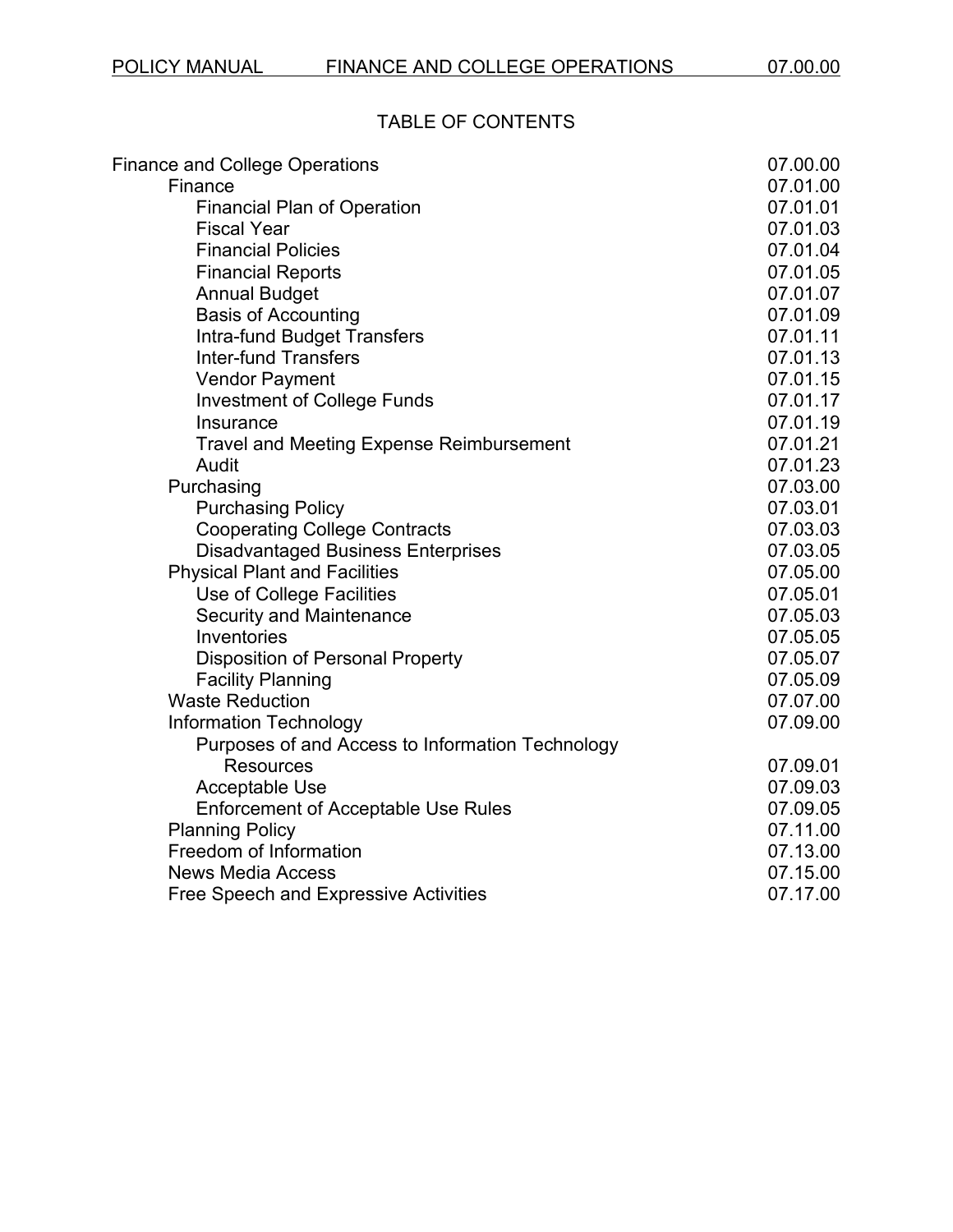#### 07.01.00 FINANCE

#### 07.01.01 Financial Plan of Operation

The Board of Trustees shall exercise its statutory authority to provide for the revenue necessary to maintain the College, consistent with Section 3-23 of the Illinois Public Community College Act, 110 ILCS 805/3-23. The Board of Trustees may make a determination within the operating budget for the distribution of State apportionment and certain other revenues among the operating funds.

For the purpose of carrying out the entire educational program of this district, the Board in accordance with Administrative Rules of the Illinois Community College Board, as detailed in the ICCB Fiscal Management Manual, has established the following funds for operation:

## A. Education Fund

The Education Fund is used to account for the revenues and expenditures of the academic and service programs of the College. It includes the cost of instructional, administrative and professional salaries; supplies and moveable equipment; library books and materials; maintenance of instructional and administrative equipment; intercollegiate athletics; and other costs pertaining to the educational program of the College.

B. Operations and Maintenance Fund

The Operations and Maintenance Fund is used to account for expenditures for the improvement, maintenance, repair, or benefit of buildings and property, including the cost of interior decorating and the installation, improvement, repair, replacement, and maintenance of building fixtures; rental of buildings and property for community college purposes; payment of all premiums for insurance upon buildings and building fixtures. If approved by resolution of the Board, the payment of salaries of grounds employees, engineers, or other custodial employees; College police and security personnel; all costs of fuel, lights, gas, water, telephone service, and custodial supplies and equipment; and the cost of professional surveys of the condition of College buildings are allowed.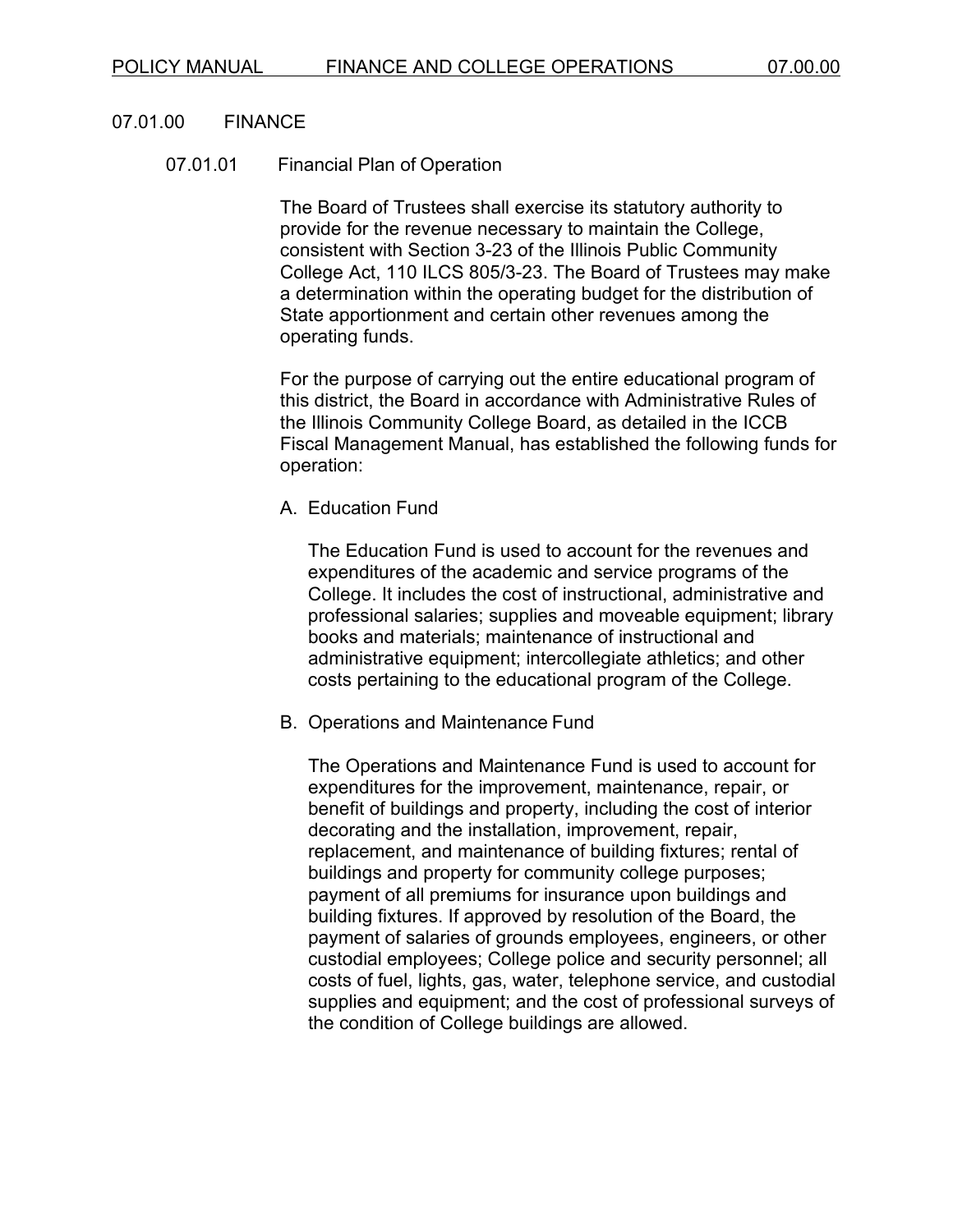## C. Auxiliary Enterprises Fund

The Auxiliary Enterprises Fund is used to account for College services where a fee is charged and the activity is intended to be self-supporting. Accounts of this nature include the food service operation and the bookstore. College services which are accounted for in the Auxiliary Enterprises Fund shall be operated so as to generate income in excess of expenditures, insofar as possible.

Only monies over which the institution has complete control should be included in this fund. Subsidies for auxiliary services by the Education Fund should be shown as transfers to the appropriate account.

D. Restricted Purposes Fund

The Restricted Purposes Fund is used for the purpose of accounting for monies that have restrictions regarding their use. Each specific project should be accounted for separately using a complete group of self-balancing accounts within the Restricted Purposes Fund. Care should be taken in establishing each group of self-balancing accounts so that the accounting and reporting requirements of the grantor are met. If the grantor provides an accounting manual, it should be followed for the group of self-balancing accounts. ICCB grants which should be accounted for in this fund include those found in the ICCB Fiscal Management Manual's State Grant Financial Compliance Section III A 12. Additionally, this fund should be used to account for other state, federal, or other funds which are restricted for a specific purpose.

E. Working Cash Fund

This fund is used to account for the proceeds of working cash bonds.

F. General Fixed Assets Account Group

This group of accounts is to be used to record the value of plant assets (comprised of physical property owned by the College other than land, buildings, and equipment constituting fixtures), and is normally supported by detailed inventory records.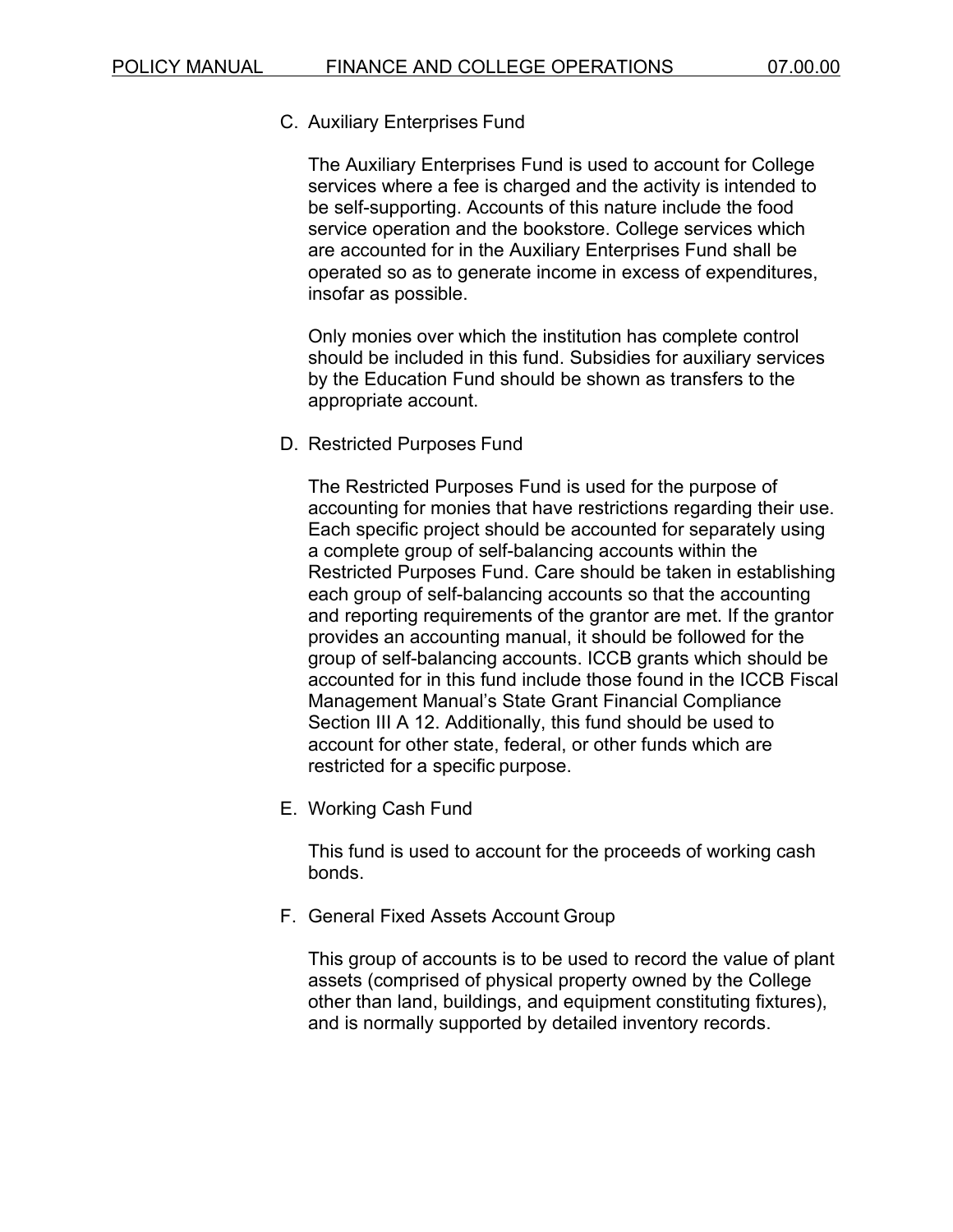G. Investment in Plant Fund

Plant is defined as the physical property owned by the College. This fund is established for the purpose of accounting for land, buildings, and fixtures.

I. Audit Fund

The Audit Fund is used to record the audit tax levy. Monies in this fund are used only for the payment of auditing expenses.

J. Liability, Protection and Settlement Fund

The tort liability and Medicare insurance/FICA tax levies should be recorded in this fund. The monies in this fund, including interest earned on the assets of this fund, should be used only for the purposes authorized by Section 9-107 of the Local Governmental and Governmental Employees Tort Immunity Act (745 ILCS 10/9-107), such as payment of tort liability, unemployment, or worker's compensation insurance claims, or by 40 ILCS 5/21-110.1 to pay the cost of participation in the Federal Medicare/Social Security programs.

K. Trust and Agency Fund

The Trust and Agency Fund is used to receive and hold funds when the College serves as a custodian or fiscal agent for another body. The College has an agency rather than a beneficial interest in these monies. For example, College club monies would be accounted for in this fund.

L. Operations and Maintenance (Restricted) Fund (Site and Construction Fund)

This fund is used to account for monies restricted for building purposes and site acquisition. Proceeds from building bonds are recorded in this fund.

M. General Long-Term Debt Account Group

This is the fund that records liabilities that exist beyond the current year's operation.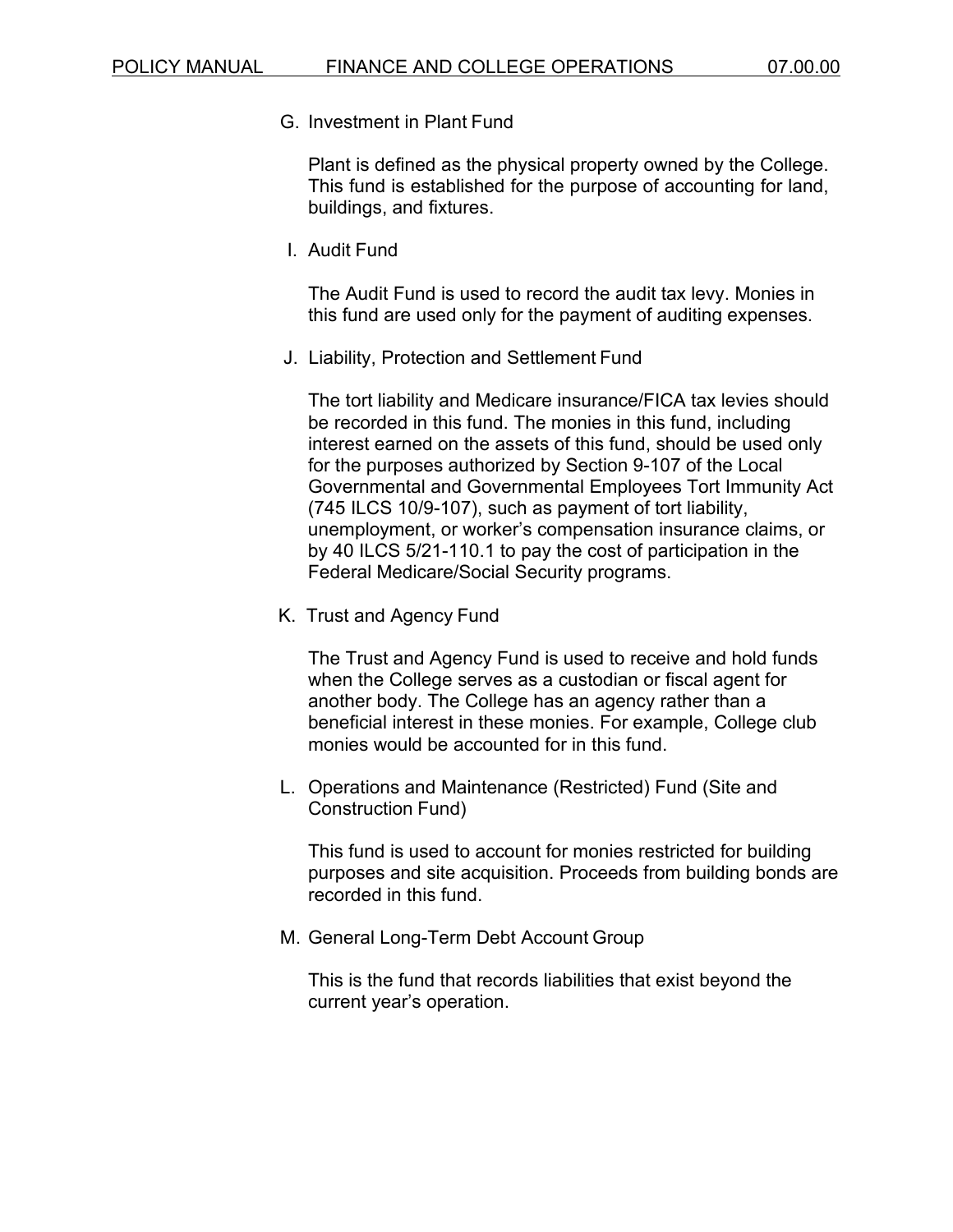N. Bond and Interest Fund

This fund is used to record proceeds of tax levies for bond and interest (debt service) purposes and to account for payment of principal, interest, and related charges on outstanding bonds.

O. Building Bond Proceeds Fund

Proceeds from construction bonds may be recorded in this fund. Expenditures from this fund are governed by the district's building bond indenture(s). Proceeds from construction bonds may be recorded in the Operations and Maintenance (Restricted) Fund.

07.01.03 Fiscal Year

The fiscal year for Harper College shall begin on the first day of July of each year and end on June 30 of the following year.

07.01.04 Financial Policies

The financial policies set forth below reinforce the financial integrity of Harper College while providing accessible educational opportunities for students. These policies will be reviewed every five years to assess their applicability and effectiveness.

- Limit annual tuition and per credit hour fee increases to 5% of total tuition and fees or the Illinois statute limitation using the Higher Education Cost Adjustment (HECA) rate change as a guideline, as appropriate, to promote a balanced budget for Harper College and financial consistency for Harper students.
- Maintain a fund balance in the Tax Capped Funds between 40% and 60% of the budgeted annual expenditures.
- Support quality teaching and learning through sound financial practices consistent with maintaining a Aaa bond rating.
- 07.01.05 Financial Reports

It is the function of the office of the Executive Vice President of Finance and Administrative Services to issue appropriate monthly and annual financial reports. The monthly financial reports shall be provided seven calendar days in advance of the Board's regular monthly meetings, whenever possible.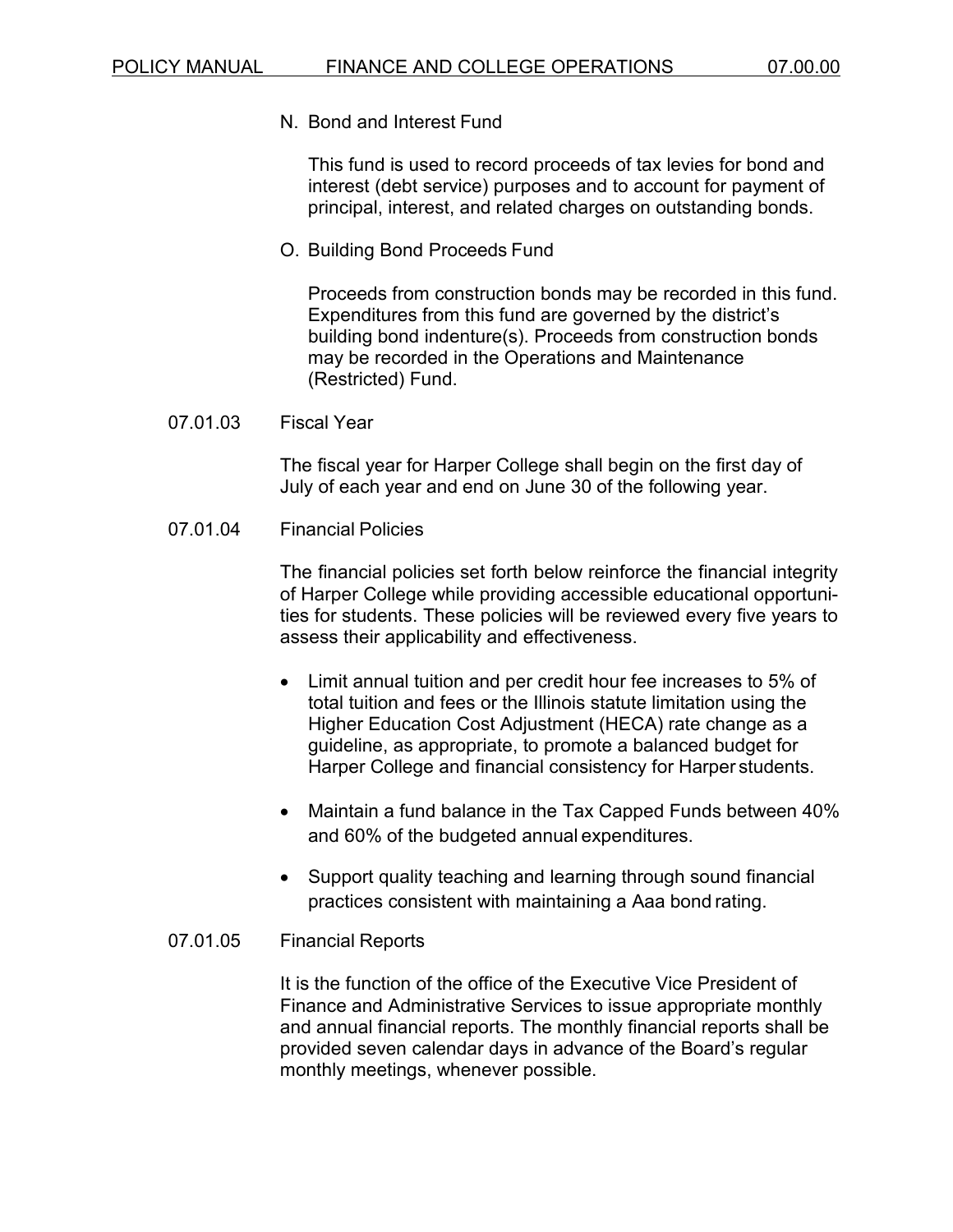## 07.01.07 Annual Budget

An annual budget shall be developed in compliance with all applicable laws. The Board has designated the President and the Executive Vice President of Finance and Administrative Services to prepare the annual tentative budget. The budget shall contain appropriate financial guidelines which are to be reviewed annually by the Board, in conjunction with adoption of the budget. No change to the financial guidelines can be made without Board approval. The budget shall be considered as an estimate of revenue to be received as well as a controlled spending plan for the ensuing year.

The tentative budget shall be filed with the Secretary of this Board, and notice that the tentative budget is available for public inspection shall be published and a public hearing on the tentative budget shall be conducted on a timely basis in accordance with the law.

## 07.01.09 Basis of Accounting

The accounting procedures and financial records of the College will be established and maintained in accordance with Generally Accepted Accounting Principles (GAAP), and with the ICCB Fiscal Management Manual insofar as consistent with GAAP. As do most governmental entities, the College uses the Modified Accrual Method of Accounting, in which revenues are recognized in the period they become available and measurable, and expenditures are recognized in the period the associated liability is incurred. For example, real estate taxes which are uncollected but determinable as of June 30 may be accrued as revenue to the extent collections are received within 60 days after the close of the fiscal year.

## 07.01.11 Intra-fund Budget Transfers

Transfers may be approved from time to time between the various budget items in a fund, not to exceed in the aggregate ten percent of the total of such fund as set forth in the budget, in accordance with Section 3-20.1 of the Public Community College Act, 110 ILCS 805/3-20.1.

Such intra-fund budget transfers will be presented to the Board of Trustees for approval prior to close of the fiscal year.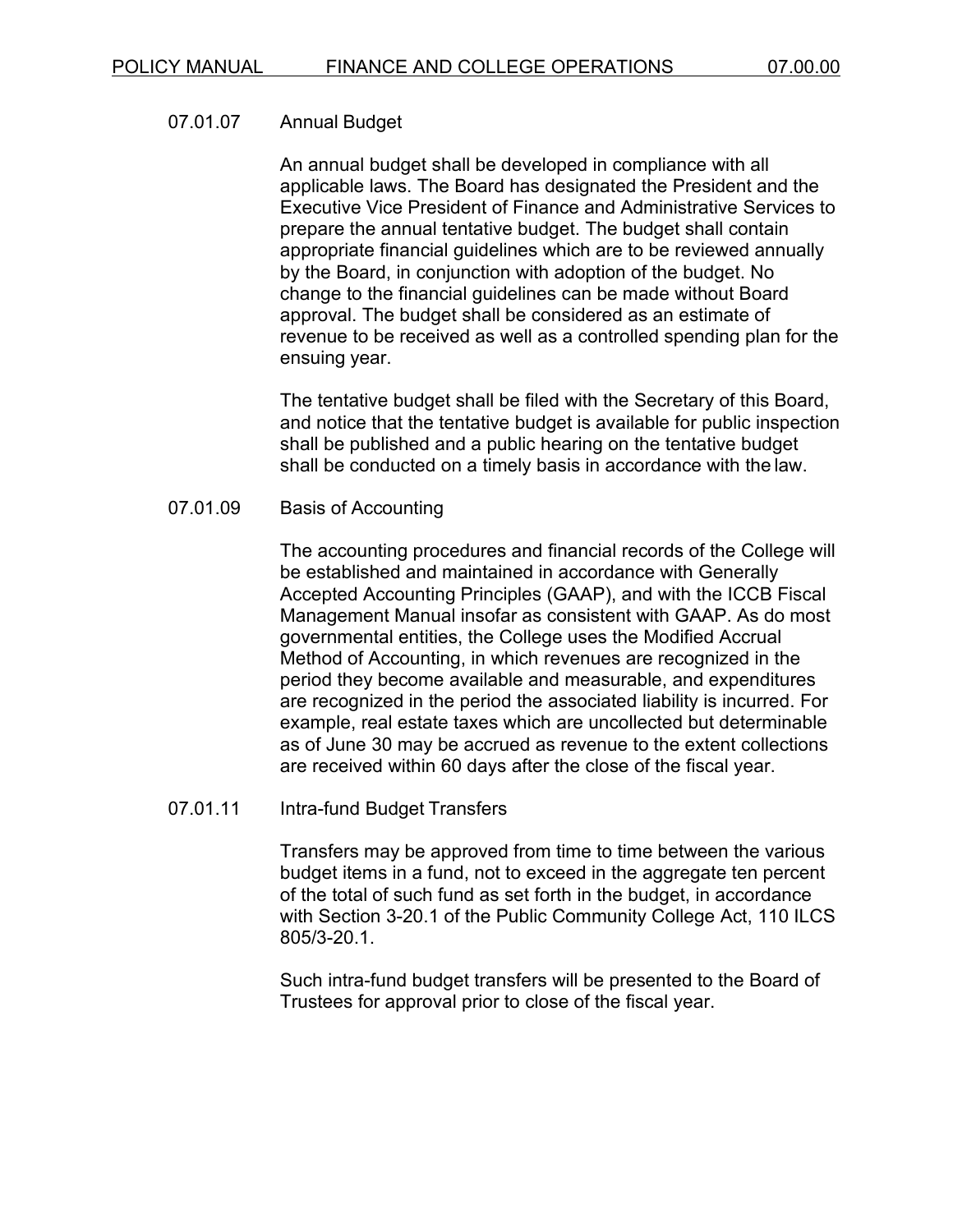## 07.01.13 Inter-fund Transfers

Transfers between various funds may be appropriate from time to time to the extent allowed by law. Such transfers will be presented to the Board of Trustees for approval prior to completion of the annual financial audit.

#### 07.01.15 Vendor Payment

The Treasurer of the College is authorized to make payments to vendors prior to approval by the Board of Trustees subject to the following conditions and limitations:

- A. At the Board of Trustees next meeting following such payment, a report of payments shall be presented for ratification by the Board of Trustees.
- B. Payments may be made only for items delineated in a category of the budget of the College or otherwise approved by the Board.
- C. No payment shall be made under the terms of this Policy unless there is documentation that the services and goods have been received and that the invoice is consistent with terms of the transaction.
- D. No payment shall be made under the terms of this Policy unless properly authorized by the appropriate administrator.
- E. No payment shall be made under the terms of this Policy unless in compliance with all other College policies, including but not limited to the College's Purchasing Policy (Section 7.3.0).

## 07.01.17 Investment of College Funds

This policy provides for direction to the College Treasurer on investment of College funds. All investments shall be made in accordance with the Illinois Public Funds Investment Act (30 ILCS 235/1 et seq.), as may be amended from time to time (hereinafter referred to as the "Act"). All transactions involving College funds and related activity of any funds shall be administered in accordance with the provisions of this policy and the canons of the "prudent person" standard.

#### **Objectives**

• Safety of Principal - Investments shall be undertaken in a manner that seeks to ensure the preservation of principal in the overall portfolio. To attain this objective only appropriate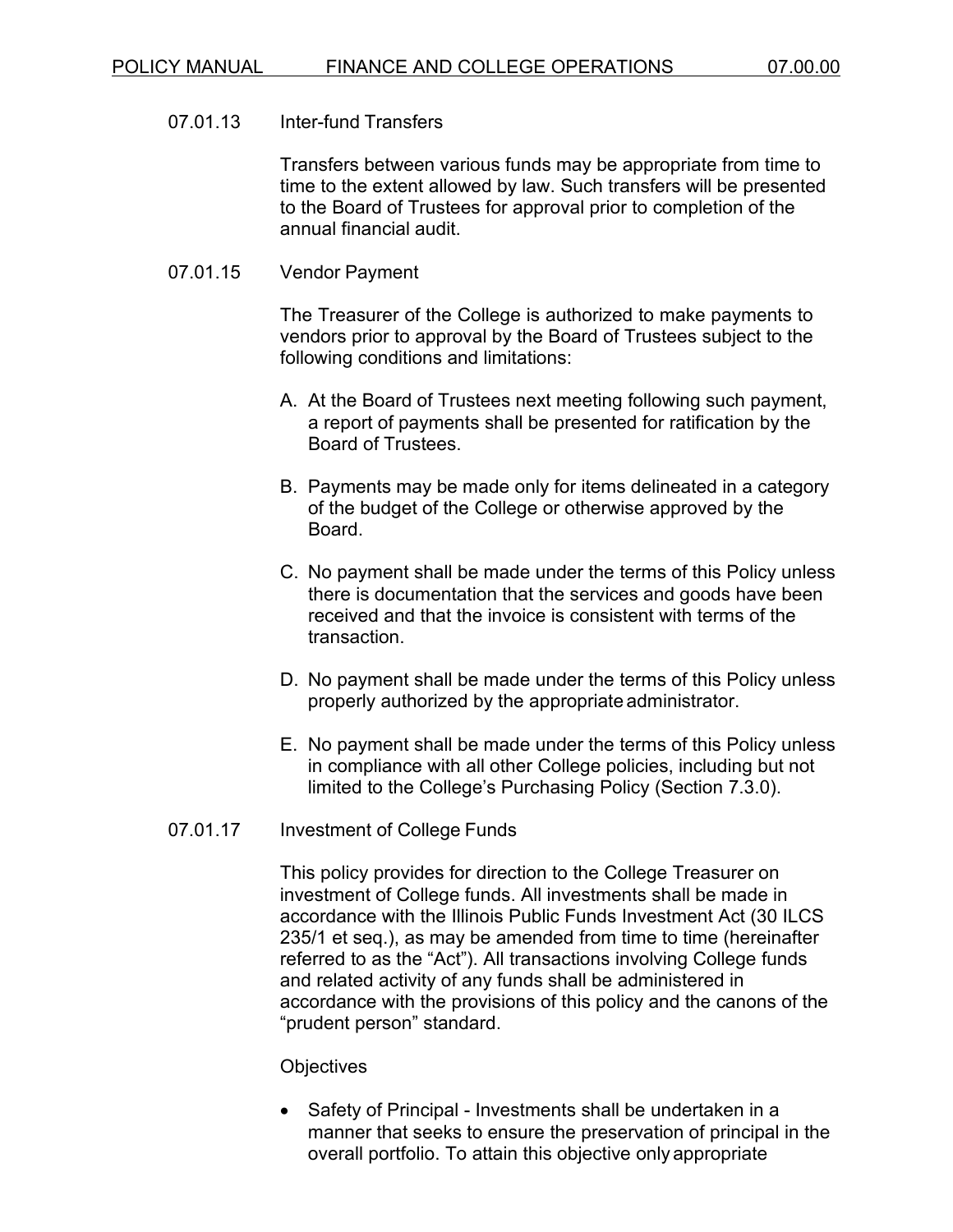investment instruments will be purchased and insurance or collateral may be required to ensure the return of principal.

- Liquidity The College's investment portfolio shall be structured in such manner as to provide sufficient liquidity to pay obligations as they come due.
- Return on Investments The investment portfolio shall be designed to attain a market-average rate of return throughout budgetary and economic cycles, taking into account the risk constraints, the cash flow characteristics of the portfolio and legal restrictions for return on investments.
- Maintaining the Public's Trust The investment officers shall seek to act responsibly as custodians of the public trust and shall avoid any transaction that might impair public confidence in the College, the Board of Trustees or the College Treasurer.

## Investment Instruments

The College may invest in any type of security allowed by the Act, but the College Treasurer shall not invest in derivatives of authorized investments.

# **Diversification**

The College shall diversify its investment portfolio to eliminate the risk of loss resulting in over concentration in a specific maturity, issuer, or class of securities. The College Treasurer shall periodically determine, revise and report to the Board on diversification strategies.

# Collateralization

It is the policy of the College to require that time deposits in excess of FDIC insurable limits at a single financial institution be secured by collateral or private insurance to protect public deposits should any such institution default.

Eligible collateral instruments are any investment instruments which a public community college is permitted to acquire under and in accordance with 110 ILCS 805/3-47 and 30 ILCS 235/6(d). The collateral must be placed in safekeeping at or before the time the College acquires the investments so that it is evident that the purchase of the investment is predicated on the securing of collateral.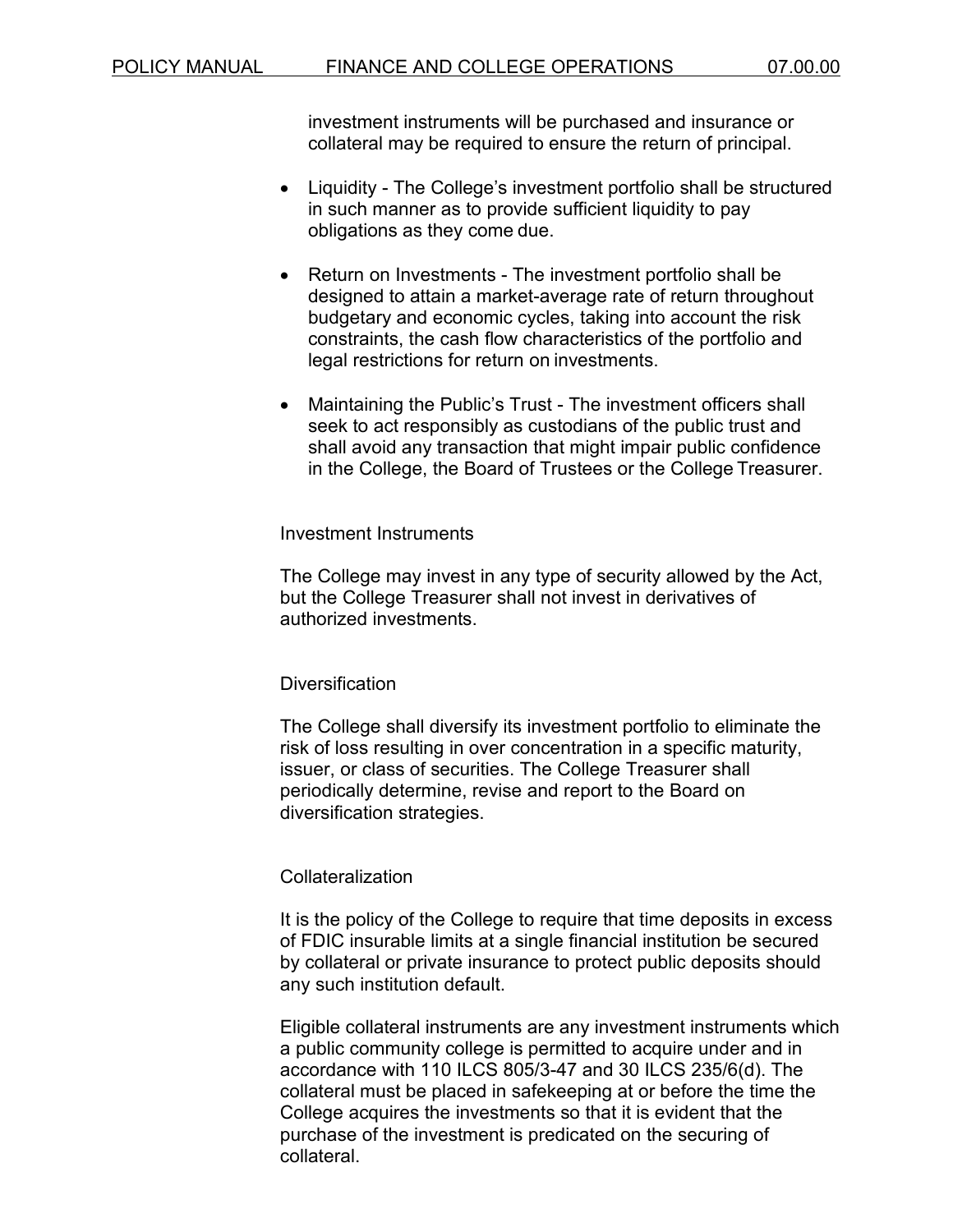Safekeeping of Collateral

Third party safekeeping is required for all collateral. To accomplish this, the securities may be held at the following locations:

- A. A Federal Reserve Bank or its branch office
- B. At another custodial facility in a trust or safekeeping department through book-entry at the Federal Reserve
- C. By an escrow agent of the pledging institution
- D. By the trust department of the issuing bank

Substitution or exchange of securities held in safekeeping for the College may be approved only by the College Treasurer, and only on condition that the market value of the replacement securities is equal to or greater than the market value of the securities for which they are being substituted.

Safekeeping of Securities

Third party safekeeping is required for all securities and commercial paper. To accomplish this, the securities can be held at the following locations:

- A. A Federal Reserve Bank or its branch office
- B. At another custodial facility generally in a trust or safekeeping department through book-entry at the Federal Reserve unless physical securities are involved.
- C. In an insured account at a primary reporting dealer

Original certificates of deposits will be held by the originating bank.

Qualified Financial Institutions and Intermediaries

1. Depositories - Demand Deposits

Any financial institution selected by the College shall provide normal banking services, including, but not limited to: checking accounts, wire transfers and safekeeping services.

The College will not maintain funds in any financial institution that is not a member of the FDIC system. In addition, the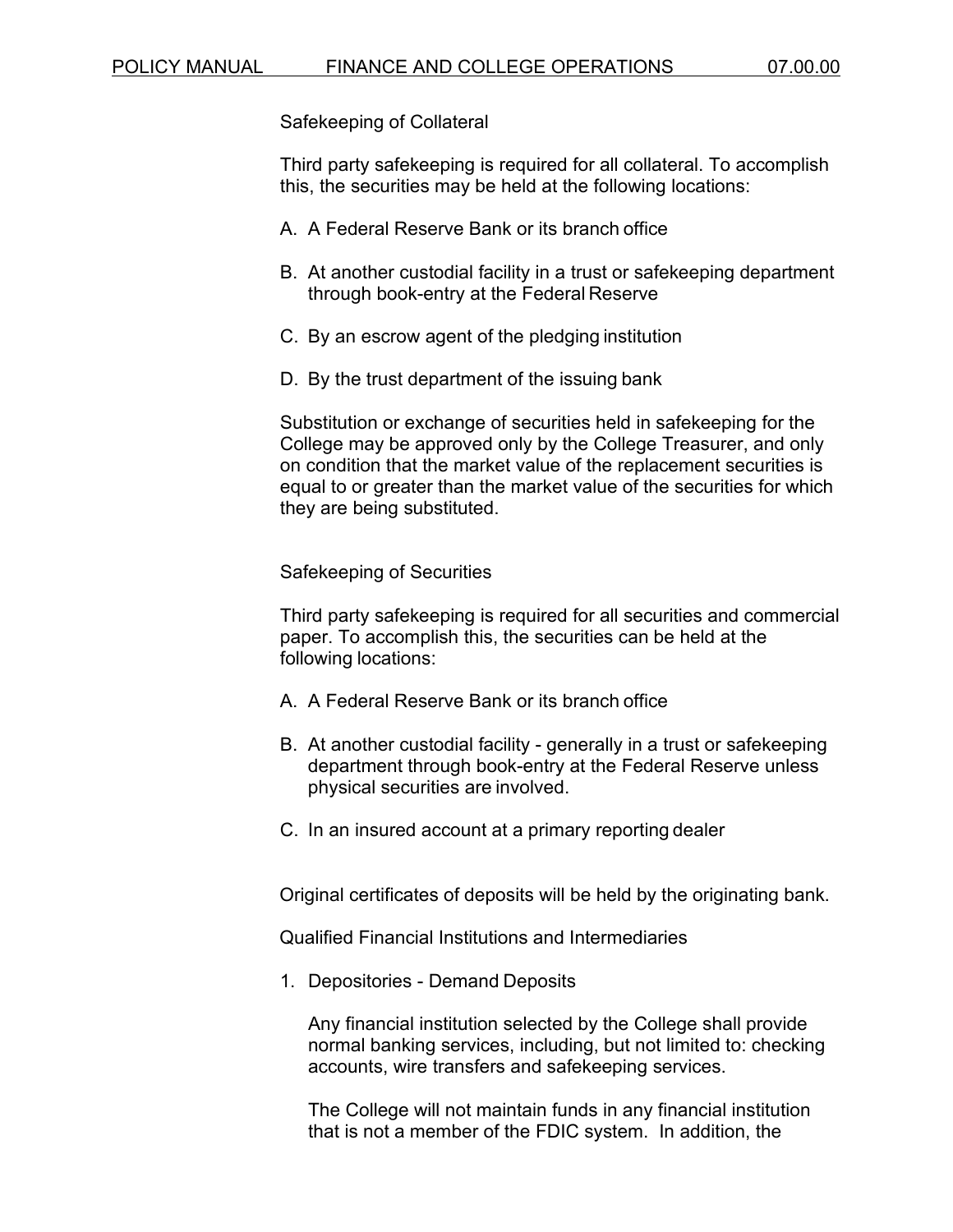College will not maintain funds in any institution not willing or able to post required collateral for funds or to purchase private insurance to protect College funds on deposit in excess of FDIC insurable limits.

2. Banks and Savings and Loans - Certificates of Deposit

Any financial institution selected to be eligible for the College's competitive certificate of deposit purchase program must meet the following requirements:

- a. Shall provide wire transfer and certificate of deposit safekeeping services.
- b. Shall be a member of FDIC system and shall be willing and able to post required collateral or private insurance for funds in excess of FDIC insurable limits.
- c. Shall have met the financial criteria as established in the investment procedures of the College.
- 3. Intermediaries

Any financial intermediary selected to be eligible for the College's competitive investment program must meet the following requirements:

- a. Shall provide wire transfer and deposit safekeeping services.
- b. Shall be a member of a recognized U.S. Securities and Exchange Commission Self-Regulatory Organization such as the New York Stock Exchange, National Association of Securities Dealers, Municipal Securities Rule Making Board, etc.
- c. Shall provide an annual audit upon request.
- d. Shall have an office of Supervisory Jurisdiction within the State of Illinois and be licensed to conduct business in this State.
- e. Shall be familiar with the College's investment policy and accept financial responsibility for any inappropriate investment.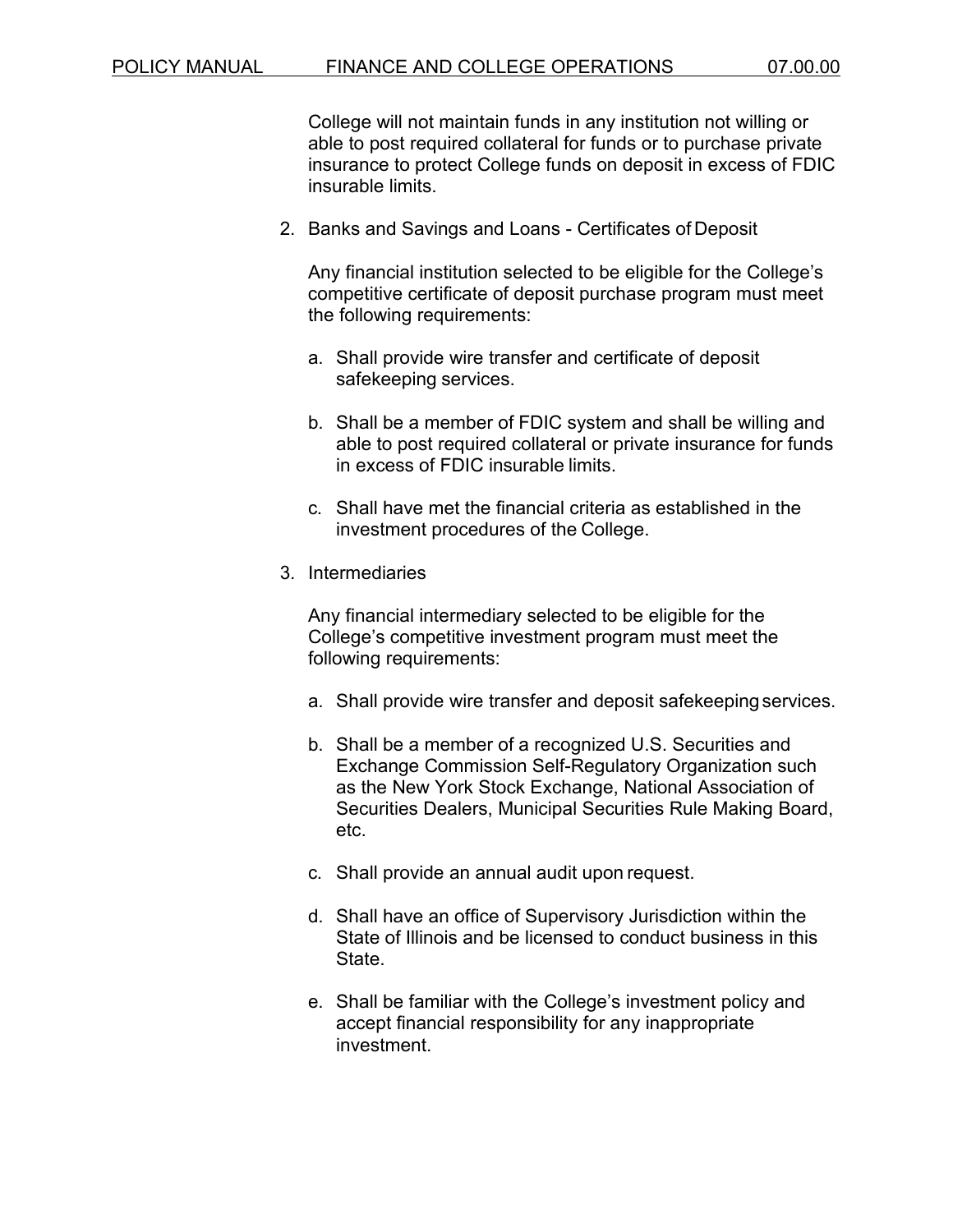Management of Program

The College Treasurer is authorized to purchase and sell investments, authorize wire transfers, authorize the release of pledged collateral, and to execute any documents required under this policy. These documents include, but are not limited to, wire transfer agreements, depository agreements, safekeeping agreements and custody agreements.

The Treasurer is responsible for management of the College's investment program, and shall establish a system of internal controls and written operational procedures designed to prevent losses of funds that might arise from fraud, employee error, misrepresentation by third parties, or imprudent actions by employees of the entity. Such procedures shall include explicit delegation of authority to persons responsible for investment transactions: check signing, check reconciliation, deposits, bond payments, report preparation and wire transfers. No person may engage in any investment transaction except as provided for under the terms of this policy and the corresponding procedures.

The Treasurer may use financial intermediaries, brokers, and/or financial institutions to solicit bids for securities and certificates of deposit. These intermediaries shall be approved in advance by the Board of Trustees.

#### **Performance**

The Treasurer will seek to earn a rate of return appropriate for the type of investments being managed in accordance with the objectives established in this document. In addition to the types of investments allowed by policy (credit risk), consideration will be given to other inherent risks such as concentration by issuer (concentration of credit risk) and timing of maturities (interest rate risk). In general, the Treasurer will strive to earn an average rate of return equal to or greater than the Illinois Funds rate.

Ethics and Conflicts of Interest

Officers and employees of the College involved in the investment process shall refrain from personal business activity that could conflict with the proper execution of the investment program, or which could impair their ability to make impartial investment decisions.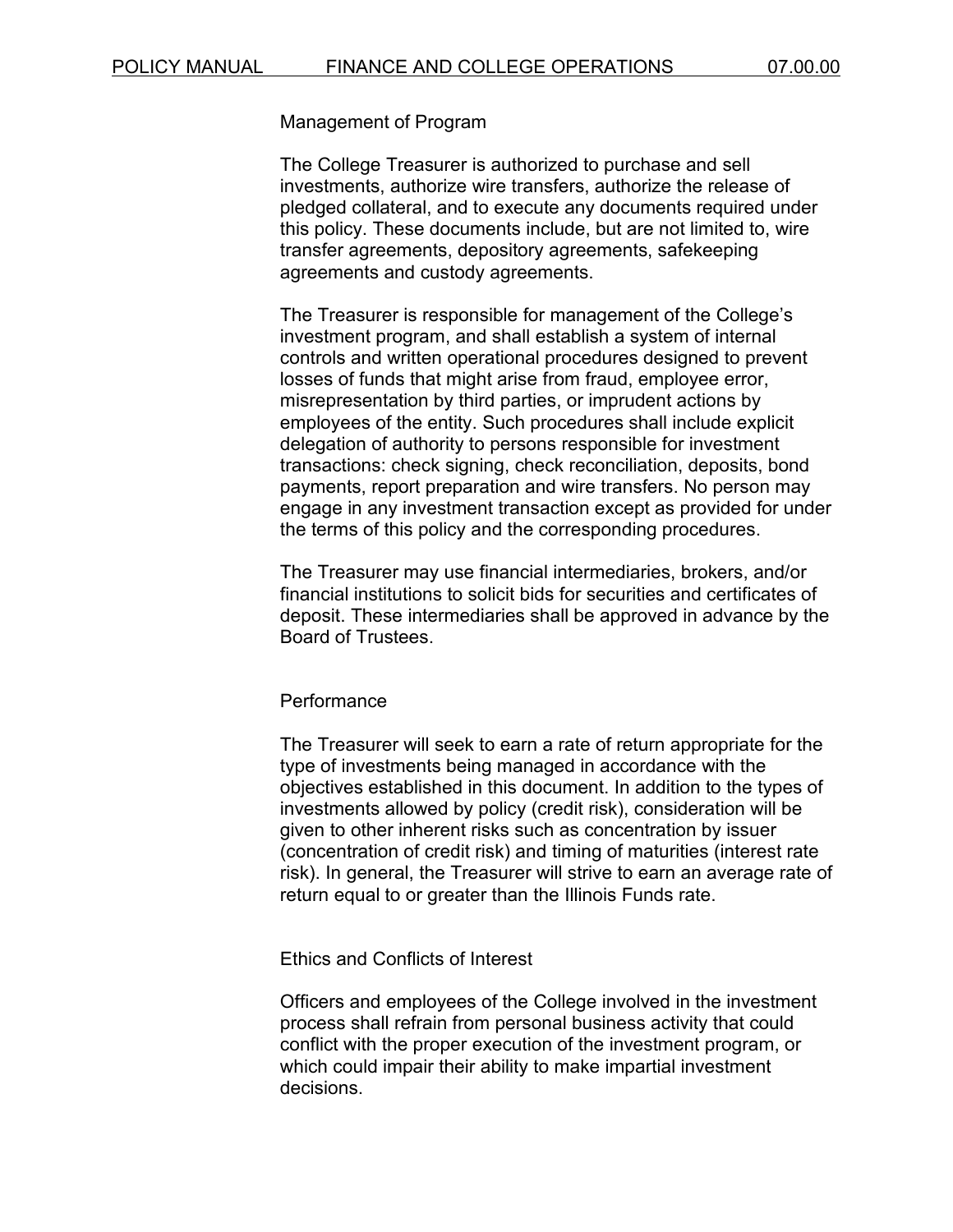## Indemnification

Investment officers and employees of the College acting in accordance with this investment policy and written operational procedures as have been or may be established, and exercising due diligence, shall be relieved of personal liability for an individual security's credit risk or market changes.

## Reporting

The Treasurer shall submit to the College's [Board of Trustees](https://www.harpercollege.edu/leadership/board/index.php) and the President, a monthly investment report which shall include information regarding securities in the portfolio by class or type, book value, income earned, and market values as of the report date. Generally accepted accounting principles shall be used for valuation purposes. The report shall indicate any areas of policy concern and planned revision of investment strategies, including its effectiveness, meeting the College's need for safety, liquidity, return on investment, diversity and general performance.

## Sustainable Investing

Material, relevant, and decision-useful sustainability factors have been or are regularly considered by the College, within the bounds of financial and fiduciary prudence, in evaluating investment decisions. Such factors include but are not limited to: (i) corporate governance and leadership factors; (ii) environmental factors; (iii) social capital factors; (iv) human capital factors; and (v) business model and innovation factors, as provided under the Illinois Sustainable Investing Act.

#### 07.01.19 Insurance

The [Board of Trustees](https://www.harpercollege.edu/leadership/board/index.php) shall provide for a program of risk management for the College consistent with all of the legal requirements pertaining thereto and consistent with the financial ability of the district. The Board shall purchase with College funds the type and amount of insurance necessary or shall set aside adequate reserves to self-insure in order to protect itself as a corporate body, its individual members, its appointed officers, and its employees from financial loss arising out of any claim, demand, suit or judgment by reason of alleged negligence or other act resulting in accidental injury to any person or in property damage within or without the College buildings while the above named insured are acting in the discharge of their duties within the scope of their employment and/or under the direction of the Board.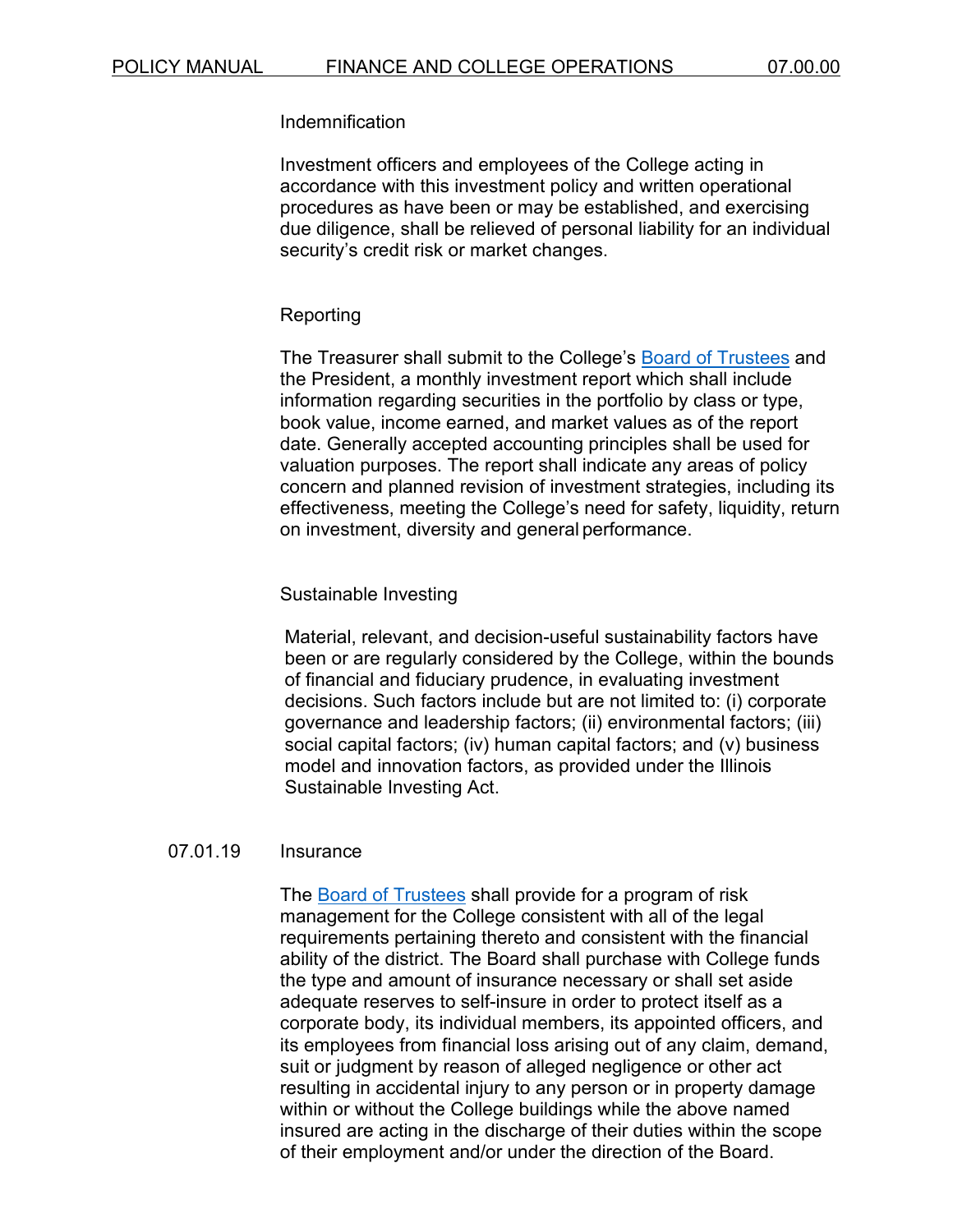Furthermore, within its program of risk management, the Board of Trustees will provide from College funds the type and amount of insurance coverage to insure and/or self-insure all real and personal property of the College, to insure and/or self-insure the College from losses due to employee dishonesty, injury or death, and to provide a program of health and welfare benefits for employees to the limits established from time to time by the Board.

Further, within its program of risk management the Board of Trustees shall purchase from College funds the type and amount of insurance coverage to insure Board members and College employees against financial loss, including attorney's fees and court costs, arising out of any demand, claim, suit or judgment by reason of an alleged wrongful act of the Board member or College employee, provided that the Board member or College employee, at the time of the alleged act or omission causing the damages, was acting in the discharge of his duties and within the scope of employment.

Within the scope of this policy, the President is directed to develop and maintain rules and regulations necessary for carrying out all aspects of this policy including the designation of the College employee responsible for administration and supervision of the risk management program, with the approval of the Board of Trustees.

## 07.01.21 Travel and Meeting Expense Reimbursement

The College will reimburse Board members, College employees, and other individuals for authorized travel and meeting expenses incurred specifically for College-related business pursuant to the Local Government Travel Expense Control Act, 50 ILCS 150, *et seq*. This includes expenditures directly incident to official College business travel involving reimbursement to travelers or direct payment to private agencies providing transportation or related services. Reimbursement requests for travel should be submitted monthly.

The Board will consider and act upon reimbursement requests for other members of the Board by a roll call vote at an open meeting of the Board. The Board Chair will consider and act upon reimbursement requests for the College President. The College President will consider and act upon reimbursement for administrators reporting directly to him/her. Reimbursement requests for travel and meeting expenses of other College employees will be approved by the appropriate supervisor.

The College shall reimburse permitted travel expenses as set forth on Exhibit A to this policy. Any employee that exceeds the maximum allowed under the adopted regulations, or other reimbursable expenses because of emergency or other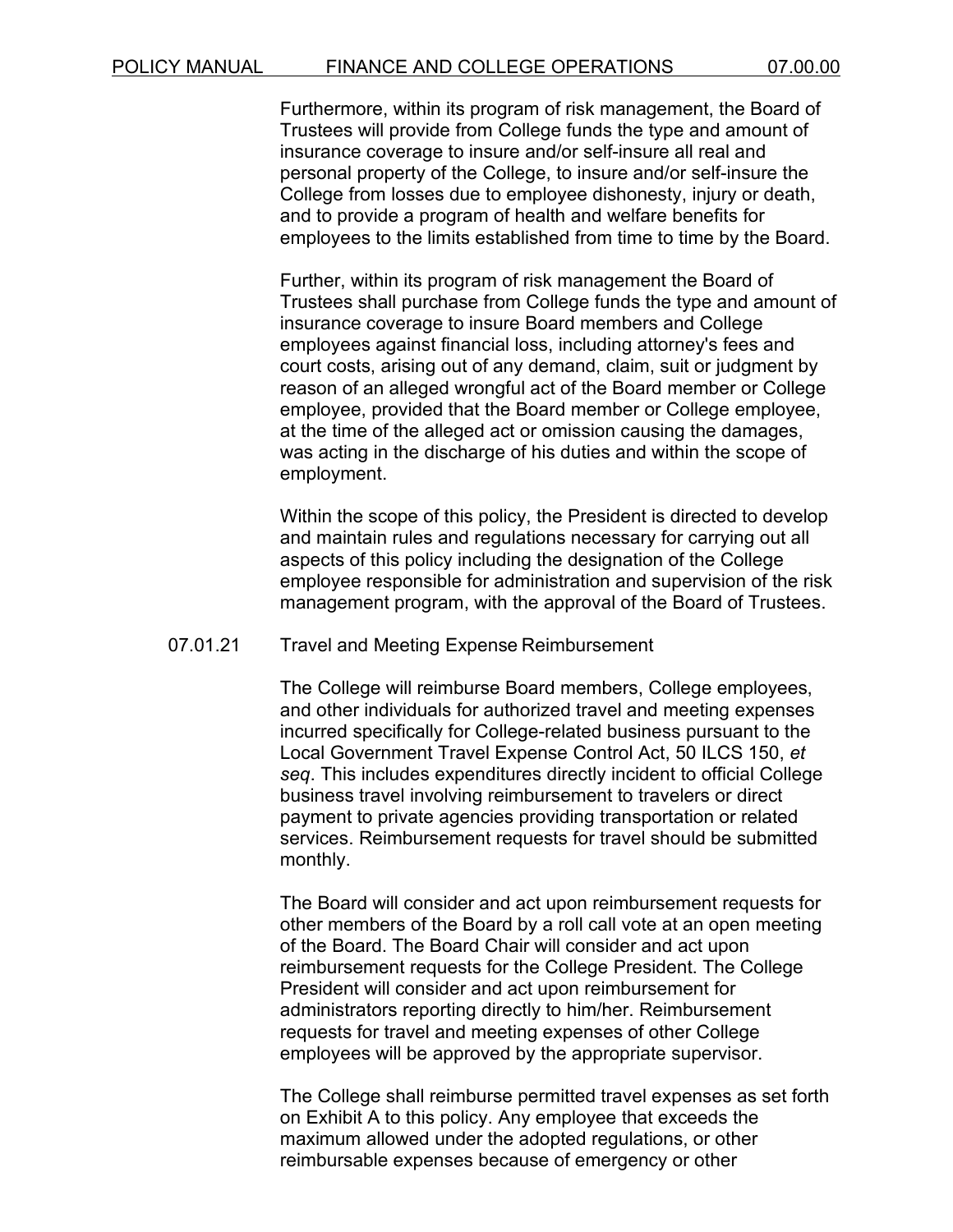extraordinary circumstances may only be approved by a roll call vote of the Board at an open meeting.

The College shall only approve reimbursement of expenses if the Board member or employee submits said expenses on the College's Travel Reimbursement Request Form, attached as Exhibit B to this policy. All documents submitted to the College for reimbursement are public records subject to disclosure under the Freedom of Information Act, unless otherwise protected under that Act.

The College shall not reimburse any Board member, employee, or other individual for any entertainment expense including, but is not limited to, shows, amusements, theaters, circuses, sporting events, or any other place of public or private entertainment or amusement, unless such expense is ancillary to the purpose of the program or event.

The College shall comply with all other requirements of the Local Government Travel Expense Act and any College policy, procedure or resolution that conflicts with the provisions of the Local Government Travel Expense Act is hereby repealed to the extent of such conflict.

### **EXHIBIT A – HARPER COLLEGE PERMISSIBLE TRAVEL EXPENSES**

**Types of Official Business Applicable to this Policy.** The College shall only reimburse travel expenses, including transportation, meals and lodging that are ancillary or otherwise necessary for official College business. Types of official College business for which travel expenses may be reimbursed include conferences, meetings, athletic or other student events, board, administrator, or faculty events, lobbying or other government relations activities, or any other event or program that is attended to further the College's mission.

The maximum reimbursable rates for travel are set forth as follows:

| <b>Maximum Reimbursable Rates for Transportation</b> |                                      |  |  |
|------------------------------------------------------|--------------------------------------|--|--|
| <b>Air Travel</b>                                    | Lowest reasonable rate (coach)       |  |  |
| Auto                                                 | IRS standard mileage rate at time of |  |  |
|                                                      | reimbursement                        |  |  |
| <b>Rental Car</b>                                    | Lowest reasonable rate (midsize or   |  |  |
|                                                      | smaller)                             |  |  |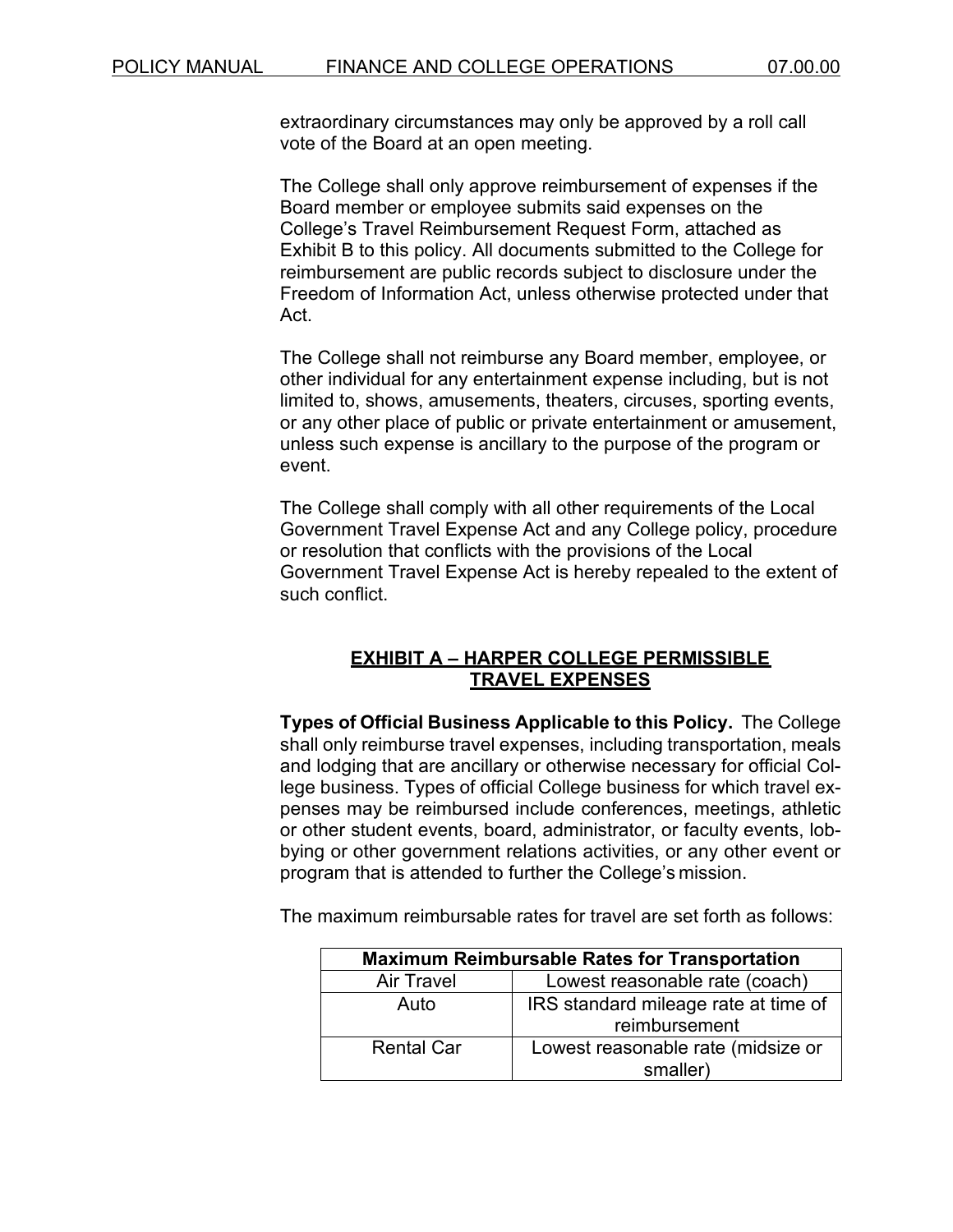| Rail or Bus          | Lowest reasonable rate and cost |
|----------------------|---------------------------------|
|                      | shall not exceed airfare        |
| Taxi, Shuttle,       | Actual reasonable rate          |
| Rideshare, or Public |                                 |
| Transportation       |                                 |

| <b>Maximum Reimbursable Rates for Meals</b> |                                        |  |  |  |
|---------------------------------------------|----------------------------------------|--|--|--|
| <b>Breakfast</b>                            | <b>General Services Administration</b> |  |  |  |
| Lunch                                       | (GSA) city per diem daily rate.        |  |  |  |
| Dinner                                      |                                        |  |  |  |

| <b>Maximum Reimbursable Rates for Lodging</b> |                                                                                                                                    |  |  |
|-----------------------------------------------|------------------------------------------------------------------------------------------------------------------------------------|--|--|
| In the Country                                | <b>General Services Administration</b><br>(GSA) city per diem rate. For<br>conferences, the conference rate<br>will be reimbursed. |  |  |
| <b>Outside of the Country</b>                 | As approved by the Board                                                                                                           |  |  |

The following expenses **shall not** be reimbursable:

Alcoholic beverages, personal items, travel insurance, extra baggage charges, laundry, and supplemental rental car charges.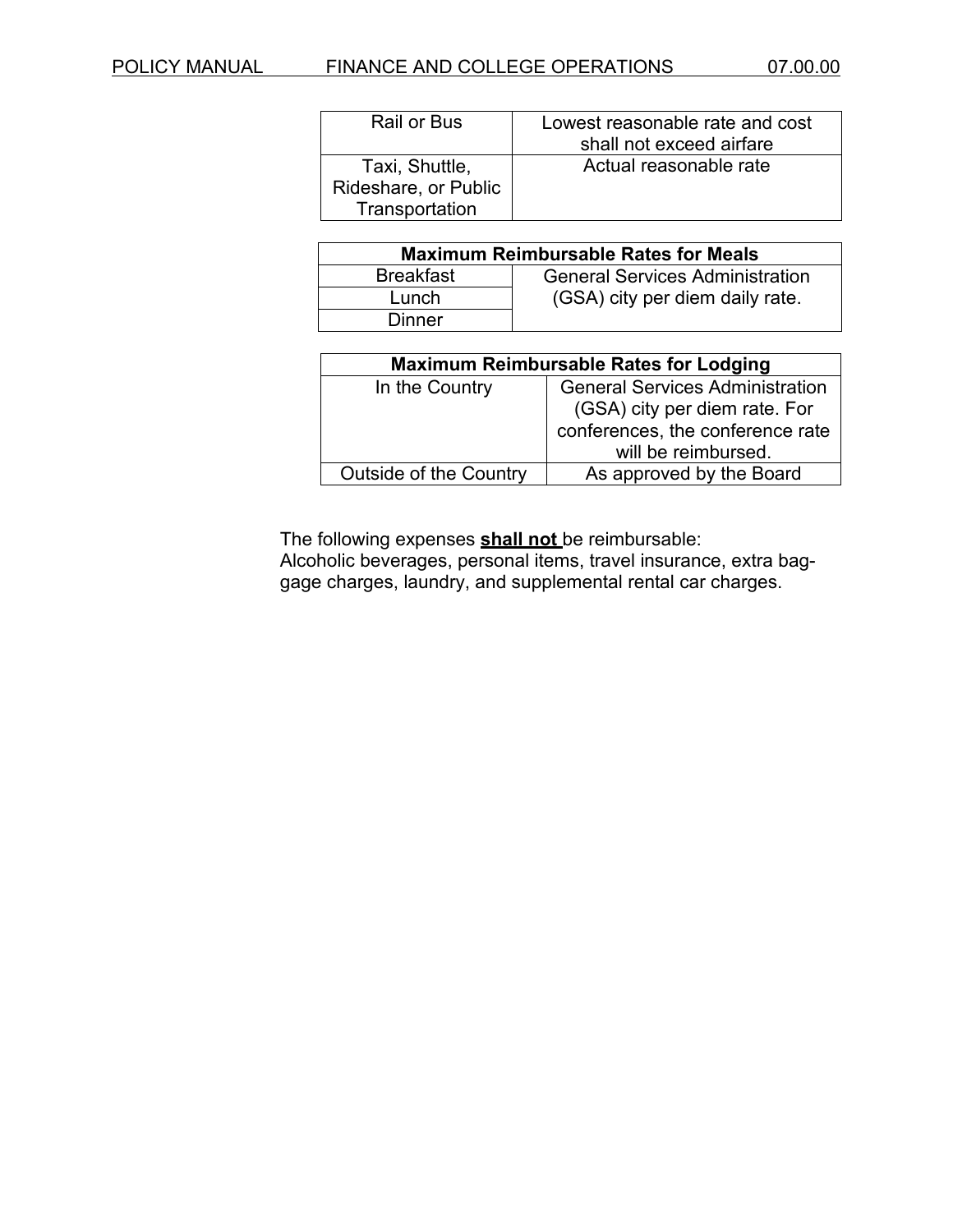#### **Exhibit B - Harper College Travel Expense Reimbursement Request Form**

**N** Harper College

| Traveler's Name              |                                  | Position                                                      |                                  |        |
|------------------------------|----------------------------------|---------------------------------------------------------------|----------------------------------|--------|
| <b>Telephone Ext</b>         |                                  | Dept Mail Code                                                |                                  |        |
|                              |                                  | Part I Travel Authorization (to be completed prior to travel) |                                  |        |
| Nature of Official Busines   |                                  |                                                               |                                  |        |
| Travel to:                   |                                  | <b>Beginning Date</b>                                         | Ending Date                      |        |
| <b>GSA Rates</b>             |                                  | <b>Estimated Costs</b>                                        |                                  |        |
|                              | Miles<br>\$ Per Day<br># of days | Amount                                                        |                                  |        |
| Meals                        |                                  |                                                               | Account Number(s) to be charged: |        |
| Room                         |                                  |                                                               | <b>Account Number</b>            | Amount |
| Air Fare                     |                                  |                                                               |                                  |        |
| Mileage                      | 0.540                            |                                                               |                                  |        |
| <b>Ground Transportation</b> |                                  |                                                               |                                  |        |

Ground Transportation Conference Registration Fees

Check He \$ \$ \$ \$ Check Box to Request an Advance (Amount Requested Check Box to Pay Hotel Amount Requested Check Box to Pay Registration Fee Amount Requested Check Box to Pay Airfare Amount Requested

Travel Advance Agreement: I understand that any travel advance made by the College is a loan and that I am personally responsible for all monies advanced<br>days following completion of the trip is mot taken, I agree to repay

Total

Traveler signature / Date

Approved for Travel (signature of immediate supervisor) / Date

**Complete Part II on reverse side after trip is completed**

**Part II Travel Reimbursement (to be completed after travel)**

Dean's Signature / Date

Executive Council Signature / Date

|     |             | Travel(show each city) |        | Transportation |        |
|-----|-------------|------------------------|--------|----------------|--------|
| Day | From        | То                     | Mode   | <b>Miles</b>   | Amount |
|     |             |                        | Air    |                |        |
|     |             |                        | Auto   |                |        |
|     |             |                        | Ground |                |        |
|     |             |                        | Other  |                |        |
|     |             |                        |        |                |        |
|     |             |                        |        |                |        |
|     |             | Travel(show each city) |        | Transportation |        |
| Dav | <b>Erom</b> | Тο                     | Mode   | Miles          | Amount |

| Dav | From | ັບ | Mode   | <b>Miles</b> | Amount | Tvpe             | Amount | Daily Total | Explanation |
|-----|------|----|--------|--------------|--------|------------------|--------|-------------|-------------|
|     |      |    | Air    |              |        | <b>Breakfast</b> |        |             |             |
|     |      |    | Auto   |              |        | Lunch            |        |             |             |
|     |      |    | Ground |              |        | Dinner           |        |             |             |
|     |      |    | Other  |              |        | Total            |        |             |             |

|     | Travel(show each city) |          |        | Transportation |        |
|-----|------------------------|----------|--------|----------------|--------|
| Dav | From                   | $\Omega$ | Mode   | <b>Miles</b>   | Amount |
|     |                        |          | Air    |                |        |
|     |                        |          | Auto   |                |        |
|     |                        |          | Ground |                |        |
|     |                        |          | Other  |                |        |

|     | Travel(show each city) |    |        | Transportation |        |
|-----|------------------------|----|--------|----------------|--------|
| Dav | rom                    | ıο | Mode   | <b>Miles</b>   | Amount |
|     |                        |    | Air    |                |        |
|     |                        |    | Auto   |                |        |
|     |                        |    | Ground |                |        |
|     |                        |    | Other  |                |        |

| <b>Total Expense</b>                                                   |  |  |  |  |
|------------------------------------------------------------------------|--|--|--|--|
| Less Amount Advanced                                                   |  |  |  |  |
| Less Total Paid Directly to Third Party                                |  |  |  |  |
| Total                                                                  |  |  |  |  |
| (Due Harper if total is negative or due traveler if total is positive) |  |  |  |  |

|           | Subsistence |             |
|-----------|-------------|-------------|
| Type      | Amount      | Daily Total |
| Breakfast |             |             |
| Lunch     |             |             |
| Dinner    |             |             |
| Total     |             |             |
| Room      |             |             |
|           |             |             |
|           | Subsistence |             |
| Type      | Amount      | Daily Total |
| Breakfast |             |             |
|           |             |             |
| Lunch     |             |             |
| Dinner    |             |             |
| Total     |             |             |
| Room      |             |             |

| Subsistence      |        |             |  |  |  |
|------------------|--------|-------------|--|--|--|
| Type             | Amount | Daily Total |  |  |  |
| <b>Breakfast</b> |        |             |  |  |  |
| Lunch            |        |             |  |  |  |
| Dinner           |        |             |  |  |  |
| Total            |        |             |  |  |  |
| Room             |        |             |  |  |  |

| Subsistence      |        |             |
|------------------|--------|-------------|
| vpe              | Amount | Daily Total |
| <b>Breakfast</b> |        |             |
| Lunch            |        |             |
| Dinner           |        |             |
| Total            |        |             |
| oom!             |        |             |

|             | Other Expenses |        |
|-------------|----------------|--------|
| Explanation |                | Amount |
|             |                |        |
|             |                |        |
|             |                |        |
|             |                |        |
|             |                |        |
|             |                |        |
|             | Other Expenses |        |
| Explanation |                |        |
|             |                |        |
|             |                |        |
|             |                |        |
|             |                |        |
|             |                |        |
|             |                |        |
|             | Other Expenses |        |

| Other Expenses |  |        |
|----------------|--|--------|
| Explanation    |  | Amount |
|                |  |        |
|                |  |        |
|                |  |        |
|                |  |        |
|                |  |        |
|                |  |        |

| <b>Other Expenses</b> |        |
|-----------------------|--------|
| Explanation           | Amount |
|                       |        |
|                       |        |
|                       |        |
|                       |        |
|                       |        |

Account Number(s) to be charged:

| <b>Account Number</b> | mount |
|-----------------------|-------|
|                       |       |
|                       |       |
|                       |       |

**FOR PROFESSIONAL DEVELOPMENT REIMBURSEMENT**

(Amounts paid directly to Third Parties - i.e. travel agency and limo service should not be included in the above totals. They have already been charged to your account.)

I certify this is an accurate statement of the expenses incurred. I have examined this reimbursement and certify that it is reasonable.

Traveler Signature / Date Immediate Supervisor Signature / Date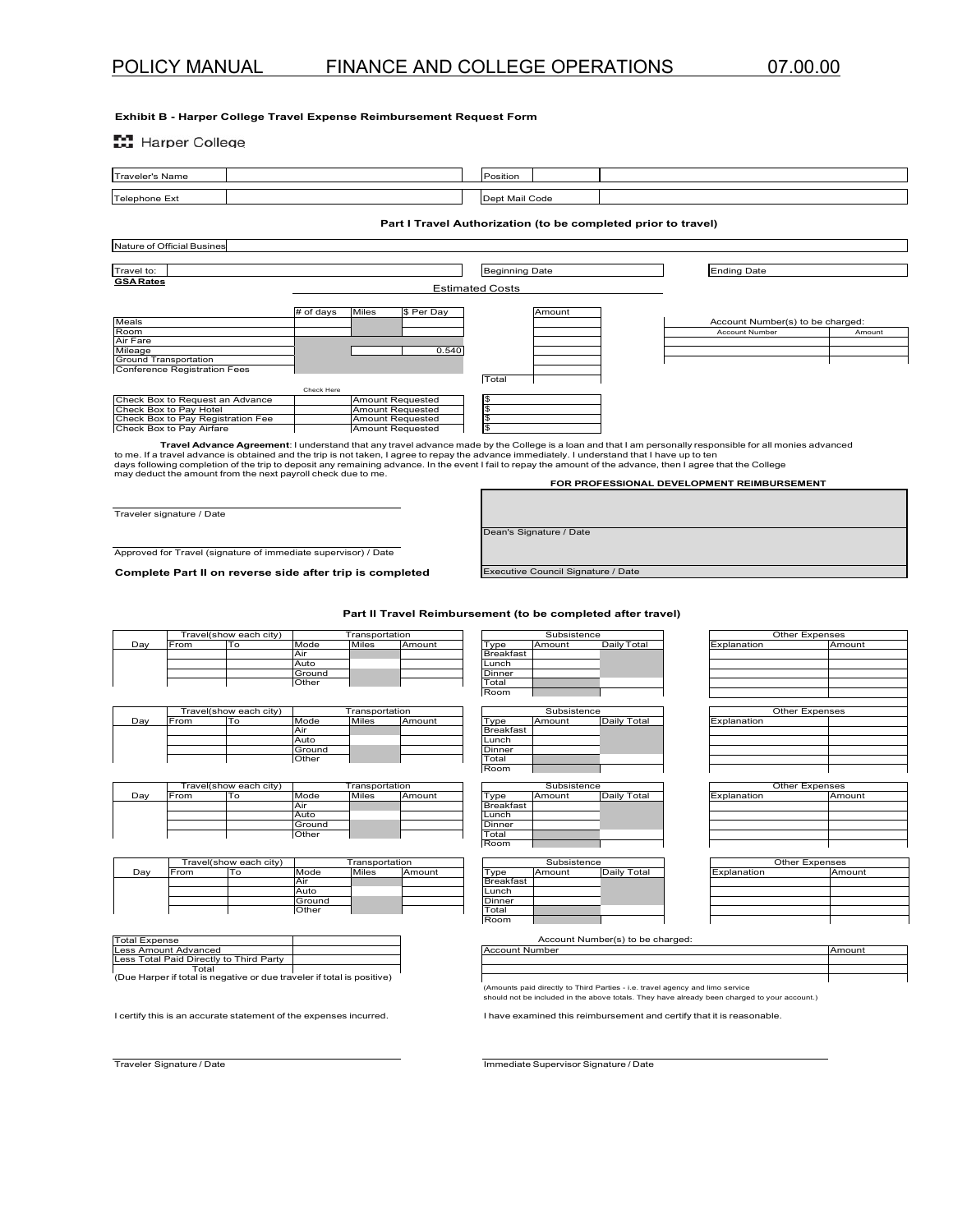#### 07.01.23 Audit

The Board shall annually engage the services of a public accounting firm to conduct the annual independent external audit of College financial activities and to prepare the audit report required by state law to be submitted to the Board and to be filed with the ICCB by October 15 following the end of the College's fiscal year.

The audit shall conform to the requirements of the ICCB Fiscal Management Manual and the following practices:

Section 201\* - The President may not contract with the College's audit firm for non-audit services without the prior approval of the Board.

Section 203\* - The College should rotate the lead/coordinating and reviewing audit firm partners no less frequently than every seven years.

Section 204\* - The management letter, if any, will be submitted to the administration for review and response. The audit firm will then incorporate the administration's responses into the management letter. The President and Executive Vice President of Finance and Administrative Services shall provide the management letter, with auditor's findings and administrative responses, to the Board of Trustees.

The Audit Committee or other appropriate Finance Committee of the Board of Trustees should meet annually with the audit firm outside the presence of management.

Section 206\* - An individual employed by an external auditing firm who has worked on the College's audit may not be hired for the position of President, Executive Vice President of Finance and Administrative Services or Controller for a minimum period of one year from the date of completion of such audit, absent exigent circumstances.

Section 301\* - The Audit Committee shall be composed of members of the Board, appointed by the Board Chair, and shall meet at least semi-annually to recommend audit policies and procedures to the Board for its review and consideration including the following:

1. The appointment, compensation and oversight of the work of any registered public accounting firm employed by the College. The Audit Committee should meet annually with the College's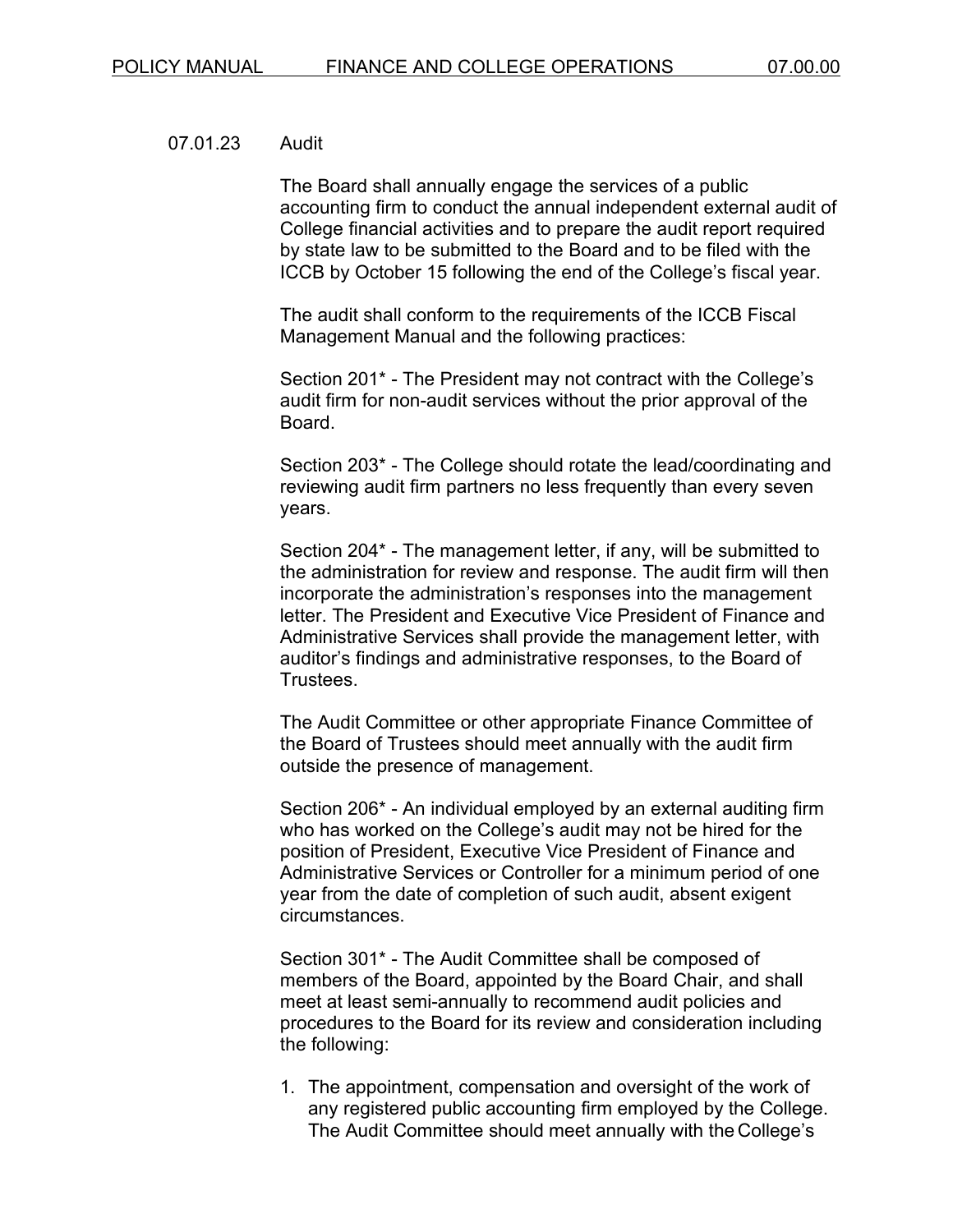audit firm to review and discuss the financial reports and related audit activities.

- 2. Establishment of procedures for:
	- a. The receipt, retention and processing of complaints received by the College regarding accounting, internal controls and auditing matters.
	- b. The confidential, anonymous submission by employees regarding financial improprieties. All provisions of the Confidential Reporting policy found in 02.07.00 apply to this section.

Section 302\* – Certification – The President and Executive Vice President of Finance and Administrative Services shall provide written representations to the auditor that:

- 1. They have reviewed the report;
- 2. Based on their knowledge, the report does not contain any untrue statement of a material fact or omission of a material fact that makes the statements misleading; and,
- 3. Based on their knowledge, the financial statements present in all material respects the financial condition and results of operations.

Section 402\* - The Board may not allow for the creation or appearance of conflicts of interest by providing loans to senior management.

Section 404\* - The President and Executive Vice President of Finance and Administrative Services shall establish and maintain an adequate internal control structure and procedures for financial reporting. Each shall disclose to the auditors and the Board any known significant deficiencies in the design and operations of internal controls or procedures for financial reporting.

\* Section numbers refer to, and provisions following them are patterned on, sections of the federal Sarbanes-Oxley Law, legislation which, although not directly applicable to nonprofit entities and units of local government, has informed their consideration of "best practices" in this area.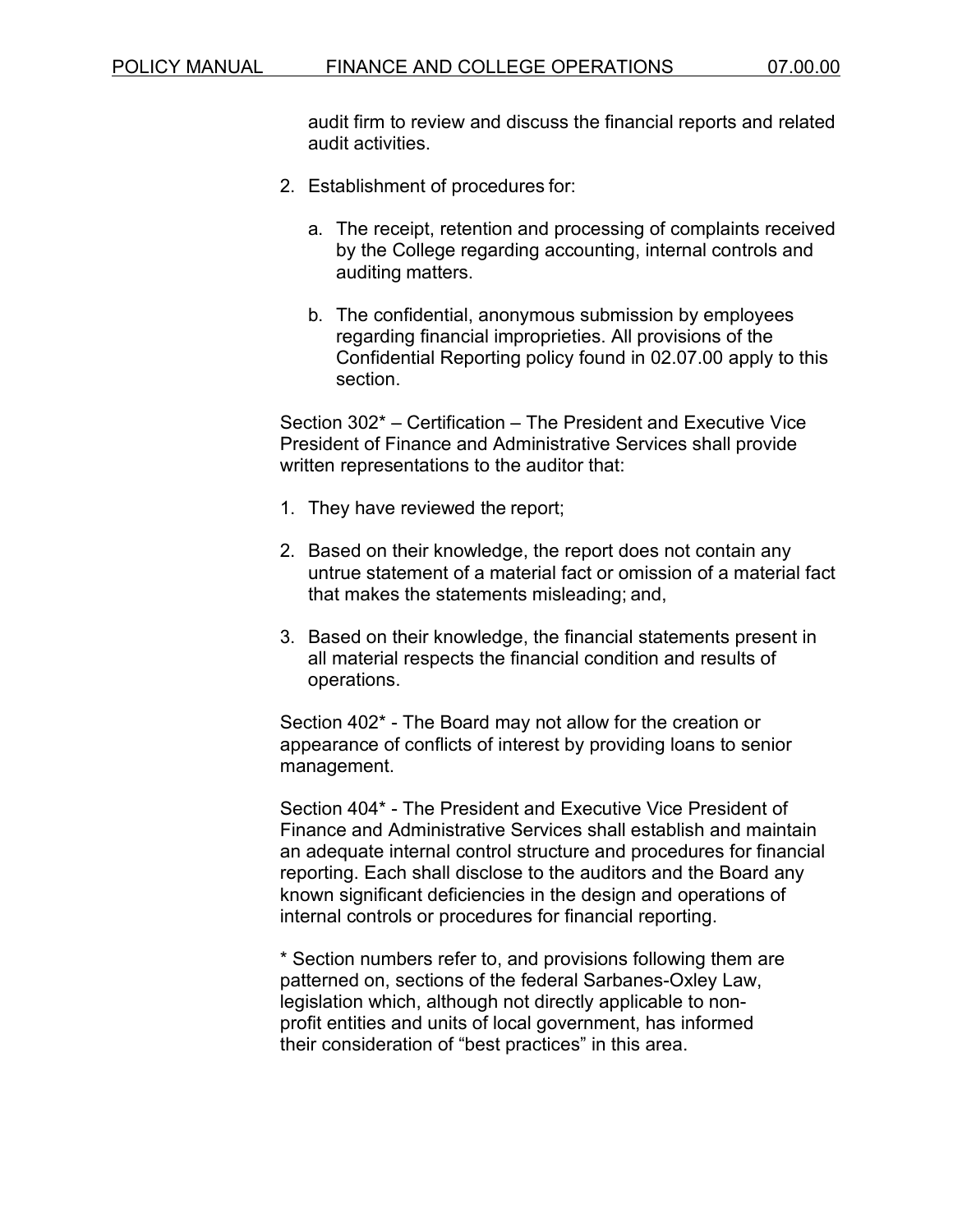#### 07.03.00 [PURCHASING](https://www.harpercollege.edu/about/directory/accounting/purchasingpolicies.php)

07.03.01 Purchasing Policy

All contracts will be let in accordance with Illinois law and regulations, and with administrative procedures promulgated pursuant to this policy.

Subject to Board of Trustees approval when required under this policy, the College President is authorized to sign all contracts on behalf of the Board.

A. Contracts over \$25,000 for which bidding is not required

Items exempted by state statute from competitive sealed bidding may be procured by competitive sealed proposals in accordance with administrative procedures.

The Board delegates to the President, or President's designee, authorization to purchase from the state/governmental contracts or cooperatives/consortia that meet the requirements of Illinois state law. The President shall inform the Board of purchases made through the state/governmental contracts or cooperatives/consortia through monthly reporting.

B. Competitive bidding of contracts for expenditures exceeding \$25,000

Contracts for the purchase of supplies, materials or work involving an expenditure of more than \$25,000 shall be awarded to the lowest responsive and responsible bidder after public advertisement, in accordance with procedures specified in, and except as otherwise provided by, Section 3-27.1 of the Public Community College Act, 110 ILCS 805/3-27.1. Whenever possible, award of competitively bid contracts involving expenditures exceeding \$25,000 shall be made only after receipt and evaluation of a minimum of three bids.

C. President's authority to approve change orders

The scope of the President's authority to approve construction contract change orders shall be as set out in Policy 07.05.09, Facility Planning.

D. Administrative authority to enter into contracts under \$25,000

The Board of Trustees delegates to the President or designee authority to enter into contracts involving expenditures under \$25,000, in accordance with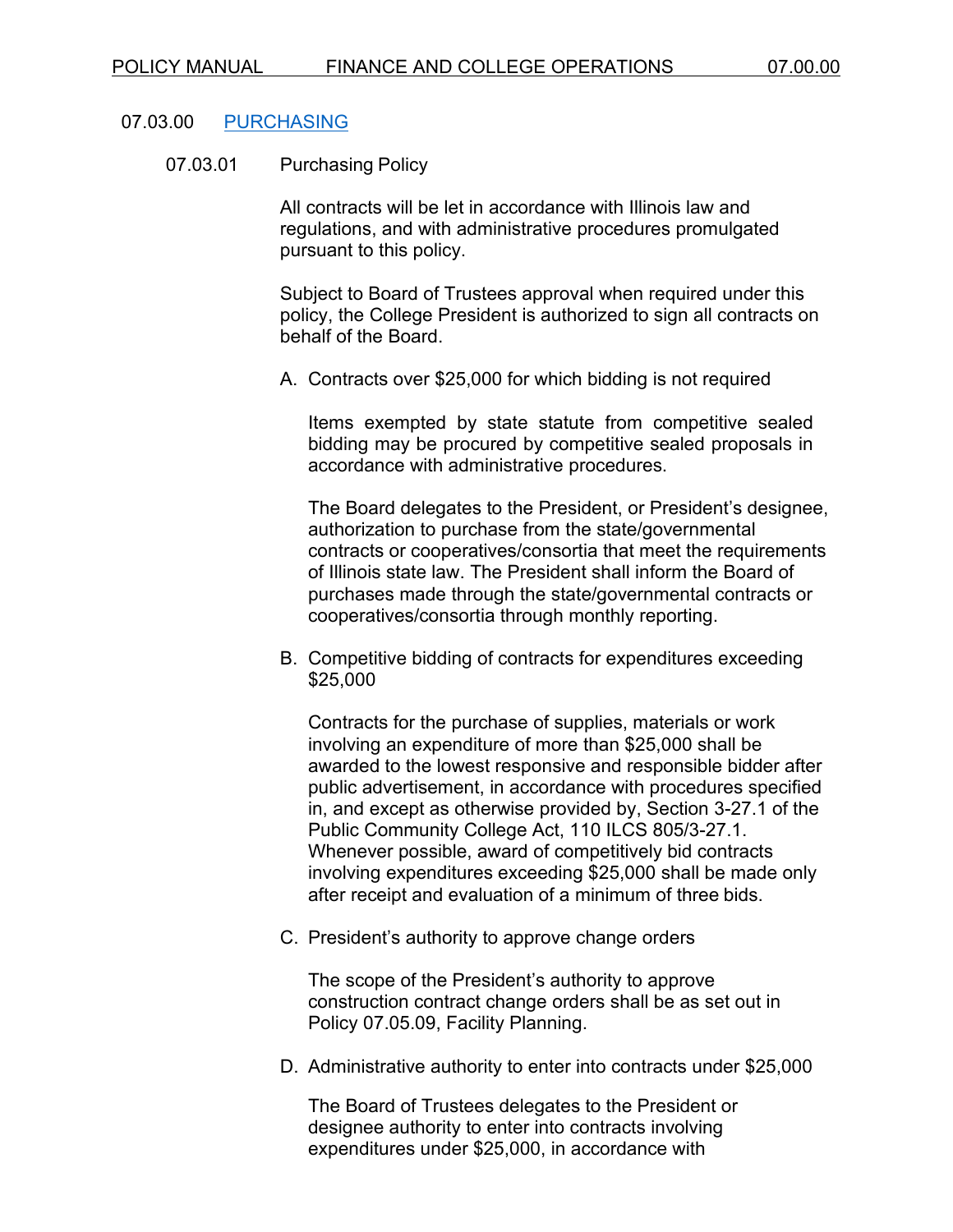administrative procedures. When deemed appropriate by the President or designee, such contracts shall be based on submittal of written or verbal quotations by at least three prospective contractors. The President shall inform the Board of such contracts quarterly.

The Board of Trustees will be notified in advance of any substantial changes to the administrative procedures implementing this policy.

E. Centralized purchasing function

Harper College will maintain a centralized purchasing function. Purchase orders must be authorized by the President or designee.

Contractor eligibility, prevailing wage, and equal opportunity compliance

Bid documents and solicitations of quotes from prospective contractors shall contain statements requiring them to certify their eligibility to enter into public contracts, compliance with the Prevailing Wage Act as may be applicable, and compliance with applicable laws regarding equal employment opportunity.

### 07.03.03 Cooperating College Contracts

The Board recognizes that at times College accounts will be used as short-term depositories for various consortium-like activities (Activities), such as conference sponsorship, which are ultimately funded by third parties. The Board authorizes the College President or designee to sign contracts related to these Activities provided that such contracts expressly provide that the College shall not be liable under these contracts and that performance and payment obligations under such contracts are the responsibility of the third parties providing the funds and services involved.

07.03.05 Disadvantaged Business Enterprises

The College recognizes the importance of increasing the participation of businesses owned by minorities, females and persons with disabilities<sup>1</sup> in public contracts in an effort to overcome the discrimination and victimization such firms have historically

<span id="page-78-0"></span> $1$ As defined in 30 ILCS 575/2.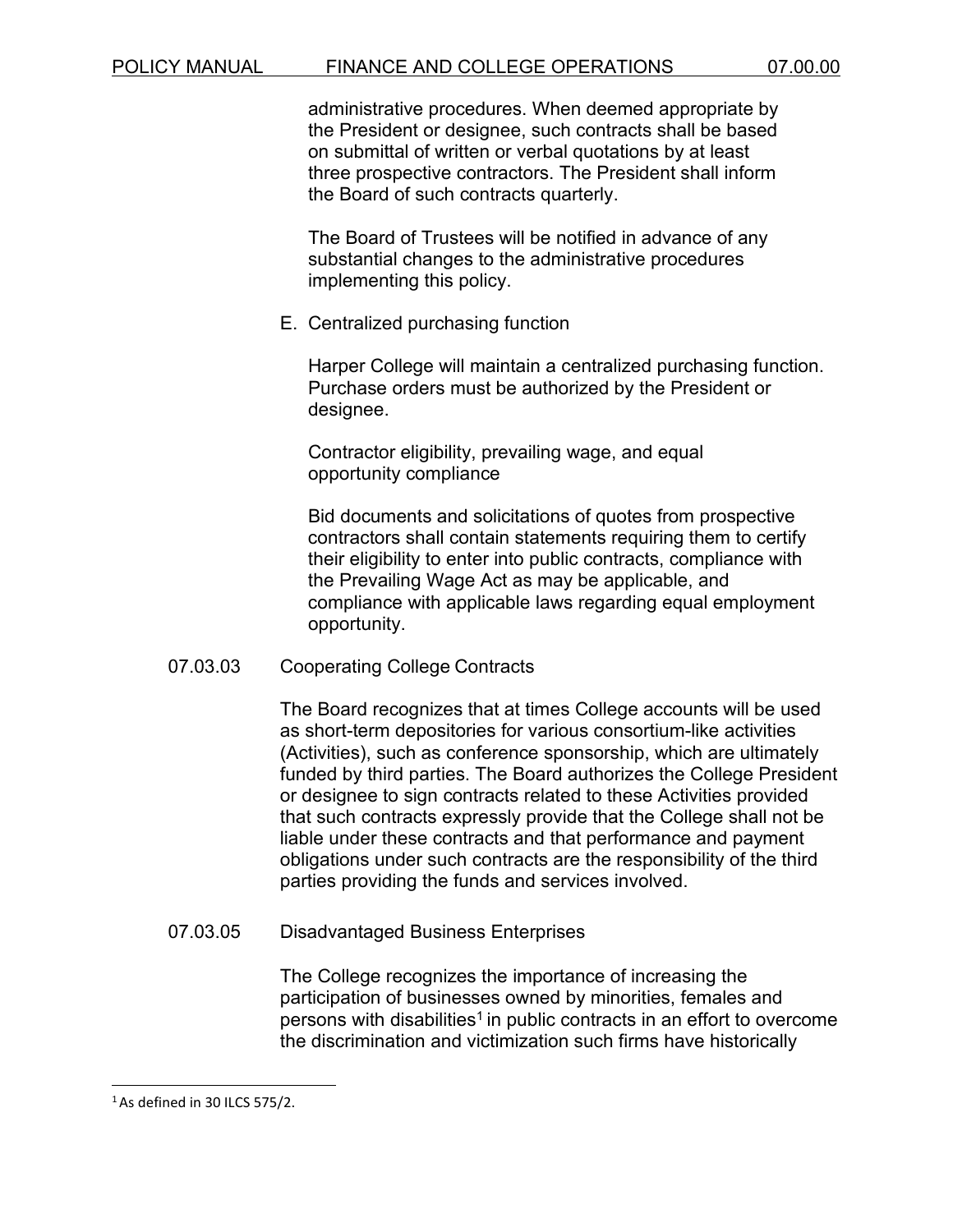encountered[.2](#page-79-0) It is the College's policy to promote the economic development of businesses owned by minorities, females and persons with disabilities by setting aspirational goals to award contracts to businesses owned by minorities, females, and persons with disabilities for certain services as provided by the Business Enterprise for Minorities, Females and Persons with Disabilities Act, 30 ILCS 575/0.01 *et seq*. (the "Act") and the Business Enterprise Council for Minorities, Females, and Persons with Disabilities (the "Council")[.3](#page-79-1)

In support of this policy, the College will encourage the participation of qualified minority, female and persons with disability owned businesses by advertising, whenever practicable with appropriate media and other organizations focused on the needs of businesses owned by minorities, females, and persons with disabilities to alert potential contractors and suppliers of opportunities. The College will support key administrative and staff members to attend and participate in training sessions, workshops, conferences and seminars dealing with procurement through qualified minority, female and persons with disability-owned businesses in compliance with the Act.

In furtherance of the above:

- 1. The College President<sup>4</sup> shall appoint a liaison to the Council;
- 2. The College Liaison shall file an annual compliance plan with the Council, which shall include a copy of this Policy, signed by the College President, which shall outline and summarize the College's goals for contracting with businesses owned by minorities, females and persons with disabilities for the current fiscal year, the manner in which the College intends to reach these goals, a timetable to reach these goals, and procedures to support this Policy as specified by the Act<sup>5</sup>;
- 3. The College Liaison shall file an annual report with the Counci[l6;](#page-79-4)

<span id="page-79-0"></span><sup>2</sup>*See* 30 ILCS 575/1.

<span id="page-79-2"></span><span id="page-79-1"></span><sup>3</sup> This Council was created to implement, monitor, and enforce the goals of the Act. *See* 30 ILCS 575/5.  $4/d$ .

<span id="page-79-3"></span> $5$  30 ILCS 575/6(a).

<span id="page-79-4"></span><sup>6</sup> 30 ILCS 575/6(c).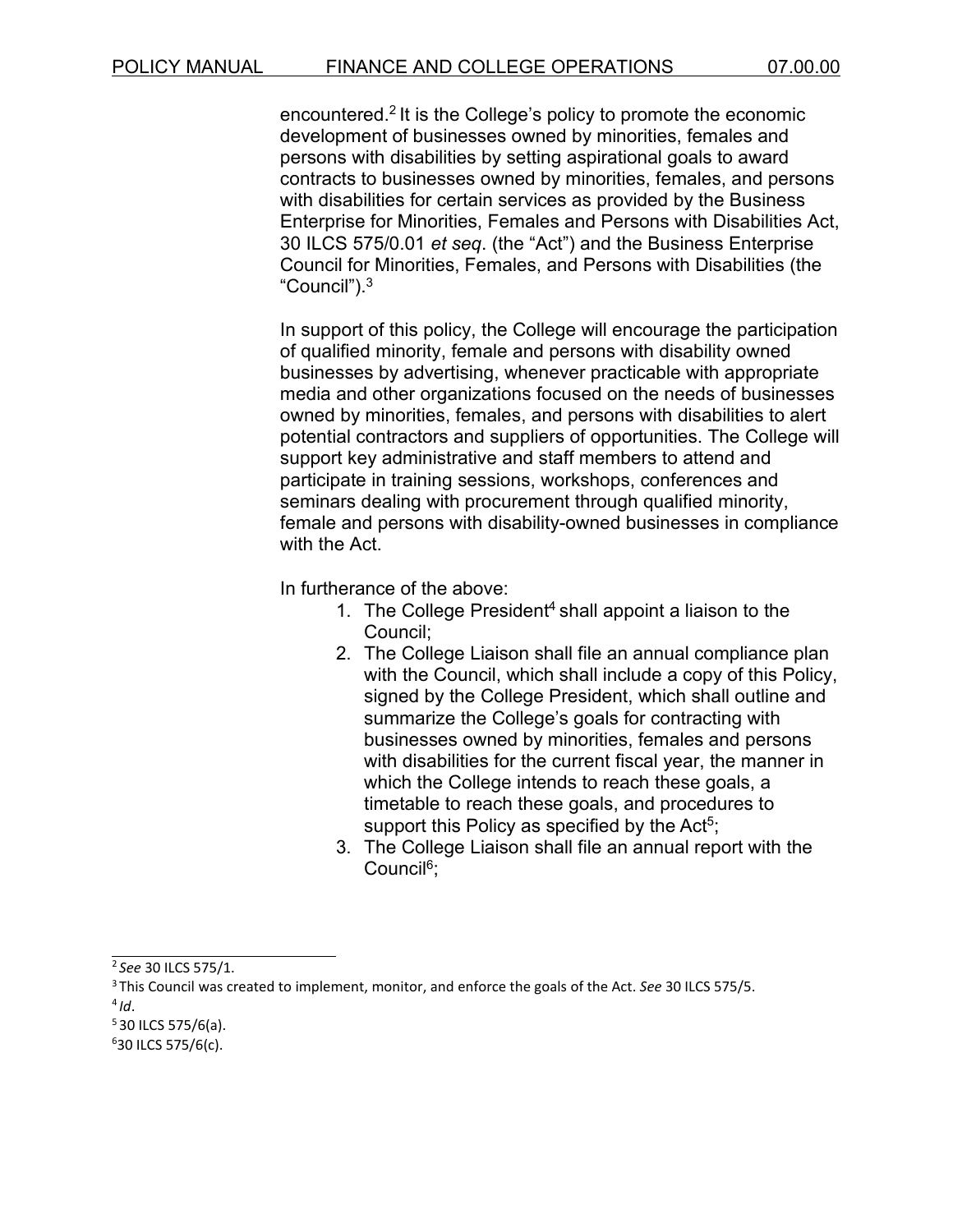- 4. The College Liaison shall provide notice to the Council of proposed contracts for professional and artistic services<sup>7</sup>;
- 5. The College shall use bid forms identifying the bid amounts and percentage of the contract awarded to disadvantaged businesses identified in the utilization plans<sup>8</sup>; and
- 6. The College shall comply with all other requirements of the Act.

### 07.05.00 [PHYSICAL PLANT AND](https://www.harpercollege.edu/catalog/handbook/a_handbook/campus_facilities.php) FACILITIES

#### 07.05.01 Use of College Facilities

The primary purpose of the College facilities is to accommodate the educational program. Therefore, first priority for the use of all College facilities will be accorded to College classes and scheduled College activities. Use by College-recognized student and faculty organizations and other College-related activities shall also take precedence over use of College facilities by outside groups.

However, as a public community college, Harper College shall make its facilities available for use by outside groups whenever such use would not interfere with the College's educational services to students and the community, in accordance with administrative procedures promulgated to implement this policy.

#### 07.05.03 Security and Maintenance

Buildings and equipment constitute one of the greatest investments of the College. The Board will seek to protect College facilities and equipment through adequate security provisions, including the appointment of security personnel in accordance with the requirements set forth in 110 ILCS 805/3-42.1.

In order to provide physical conditions most conducive to carrying out the educational program of the College, an adequate preventive maintenance program shall be carried out.

7 30 ILCS 575/6a.

<sup>8 30</sup> ILCS 575/7(6).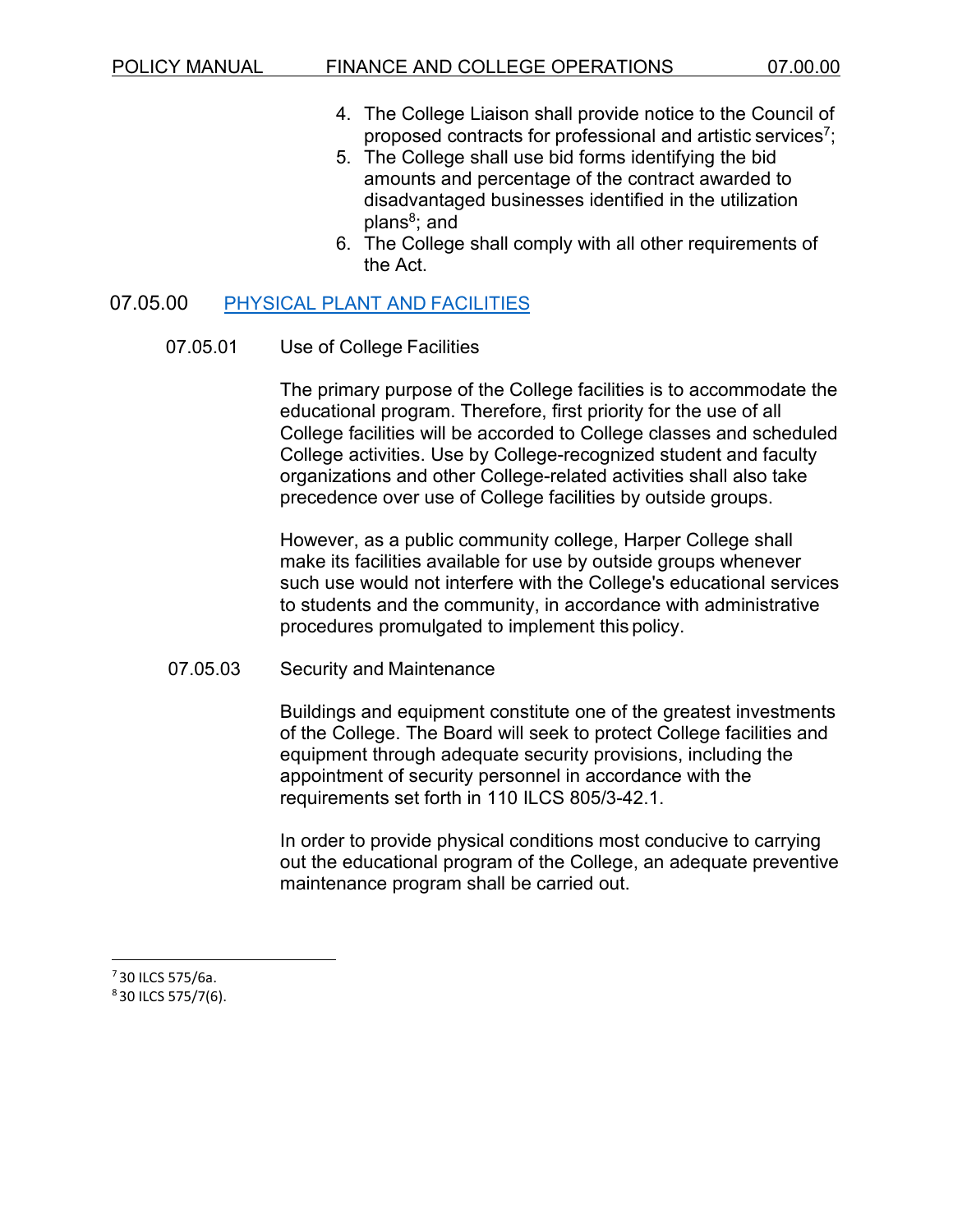07.05.05 Inventories The College shall maintain an appropriate inventory of moveable furniture and College equipment, including voice, video and data processing equipment comprising the technology system. Periodic audits shall be made of the inventory and a physical inventory shall be taken, at such intervals as are deemed necessary by the President or designee.

07.05.07 Disposition of Personal Property

Personal Property certified by the President or designee to be obsolete, worn out, or no longer needed for College purposes may be sold or otherwise disposed of upon approval of the Board of Trustees. The Administration will determine the method of disposal most beneficial to the College consistent with Illinois Law. The President or designee will report to the Board annually on the disposition of personal property of the College.

### 07.05.09 Facility Planning

The Administration shall on an ongoing basis evaluate the College's facilities needs, and actions or projects which should be pursued to address those needs.

Action by the Board of Trustees shall be required to:

- 1. Authorize the President to proceed with the planning of and design for expansion of and/or capital improvements to the College's physical plant. General ongoing repairs and maintenance shall not require such authorization.
- 2. Authorize selection of design professionals in accordance with the Illinois Professional Services Selection Act, 50 ILCS 510/01 *et seq*.
- 3. Approve the President's proposed financial plan and recommended terms of the contract(s) for professional services in connection with each project.
- 4. Approve construction documents and bid specifications on recommendation of the President and authorize the President to proceed with bidding of the project.
- 5. Approve award of construction contracts on recommendation of the President.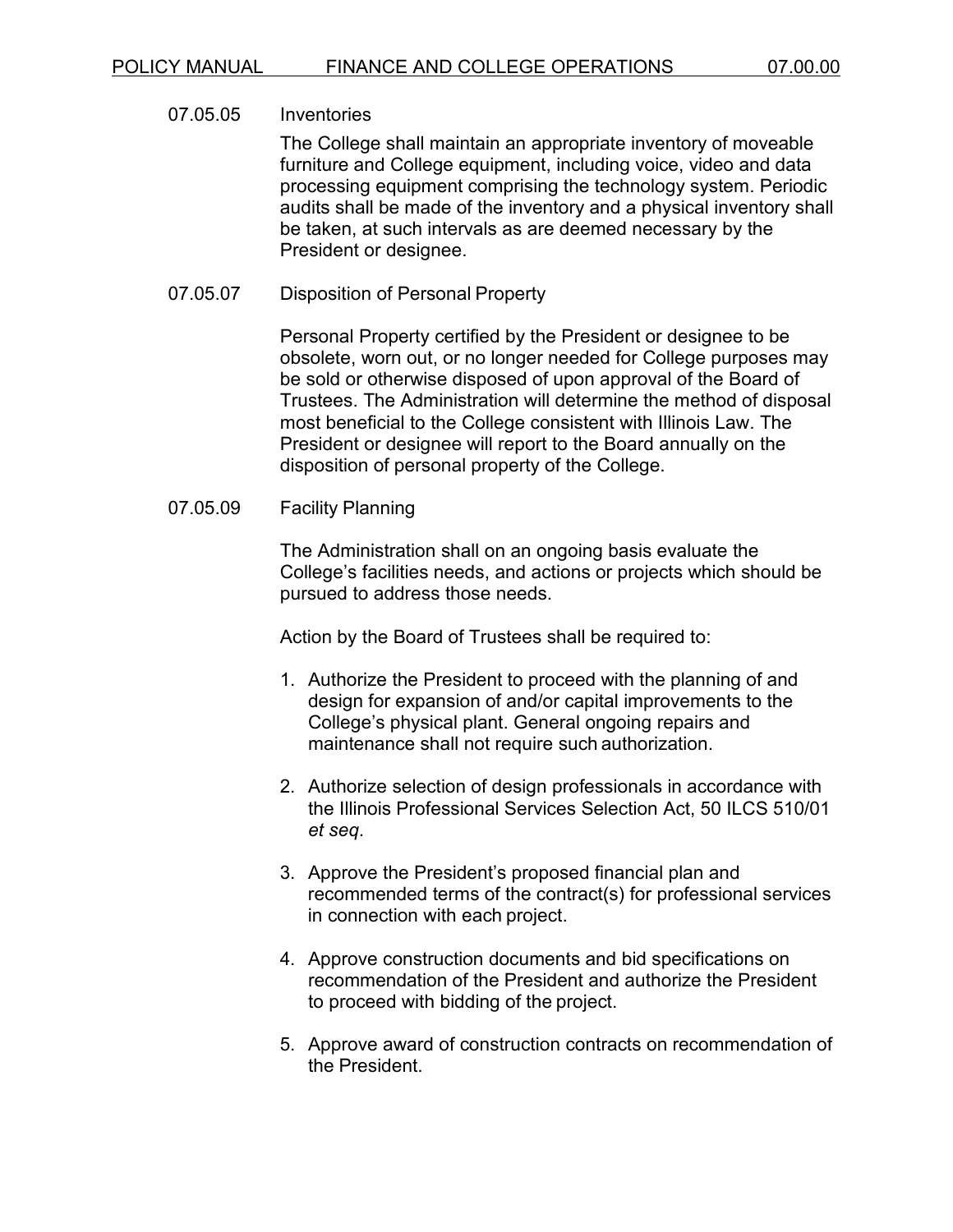President's authority to approve change orders to construction contracts.

The President is authorized to approve individual change orders to a contract up to a total \$50,000 or 10% of the approved contract price, whichever is less.

In the case of a change order exceeding \$10,000 or which would extend the contract completion time by more than 30 days, the President's approval shall be accompanied by a written determination that (1) the circumstances said to necessitate the change in performance were not reasonably foreseeable at the time the contract was signed, or (2) the change is germane to the original contract as signed, or (3) the change order is in the best interests of the College, in accordance with 720 ILCS 5/33E-9.

The President will update the Board quarterly on all change orders associated with a major renovation or a new construction project.

### 07.07.00 WASTE REDUCTION

The Board of Trustees recognizes the importance of conserving natural resources and that the proper disposal of waste in Illinois and across the country has become a serious problem due to diminishing landfill capacity. In compliance with Illinois Public Act 86-1363, the Board of Trustees hereby supports the development and implementation of a Waste Reduction Program for William Rainey Harper College, including source reduction, recycling, the purchasing of products with recycled content, and ongoing education of faculty, staff, students and the community with regard to waste reduction measures.

The Board authorizes the President or designee to oversee the continual refinement of a Waste Reduction Program, understanding that continuing resource commitment will be necessary. The President shall also be responsible for causing the development of related administrative rules and procedures.

#### 07.09.00 INFORMATION TECHNOLOGY

### 07.09.01 Purposes of and Access to Information Technology **Resources**

Harper College provides for the use of technology and information equipment, software, networks and facilities to further the College's mission of instruction, communication, research, and public service.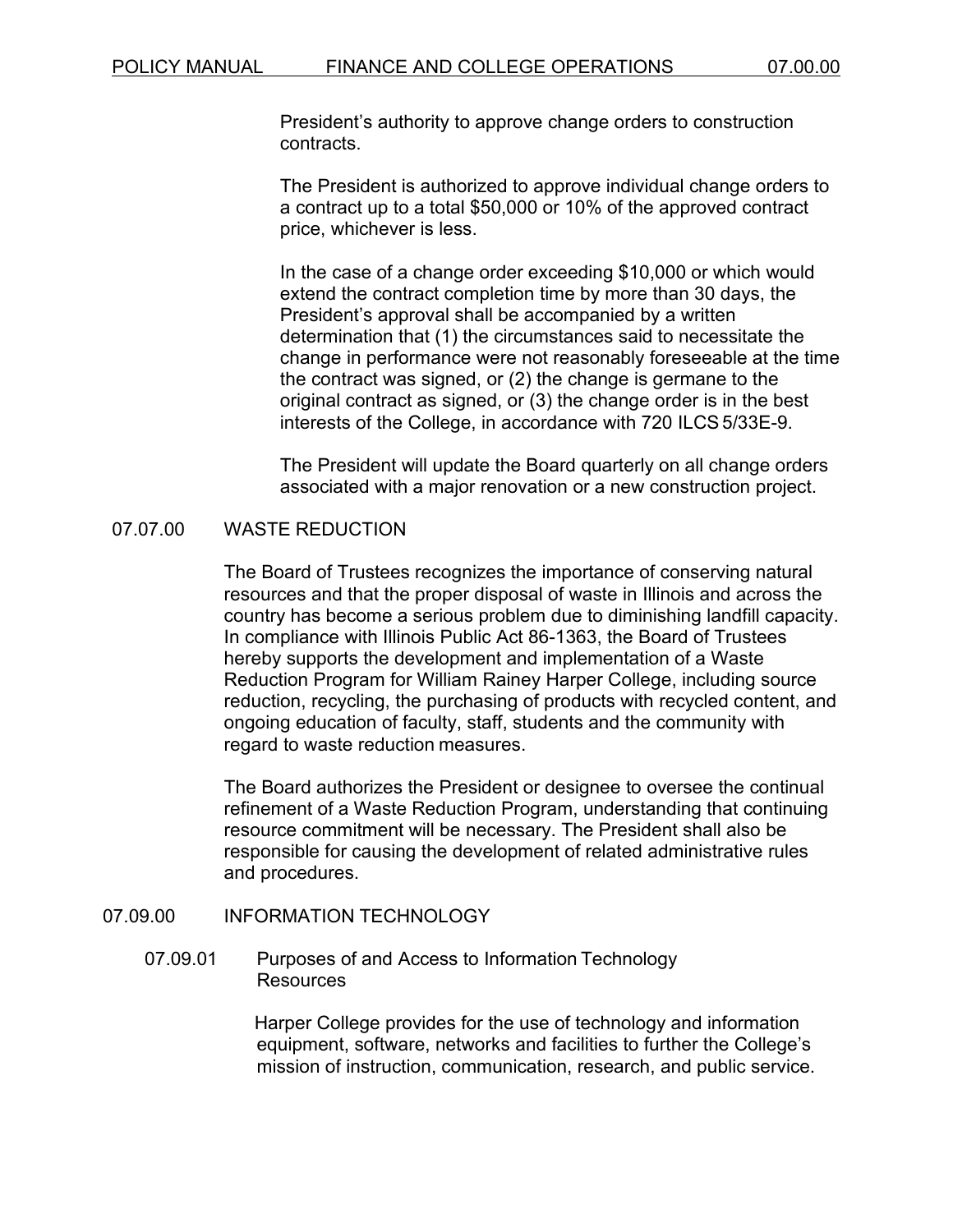Access to the College's information technology resources is granted to its students, employees and other authorized users as a privilege and must be treated as such. The College reserves the right, at its discretion and at any time, to extend, limit, restrict or deny network and computing privileges and access to its information technology resources to any student, employee, department or division.

### 07.09.03 [Acceptable](https://www.harpercollege.edu/about/consumerinfo/infoprocedure.php) Use

Administrative rules and procedures governing acceptable use of information technology shall be published in such areas as the William Rainey Harper portal and website and in the College Catalog/Student Handbook. The Board reserves the right to define acceptable use of information technology by students, employees and other authorized users.

#### 07.09.05 Enforcement of [Acceptable Use](https://www.harpercollege.edu/about/consumerinfo/infoprocedure.php) Rules

Failure to adhere to acceptable use of information technology rules and procedures may result in sanctions including but not limited to loss of privileges, equipment and services, legal action and suspension or termination of enrollment or employment.

#### 07.11.00 PLANNING POLICY

Within the scope of the College's Philosophy and Mission Statements, the Board of Trustees requires the administration to prepare, for Board approval, a **Strategic [Long-Range Plan](https://www.harpercollege.edu/leadership/planning/strategic-planning/index.php)** (SLRP) spanning four years.

#### 07.13.00 FREEDOM OF INFORMATION

The Board of Trustees recognizes the right of members of the public to have access to public records in accordance with the provisions of the Illinois [Freedom of Information Act](https://www.harpercollege.edu/about/consumerinfo/foia.php) ("FOIA" or the "Act"), and affirms that it is the policy of the College to comply with the Act.

The College President shall designate one or more officials or employees to serve as its Freedom of Information Officer(s), and to develop and implement administrative procedures to effect compliance with the Act.

### 07.15.00 NEWS MEDIA ACCESS

The College will provide appropriate access to news media representatives to cover public meetings and cultural, instructional, athletic, and student activities. The administration will maintain procedures to govern such access, listing conditions, access fees where applicable, and activities to which such media access will and will not be authorized.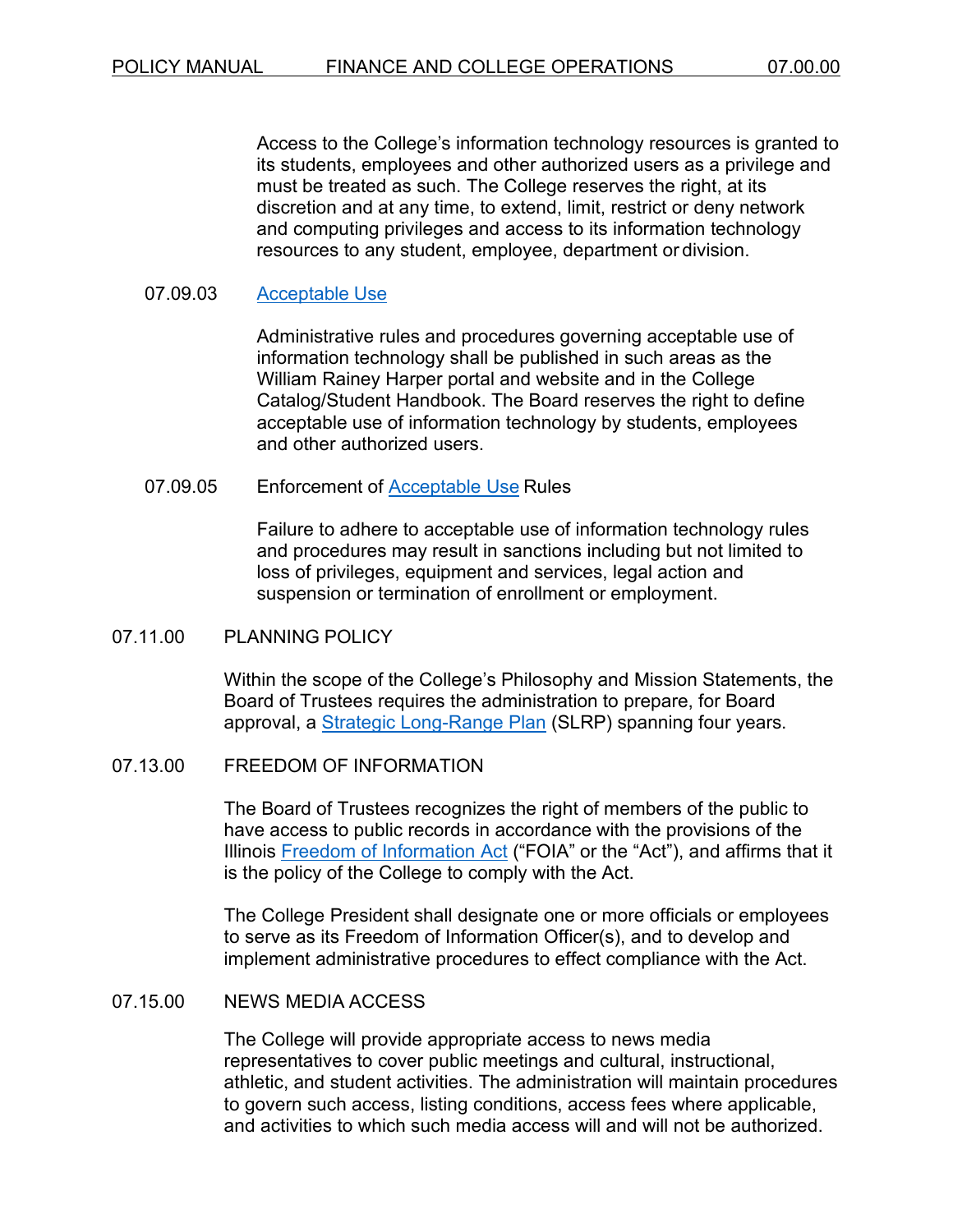## 07.17.00 FREE SPEECH AND EXPRESSIVE ACTIVITIES

Harper College (the "College") is committed to maintaining an educational environment that promotes free and open inquiry in all matters. In accordance with the First Amendment, it is the policy of Harper College to protect the free speech rights of students, employees and members of the public, while maintaining the order necessary for the College to accomplish its educational purpose. The College reserves the right to regulate the time, place and manner of expressive activities in order to promote a safe and inclusive campus environment.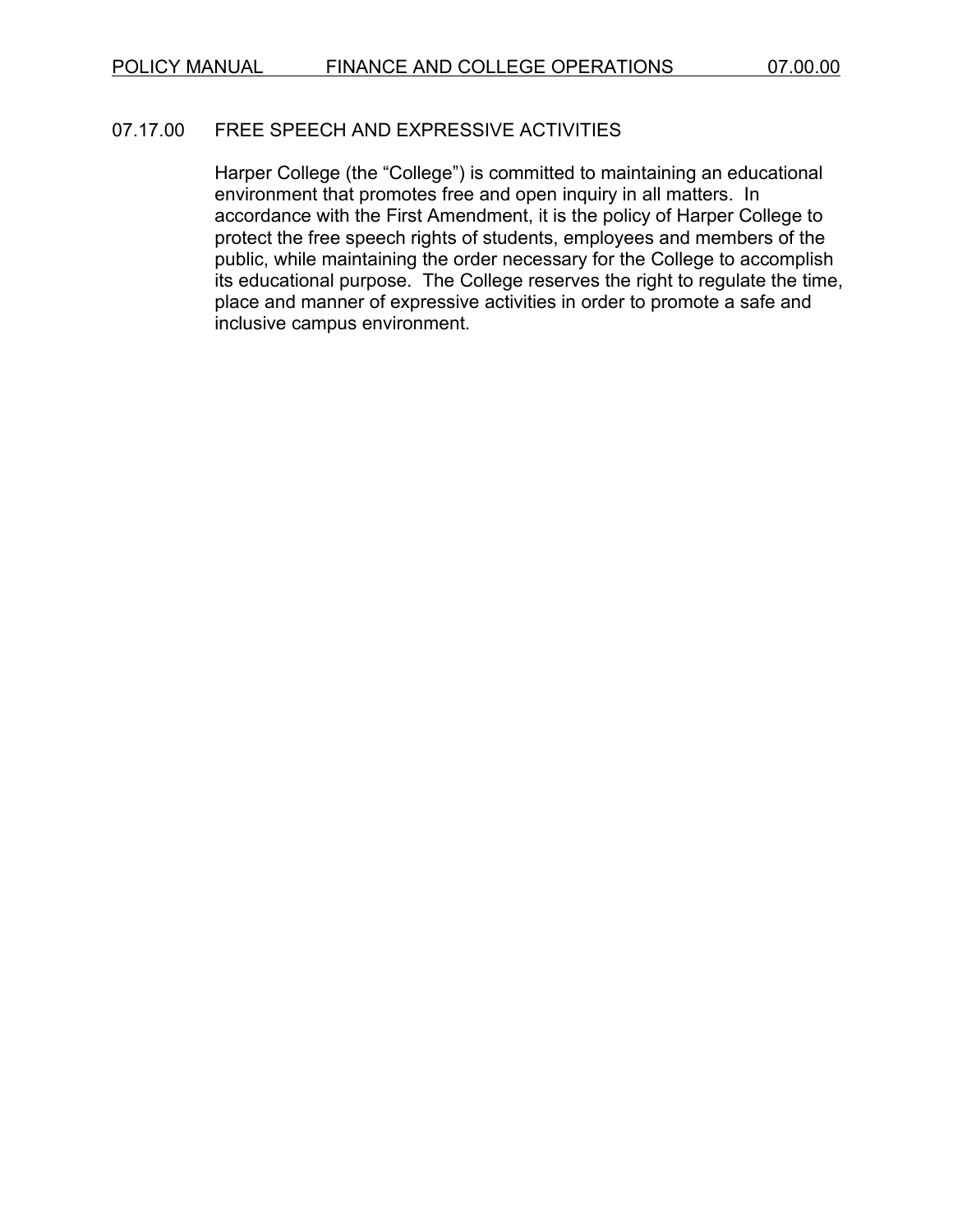# TABLE OF CONTENTS

| <b>Campus Health and Safety</b>                                  | 09.00.00 |
|------------------------------------------------------------------|----------|
| <b>Policy Prohibiting Sex-Based Misconduct</b>                   | 09.01.00 |
| Use of Drugs and Alcohol                                         | 09.03.00 |
| Drug and Alcohol Abuse Policy                                    | 09.03.01 |
| Delivery of Alcoholic Beverages                                  | 09.03.03 |
| <b>Alcohol and Drug Testing</b>                                  | 09.03.05 |
| Chronic or Otherwise Substantially Harmful Communicable Diseases | 09.05.00 |
| <b>Students</b>                                                  | 09.05.01 |
| <b>Employees</b>                                                 | 09.05.03 |
| Protection of Public and of Harper College Property              | 09.07.00 |
| Policy on Use of Tobacco and Cannabis Products                   | 09.09.00 |
| <b>Environmental Health</b>                                      | 09.11.00 |
| Campus and Workplace Violence Prevention                         | 09.13.00 |
| <b>Campus Security Enhancement Act Policy</b>                    | 09.15.00 |
| Abused and Neglected Child Reporting Act                         | 09.17.00 |
| <b>Unattended Minors on Campus</b>                               | 09.18.00 |
| <b>Americans with Disabilities Act</b>                           | 09.19.00 |
| Health Insurance Portability and Accountability Act (HIPAA)      |          |
| and Privacy Rule                                                 | 09.21.00 |
| <b>Workers Compensation Settlements</b>                          | 09.23.00 |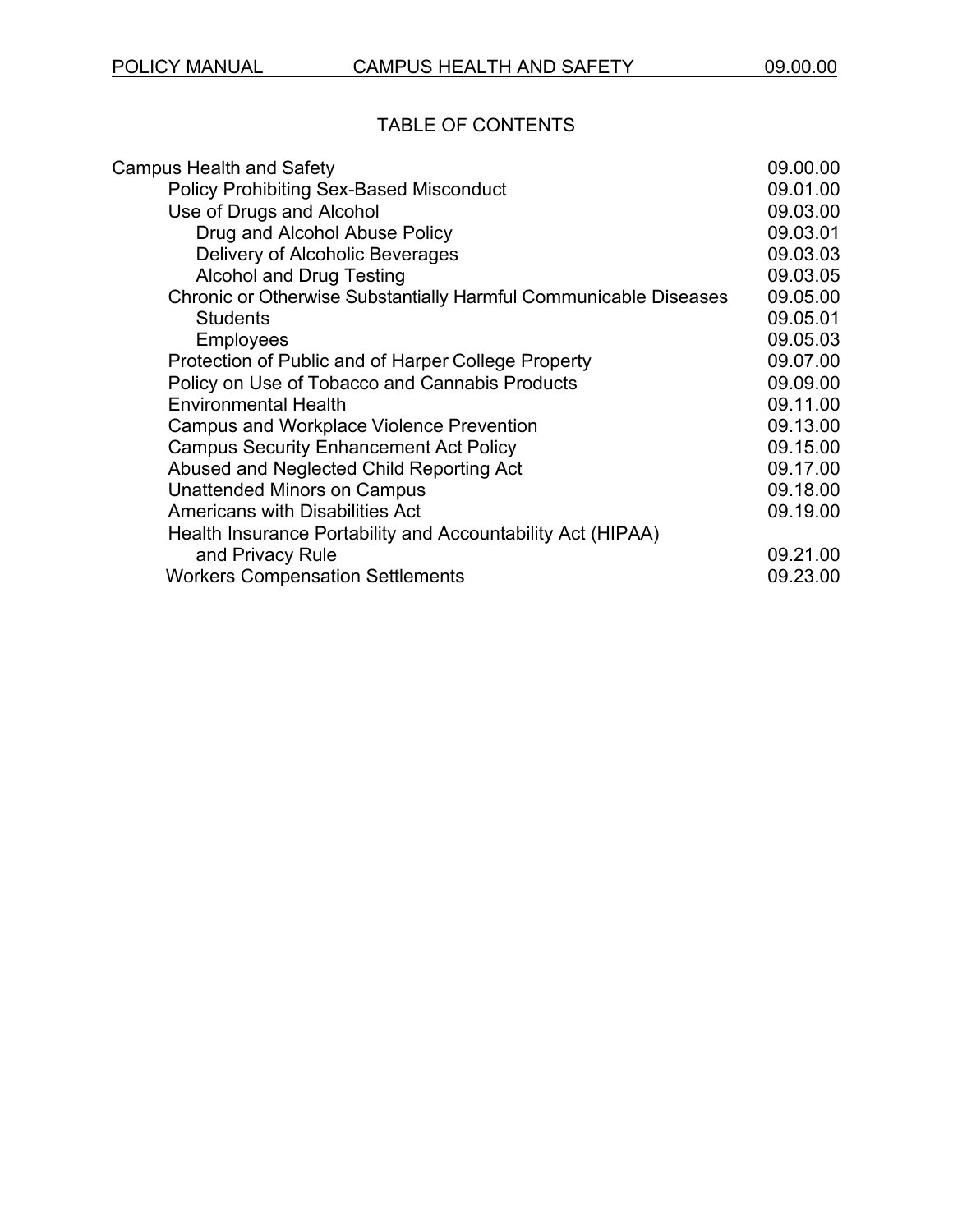#### 09.01.00 POLICY PROHIBITING SEX-BASED MISCONDUCT

William Rainey Harper College is committed to maintaining a safe and healthy educational and employment environment that is free from discrimination, harassment and other misconduct on the basis of sex, which includes sexual orientation and gender-related identity. The College prohibits all forms of sex-based misconduct, including but not limited to sexdiscrimination, sexual harassment, sexual violence, domestic violence, dating violence, and stalking. The College also prohibits discrimination and harassment on the basis of sex, sexual orientation, gender-related identity and expression, pregnancy, and parental status under its Equal Educational Opportunity and Non-Discrimination Policies.

It is the policy of William Rainey [Harper College to comply with Title IX](https://www.harpercollege.edu/about/consumerinfo/title-ix/index.php) of the Education Amendments of 1972 ("Title IX"), the Violence Against Women Reauthorization Act ("VAWA"), Title VII of the Civil Rights Act of 1964 ("Title VII"), the Illinois Human Rights Act, the Jeanne Clery Disclosure of [Campus Security Policy and Campus Crime Statistics Act](https://www.harpercollege.edu/catalog/handbook/policies/federal_state_laws/clery.php) ("Clery Act"), the Preventing Sexual Violence in Higher Education Act, and all other applicable laws and local ordinances regarding unlawful sex-based discrimination, harassment or other misconduct.

Individuals found to have engaged in prohibited sex-based misconduct will be subject to disciplinary action, up to and including termination and/or expulsion from the College.

#### [Title IX Compliance](https://www.harpercollege.edu/about/consumerinfo/title-ix/index.php)

As required under Title IX, the College does not discriminate on the basis of sex in the education program or activity that it operates. This requirement not to discriminate extends to admission and employment.

The College has designated the Dean of Students and Employee Relations Manager as the Title IX Coordinators, responsible for coordinating the College's efforts to comply with its responsibilities under Title IX. Inquiries about the application of Title IX and 34 C.F.R. Part 106 may be directed to the College's Title IX Coordinators, the Assistant Secretary for Civil Rights at the United States Department of Education, or both.

#### Retaliation Prohibited

Any form of retaliation, including intimidation, threats, harassment, and other adverse action taken or threatened against any complainant or person reporting sex discrimination, sexual harassment or other sex-based misconduct, or against any person cooperating in the investigation of allegations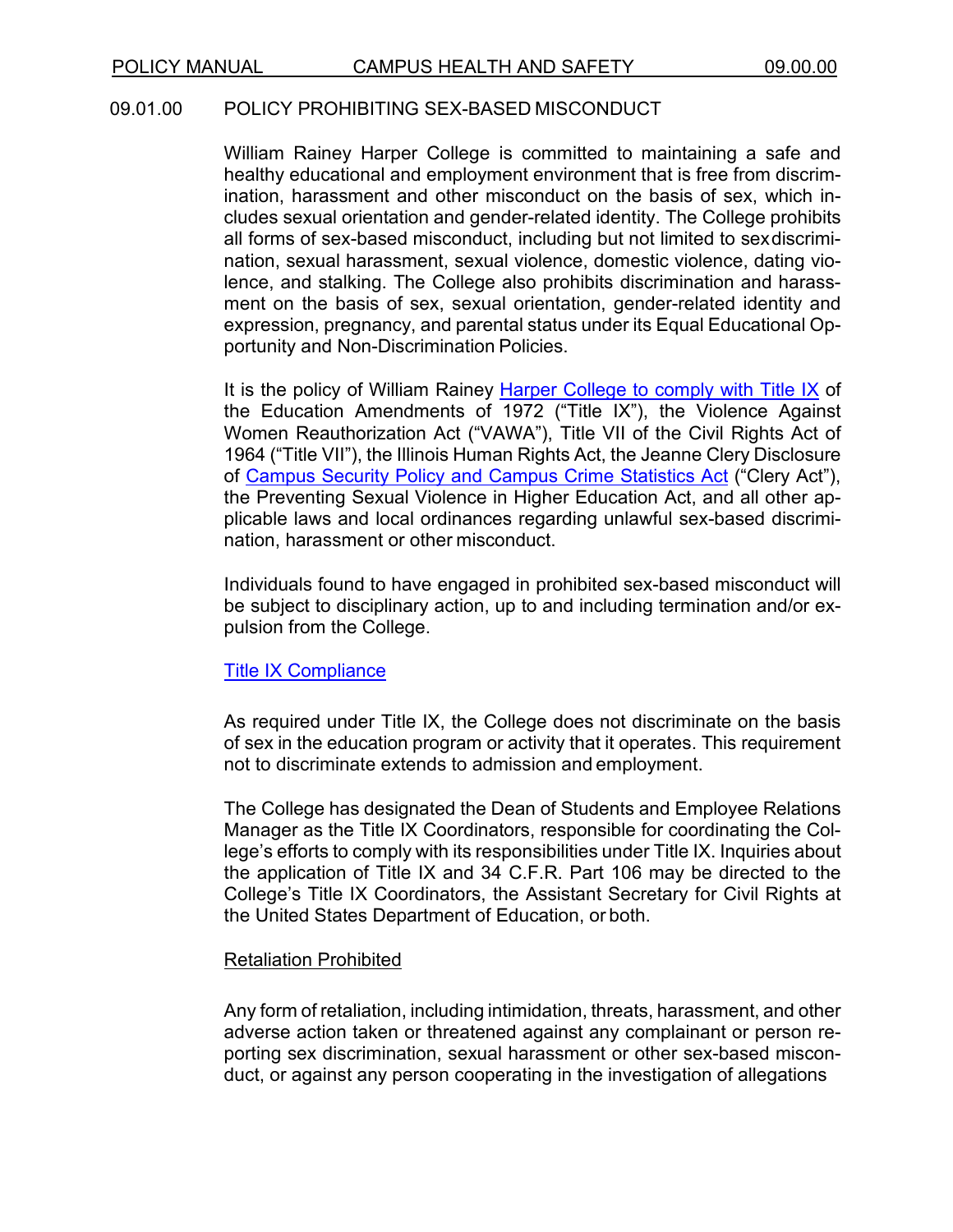of sex-based misconduct (including testifying, assisting, or participating in any manner in an investigation), is strictly prohibited.

### Implementing Procedures

The College will establish, maintain and publish [procedures im](https://www.harpercollege.edu/about/consumerinfo/title-ix/index.php)plementing this Policy, which set forth:

- The scope and jurisdiction of the College's prohibition on sex-based misconduct;
- Definitions of prohibited conduct;
- Responsibilities of and contact information for the College's Title IX Coordinators identified as the Dean of Students and Employee Relations Manager;
- Options for assistance following an incident of sex-based discrimination, harassment or other misconduct;
- Procedures for reporting and confidentially disclosing alleged sex-based misconduct, including a mechanism for reporting and independent review of allegations against one elected official by another elected official;
- The College's response to reports of alleged sex-based misconduct;
- The College's grievance process for complaints alleging Title IX sexual harassment and/or alleging sexual violence, domestic violence, dating violence, or stalking;
- Prevention and education programming provided to College students; and
- Training and education provided to the Title IX Coordinator(s), campus law enforcement, campus security, and anyone else involved in the receipt of reports of, responding to, investigating or adjudicating alleged incidents of sexual discrimination, harassment or other misconduct, or involved in the referral or provision of services to survivors.

### 09.03.01 USE OF DRUGS AND ALCOHOL

### 09.03.01 Drug and Alcohol Abuse Policy

The College strives to provide a drug and alcohol-free environment and workplace as defined by the Drug Free Workplace Act of 1988 (41 U.S.C. §701 et seq.) and the Safe and Drug Free Schools and Communities Act of 1994 (20 U.S.C. §7101 et seq.).

The College prohibits the possession, use, distribution, dispensing and manufacture of illegal drugs, controlled substances, and alcohol by students and employees on its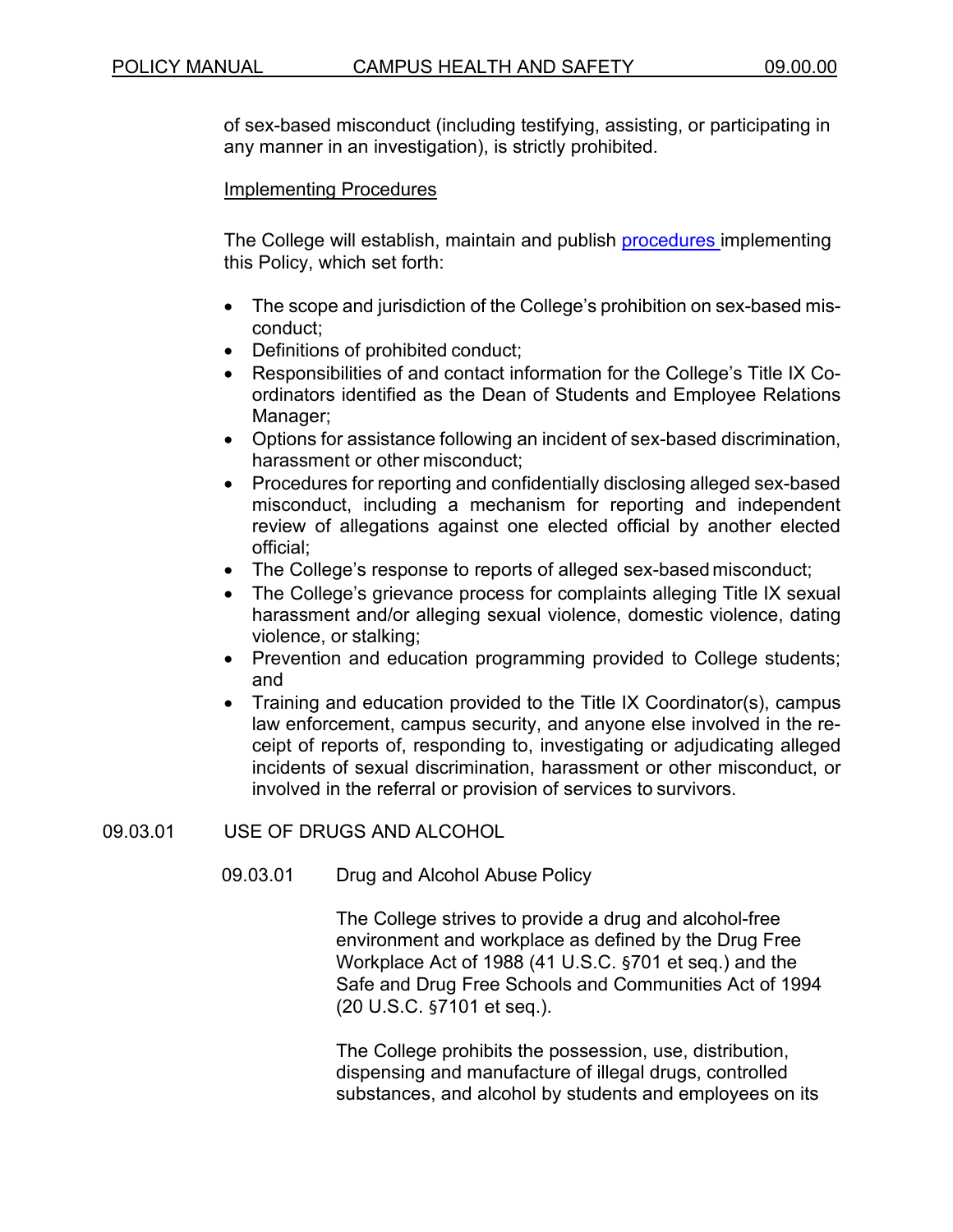premises, in College-owned vehicles, while on call, or while working for the College, or as part of any College activity. Employees also are prohibited from being impaired by or under the influence of illegal drugs, controlled substances, and alcohol on College premises, while on call, or while working for the College. Any employee or student who violates this policy may be subject to disciplinary action, including termination from employment or expulsion from the institution. Employees disciplined for being impaired or under the influence of cannabis will be provided a reasonable opportunity to contest the basis of the College's determination.

For purposes of this policy, a controlled substance means a substance that is:

- 1. Not legally obtainable;
- 2. Being used in a manner different than prescribed;
- 3. Legally obtainable, but has not been legally obtained; or
- 4. Referenced in federal or state-controlled substance acts.

In conformance with the Acts cited above, the President or designee shall establish a program and rules to implement this policy. The rules will be delineated on the Administrative Services website, in the [College Catalog/Student Handbook](https://www.harpercollege.edu/catalog/handbook/index.php) and other appropriate publications.

#### 09.03.03 Delivery of Alcoholic Beverages

As a general policy, alcoholic beverages are not served on College premises. Pursuant to Section 6-15 of the Liquor Control Act (235 ILCS 5/6-15), the College shall regulate the delivery of alcoholic beverages in all College centers or conference facilities in connection with cultural, political or educational activities.

The Board authorizes and directs the President or designee to implement such regulations.

09.03.05 Alcohol and Drug Testing

Harper College reserves the right, within the limits of federal and state law, to examine and test for the presence of drugs and alcohol in the following situations: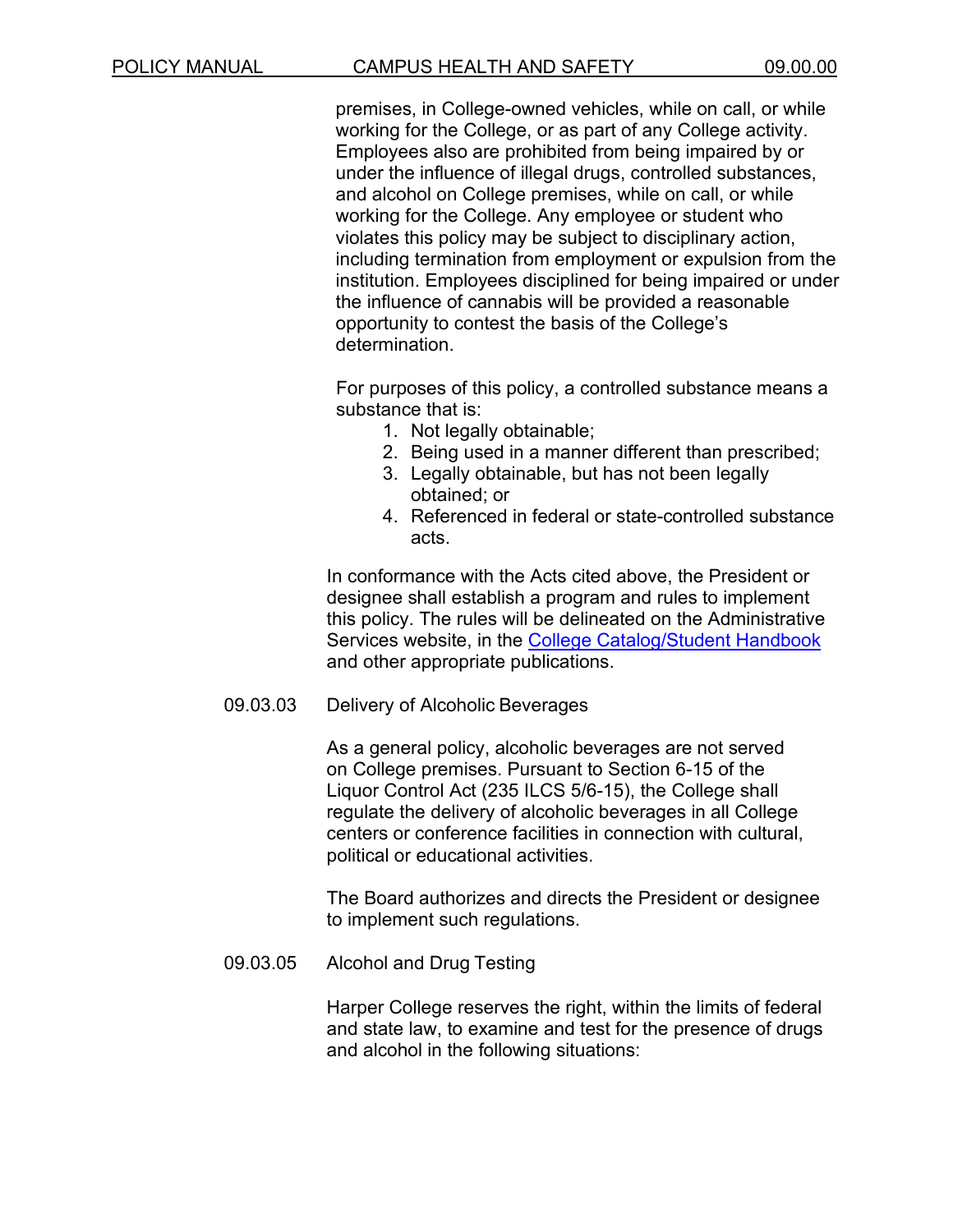- 1. Pre-Employment Testing: As a condition of employment, a drug screen will be required of all finalist candidates for any safety or security- sensitive positions. The College will develop guidelines for determining whether a position is a "safety or security-sensitive position." Finalist candidates for safety and security-sensitive positions shall be disqualified from employment with the College for refusal to submit to or failure to pass a required drug screen. Except as required by law, such a pre-employment drug test will not include testing for alcohol or cannabis.
- 2. Post-Accident Testing: An employee who is reasonably believed to have caused or contributed to an accident which resulted or reasonably could have resulted in death, bodily injury requiring immediate medical attention and/or significant property damage while the employee is on work time or on Harper College owned, leased, or used property, classrooms, or facilities may be required to be tested for alcohol, illegal drugs or other controlled substances.
- 3. Suspicion-Based Testing: The College may require an employee to be tested for alcohol, illegal drugs or other controlled substances when the College has reasonable suspicion to believe that the employee is using, impaired by or under the influence of drugs or alcohol while on College premises, while on call, or while working for the College. "Reasonable suspicion" may be based on direct observation of the employee, the employee's possession of drugs or alcohol, symptoms of being under the influence of drugs or alcohol, or other relevant factors.

### 09.05.00 CHRONIC OR OTHERWISE SUBSTANTIALLY HARMFUL COMMUNICABLE DISEASES

### 09.05.01 Students

A student who has a chronic or otherwise substantially harmful communicable disease or who is a carrier of such a disease may attend the College and participate in programs and activities whenever, after reasonable accommodation, there is no significant risk of transmission of the disease to others.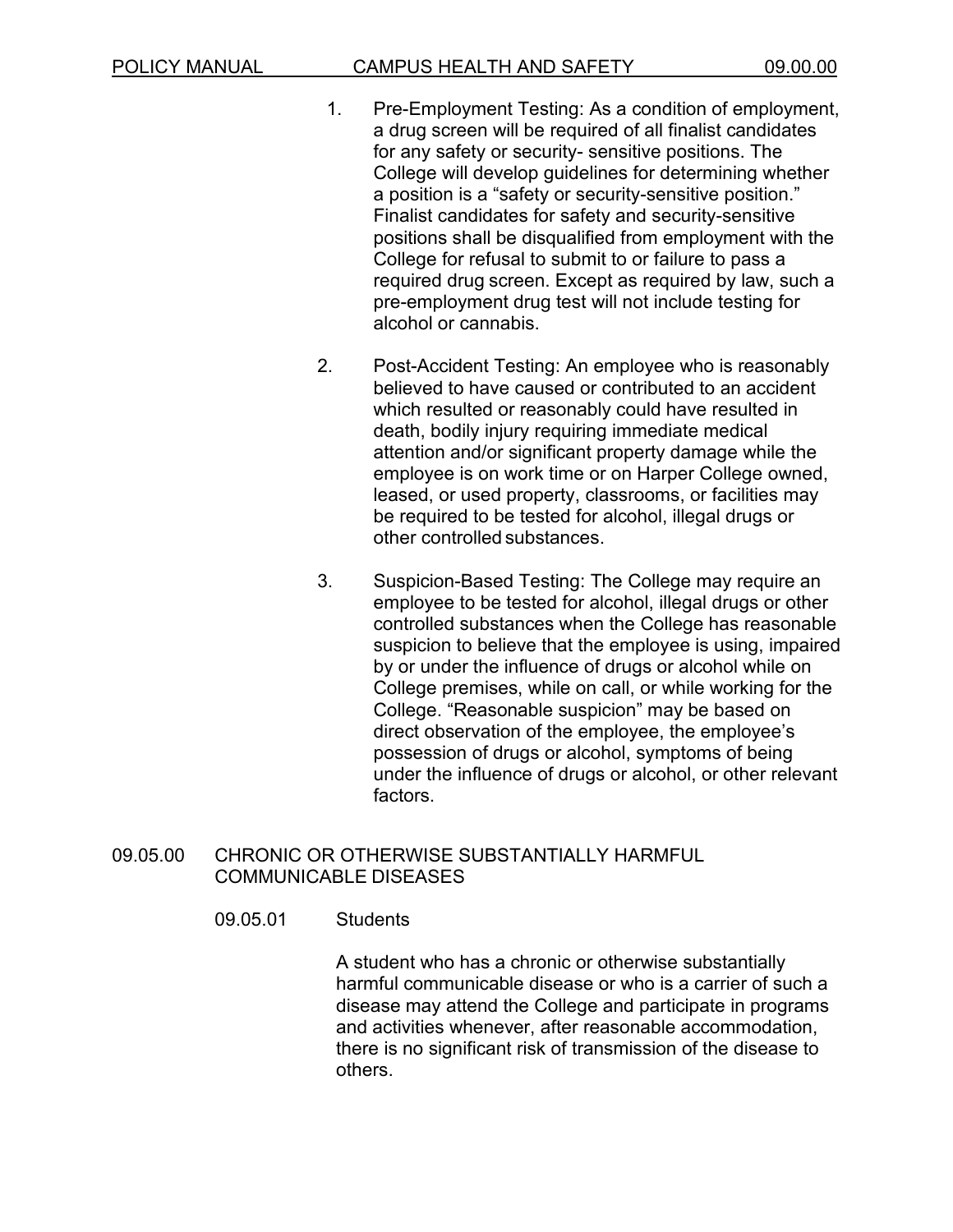A student who has a chronic or otherwise substantially harmful communicable disease or who is a carrier of such a disease may be denied admission to, or may be dismissed from, a particular program or course of study only when such disease has a direct effect on the student's ability to perform so as to render the student not qualified for the program or course of study, or when a requested accommodation would materially alter the course or program.

No other person who has a chronic or otherwise substantially harmful communicable disease or who is a carrier of such a disease shall be denied the use of College facilities or services whenever, after reasonable accommodation, there is no significant risk of transmission of the disease to others.

The President or designee shall establish rules and regulations that are designed to implement this policy consistent with state and federal laws including laws which project the confidentiality of personal health information and medical records.

#### 09.05.03 Employees

An employee with a chronic or otherwise substantially harmful communicable disease or who is a carrier of such a disease shall be permitted to retain his/her position whenever, after reasonable accommodation, there is no significant risk of transmission of the disease to others and provided the employee is able to perform the essential functions of the position. An employee who cannot perform the essential functions of the position or who still presents a substantial risk of transmission of the disease, even with a reasonable accommodation, shall remain subject to the Board's employment policies, including but not limited to sick leave, physical examinations, temporary and permanent disability and termination. The employee's medical records shall be kept confidential to the extent required by law and maintained separately from his/her personnel file.

The President shall establish rules and regulations designed to implement this policy consistent with state and federal laws including laws which protect the confidentiality of personal health information and medical records.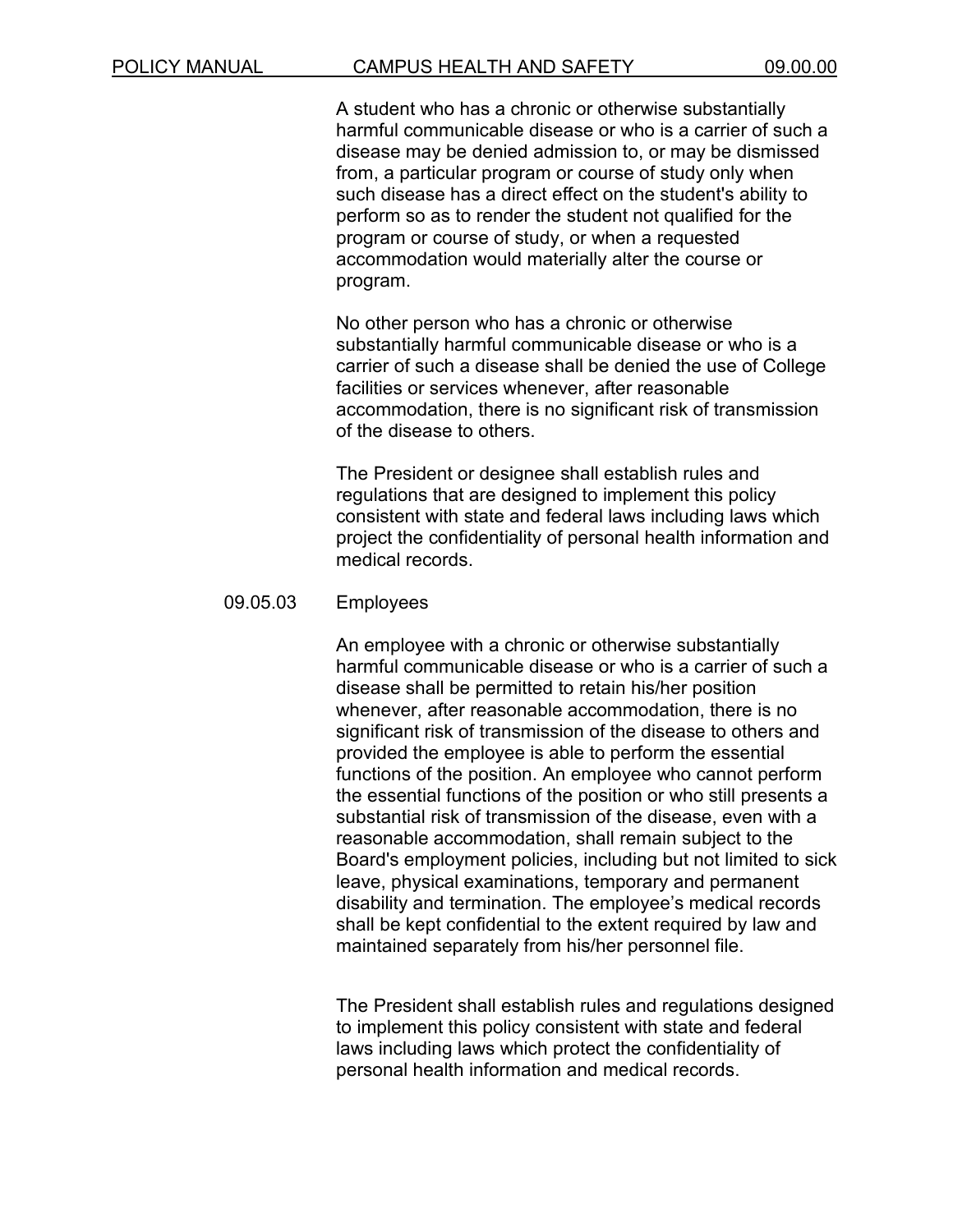#### 09.07.00 PROTECTION OF PUBLIC AND OF HARPER COLLEGE PROPERTY

Harper College owns, controls, occupies and has invested substantial public resources in parcels of property in Cook County.

The College President or designee in consultation with the Harper College Police Department shall develop, maintain, and appropriately publicize safety and traffic regulations governing the use of College grounds, premises and facilities, as needed to provide for the welfare of members of the public and for the protection of College property.

#### 09.09.00 POLICY ON USE OF TOBACCO AND CANNABIS PRODUCTS

The College strives to maintain a smoke/tobacco free environment consistent with its efforts to promote wellness and a campus environment conducive to work, study and other educational activities for students, employees and the public.

To this end, smoking (burning, inhaling, or exhaling) of any kind from a lighted pipe, joint, blunt, cigar, cigarette, hookah, weed, herbs, or any other lighted smoking equipment or electronic cigarette is prohibited in or on College premises, facilities or vehicles. Use of illegal tobacco or cannabis products is prohibited. Use of any tobacco or cannabis product is prohibited inside College owned, leased or rented facilities or vehicles. Improper disposal of tobacco-related or cannabis-related products on College premises is also prohibited. College premises include all land, buildings, facilities and other property owned, leased or rented by the College, whether on a short- or long-term basis. This includes parking lots, and outdoor athletic facilities and seating areas.

It is the policy of the College to comply with requirements of the Smoke Free Illinois Act (410 ILCS 82/1 et seq.) and the Smoke-Free Campus Act (110 ILCS 64/1 et seq.), as well as with Section 5 of the Right to Privacy in

the Workplace Act (820 ILCS 55/5) prohibiting employment discrimination against an individual because that individual uses lawful products off the premises of the employer during nonworking and non-call hours without impairing the employee's ability to perform assigned duties.

### 09.11.00 ENVIRONMENTAL HEALTH

The College strives to provide a safe educational and working environment in compliance with appropriate health and safety standards and legal requirements in order that Harper College students, employees and visitors may: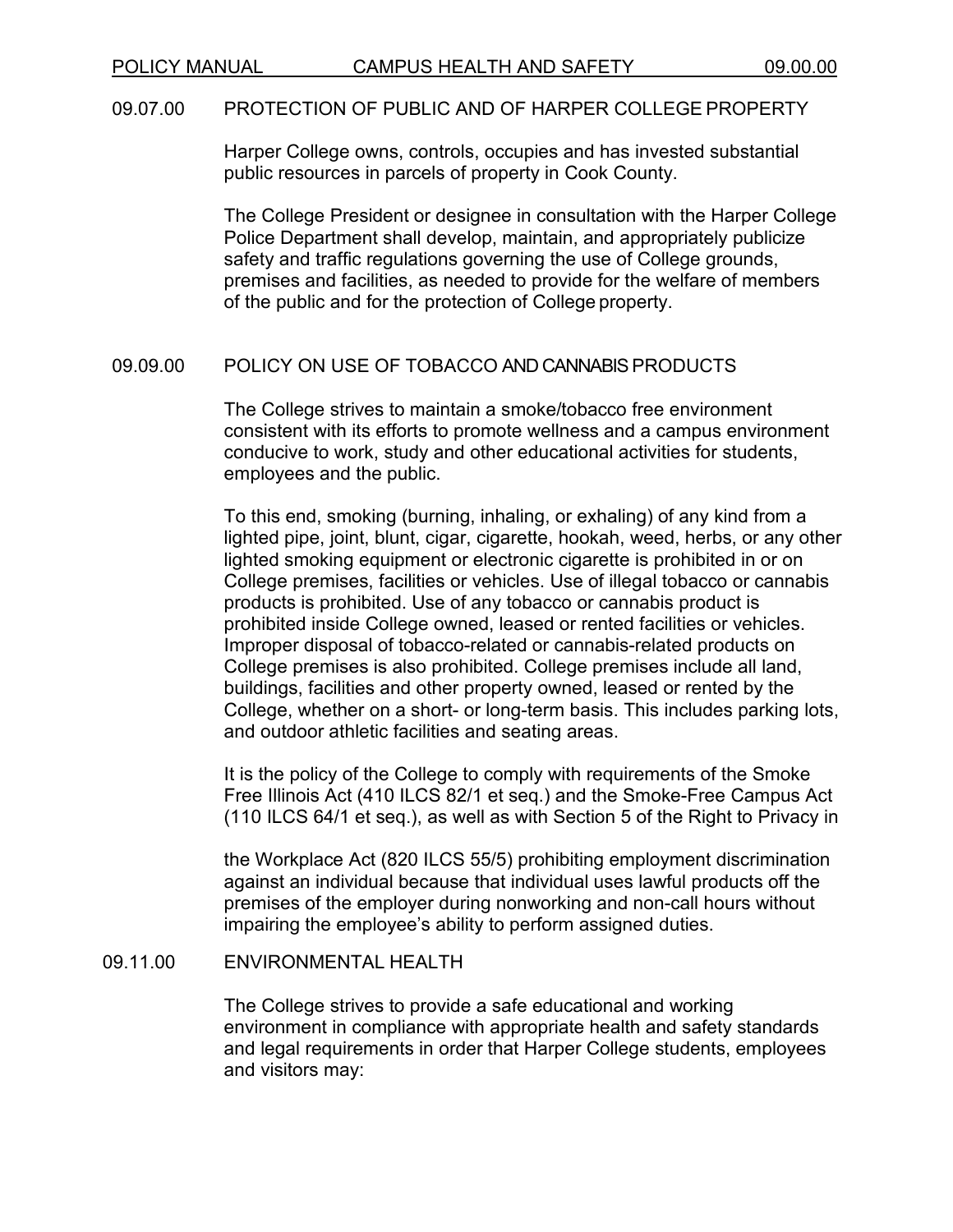A. Work under safe and healthful conditions, free of recognizedhazards;

B. Wear and use personal protective clothing and equipment; and

C. Have basic, and when necessary, specific health and safety training.

The College shall develop, implement and administer a comprehensive safety and risk management program to address potential injury and loss.

Specific environmental health procedures and regulations shall be published in the Environmental Health and Safety Procedure Manual.

### 09.13.00 CAMPUS AND WORKPLACE VIOLENCE PREVENTION

The College is committed to maintaining an environment for its students and employees which is free from violence, threats of violence, aggression, intimidation, harassment and sexual harassment by other students and employees or by outside parties, including visitors to the College, and vendors with which the College does business.

Harper College prohibits the wearing, transporting, storage or presence of firearms or other dangerous weapons in its facilities or on its property except as provided under the Illinois Firearm Concealed Carry Act and this policy. Employees, students, and all others in possession of a firearm or other weapon except as provided under Illinois law within College facilities/property or while otherwise fulfilling job responsibilities may face disciplinary action, including termination. To the extent allowed by law, Harper College prohibits persons from carrying firearms or weapons in any of its facilities or on its property except as provided under the Illinois Concealed Carry Act and this policy. This policy does not apply to any law enforcement personnel engaged in official duties.

Weapons or firearms are allowable under the following exceptions:

- The weapon or firearm is used in connection with a weapons safety course, weapons education course, military science or law enforcement training course offered by the College and/or approved and authorized by the College.
- The weapon or firearm is carried by a full-time law enforcement officer required to carry a weapon or firearm as a condition of his or her employment; the weapon or firearm is carried by an enforcement officer from an external agency conducting official business at the College; or for any other exception deemed necessary as determined by the Chief of the College Police.
- The weapon or firearm is used in connection with sanctioned classes, athletics, or recreational sports practices, games, matches, tournaments or events on Campus when the activity requires the use of such weapons or firearms (e.g., fencing, starter pistols and archery).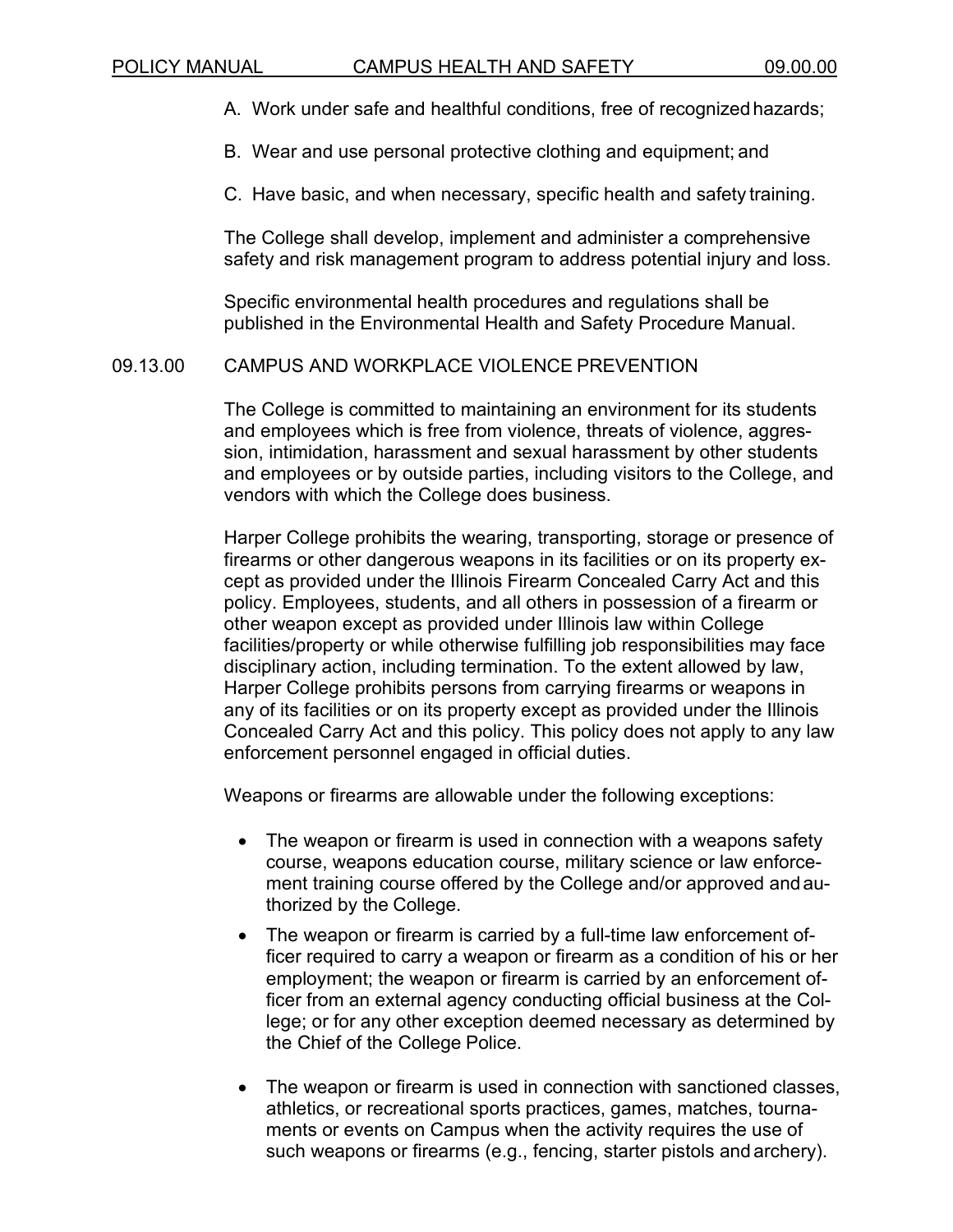- The use of simulated weapons or firearms in connection with College-related theatrical productions.
- A weapon or firearm may be transported into an unrestricted parking area within a vehicle if the weapon or firearm and its ammunition remain locked in a case out of plain view within the parked vehicle as detailed in this Policy.

A person licensed to carry a concealed firearm must store a firearm or ammunition concealed in a case within a locked vehicle or locked container out of plain view within the vehicle in the parking area. For purposes of this subsection, "case" includes a glove compartment or console that completely encloses the concealed firearm or ammunition, the trunk of the vehicle, or a firearm carrying box, shipping box, or other container.

A licensee may exit a vehicle and carry a concealed firearm in the immediate area surrounding his or her vehicle within a permitted parking lot area only for the limited purpose of storing or retrieving a firearm within the vehicle's trunk, provided the licensee ensures the concealed firearm is unloaded prior to exiting the vehicle.

Additionally, concealed firearms shall not be allowed in parking lot number five (5) and/or parking lot number six (6) on the Harper College campus. Appropriate signage will be posted noting this restriction.

Acts of workplace violence will not be tolerated, and all reports of such incidents will be taken seriously and dealt with appropriately. Individuals who commit such acts may be removed from the premises and subject to disciplinary action, criminal penalties, or both.

All members of the campus community are encouraged to report conflicts

that compromise the health and effectiveness of individual employees and or worksites before the conflicts become major problems.

**Definitions** 

- The term "firearm" is defined as a loaded or unloaded handgun. A "handgun" is defined as any device which is designed to expel a projectile or projectiles by the action of an explosion, expansion of gas, or escape of gas that is designed to be held and fired by the use of a single hand.
- The term "weapon" is defined as:
	- o Any device, whether loaded or unloaded, that shoots a bullet, pellet, flare or any other projectile including those powered by CO2. This includes, but is not limited to, machine guns, rifles, shotguns, handguns or other firearm, BB/pellet gun, spring gun,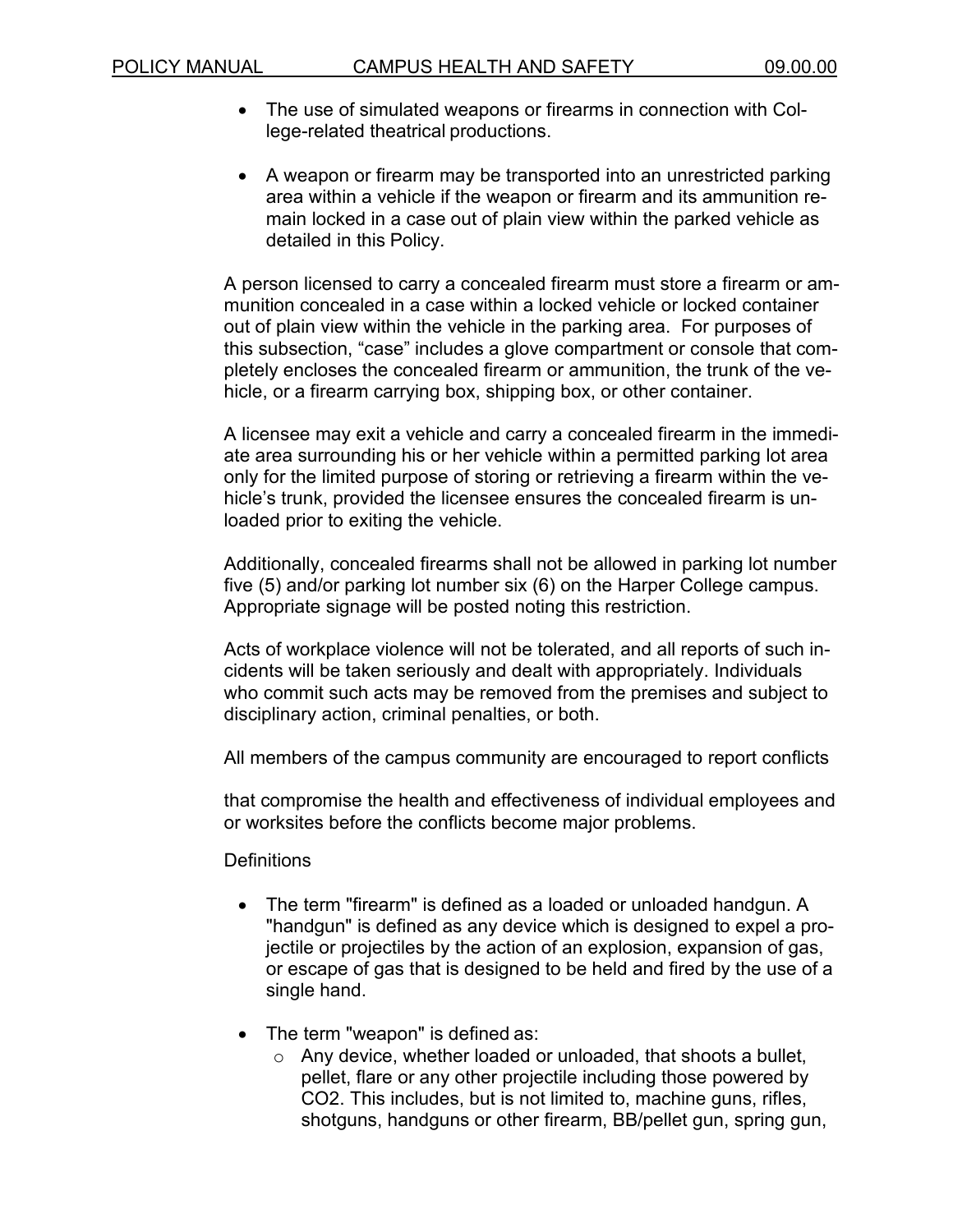paint ball gun, flare gun, stun gun, taser or dart gun and any ammunition for any such device. Any replica of the foregoing is also prohibited.

- $\circ$  Any explosive device including, but not limited to, firecrackers and black powder.
- $\circ$  Any device that is designed or traditionally used to inflict harm including, but not limited to, bows and arrows, any knife with a blade longer than three inches, hunting knife, fixed blade knife, throwing knives and daggers.

### 09.15.00 CAMPUS SECURITY ENHANCEMENT ACT POLICY

It is the policy of the Board of Trustees to comply with the provisions of the Illinois Campus Security Enhancement Act of 2008 (the "Act").

The [Harper College Police Department](https://www.harpercollege.edu/about/police/index.php) shall be responsible to implement measures to comply with the Act, in cooperation with other College departments or divisions and with state and local emergency managers and responders, as needed or as required by the Act.

These measures shall be implemented consistently with the provisions of Policy No. 09.13.00 above ("Campus and Workplace Violence Prevention"), and shall include requiring criminal background investigations of individuals before they are employed by the College in security-sensitive positions; establishing and maintaining a community task force to coordinate with community leaders and service providers to prevent sexual assaults and facilitate a coordinated response to such assaults by law enforcement authorities and victim services providers; developing a National Incident Management System-compliant, allhazards emergency response plan in partnership with major municipal emergency management officials; and developing an inter-disciplinary campus violence prevention plan.

### 09.17.00 ABUSED AND NEGLECTED CHILD REPORTING ACT

The College shall fully comply with the Abused and Neglected Child Reporting Act ("Act") (325 ILCS 5/1 et seq.) and as such considers all employees mandated reporters. Thus, College employees must complete any initial or periodic mandated reporter training that is required by the Act, and employees who have reasonable cause to believe a child known to them in their professional or official capacity may be an abused child or a neglected child, shall immediately report or cause a report to be made to the Illinois Department of Children and Family Services. Employees shall also cooperate in the investigation of such cases.

Procedures to implement this policy will be published through the Department of Human Resources and on its website.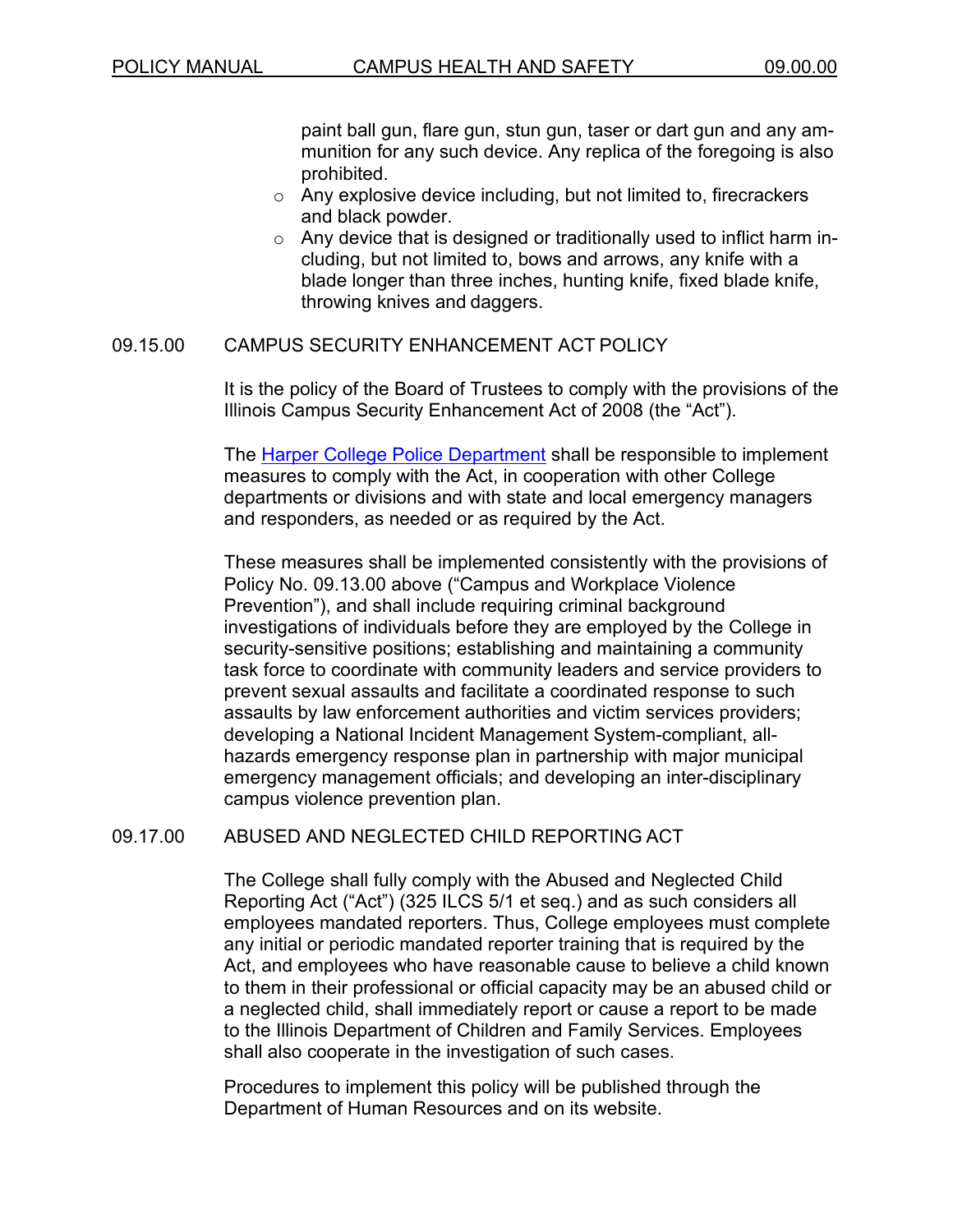### 09.18.00 UNATTENDED MINORS ON CAMPUS

The College recognizes that minors often accompany adults during visits to campus. It is the practice of Harper College to be respectful and supportive of the families and children of students, employees, and visitors. As an institution of higher education, the College provides educational and support services primarily to adult learners, although a variety of activities, classes, and programs are offered to minors. The College is a public institution, available to its students as well as the general public who may wish to use its facilities, learn about its services and programs, or attend functions on the campus. The general public has the right to use the College's facilities and to visit the College during normal hours of operation.

In general, the College does not supervise minors outside of officially sanctioned programs and activities and neither the College nor its employees, agents, or students may accept responsibility to do so on behalf of the College, nor are non-enrolled minors allowed in the classroom or other student work areas. It is the position of the College that non-enrolled minors represent a potential disruption to the learning environment. The College accepts neither responsibility nor liability for accidents or injuries that may occur to a minor while on campus. Responsibility and liability lie completely with the minor's parent or responsible adult.

Minors shall not be routinely present at an employee's workplace or accompany a student to his/her classes (e.g. office, classroom, labs, etc.) in lieu of other childcare arrangements. Exceptions may be granted by the employee's supervisor or a faculty member on an emergency basis and for a specified period of time. The parent or accompanying adult is solely responsible for the minor.

Minors of the opposite gender of the accompanying parent or other adult are not allowed to enter the locker room for the gender of the parent or other adult, i.e., a female child accompanying a male adult is not allowed to enter the male locker rooms, etc.

Additionally, under the requirements of the Juvenile Court Act of 1987 (JCA) (705 ILCS 405/2-3(1)(d)-(e)), which addresses the responsibilities of supervision of a minor and their welfare; and, in concert with the Illinois Abused and Neglected Child Reporting Act (ANCRA) (325 ILCS 5/4), which designates all Harper College employees (full-time; part-time; temporary; and student workers) as "mandated reporters" and, requires that if a "mandated reporter" has reasonable cause to believe that a minor known to them in their professional or official capacity is being abused or neglected, the "mandated reporter" must report to the Department of Child and Family Services (DCFS). A minor is defined as any child under the age of 18 years old for purposes of the JCS and ANCRA.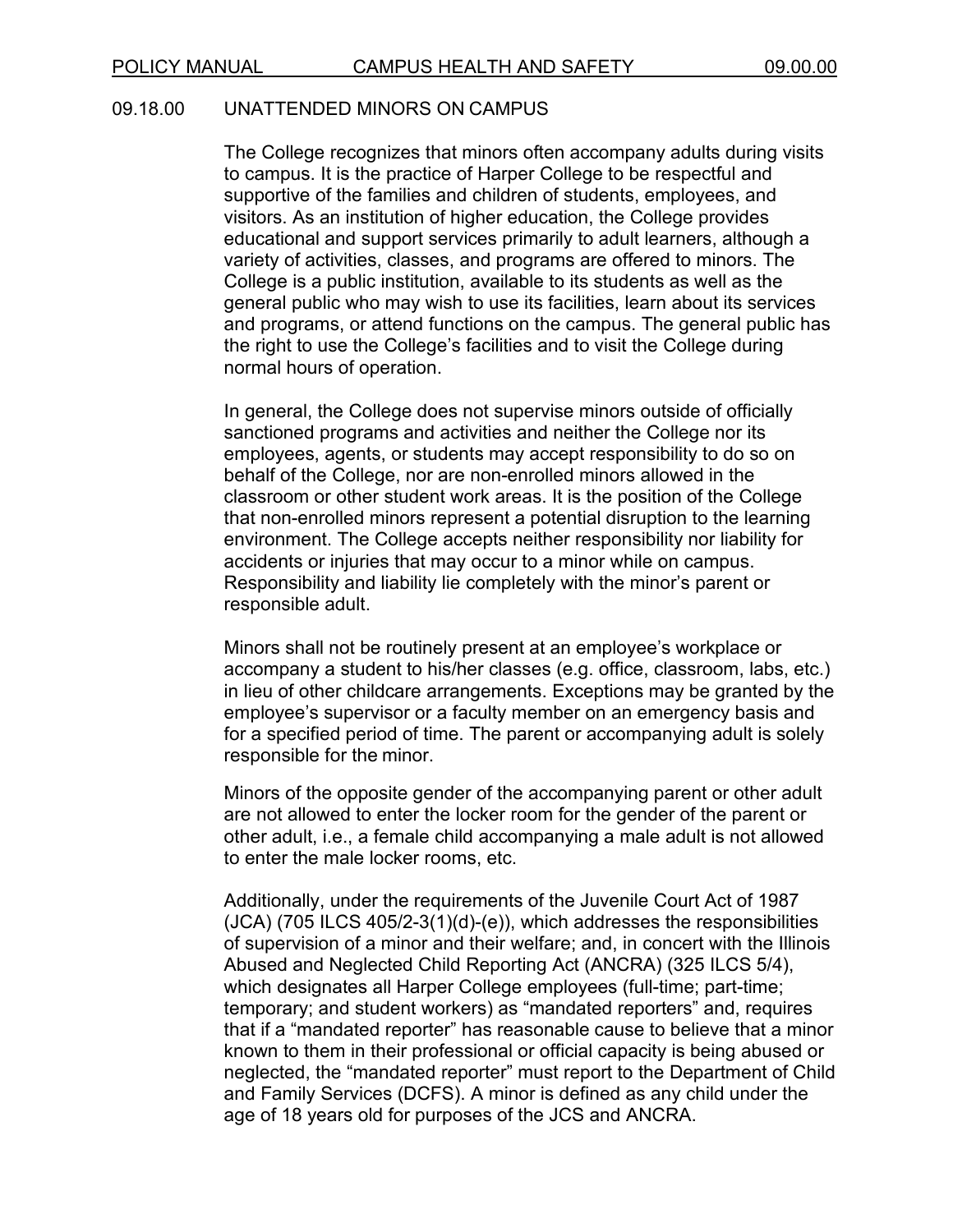A minor is defined as any child under the age of 18 years old for purposes of the JCA and ANCRA. However, for purposes of all other provisions of this policy pertaining to unattended minors on campus, minors only include children under the age of 14.

No student, employee, or visitor to the College shall leave a minor unattended at the College, including outside of classrooms where a parent or accompanying adult is attending an activity at the college, in campus buildings, on campus grounds or in a vehicle.

Unattended children who are on campus without a parent or accompanying adult may be asked by Harper College Police to leave; may be referred to the Department of Children and Family Services (DCFS); or may be referred to the local police, depending upon the circumstances (e.g. child's age, address, behavior, etc.).

09.19.00 AMERICANS WITH DISABILITIES ACT

It is the policy of Harper College to comply with the Americans With Disabilities Act (ADA) (42 U.S.C. § 12101 *et seq.*) and pertinent federal implementing regulations, in all phases of the College's operations.

09.21.00 HEALTH INSURANCE PORTABILITY AND ACCOUNTABILITY ACT (HIPAA) AND PRIVACY RULE

> The College will comply with the Standards for Privacy of Individually Identifiable Health Information (Privacy Rule), promulgated under the Health Insurance Portability and Accountability Act (HIPAA), as and when applicable.

#### 09.23.00 WORKERS COMPENSATION SETTLEMENTS

The President or President's designee is authorized to approve employee workers compensation settlement agreements of \$50,000 or less.

Workers compensation settlement agreements above \$50,000 shall be reviewed by the Board.

The President will update the Board quarterly on all pending workers compensation cases and cases settled since the last update. The report shall include all costs associated with the claim, including legal, medical and the settlement amount.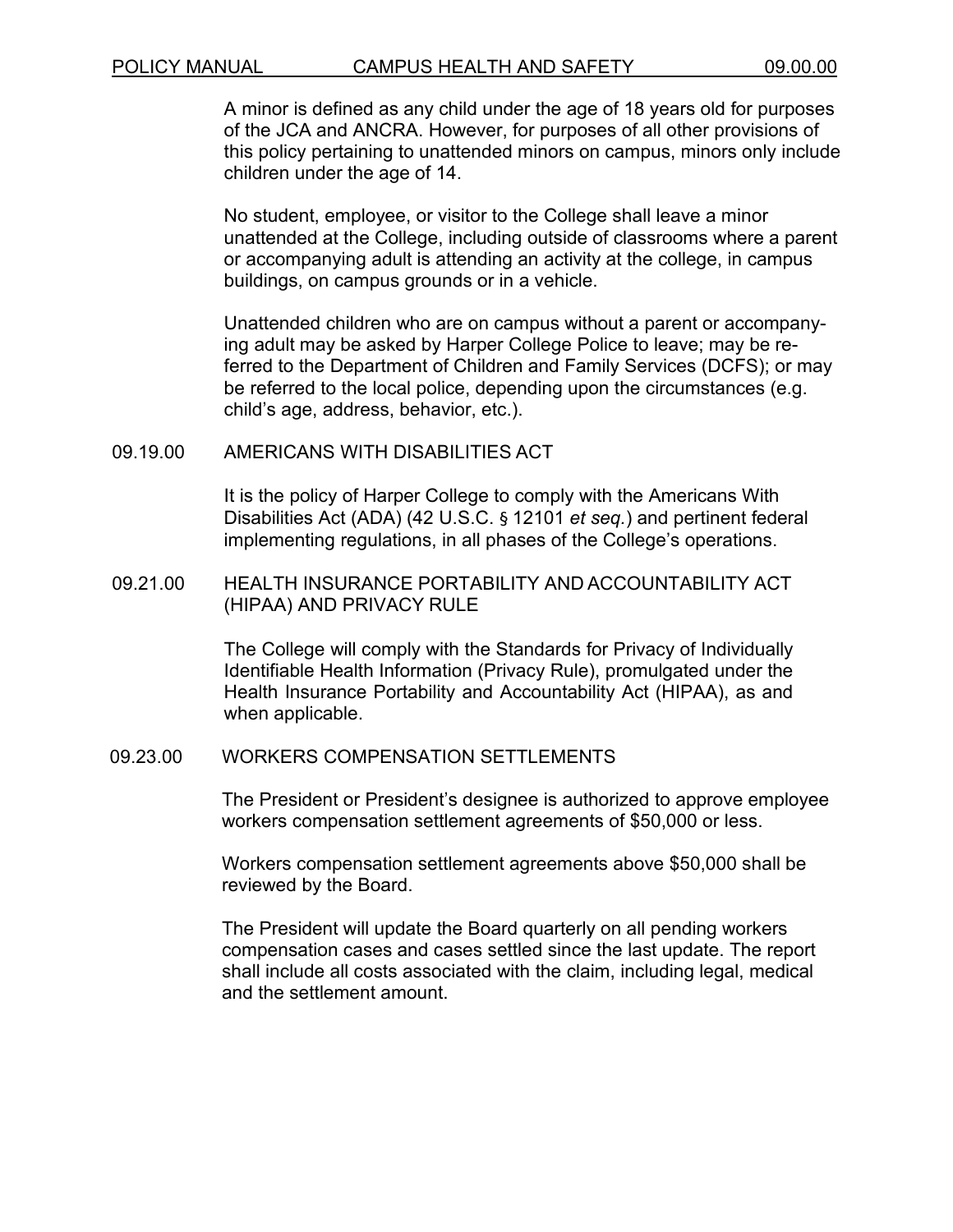# TABLE OF CONTENTS

| <b>Human Resources</b>                                          | 11.00.00 |
|-----------------------------------------------------------------|----------|
| Administrative                                                  | 11.01.00 |
| President                                                       | 11.01.01 |
| <b>President's Evaluation</b>                                   | 11.01.03 |
| <b>Executive Council</b>                                        | 11.01.05 |
| <b>Administrative Personnel</b>                                 | 11.01.07 |
| <b>Terms of Employment</b>                                      | 11.01.09 |
| <b>Duties and Responsibilities</b>                              | 11.01.11 |
| Academic/Administrative Rank                                    | 11.01.13 |
| <b>Administrative Classification</b>                            | 11.01.15 |
| <b>Employment Outside of the College</b>                        | 11.01.17 |
| <b>Developmental Leave</b>                                      | 11.01.19 |
| Administrative Salary and Benefits Program                      | 11.01.21 |
| <b>Early Retirement Program</b>                                 | 11.01.23 |
| Termination                                                     | 11.01.25 |
| Faculty                                                         | 11.03.00 |
| <b>Full-Time Faculty</b>                                        | 11.03.01 |
| <b>Terms of Employment and Qualifications</b>                   | 11.03.03 |
| <b>English Proficiency Requirement</b>                          | 11.03.05 |
| <b>Duties and Responsibilities</b>                              | 11.03.07 |
| <b>Faculty Evaluation</b>                                       | 11.03.19 |
| Promotion                                                       | 11.03.11 |
| <b>Employment Outside of the College</b>                        | 11.03.13 |
| <b>Collective Bargaining Agreement</b>                          | 11.03.15 |
| <b>Faculty Handbook</b>                                         | 11.03.17 |
| <b>Adjunct Faculty</b>                                          | 11.03.19 |
| <b>Professor Emeritus</b>                                       | 11.03.21 |
| <b>Professional-Technical Employees</b>                         | 11.05.00 |
| Definition                                                      | 11.05.01 |
| Qualifications                                                  | 11.05.03 |
| <b>Duties and Responsibilities</b>                              | 11.05.05 |
| <b>Collective Bargaining Agreement</b>                          | 11.05.07 |
| <b>Supervisory/Management Employees</b>                         | 11.07.00 |
| <b>Definition</b>                                               | 11.07.01 |
| <b>Duties and Responsibilities</b>                              | 11.07.03 |
| <b>Terms of Employment and Qualifications</b>                   | 11.07.05 |
| Supervisory/Management Employee Classification and<br>Promotion | 11.07.07 |
| Reclassification                                                | 11.07.09 |
| <b>Appeal Procedure</b>                                         | 11.07.11 |
| <b>Salary Program</b>                                           | 11.07.13 |
| <b>Reduction in Force</b>                                       | 11.07.15 |
| <b>Termination</b>                                              | 11.07.17 |
| Supervisory/Management Employee Handbook                        | 11.07.19 |
|                                                                 |          |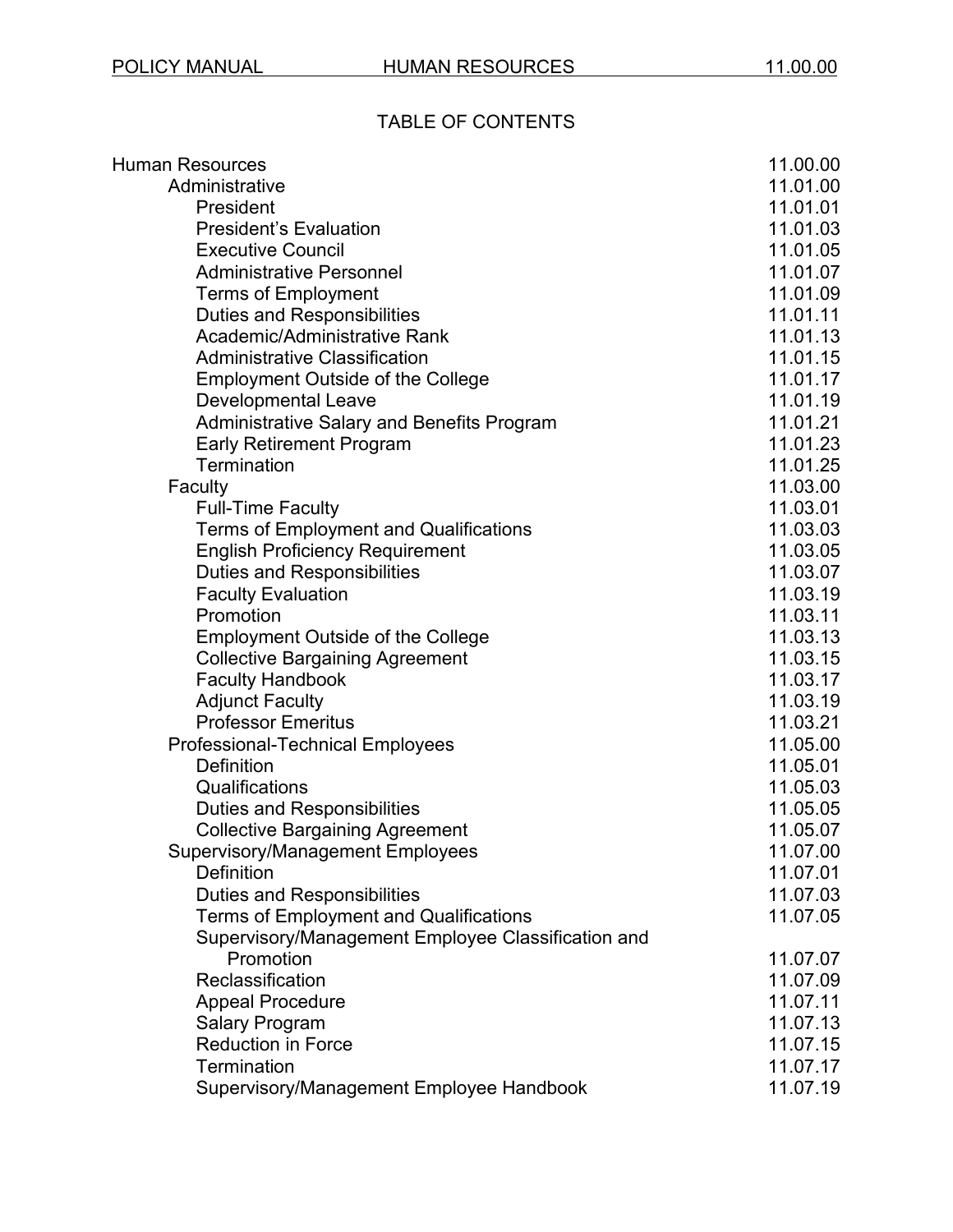| <b>Classified Employees</b>                             | 11.09.00 |
|---------------------------------------------------------|----------|
| <b>Definition</b>                                       | 11.09.01 |
| <b>Duties and Responsibilities</b>                      | 11.09.03 |
| <b>Terms of Employment and Qualifications</b>           | 11.09.05 |
| <b>Classified Employee Classification and Promotion</b> | 11.09.07 |
| Reclassification                                        | 11.09.09 |
| <b>Appeal Procedure</b>                                 | 11.09.11 |
| <b>Salary Program</b>                                   | 11.09.13 |
| <b>Reduction in Force</b>                               | 11.09.15 |
| Termination                                             | 11.09.17 |
| <b>Classified Employee Handbook</b>                     | 11.09.19 |
| <b>Custodial/Maintenance Employees</b>                  | 11.11.00 |
| <b>Definition</b>                                       | 11.11.01 |
| <b>Duties and Responsibilities</b>                      | 11.11.03 |
| Qualifications                                          | 11.11.05 |
| <b>Collective Bargaining Agreement</b>                  | 11.11.07 |
| <b>Police Officers and Community Services Officers</b>  | 11.13.00 |
| <b>Definition</b>                                       | 11.13.01 |
| <b>Duties and Responsibilities</b>                      | 11.13.03 |
| Qualifications                                          | 11.13.05 |
| <b>Collective Bargaining Agreement</b>                  | 11.13.07 |
| <b>General Human Resources Policies</b>                 | 11.15.00 |
| Non-Discrimination                                      | 11.15.01 |
| <b>Insurance Benefits</b>                               | 11.15.03 |
| Vacation                                                | 11.15.05 |
| Leaves of Absence                                       | 11.15.07 |
| <b>Fringe Benefits</b>                                  | 11.15.09 |
| <b>Tuition Waiver</b>                                   | 11.15.11 |
| Tax-Sheltered Annuities and Deferred Compensation Plan  | 11.15.13 |
| Retirement                                              | 11.15.15 |
| <b>Access to Personnel Records</b>                      | 11.15.17 |
| <b>Employee Background Checks</b>                       | 11.15.19 |
| <b>Family and Medical Leave Policy</b>                  | 11.15.21 |
| <b>School Visitation Rights Policy</b>                  | 11.15.23 |
| Appointment of Administrators and Faculty               | 11.15.25 |
| <b>Incentive Compensation</b>                           | 11.15.27 |
| Evaluation                                              | 11.15.29 |
| <b>Remote Telework Policy</b>                           | 11.15.31 |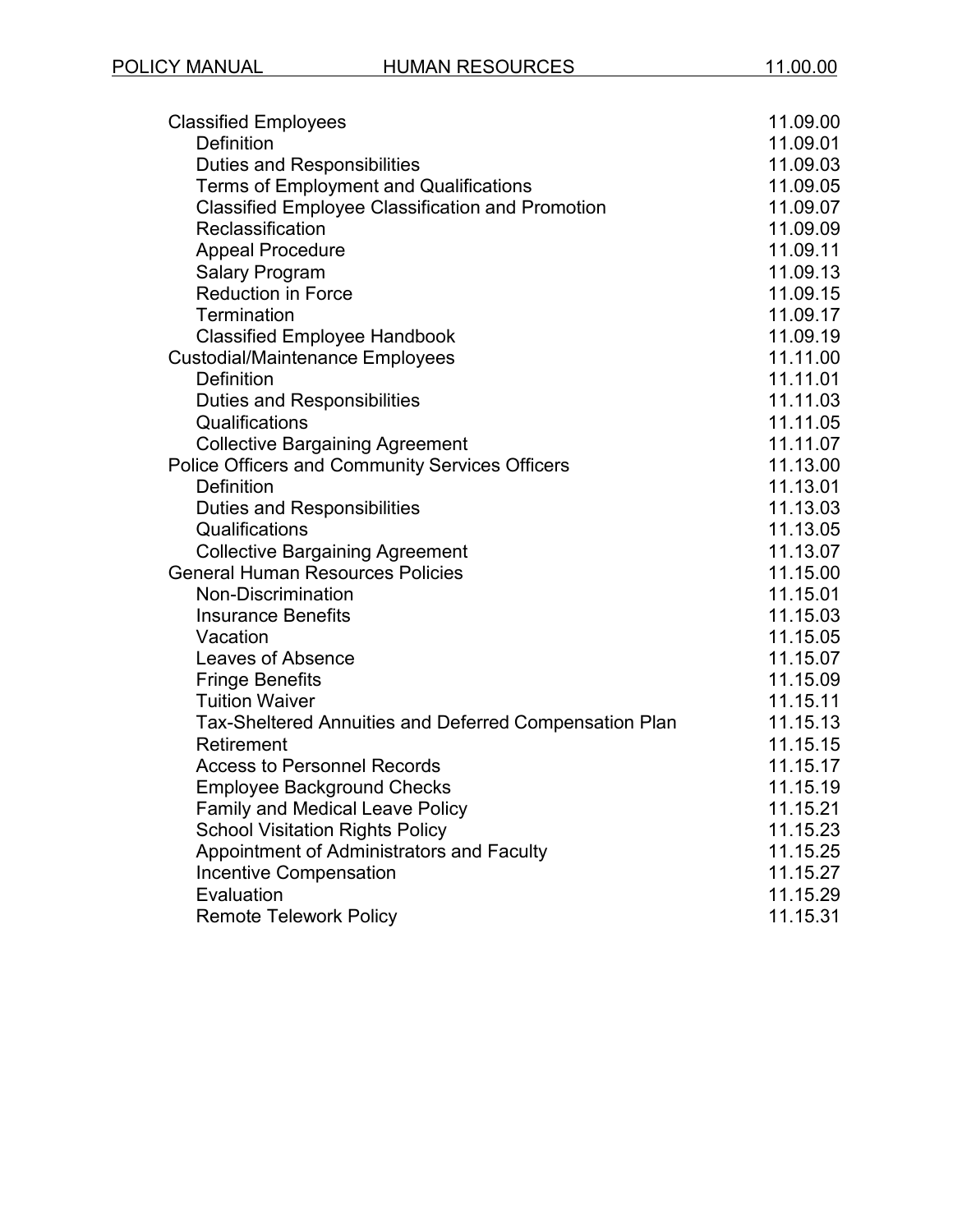#### 11.00.00 ADMINISTRATIVE

#### 11.01.00 [President](https://www.harpercollege.edu/leadership/president/index.php)

The President is the chief executive officer of the College. The President derives his/her/their authority from and is directly responsible to the Board. It is the President's function to recommend policies requiring Board approval. Other functions are the implementation of Board policies and Board actions, and the authorization of administrative procedures and practices. The President also serves as chief representative of the College in the community.

In accordance with the Illinois Public Community College Act and the President's employment contract, the President executes directly or by delegation to members of his/her/their staff all executive and administrative duties necessary for the efficient operation of the College.

11.01.03 President's Evaluation

The Board shall, prior to the end of each fiscal year, evaluate the President in accordance with procedures and criteria established by the Board and the President.

11.01.05 Executive Cabinet

Those administrators reporting directly to the President are considered members of the Executive Council management team and are responsible for administering all departments of the College.

11.01.07 Administrative Personnel

Administrators are employees whose responsibilities include:

- A. The authority to submit recommendations with regard to hiring, evaluating, disciplining, or terminating the employment of employees reporting to them;
- B. The authority to make significant decisions in their area of responsibility; and
- C. The supervision and direction of the work within their function area of responsibility, including responsibility for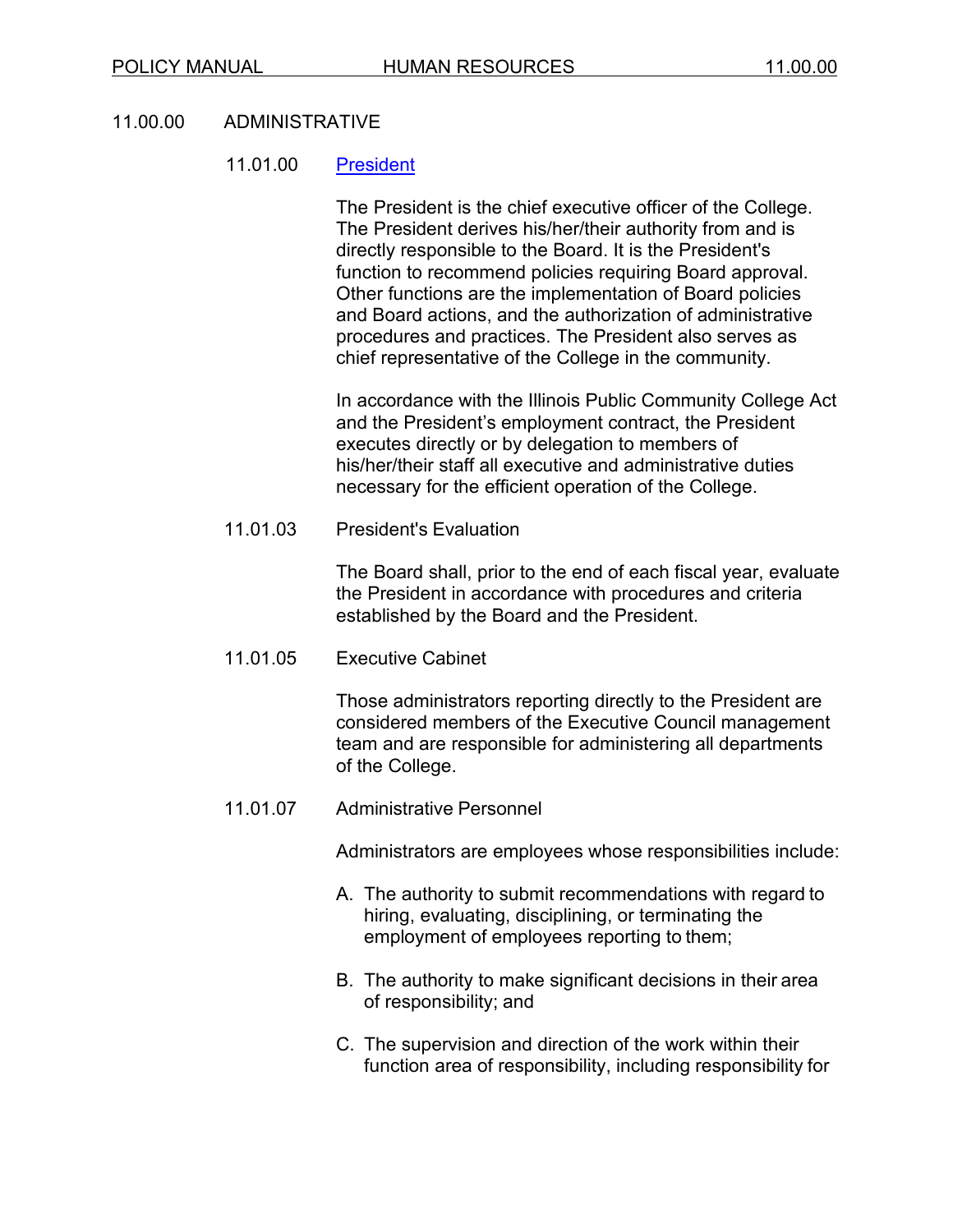the development and administration of their area's budget.

11.01.09 Terms of Employment

Administrative appointments are to specific positions and service in any such position is at the exclusive discretion of the Board upon recommendation of the President of the College.

In accordance with the Illinois Public Community College Act, administrators do not accrue tenure. However, a person from the faculty assigned to an administrative position shall not forfeit tenure or service credit accrued toward tenure, or the highest academic rank attained as a faculty member.

Administrators are issued an employment contract and the terms of the contract shall be in writing and provided to the administrators.

11.01.11 Duties and Responsibilities

The specific duties of administrators shall be defined in their respective job descriptions.

11.01.13 Academic/Administrative Rank

Academic/Administrative rank will be granted to administrators.

11.01.15 Administrative Classification

The administrative classification program sets forth salary levels and ranges for each administrative position and includes job descriptions for each position.

11.01.17 Employment Outside of the College

Administrators are not to be regularly employed for remuneration by other agencies during their contractual period of full-time service to the College except with the prior written approval of the President of the College.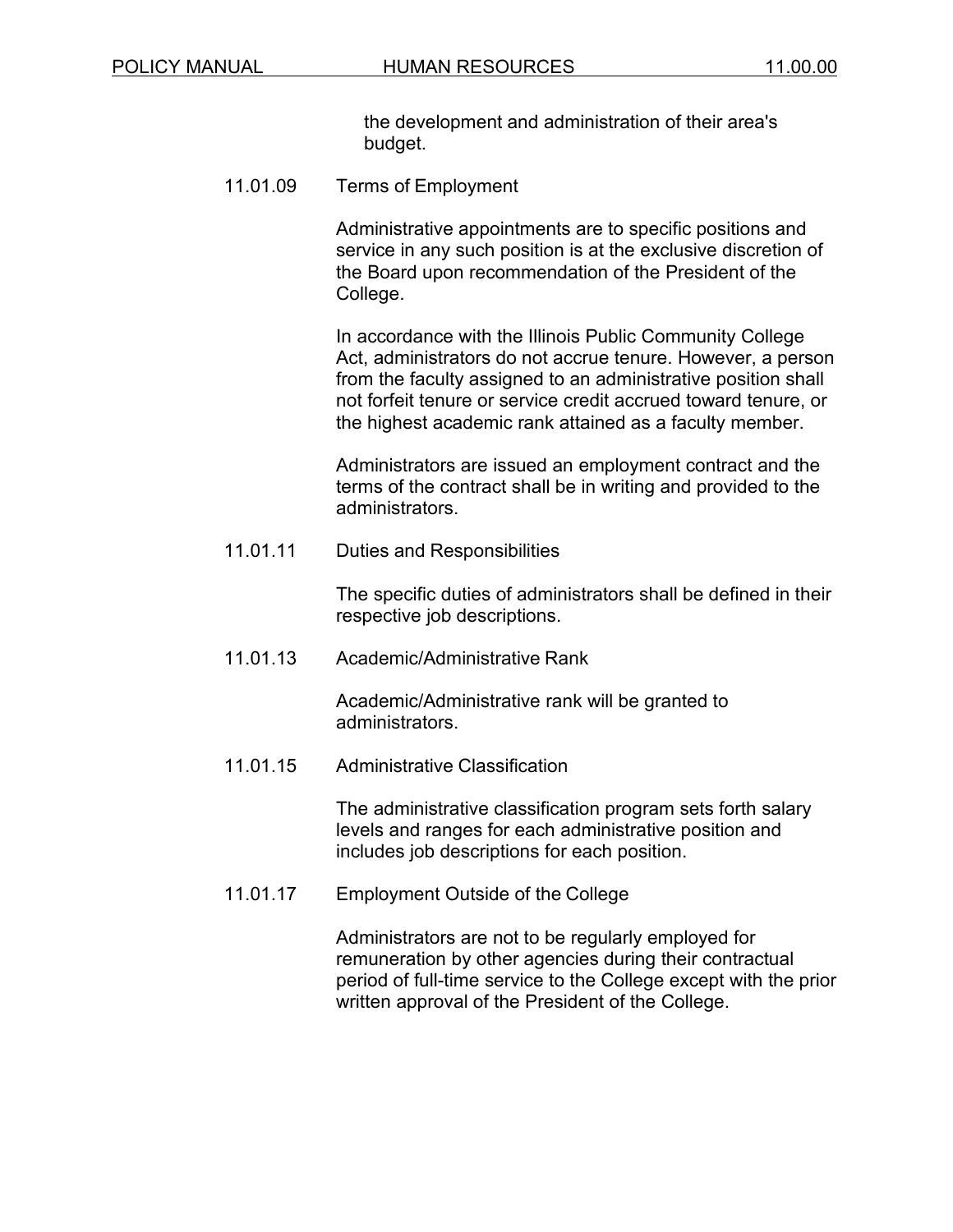11.01.19 Developmental Leave

The College may grant, upon recommendation of the President, a developmental leave to eligible administrators provided that in the judgment of the Board, such a leave will be of benefit to the College, and the individual's absence will not adversely affect either the budget or operational efficiency of the College.

11.01.21 Administrative Salary and Benefits Program

Annually, the President will recommend to the Board of Trustees any changes to pay and benefits for Administrators. Any changes will be reflected in the Administrative Employment Contract and the Administrator Benefits Program.

11.01.23 Early Retirement Program

An early retirement program may be made available to administrators. The conditions for eligibility and participation in the program will be part of the Administrative Employment Contract.

11.01.25 Termination

Reasons for termination of an administrator shall be part of the Administrative Employment Contract. The College reserves the right to determine on an annual basis whether or not to reappoint an administrator upon expiration of the employment contract term.

11.03.00 FACULTY

#### 11.03.01 Full-Time Faculty

Full-time faculty members are employees with academic rank whose primary duties are the direct instruction and counseling of students, or whom have library service responsibilities connected with instruction.

Full-time faculty are faculty members who have a workload of 24 contact hours or more per academic year, or equivalent workload.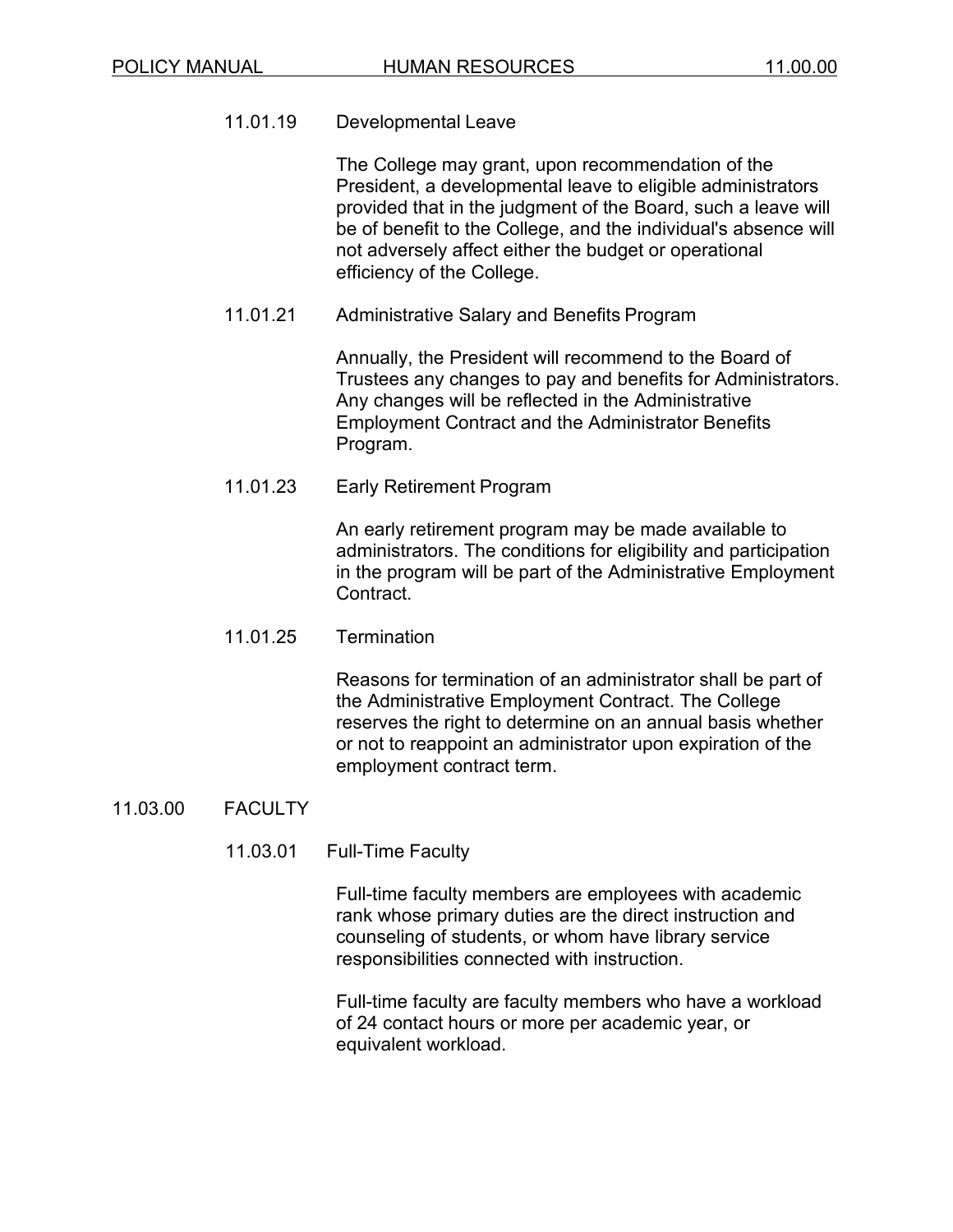11.03.03 Terms of Employment and Qualifications

Faculty members must meet minimum qualifications for teaching at Harper College. A Statement of Teaching Credentials shall be prepared jointly by the administration and the Faculty Senate for the purpose of establishing minimum guidelines for teaching qualifications. The statement of teaching credentials is contained in the Statement of Faculty Credentials.

After recommendation of full-time faculty appointment by the College President, the Board of Trustees has final approval of all full-time faculty appointments.

Tenured faculty members are entitled to continued employment subject to provisions of the Illinois Public Community College Act and need not be given annual employment agreements, except as the College deems necessary or desirable in specific situations.

11.03.05 English Proficiency Requirement

The Board of Trustees declares its intention to comply with the statute (110 ILCS 805/3-29.2) which requires the College to establish a program to assess the English language proficiency of all persons providing classroom instruction to students, and to ensure that the English language is used in the instruction of students except those enrolled in foreign language courses. Procedures for the implementation of this program are published in the Faculty Handbook.

11.03.07 Duties and Responsibilities

The general duties and responsibilities of each faculty member are:

- A. To perform their duties consistent with applicable College policies, procedures, and practices;
- B. To represent the College professionally and creditably on all occasions;
- C. To continually improve his/her education and experience;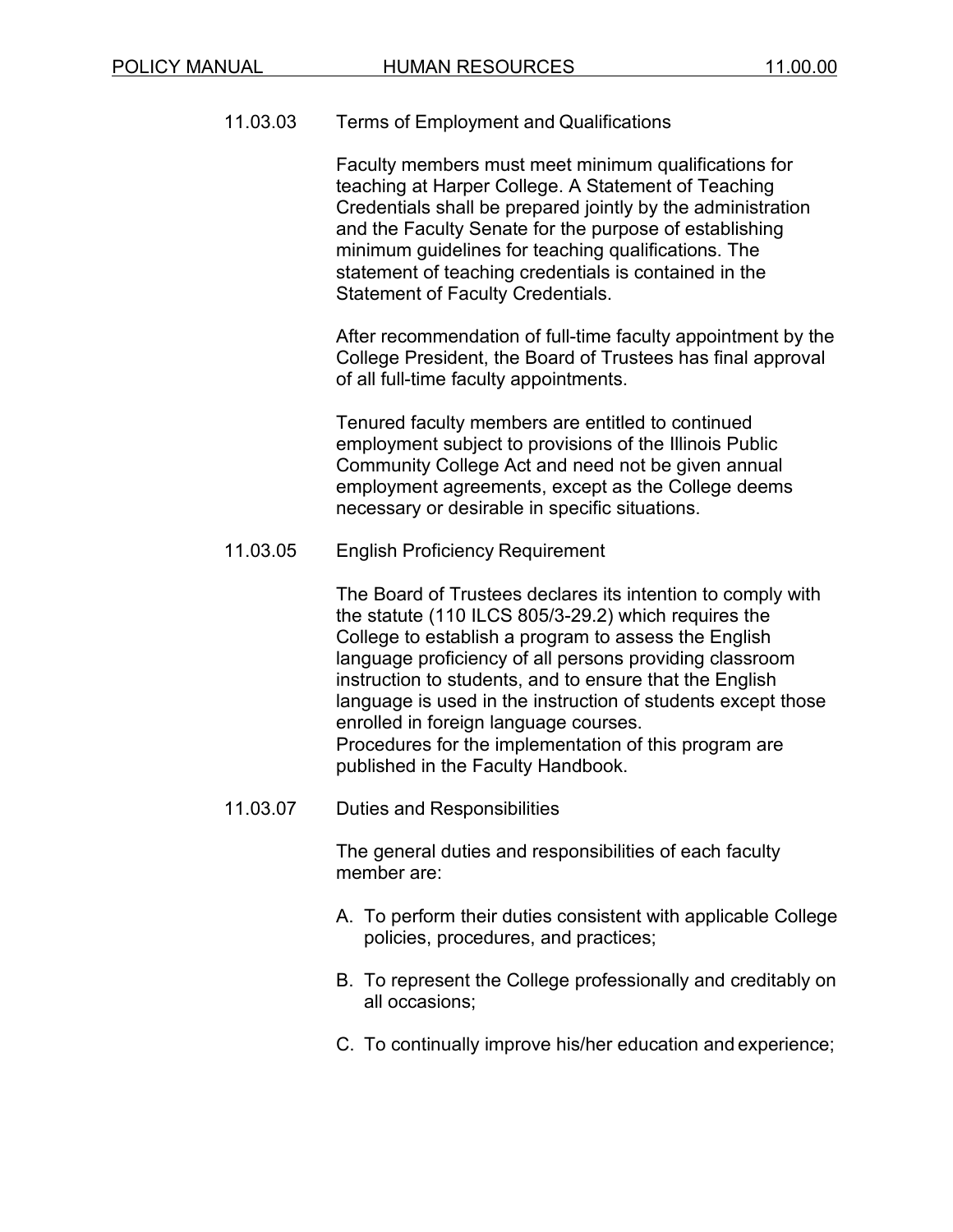- D. To devote his/her best efforts to the educational program of Harper College; and
- E. To fulfill the terms of his/her contract.
- 11.03.09 Faculty Evaluation

Harper College is committed to the development of a superior faculty who aspire to high levels of excellence in instruction and service to the students, the College, the community, and their profession. Harper College shall, therefore, continuously and systematically assess and evaluate faculty members' performance and seek evidence of a faculty member's effectiveness in the attainment of excellence. In order to encourage such excellence and to provide criteria, standards, and procedures for evaluating faculty members' performance, a performance evaluation system is essential.

The faculty evaluation process is delineated in the Faculty Handbook.

11.03.11 Promotion

Final approval of full-time faculty promotions is made by the Board of Trustees in accordance with procedures in the Full-Time Faculty Collective Bargaining Agreement and the Faculty Handbook. The process and system for promotion in academic rank is based upon the recommendation of faculty and administrative staff to the President upon approval by the President, the promotion recommendation is forwarded to the Board of Trustees for final approval.

The procedures for promotion are listed on the Provost website.

11.03.13 Employment Outside of the College

No full-time faculty member employed by the College during the term stated in their contract shall undertake, contract for or accept anything of value in return for research or consulting services to any other parties (including agencies that have a professional relationship to the College) unless the faculty member (a) estimates time to be spent on such endeavor and requests and receives prior written approval of the President or designee; and (b) submits to the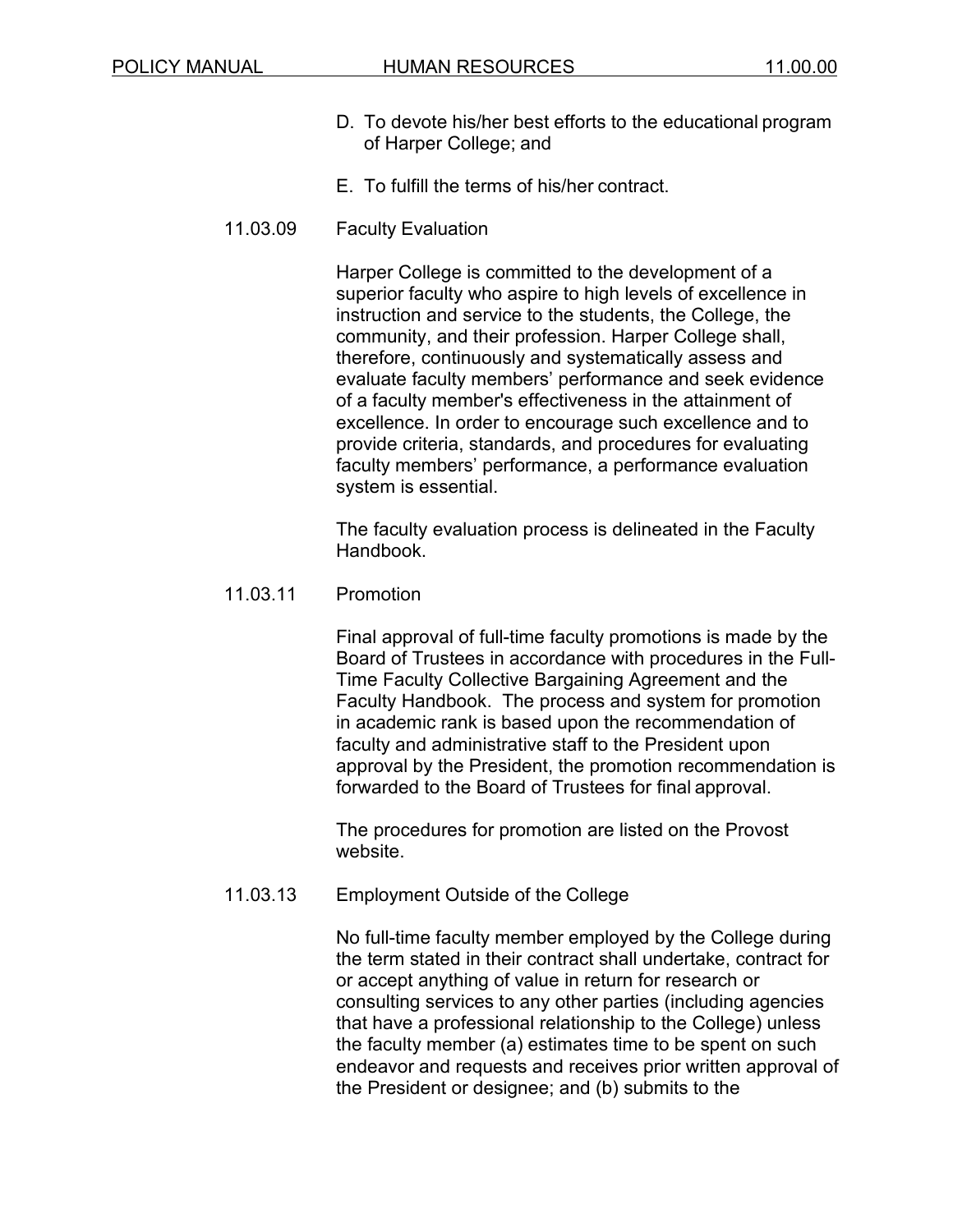President or designee an annual statement of the time spent on such endeavor. No faculty member employed by the College shall engage in any other regular business or employment for remuneration unless the faculty member secures the prior written approval of the President of the College or designee.

### 11.03.15 [Collective Bargaining](https://www.harpercollege.edu/about/directory/hr/policies/index.php) Agreement

Faculty members' salaries and other terms and conditions of employment agreed to between the Board of Trustees and the faculty members' exclusive bargaining representative are set forth in the Full-Time Faculty Collective Bargaining Agreement. Additional employment provisions and procedures are set forth in the Faculty Handbook.

11.03.17 Faculty Handbook

A Faculty Handbook containing pertinent information, procedures, rules and regulations will be provided to all fulltime faculty.

11.03.19 Adjunct Faculty

Adjunct faculty are part-time faculty who have a workload of less than 24 contact hours or equivalent workload per academic year, i.e. fall and spring semesters.

Appointment as an adjunct faculty member is covered by a letter of intent. Adjunct faculty members' salaries and other terms and conditions of employment agreed to between the Board of Trustees and the adjunct faculty members' exclusive bargaining representative are set forth in the [Adjunct Faculty Collective Bargaining Agreements.](https://www.harpercollege.edu/about/directory/hr/policies/index.php)

- A. Employment as an adjunct faculty member at Harper College shall not count toward completion of the probationary period for consideration of tenure.
- B. The appointment imposes no obligation on the College for renewal or reappointment of the adjunct faculty member or to specify cause for non-renewal or nonreappointment and does not create a right to full-time employment.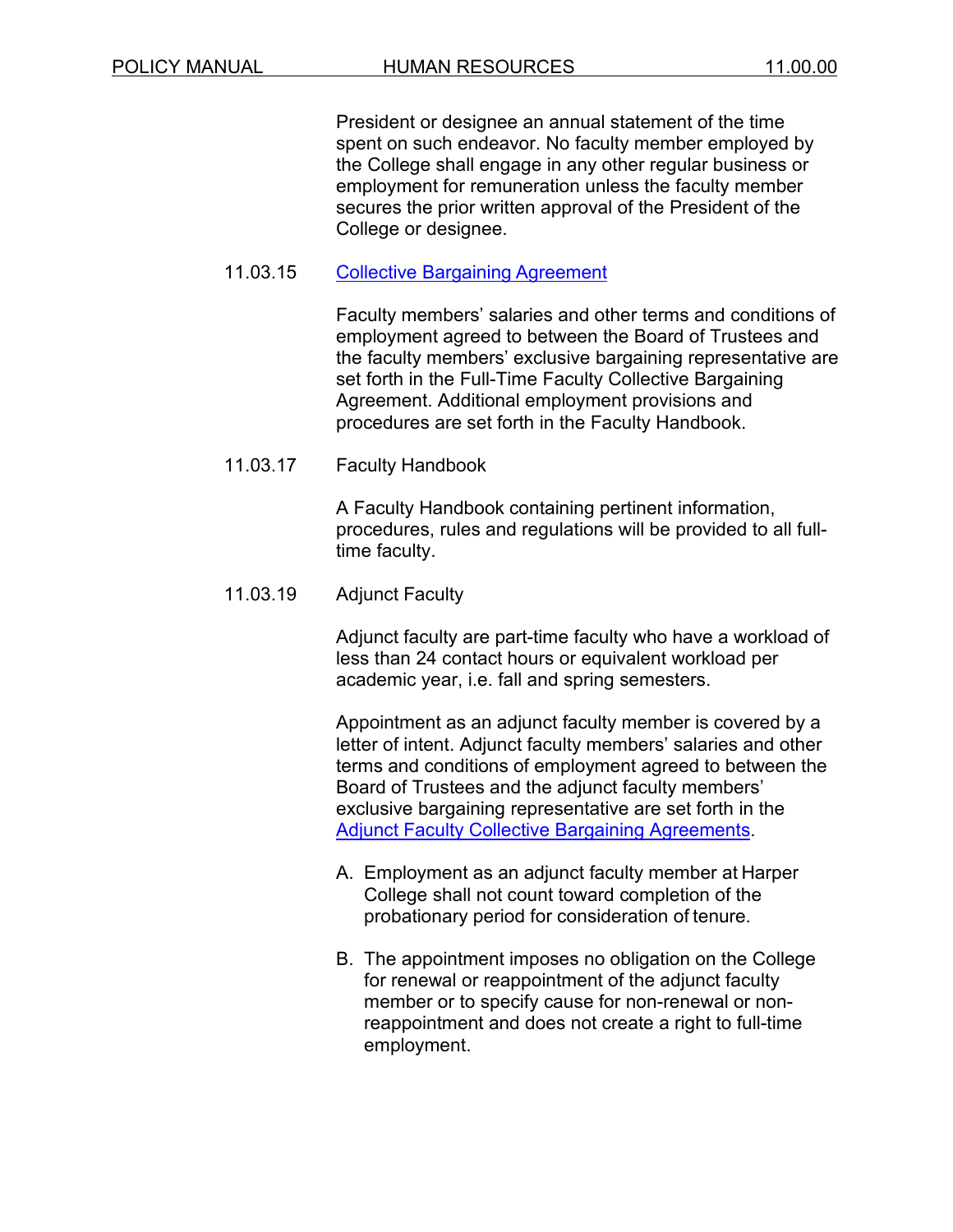C. Adjunct faculty members will be given a written notice of class assignment and the period of their appointment.

An Adjunct Faculty Handbook containing pertinent information, procedures, rules and regulations will be provided to all adjunct faculty members.

### 11.03.21 Professor Emeritus

A full-time Professor or Associate Professor or an administrator who holds either academic rank may apply for Professor Emeritus status upon retirement. Applicants must meet minimum years of service criteria and be able to demonstrate significant accomplishments as delineated in the application procedure and selection guidelines. Professor Emeritus status is recommended by the President and approved by the Board.

### 11.05.00 PROFESSIONAL-TECHNICAL EMPLOYEES

### 11.05.01 Definition

Professional-technical employees are employees in the job titles listed in the Agreement between the Board of Trustees and the Professional/Technical Union who are regularly employed 19 hours per week or more and 32 weeks per year or more.

### 11.05.03 Qualifications

A professional-technical employee must meet the minimum qualifications for a particular job as listed in the Position Description. The administration reserves the right to waive minimum qualifications if it will best serve the interests of the College. Such waiver shall be non-precedential.

#### 11.05.05 Duties and Responsibilities

The duties and responsibilities of professional-technical employees are determined by the particular requirements of the position. These requirements shall be defined in the job descriptions provided by the Human Resources department. The Human Resources department and the appropriate supervisor shall be responsible for informing and orienting professional-technical employees regarding their job duties and responsibilities.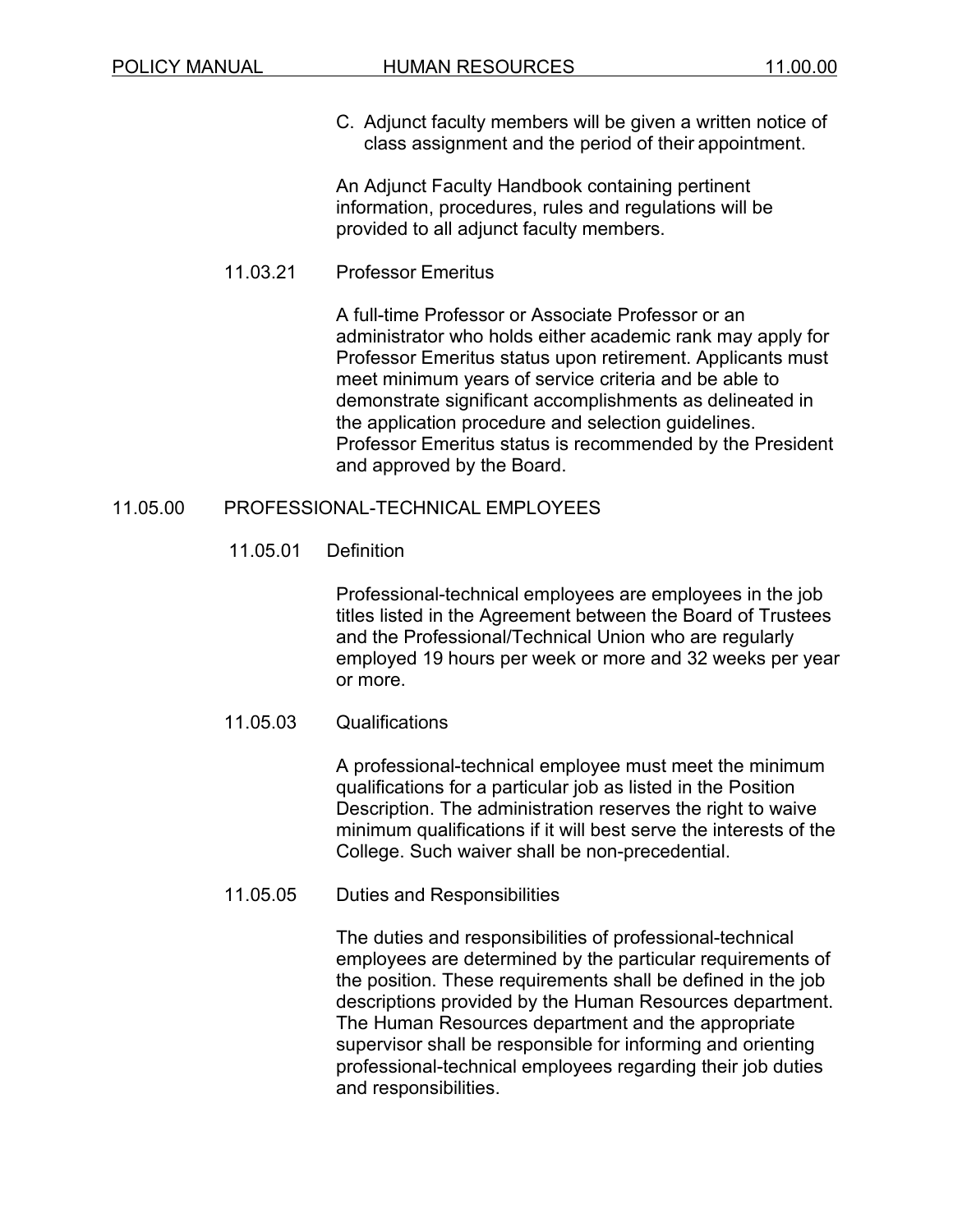### 11.05.07 [Collective Bargaining](https://www.harpercollege.edu/about/directory/hr/policies/index.php) Agreement

Professional-technical employees' salaries and other terms and conditions of employment agreed to between the Board of Trustees and the professional-technical employees' exclusive bargaining representative are set forth in the Professional-Technical Employees' Collective Bargaining Agreement.

### 11.07.00 SUPERVISORY/MANAGEMENT EMPLOYEES

### 11.07.01 Definition

Supervisory/management employees are non-instructional personnel, excluding administrators, who perform mid-level management functions for the College.

### 11.07.03 Duties and Responsibilities

The duties and responsibilities of supervisory/management employees are determined by the particular requirements of the position. These requirements shall be defined in the job descriptions provided by the Human Resources department. The Human Resources department and the appropriate supervisor shall be responsible for informing and orienting supervisory/management employees regarding their job duties and responsibilities.

11.07.05 Terms of Employment and Qualifications

An employee must meet the minimum standards for a particular job classification. The administration reserves the right to waive minimum qualifications if it will best serve the interests of the College. Such waiver shall be nonprecedential.

Introductory periods shall be established for all supervisory/management employees.

11.07.07 Supervisory/Management Employee Classification and Promotion

> The supervisory/management employee classification program sets forth salary levels and ranges for each supervisory/management position and includes job descriptions for each position.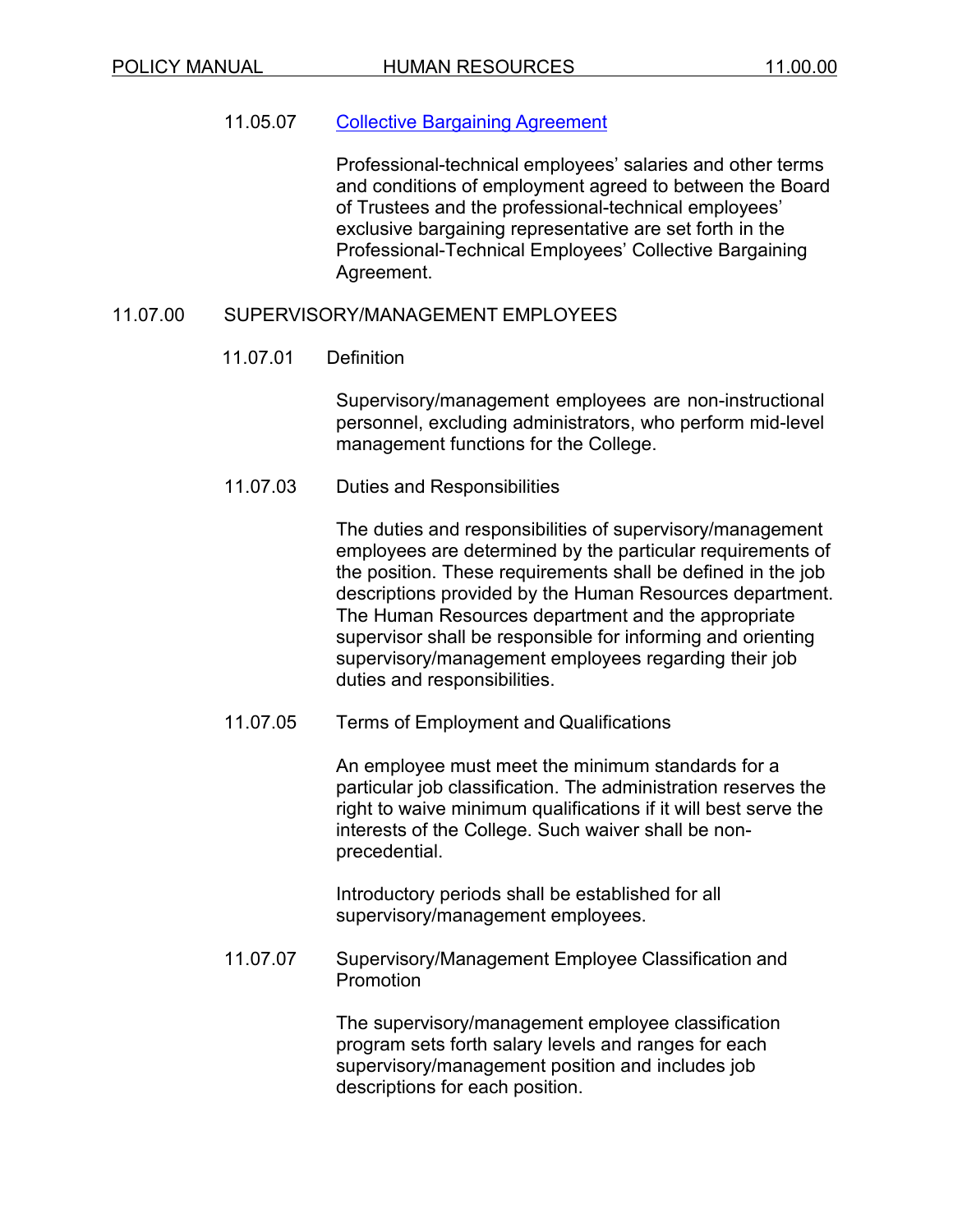Promotion or transfer from one position to another shall be based on ability, performance, service, and the needs of the College.

11.07.09 Reclassification

Reclassification is granted based on findings and recommendations by appropriate administrative personnel and approval by the President.

11.07.11 Appeal Procedure

An appeal procedure for claims that the Board policies and procedures have not been followed shall be made available to a supervisory/management employee or a group of such employees. The procedure shall be outlined in the [Supervisory/Management Handbook.](https://www.harpercollege.edu/about/directory/hr/policies/index.php)

11.07.13 Salary Program

The administration shall annually conduct a review of the salary program based on the needs of the College and the prevailing salaries in the local employment area.

Revisions to salary programs are approved by the Board of Trustees upon the recommendation of the President.

11.07.15 Reduction in Force

The Board of Trustees may approve an administrative recommendation for a reduction in force of supervisory/management employees in the event the Board determines that reduction in staff is necessary for cost savings purposes, program reduction, or other reasons. Reduction in force and layoff procedures shall be set forth in the [Supervisory/Management Handbook.](https://www.harpercollege.edu/about/directory/hr/policies/index.php)

11.07.17 Termination

The procedure for termination of employment shall be delineated in the [Supervisory/Management Handbook.](https://www.harpercollege.edu/about/directory/hr/policies/index.php)

11.07.19 [Supervisory/Management Employee](https://www.harpercollege.edu/about/directory/hr/policies/index.php) Handbook

Administrative practices and procedures which pertain to supervisory/management personnel during their employment at Harper College are contained in the Supervisory/Management Employee Handbook.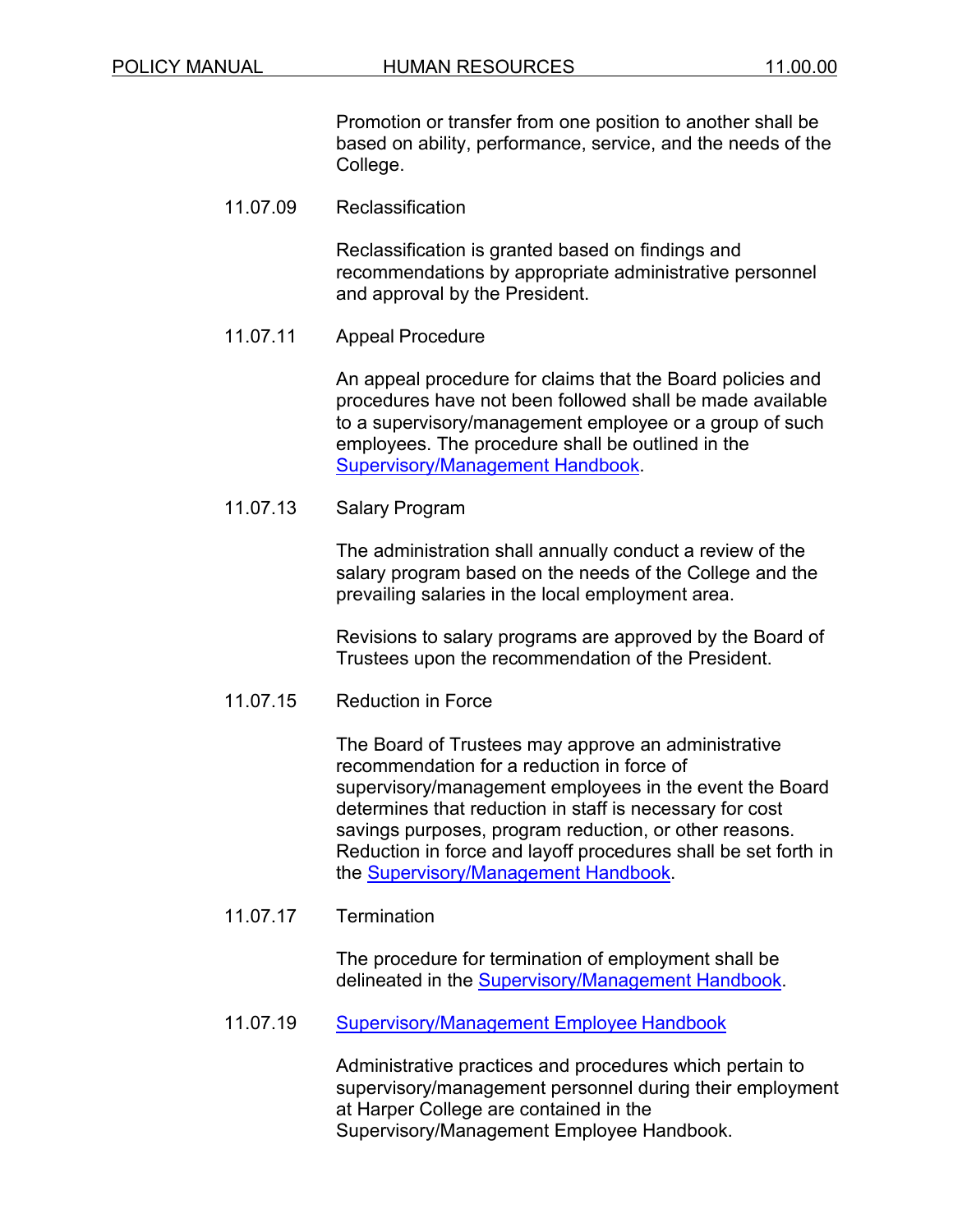#### 11.09.00 CLASSIFIED EMPLOYEES

#### 11.09.01 Definition

Classified employees are non-instructional personnel, excluding administrators, who perform support functions for the College.

11.09.03 Duties and Responsibilities

The duties and responsibilities of classified employees are determined by the particular requirements of the position. These requirements shall be defined in the job descriptions provided by the Human Resources department. The Human Resources department and the appropriate supervisor shall be responsible for informing and orienting classified employees regarding their job duties and responsibilities.

11.09.05 Terms of Employment and Qualifications

An employee must meet the minimum standards for a particular job classification. The administration reserves the right to waive minimum qualifications if it will best serve the interests of the College. Such waiver shall be nonprecedential.

Introductory periods shall be established for all classified employees.

11.09.07 Classified Employee Classification and Promotion

The classified employee classification program sets forth salary levels and ranges for each classified position and includes job descriptions for each position.

Promotion or transfer from one position to another shall be based on ability, performance, service, and the needs of the College.

11.09.09 Reclassification

Reclassification is permitted based on findings and recommendations by appropriate administrative personnel and approval by the President.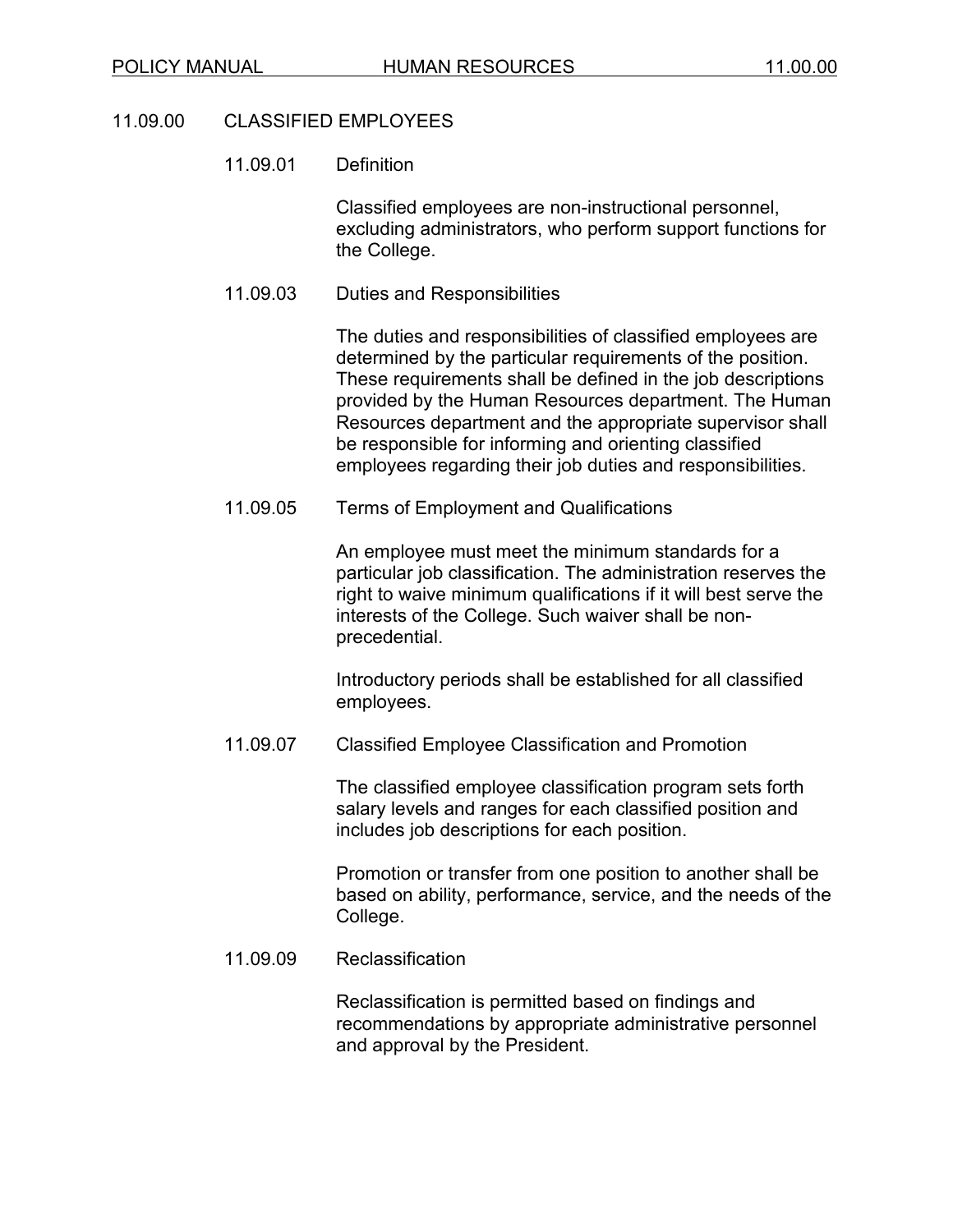# 11.09.11 Appeal Procedure

An appeal procedure for claims that the Board policies and procedures have not been followed shall be made available to a classified employee or a group of such employees. The procedure shall be outlined in the [Classified Employee](https://www.harpercollege.edu/about/directory/hr/policies/index.php)  [Handbook.](https://www.harpercollege.edu/about/directory/hr/policies/index.php)

# 11.09.13 Salary Program

The administration shall annually conduct a review of the salary program based on the needs of the College and the prevailing salaries in the local employment area.

Revisions to salary programs are approved by the Board of Trustees upon the recommendation of the President.

11.09.15 Reduction in Force

The Board of Trustees may approve an administrative recommendation for a reduction in force of classified employees in the event the Board determines that reduction in staff is necessary for cost savings purposes, program reduction, or other reasons.

11.09.17 Termination

The procedure for termination of employment shall be delineated in the Classified Employee Procedure Manual.

### 11.09.19 [Classified Employee](https://www.harpercollege.edu/about/directory/hr/policies/index.php) Handbook

Administrative practices and procedures which pertain to classified personnel during their employment at Harper College are contained in the Classified Employee Handbook.

### 11.11.00 CUSTODIAL/MAINTENANCE EMPLOYEES

11.11.01 Definition

Custodial/maintenance employees are employees whose job titles are listed in the Agreement between the Board of Trustees and the Harper 512 Association.

11.11.03 Duties and Responsibilities

The duties and responsibilities of custodial/maintenance employees are determined by the particular requirements of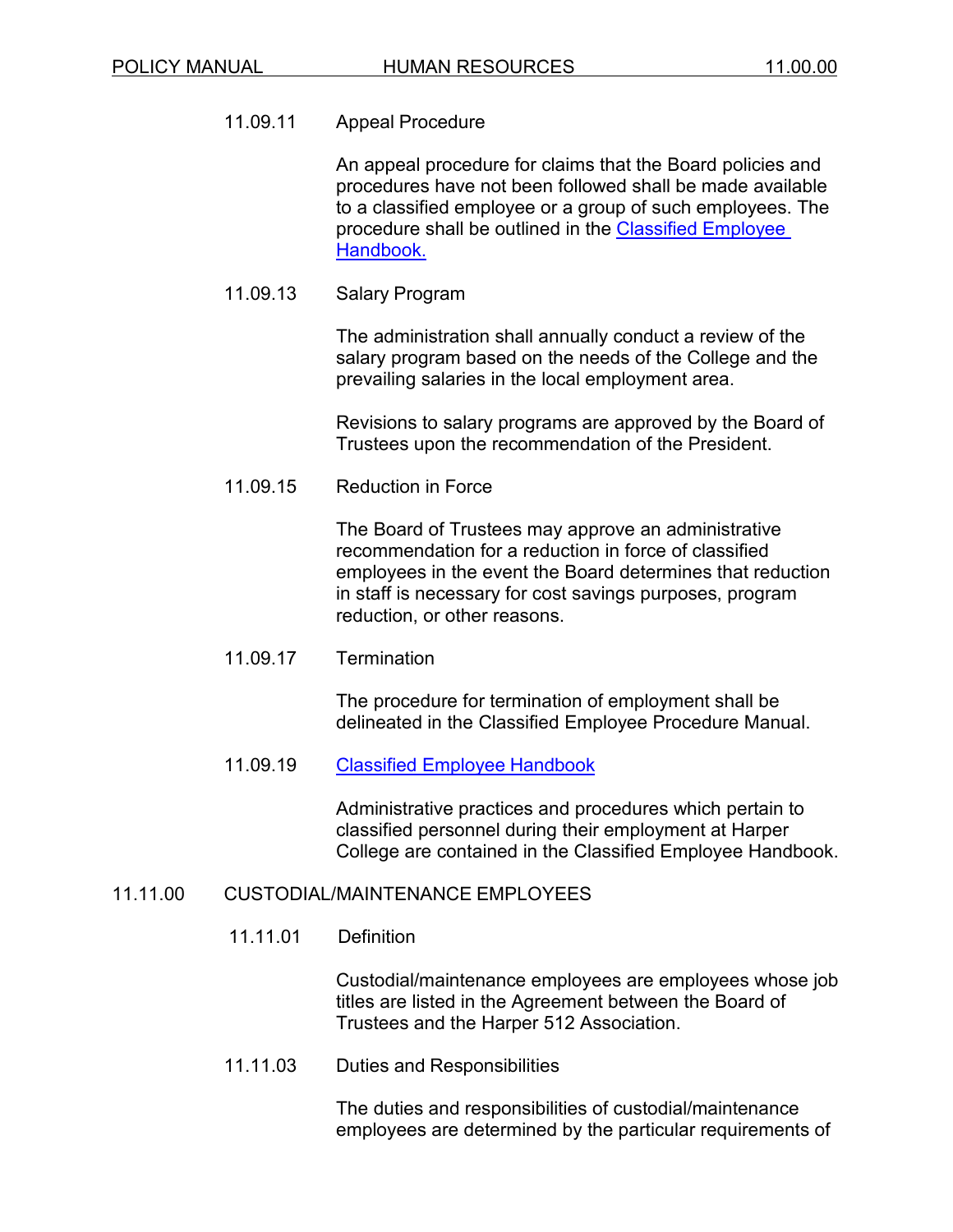the position. These requirements shall be defined in the job descriptions provided by the Human Resources department. The Human Resources department and the appropriate supervisor shall be responsible for informing and orienting service employees regarding their job duties and responsibilities.

# 11.11.05 Qualifications

A custodial/maintenance employee must meet the minimum qualifications for a particular job classification. The administration reserves the right to waive minimum qualifications if it will best serve the interest of the College. Such waiver shall be non-precedential.

# 11.11.07 [Collective Bargaining](https://www.harpercollege.edu/about/directory/hr/policies/index.php) Agreement

Custodial/maintenance employees' salaries and other terms and conditions of employment agreed to between the Board of Trustees and the custodial/maintenance employees' exclusive bargaining representative are set forth in the Custodial/Maintenance Employees' Collective Bargaining Agreement. Additional employment provisions and procedures are set forth in the Custodial/Maintenance Employees' Handbook.

# 11.13.00 POLICE OFFICERS AND COMMUNITY SERVICE OFFICERS

### 11.13.01 Definition

Police officers and community service officers are employees whose job titles are listed in the Agreements between the Board of Trustees and the Illinois Council of Police and Sheriffs, Local 7, International Union of Police Associations, AFL/CIO.

### 11.13.03 Duties and Responsibilities

The duties and responsibilities of police officers and community service officers are determined by the particular requirements of the position. These requirements shall be defined in the job descriptions provided by the Human Resources department. The Human Resources department and the appropriate supervisor shall be responsible for informing and orienting police officers and community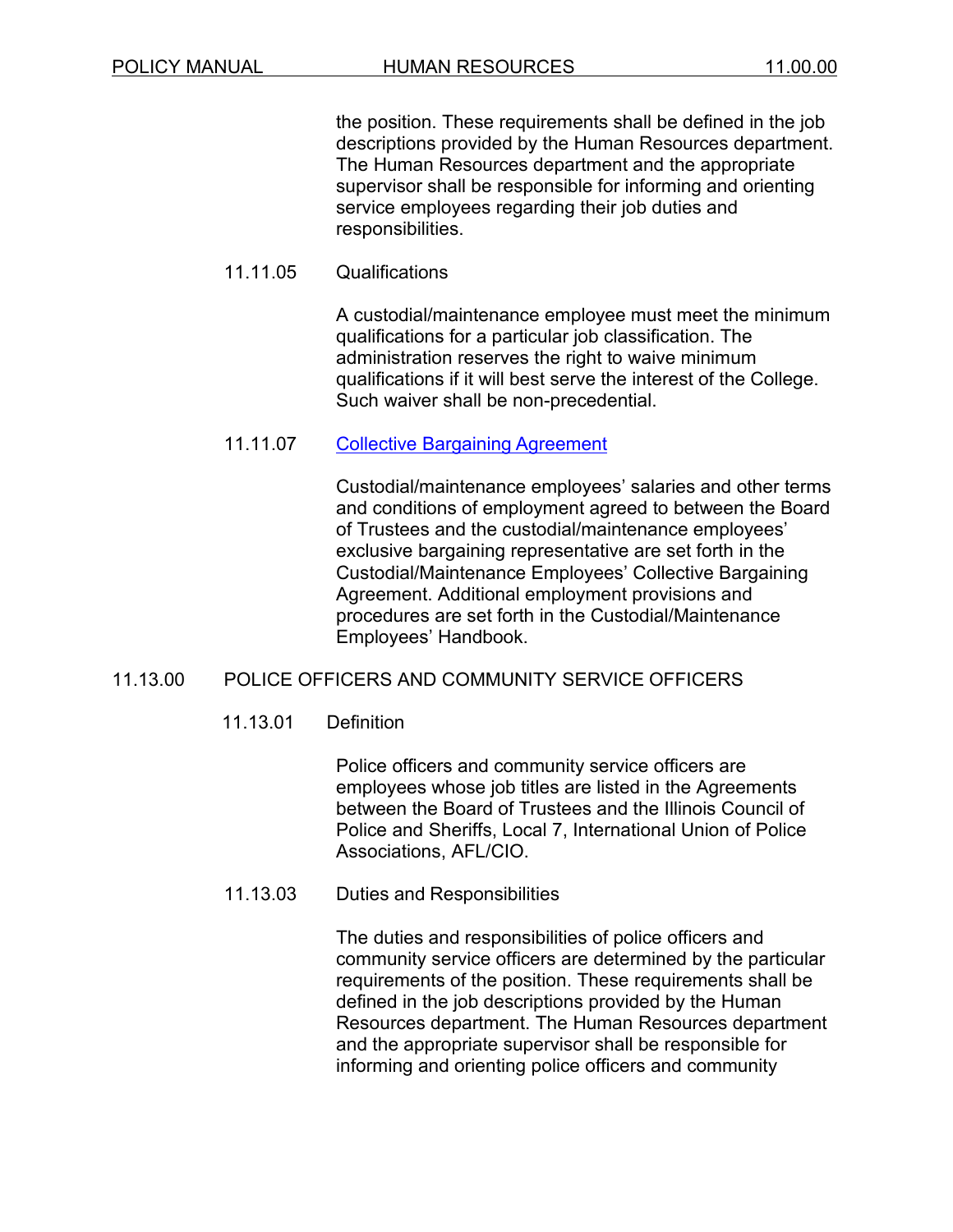service officers regarding their job duties and responsibilities.

11.13.05 Qualifications

A police officer and community service officer must meet the minimum qualifications for a particular job classification. The administration reserves the right to waive minimum qualifications if it will best serve the interest of the College. Such waiver shall be non-precedential.

11.13.07 [Collective Bargaining](https://www.harpercollege.edu/about/directory/hr/policies/index.php) Agreements

Police officers and community service officers' salaries and other terms and conditions of employment agreed to between the Board of Trustees and the police officers and community service officers' exclusive bargaining representatives are set forth in the collective bargaining agreements for police officers and community service officers.

### 11.15.00 GENERAL HUMAN RESOURCES POLICIES

11.15.01 Non-Discrimination

It is the intent of the Board of Trustees to comply with all applicable local, state, and federal statutes, regulations, and ordinances regarding non-discrimination in employment, including hiring of employees and provision of employee benefits.

11.15.03 Insurance Benefits

The College desires to provide a program of insurance coverage for eligible employees. (The term "eligible" is defined in accordance with the respective employee's position.) The Board of Trustees reserves the right to modify or change insurance benefits or coverage as necessary or appropriate based upon budgetary or cost considerations or other factors, consistent with any applicable limitations in collective bargaining agreements covering the College's eligible employees.

Specific insurance coverage and benefits provisions are contained in benefit plan documents.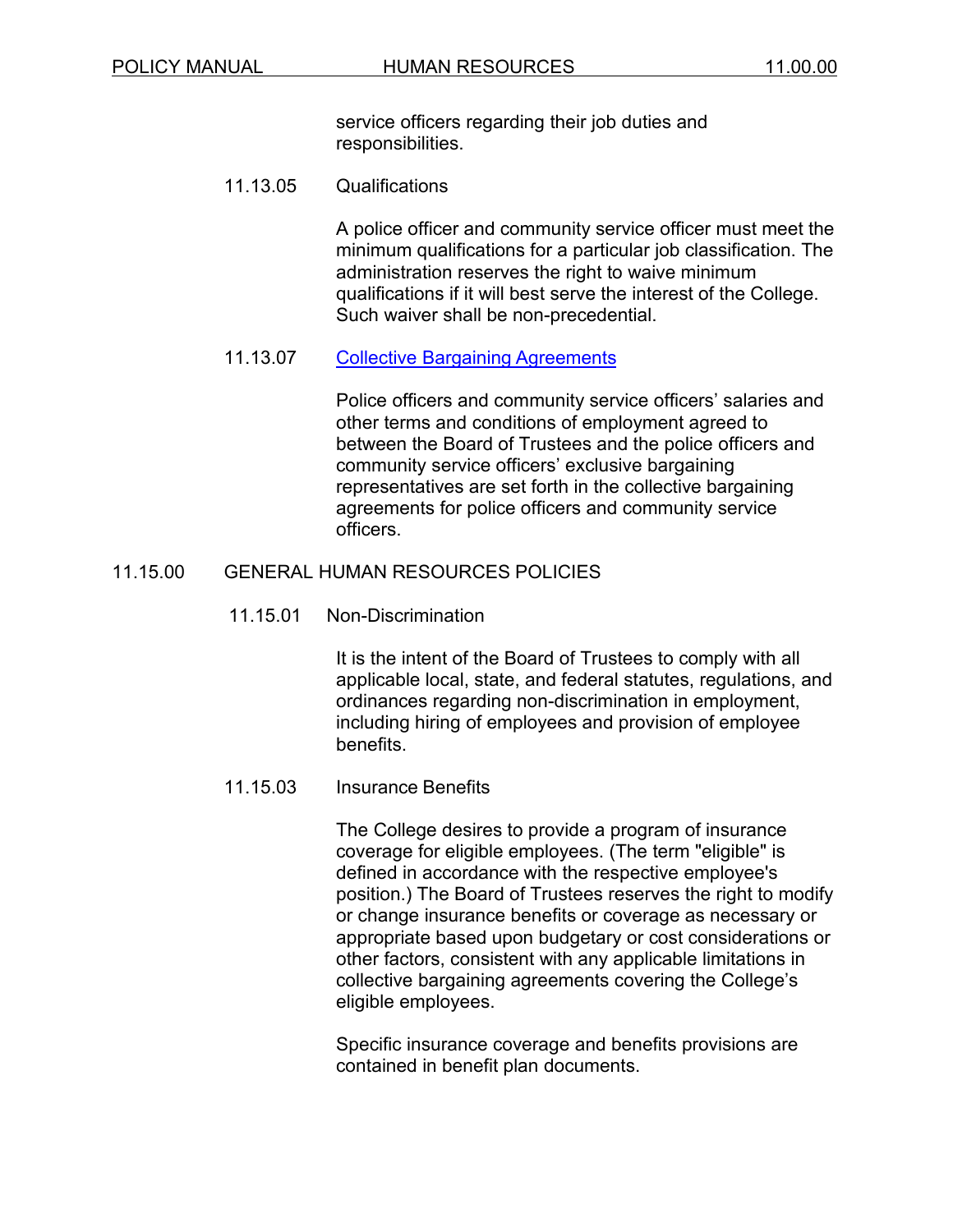#### 11.15.05 Vacation

The College shall provide paid vacation leave from assigned College duties for eligible employees. Eligibility criteria and procedural requirements for approval of this benefit are contained in employee contracts and pertinent handbooks, procedure manuals or benefit plan documents.

11.15.07 Leaves of Absence

> The Board of Trustees may provide employees with a program of leaves of absence from assigned College duties as described in applicable employee handbooks and contracts.

11.15.09 Fringe Benefits

> A program of fringe benefits shall be made available to eligible employees. Eligibility criteria and procedural requirements for approval of such benefits are contained in employee contracts and pertinent handbooks, procedure manuals or benefit plan documents.

11.15.11 Tuition Waiver

> A tuition waiver program shall be made available to eligible employees. Eligibility criteria for the program are contained in employee contracts and pertinent handbooks and procedure manuals.

> The participation of the employee, spouse, or child in any course shall not permit such course to be conducted if it would otherwise be terminated for lack of sufficient enrollment. Tuition-free enrollment limits may be placed on selected courses.

11.15.13 Tax Sheltered Annuities and Deferred Compensation Plan

> Salary reductions for tax-sheltered annuities shall be available to all eligible employees. The plans are administered in accordance with IRC Sections 403(b) and 457(b). The College does not act as a financial advisor and shall not be responsible or liable for any financial losses or other decline in the value of any investments employees acquire under these tax-sheltered annuity plans.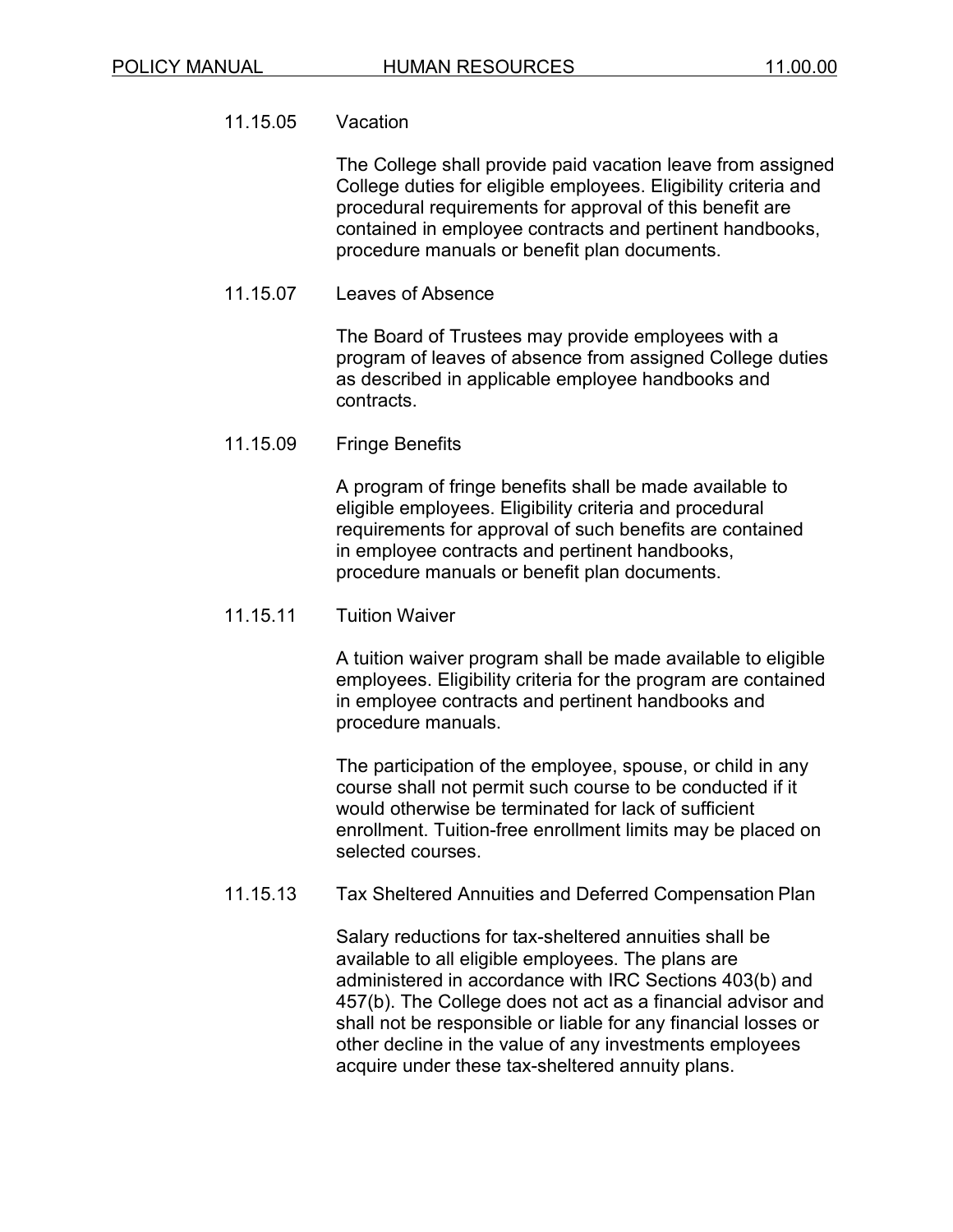# 11.15.15 Retirement

Harper College participates in the State Universities Retirement System (SURS). Eligible employees can apply for SURS retirement benefits in accordance with SURS requirements and procedures. Provisions of the plan are available through SURS.

11.15.17 Access to Personnel Records

The Board of Trustees shall comply with the Illinois Personnel Records Review Act. Employee personnel files and records shall be subject to review, inspection, and disclosure as provided in the Act and any applicable collective bargaining agreement.

11.15.19 Employee Background Checks

The College shall comply with the provisions of the Illinois Campus Security Enhancement Act of 2008. The College shall require criminal background investigations prior to the employment of regular full-time and part-time employees and other employees as determined by the College. Each applicant for regular full- time or part-time employment shall authorize the College to initiate a criminal background investigation as a pre-condition of employment.

11.15.21 Family and Medical Leave Policy

The College shall comply with the provisions of the federal Family and Medical Leave Act of 1993 and FMLA Rules and Regulations.

11.15.23 School Visitation Rights Policy

The College shall comply with the provisions of the School Visitation Rights Act and any applicable regulations.

11.15.25 Appointment of Administrators and Faculty

The Board shall appoint the President, other administrative personnel, and faculty in accordance with its statutory obligations under Section 3-26 of the Illinois Public Community College Act (110 ILCS 805/3-26).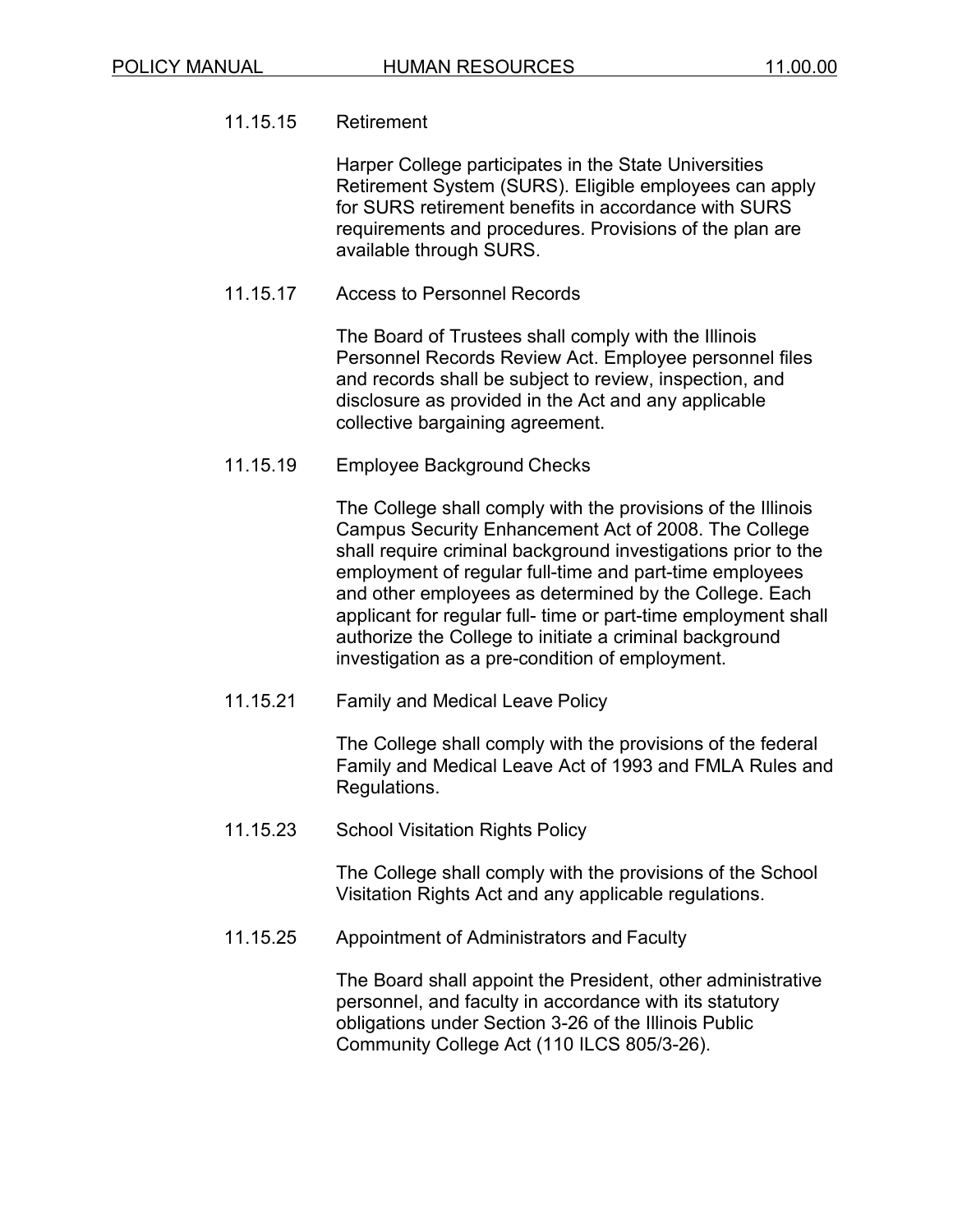# 11.15.27 Incentive Compensation

The College supports the concept of incentive compensation for employees when deemed appropriate by the President. Incentive compensation shall be governed by written plan(s) approved by the President. The recommendations for incentive compensation will be presented to the Board of Trustees before payment.

# 11.15.29 Evaluation

Harper College is committed to the development of an employee's abilities, potential, and well-being as a productive member of the organization. The College will evaluate regular employees at least annually to assess their performance and to assist in their growth and development. Applicable evaluation criteria and procedures are available in the Human Resources office.

# 11.15.31 Remote Telework Policy

Harper College may provide remote work arrangements in appropriate circumstances. Remote work, in which employees complete their job-related duties from an off-campus location, may be required in emergency situations to allow for continuity of operations or on a voluntary basis when deemed appropriate. Remote work is at the discretion of the immediate supervisor and the Office of Human Resources. Procedures to facilitate remote work arrangements can be found in the Administrative Services Procedure Manual.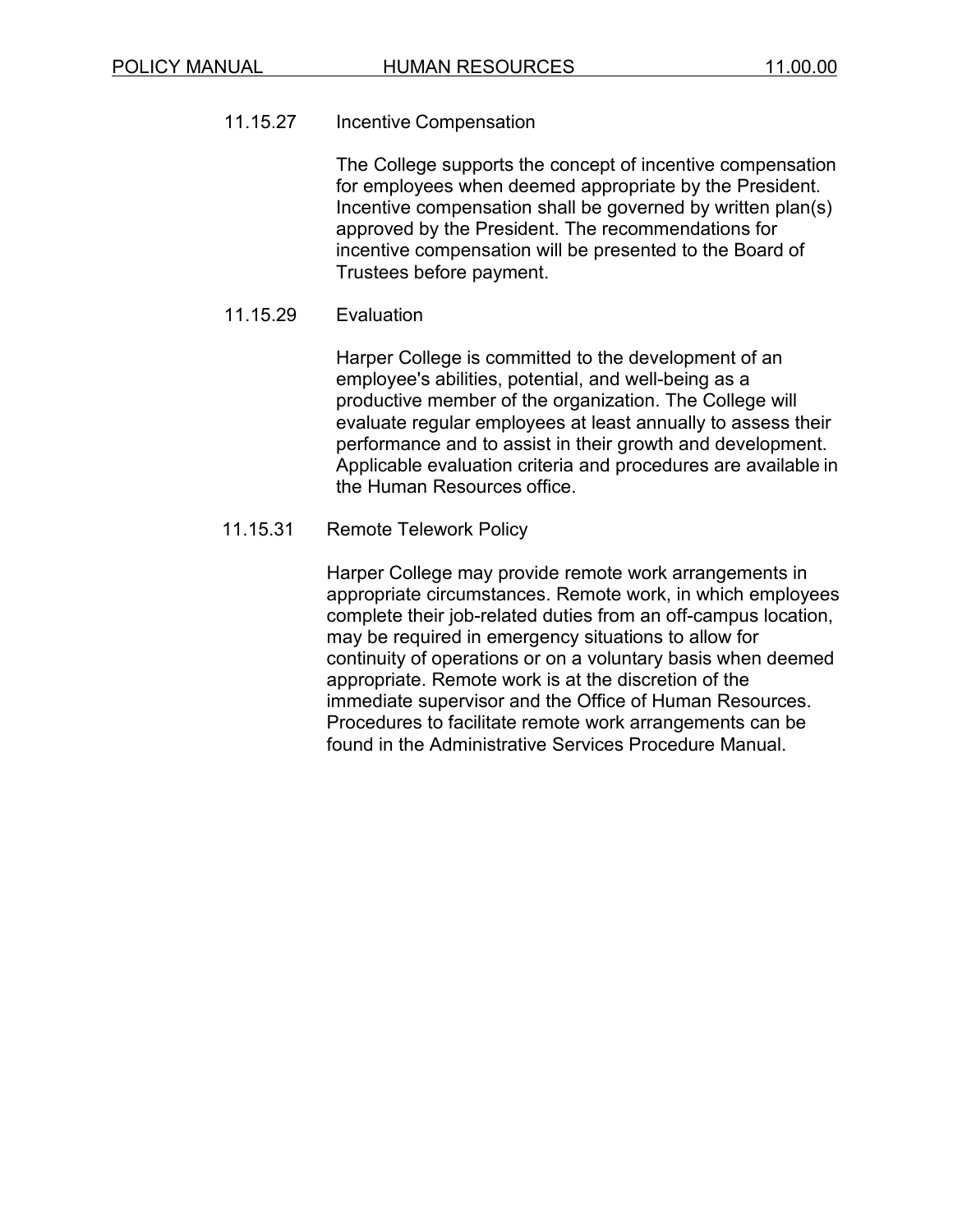# TABLE OF CONTENTS

| Foundation                                   | 13.00.00 |
|----------------------------------------------|----------|
| <b>Harper College Educational Foundation</b> | 13.01.00 |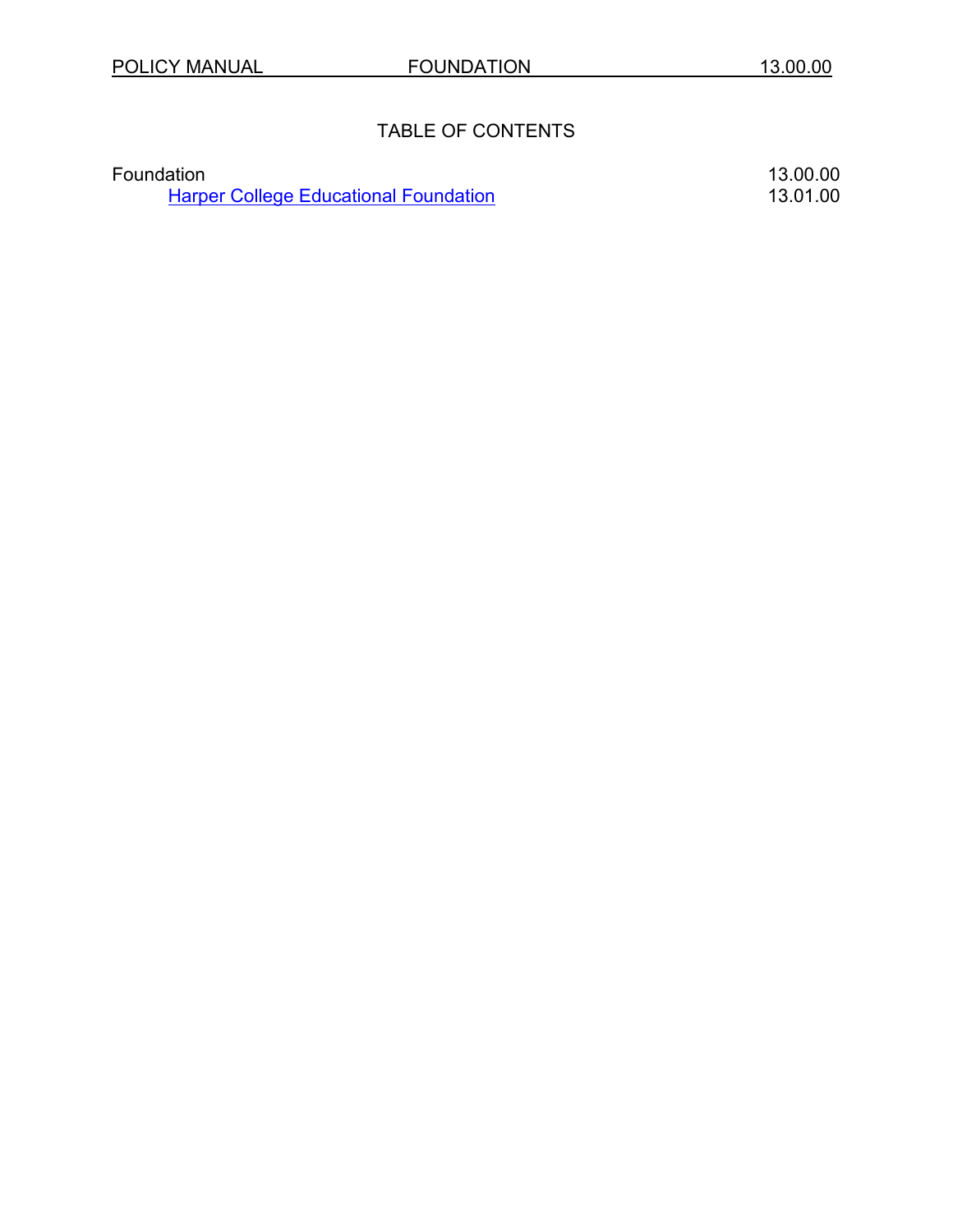# 13.01.00 [HARPER COLLEGE EDUCATIONAL FOUNDATION](https://www.harpercollege.edu/foundation/index.php)

The Harper College Educational Foundation was established in 1973 as a non-profit organization to provide additional funding for the College. Its members are appointed by the Foundation Board of Directors. The Harper College Educational Foundation is a legal entity separate and distinct from the College. The Foundation works within the framework of goals provided by the elected Board of Trustees, which provides coordinating services for the Foundation.

# A. Purpose

The purpose of the Foundation is to support the educational mission of the College, as summarized below and set forth in more detail in the "Amended and Restated Memorandum of Understanding Between the Board of Trustees of William Rainey Harper College and the William Rainey Harper College Educational Foundation", which Memorandum of Understanding shall periodically be reviewed and reaffirmed and/or revised by the parties:

- 1. Assist the College in providing broader educational opportunities for students, alumni, district residents, and employers;
- 2. Acquire and administer additional assets for the College;
- 3. Encourage corporations, foundations, and individuals to provide gifts, scholarships, grants, or bequests of money or property;
- 4. Foster development of special instruction, research, and cultural programs which cannot be funded through the operating budget of the College; and
- 5. Act in a fiduciary capacity to carry out any of the foregoing purposes.
- B. Fund Raising Activities

The William Rainey Harper College Educational Foundation was established as a non-profit 501(c)(3) corporation to receive all gifts (cash, real property, stocks, bonds, bequests, and in-kind donations) to the College. All fund raising activities are directed, sanctioned, and approved through the Foundation Board of Directors in accordance with its Bylaws and procedures, and are coordinated with the College President in accordance with the College's needs.